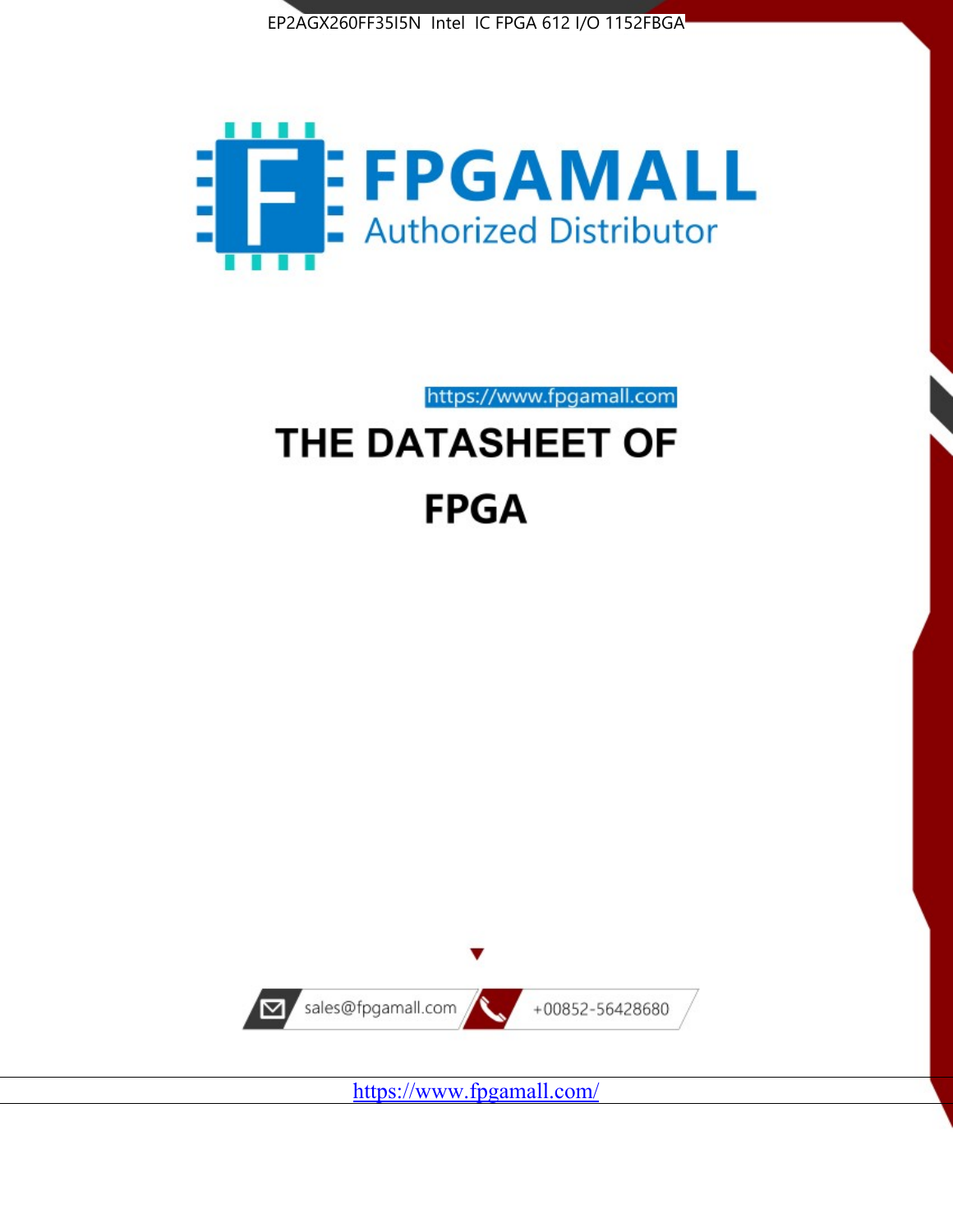EP2AGX260FF35I5N Intel IC FPGA 612 I/O 1152FBGA



**1. Device Datasheet for Arria II Devices**

**AIIGX53001-4.4**

This chapter describes the electrical and switching characteristics of the Arria® II device family. The Arria II device family includes the Arria II GX and GZ devices. Electrical characteristics include operating conditions and power consumption. Switching characteristics include transceiver specifications, core, and periphery performance. This chapter also describes I/O timing, including programmable I/O element (IOE) delay and programmable output buffer delay.

For information regarding the densities and packages of devices in the Arria II device family, refer to *[Overview for the Arria II Device Family](http://www.altera.com/literature/hb/arria-ii-gx/aiigx_51001.pdf)* chapter.

This chapter contains the following sections:

- *"Electrical Characteristics"* on page 1–1
- "Transceiver Performance Specifications" on page 1–21
- "Glossary" on page 1–74

# **Electrical Characteristics**

The following sections describe the electrical characteristics.

# **Operating Conditions**

Arria II devices are rated according to a set of defined parameters. To maintain the highest possible performance and reliability of Arria II devices, you must consider the operating requirements described in this chapter.

Arria II devices are offered in both commercial and industrial grades. Arria II GX devices are offered in –4 (fastest), –5, and –6 (slowest) commercial speed grades and –3 and –5 industrial speed grades. Arria II GZ devices are offered in –3 and –4 speed grades for both commercial and industrial grades.

 $\Box$  In this chapter, a prefix associated with the operating temperature range is attached to the speed grades; commercial with the "C" prefix and industrial with the "I" prefix. Commercial devices are indicated as C4, C5, and C6 speed grade, and the industrial devices are indicated as I3 and I5.

# **Absolute Maximum Ratings**

Absolute maximum ratings define the maximum operating conditions for Arria II devices. The values are based on experiments conducted with the device and theoretical modeling of breakdown and damage mechanisms. The functional operation of the device is not implied under these conditions. Table 1–1 lists the absolute maximum ratings for Arria II GX devices. Table 1–2 lists the absolute maximum ratings for Arria II GZ devices.

© 2013 Altera Corporation. All rights reserved. ALTERA, ARRIA, CYCLONE, HARDCOPY, MAX, MEGACORE, NIOS, QUARTUS and STRATIX are Reg. U.S. Pat. & Tm. Off. [and/or trademarks of Altera Corporat](http://www.altera.com/common/legal.html)ion in the U.S. and other countri

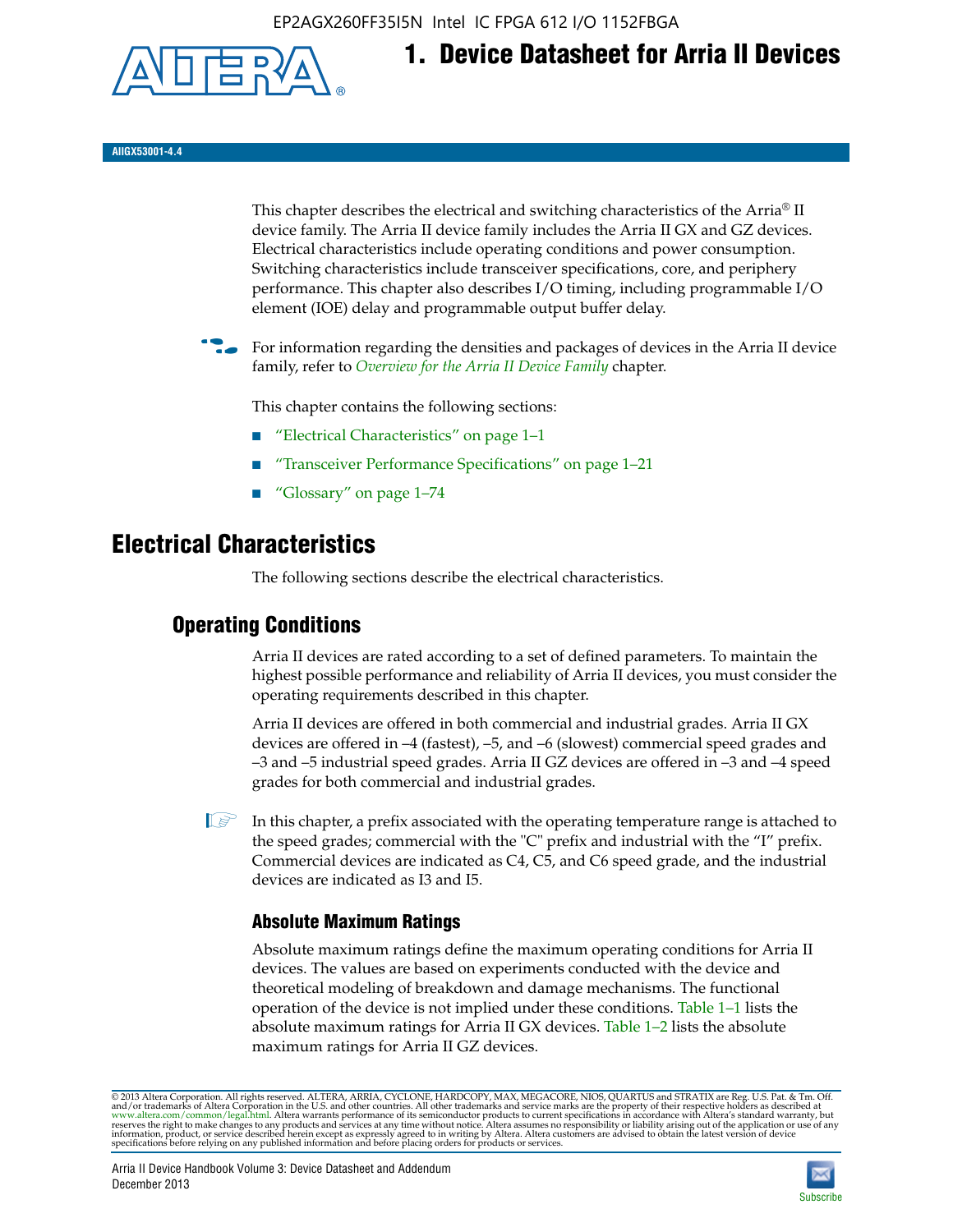

**Conditions beyond those listed in Table 1–1 and Table 1–2 may cause permanent** damage to the device. Additionally, device operation at the absolute maximum ratings for extended periods of time may have adverse effects on the device.

Table 1–1 lists the absolute maximum ratings for Arria II GX devices.

**Table 1–1. Absolute Maximum Ratings for Arria II GX Devices** 

| <b>Symbol</b>          | <b>Description</b>                                                                                                             | <b>Minimum</b> | <b>Maximum</b> | <b>Unit</b>  |
|------------------------|--------------------------------------------------------------------------------------------------------------------------------|----------------|----------------|--------------|
| $V_{\rm CC}$           | Supplies power to the core, periphery, I/O registers, PCI Express <sup>®</sup><br>(PIPE) (PCIe) HIP block, and transceiver PCS | $-0.5$         | 1.35           | $\vee$       |
| $V_{\text{CCCB}}$      | Supplies power for the configuration RAM bits                                                                                  | $-0.5$         | 1.8            | $\vee$       |
| $V_{\text{CCBAT}}$     | Battery back-up power supply for design security volatile key register                                                         | $-0.5$         | 3.75           | V            |
| $V_{CCPD}$             | Supplies power to the I/O pre-drivers, differential input buffers, and<br><b>MSEL circuitry</b>                                | $-0.5$         | 3.75           | $\mathsf{V}$ |
| V <sub>CCIO</sub>      | Supplies power to the I/O banks                                                                                                | $-0.5$         | 3.9            | $\mathsf{V}$ |
| V <sub>CCD_PLL</sub>   | Supplies power to the digital portions of the PLL                                                                              | $-0.5$         | 1.35           | $\vee$       |
| $V_{\text{CCA\_PLL}}$  | Supplies power to the analog portions of the PLL and device-wide<br>power management circuitry                                 | $-0.5$         | 3.75           | $\mathsf{V}$ |
| $V_1$                  | DC input voltage                                                                                                               | $-0.5$         | 4.0            | $\mathsf{V}$ |
| $I_{\text{OUT}}$       | DC output current, per pin                                                                                                     | $-25$          | 40             | mA           |
| <b>V<sub>CCA</sub></b> | Supplies power to the transceiver PMA regulator                                                                                |                | 3.75           | $\vee$       |
| $V_{CCL_GXB}$          | Supplies power to the transceiver PMA TX, PMA RX, and clocking                                                                 |                | 1.21           | $\mathsf{V}$ |
| $V_{\text{CCH_GXB}}$   | Supplies power to the transceiver PMA output (TX) buffer                                                                       |                | 1.8            | $\vee$       |
| $T_{\rm J}$            | Operating junction temperature                                                                                                 | $-55$          | 125            | ℃            |
| $T_{\tt STG}$          | Storage temperature (no bias)                                                                                                  | -65            | 150            | °C           |

Table 1–2 lists the absolute maximum ratings for Arria II GZ devices.

**Table 1–2. Absolute Maximum Ratings for Arria II GZ Devices (Part 1 of 2)**

| <b>Symbol</b>            | <b>Description</b>                                                                              | <b>Minimum</b> | <b>Maximum</b> | <b>Unit</b>  |
|--------------------------|-------------------------------------------------------------------------------------------------|----------------|----------------|--------------|
| $V_{CC}$                 | Supplies power to the core, periphery, I/O registers, PCIe HIP block, and<br>transceiver PCS    | -0.5           | 1.35           | $\mathsf{V}$ |
| $V_{CCCB}$               | Power supply to the configuration RAM bits                                                      | $-0.5$         | 1.8            | $\vee$       |
| V <sub>CCPGM</sub>       | Supplies power to the configuration pins                                                        | $-0.5$         | 3.75           | $\vee$       |
| <b>V<sub>CCAUX</sub></b> | Auxiliary supply                                                                                | $-0.5$         | 3.75           | $\vee$       |
| $V_{\text{CGBAT}}$       | Supplies battery back-up power for design security volatile key register                        | -0.5           | 3.75           | V            |
| $V_{CCPD}$               | Supplies power to the I/O pre-drivers, differential input buffers, and<br><b>MSEL circuitry</b> | -0.5           | 3.75           | $\mathsf{V}$ |
| V <sub>CCIO</sub>        | Supplies power to the I/O banks                                                                 | $-0.5$         | 3.9            | $\mathsf{V}$ |
| $V_{\rm CC\_CLKIN}$      | Supplies power to the differential clock input                                                  | $-0.5$         | 3.75           | $\vee$       |
| $V_{\text{CCD\_PLL}}$    | Supplies power to the digital portions of the PLL                                               | $-0.5$         | 1.35           | V            |
| $V_{\text{CCA\_PLL}}$    | Supplies power to the analog portions of the PLL and device-wide<br>power management circuitry  | $-0.5$         | 3.75           | $\mathsf{V}$ |
| V <sub>1</sub>           | DC input voltage                                                                                | $-0.5$         | 4.0            | $\vee$       |
| $I_{\text{OUT}}$         | DC output current, per pin                                                                      | $-25$          | 40             | mA           |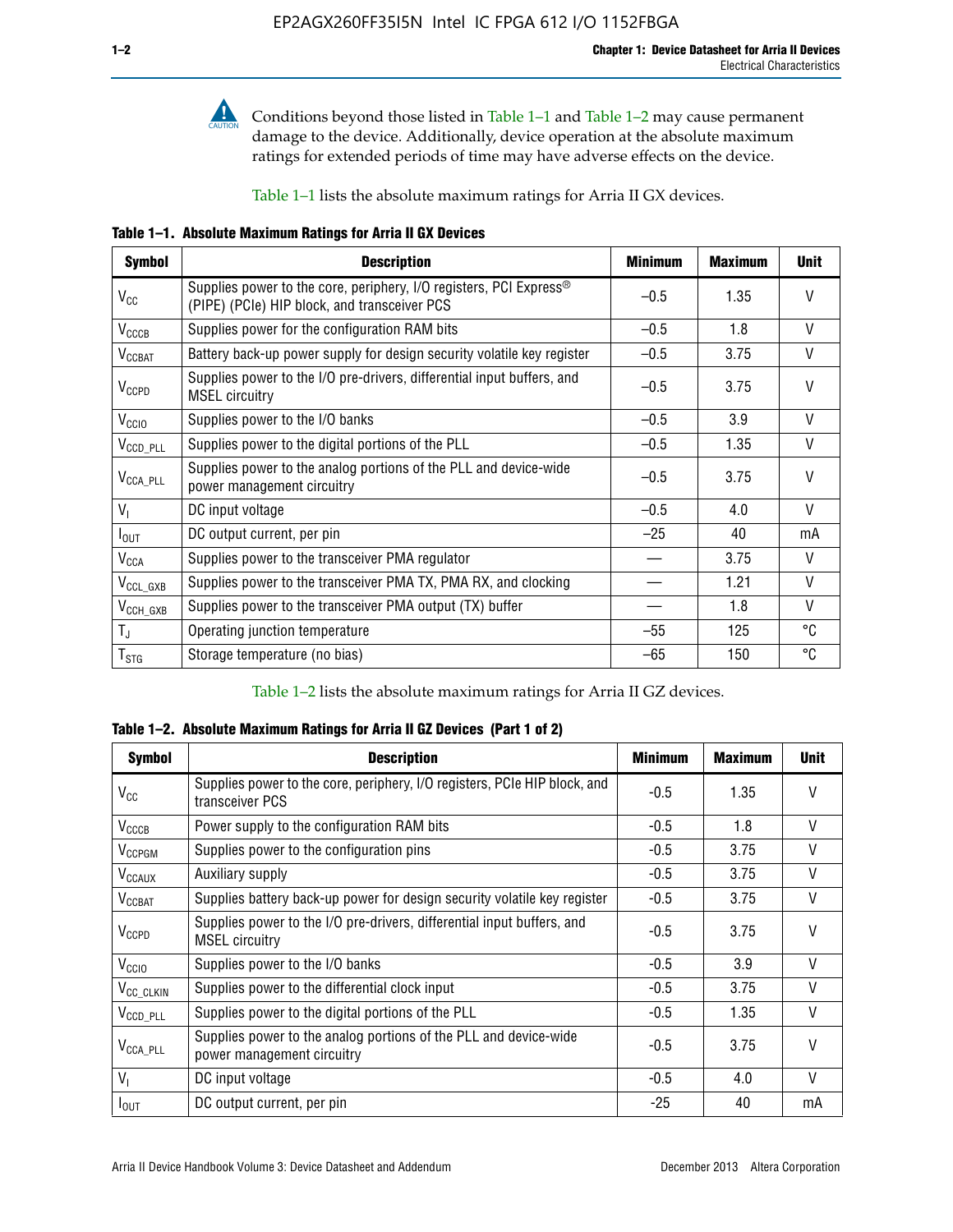| <b>Symbol</b>                  | <b>Description</b>                                                              | <b>Minimum</b> | <b>Maximum</b> | <b>Unit</b>  |
|--------------------------------|---------------------------------------------------------------------------------|----------------|----------------|--------------|
| $V_{\texttt{CCA}\_\textsf{L}}$ | Supplies transceiver high voltage power (left side)                             | -0.5           | 3.75           | $\mathsf{V}$ |
| $V_{\mathsf{CCA}\_\mathsf{R}}$ | Supplies transceiver high voltage power (right side)                            | $-0.5$         | 3.75           | $\vee$       |
| $V_{CCHIP\_L}$                 | Supplies transceiver HIP digital power (left side)                              | $-0.5$         | 1.35           | $\vee$       |
| $V_{CCR\_L}$                   | Supplies receiver power (left side)                                             | $-0.5$         | 1.35           | $\mathsf{V}$ |
| $V_{CCR\_R}$                   | Supplies receiver power (right side)                                            | $-0.5$         | 1.35           | V            |
| $V_{CCT\_L}$                   | Supplies transmitter power (left side)                                          | $-0.5$         | 1.35           | V            |
| $V_{CCT_R}$                    | Supplies transmitter power (right side)                                         | $-0.5$         | 1.35           | V            |
| V <sub>CCL GXBLn</sub><br>(1)  | Supplies power to the transceiver PMA TX, PMA RX, and clocking (left<br>side)   | $-0.5$         | 1.35           | $\vee$       |
| V <sub>CCL_GXBRn</sub><br>(1)  | Supplies power to the transceiver PMA TX, PMA RX, and clocking (right)<br>side) | $-0.5$         | 1.35           | $\vee$       |
| V <sub>CCH_GXBLn</sub><br>(1)  | Supplies power to the transceiver PMA output (TX) buffer (left side)            | $-0.5$         | 1.8            | $\mathsf{V}$ |
| V <sub>CCH_GXBRn</sub><br>(1)  | Supplies power to the transceiver PMA output (TX) buffer (right side)           | -0.5           | 1.8            | $\vee$       |
| $T_{\rm J}$                    | Operating junction temperature                                                  | $-55$          | 125            | °C           |
| $T_{STG}$                      | Storage temperature (no bias)                                                   | -65            | 150            | °C           |

|  |  | Table 1-2. Absolute Maximum Ratings for Arria II GZ Devices (Part 2 of 2) |  |  |  |
|--|--|---------------------------------------------------------------------------|--|--|--|
|--|--|---------------------------------------------------------------------------|--|--|--|

**Note to Table 1–2:**

 $(1)$   $n = 0, 1,$  or 2.

### **Maximum Allowed Overshoot and Undershoot Voltage**

During transitions, input signals may overshoot to the voltage shown in Table 1–3 and undershoot to –2.0 V for magnitude of currents less than 100 mA and periods shorter than 20 ns.

Table 1–3 lists the Arria II GX and GZ maximum allowed input overshoot voltage and the duration of the overshoot voltage as a percentage over the device lifetime. The maximum allowed overshoot duration is specified as a percentage of high-time over the lifetime of the device. A DC signal is equivalent to 100% duty cycle. For example, a signal that overshoots to 4.3 V can only be at 4.3 V for 5.41% over the lifetime of the device; for a device lifetime of 10 years, this amounts to 5.41/10ths of a year.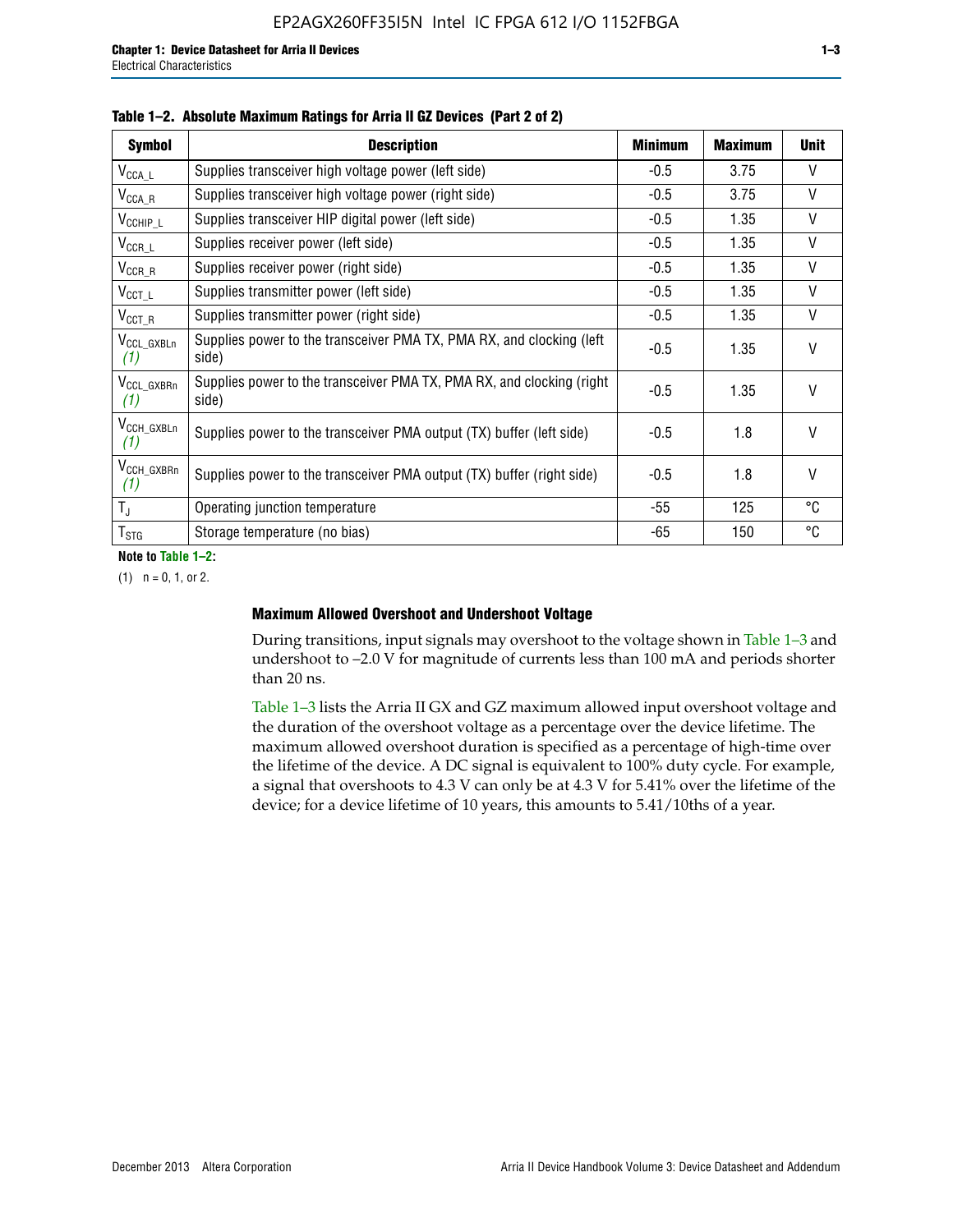| <b>Symbol</b> | <b>Description</b>      | <b>Condition (V)</b> | <b>Overshoot Duration as % of</b><br><b>High Time</b> | <b>Unit</b>   |
|---------------|-------------------------|----------------------|-------------------------------------------------------|---------------|
|               |                         | 4.0                  | 100.000                                               | $\frac{0}{0}$ |
|               |                         | 4.05                 | 79.330                                                | $\frac{0}{0}$ |
|               |                         | 4.1                  | 46.270                                                | $\frac{0}{0}$ |
|               |                         | 4.15                 | 27.030                                                | $\frac{0}{0}$ |
|               |                         | 4.2                  | 15.800                                                | $\frac{0}{0}$ |
|               |                         | 4.25                 | 9.240                                                 | $\frac{0}{0}$ |
| $V_1$ (AC)    | <b>AC Input Voltage</b> | 4.3                  | 5.410                                                 | $\frac{0}{0}$ |
|               |                         | 4.35                 | 3.160                                                 | $\frac{0}{0}$ |
|               |                         | 4.4                  | 1.850                                                 | $\frac{0}{0}$ |
|               |                         | 4.45                 | 1.080                                                 | $\frac{0}{0}$ |
|               |                         | 4.5                  | 0.630                                                 | $\frac{0}{0}$ |
|               |                         | 4.55                 | 0.370                                                 | $\frac{0}{0}$ |
|               |                         | 4.6                  | 0.220                                                 | $\frac{0}{0}$ |

# **Table 1–3. Maximum Allowed Overshoot During Transitions for Arria II Devices**

# **Maximum Allowed I/O Operating Frequency**

Table 1–4 lists the maximum allowed I/O operating frequency for Arria II GX I/Os using the specified I/O standards to ensure device reliability.

|  |  |  | Table 1–4. Maximum Allowed I/O Operating Frequency for Arria II GX Devices |
|--|--|--|----------------------------------------------------------------------------|
|--|--|--|----------------------------------------------------------------------------|

| I/O Standard                          | I/O Frequency (MHz) |
|---------------------------------------|---------------------|
| HSTL-18 and HSTL-15                   | 333                 |
| <b>SSTL-15</b>                        | 400                 |
| SSTL-18                               | 333                 |
| 2.5-V LVCMOS                          | 260                 |
| 3.3-V and 3.0-V LVTTL                 |                     |
| 3.3-V, 3.0-V, 1.8-V, and 1.5-V LVCMOS | 250                 |
| PCI and PCI-X                         |                     |
| SSTL-2                                |                     |
| 1.2-V LVCMOS HSTL-12                  | 200                 |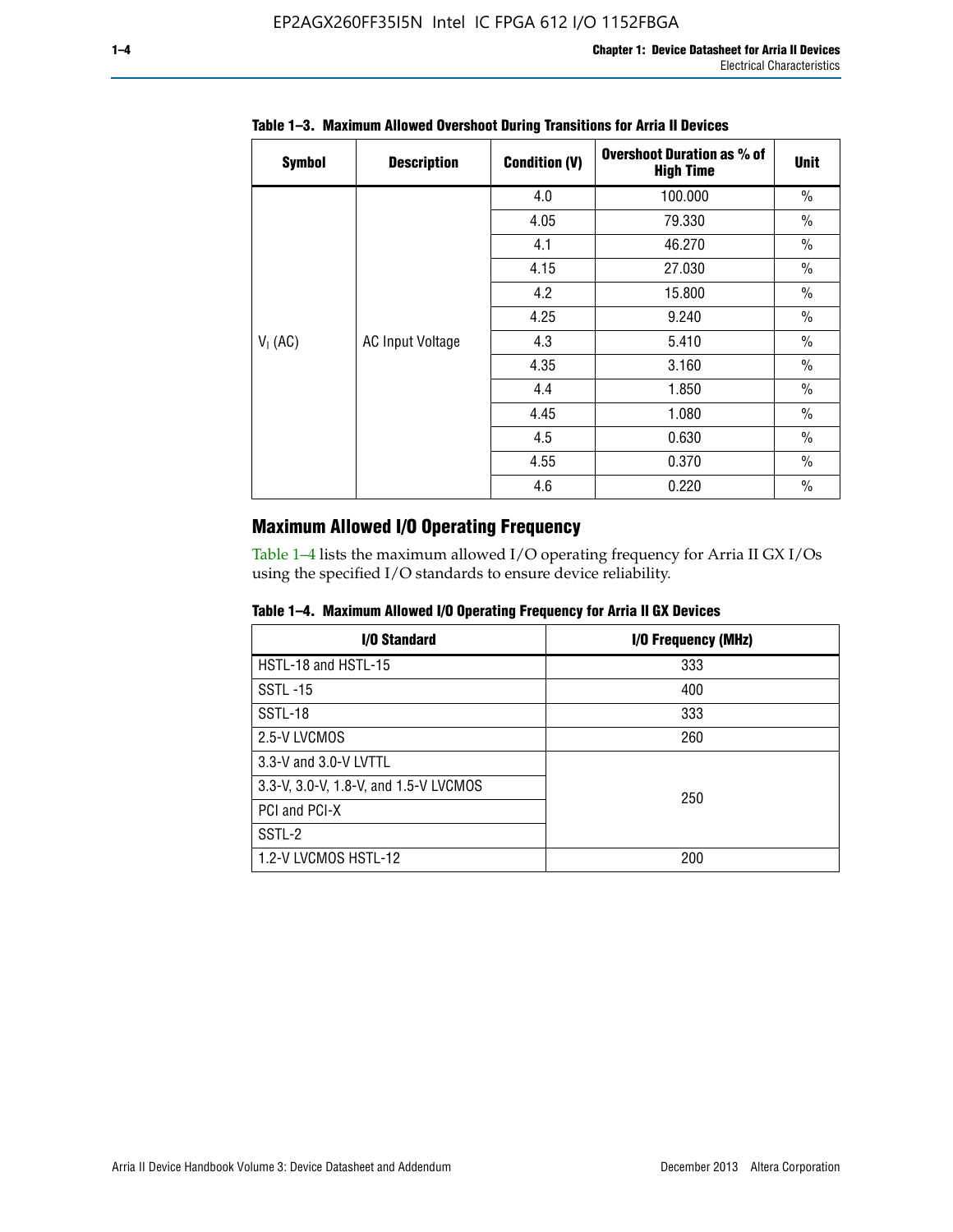# **Recommended Operating Conditions**

This section lists the functional operation limits for AC and DC parameters for Arria II GX and GZ devices. All supplies are required to monotonically reach their full-rail values without plateaus within  $t_{RAMP}$ .

Table 1–5 lists the recommended operating conditions for Arria II GX devices.

**Table 1–5. Recommended Operating Conditions for Arria II GX Devices** *(Note 1)* **(Part 1 of 2)**

| <b>Symbol</b>                   | <b>Description</b>                                                                                     | <b>Condition</b> | <b>Minimum</b> | <b>Typical</b>                    | <b>Maximum</b>                                                                                                                                                                      | <b>Unit</b>  |
|---------------------------------|--------------------------------------------------------------------------------------------------------|------------------|----------------|-----------------------------------|-------------------------------------------------------------------------------------------------------------------------------------------------------------------------------------|--------------|
| $V_{CC}$                        | Supplies power to the core, periphery, I/O<br>registers, PCIe HIP block, and transceiver<br><b>PCS</b> |                  | 0.87           | 0.90                              | 0.93                                                                                                                                                                                | $\vee$       |
| $V_{CCCB}$                      | Supplies power to the configuration RAM<br>bits                                                        |                  | 1.425          | 1.50                              | 1.575                                                                                                                                                                               | $\mathsf{V}$ |
| <b>V<sub>CCBAT</sub></b><br>(2) | Battery back-up power supply for design<br>security volatile key registers                             |                  | 1.2            |                                   | 3.3                                                                                                                                                                                 | $\vee$       |
|                                 | Supplies power to the I/O pre-drivers,                                                                 |                  | 3.135          | 3.3                               | 3.465                                                                                                                                                                               | $\mathsf{V}$ |
| $V_{CCPD}$<br>(3)               | differential input buffers, and MSEL                                                                   |                  | 2.85           | 3.0                               | 3.15                                                                                                                                                                                | $\mathsf{V}$ |
|                                 | circuitry                                                                                              |                  | 2.375          | 2.5                               | 2.625                                                                                                                                                                               | $\mathsf{V}$ |
|                                 |                                                                                                        |                  | 3.135          | 3.3                               | 3.465                                                                                                                                                                               | $\mathsf{V}$ |
|                                 |                                                                                                        |                  | 2.85           | 3.0                               | 3.15                                                                                                                                                                                | $\mathsf{V}$ |
|                                 | Supplies power to the I/O banks $(4)$                                                                  |                  | 2.375          | 2.5                               | 2.625                                                                                                                                                                               | V            |
| V <sub>CCIO</sub>               |                                                                                                        |                  | 1.71           | 1.8                               | 1.89                                                                                                                                                                                | $\mathsf{V}$ |
|                                 |                                                                                                        |                  | 1.425          | 1.5                               | 1.575                                                                                                                                                                               | $\mathsf{V}$ |
|                                 |                                                                                                        |                  | 1.14           | 1.2                               | $\mathsf{V}$<br>1.26<br>V<br>0.93<br>V<br>2.625<br>3.6<br>V<br>V<br>V <sub>CCIO</sub><br>$\mathsf{V}$<br>2.625<br>$\vee$<br>1.155<br>$\mathsf{V}$<br>1.575<br>°C<br>85<br>°C<br>100 |              |
| $V_{CCD\_PLL}$                  | Supplies power to the digital portions of the<br>PLL                                                   |                  | 0.87           | 0.90                              |                                                                                                                                                                                     |              |
| $V_{\text{CCA\_PLL}}$           | Supplies power to the analog portions of<br>the PLL and device-wide power<br>management circuitry      |                  | 2.375          | 2.5                               |                                                                                                                                                                                     |              |
| $V_{I}$                         | DC Input voltage                                                                                       |                  | $-0.5$         |                                   |                                                                                                                                                                                     |              |
| $V_0$                           | Output voltage                                                                                         |                  | $\mathbf 0$    | $\overbrace{\phantom{123221111}}$ |                                                                                                                                                                                     |              |
| <b>V<sub>CCA</sub></b>          | Supplies power to the transceiver PMA<br>regulator                                                     |                  | 2.375          | 2.5                               |                                                                                                                                                                                     |              |
| $V_{CCL_GXB}$                   | Supplies power to the transceiver PMA TX,<br>PMA RX, and clocking                                      |                  | 1.045          | 1.1                               |                                                                                                                                                                                     |              |
| $V_{CCH_GXB}$                   | Supplies power to the transceiver PMA<br>output (TX) buffer                                            |                  | 1.425          | 1.5                               |                                                                                                                                                                                     |              |
|                                 | Operating junction temperature                                                                         | Commercial       | $\mathbf 0$    |                                   |                                                                                                                                                                                     |              |
| $T_{J}$                         |                                                                                                        | Industrial       | $-40$          |                                   |                                                                                                                                                                                     |              |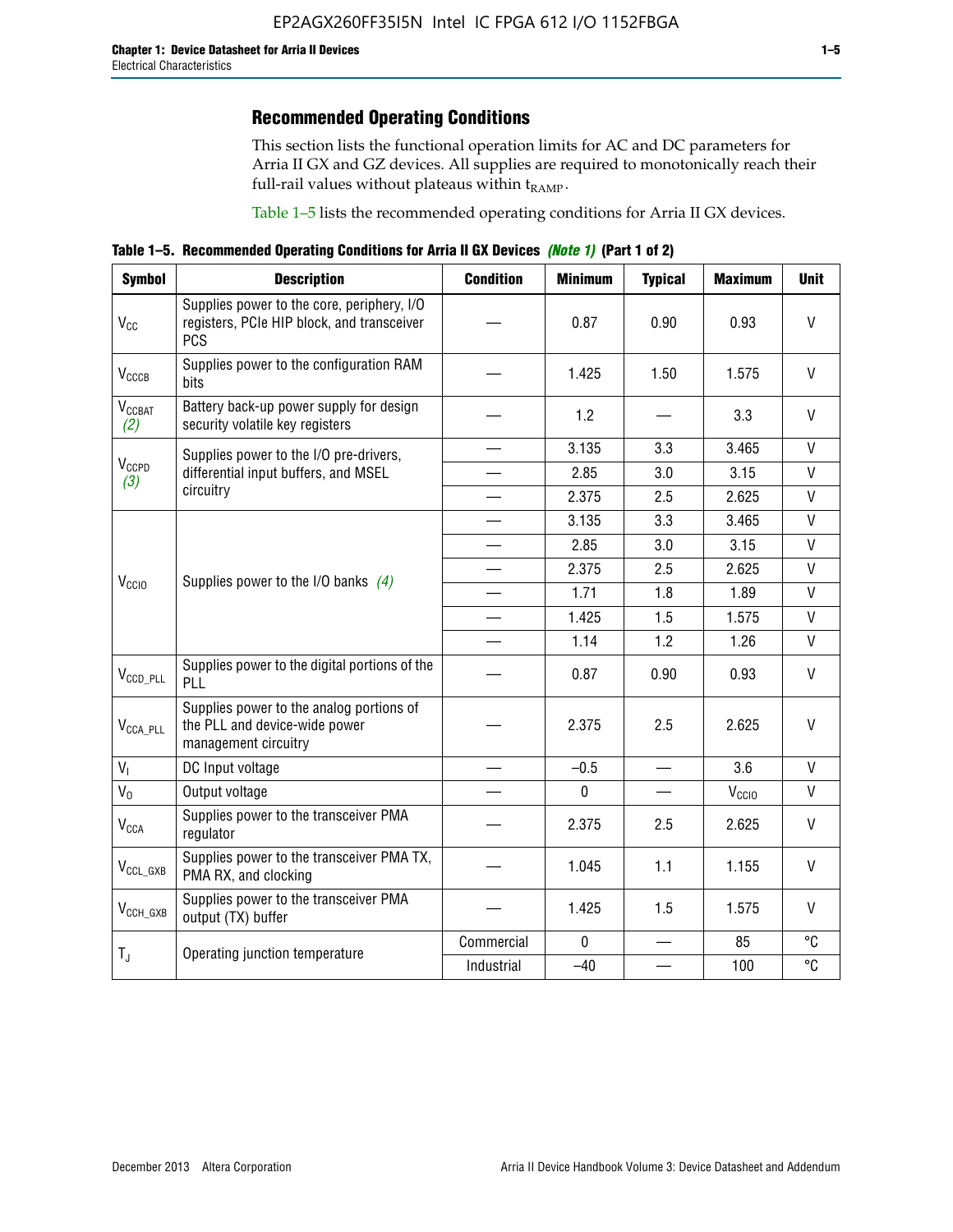| <b>Symbol</b> | <b>Description</b> | <b>Condition</b>                           | <b>Minimum</b> | <b>Typical</b> | <b>Maximum</b> | Unit |
|---------------|--------------------|--------------------------------------------|----------------|----------------|----------------|------|
|               |                    | Normal POR                                 | 0.05           |                | 100            | ms   |
| <b>LRAMP</b>  |                    | Power Supply Ramp time<br>Fast POR<br>0.05 |                | ms             |                |      |

**Notes to Table 1–5:** 

(1) For more information about supply pin connections, refer to the *[Arria II Device Family Pin Connection Guidelines](http://www.altera.com/literature/dp/arria-ii-gx/PCG-01007.pdf)*.

(2) Altera recommends a 3.0-V nominal battery voltage when connecting V<sub>CCBAT</sub> to a battery for volatile key backup. If you do not use the volatile security key, you may connect the V<sub>CCBAT</sub> to either GND or a 3.0-V power supply.

(3)  $V_{CCPD}$  must be 2.5-V for I/O banks with 2.5-V and lower  $V_{CCIO}$ , 3.0-V for 3.0-V  $V_{CCIO}$ , and 3.3-V for 3.3-V  $V_{CCIO}$ .

(4)  $V_{\text{CCIO}}$  for 3C and 8C I/O banks where the configuration pins reside only supports 3.3-, 3.0-, 2.5-, or 1.8-V voltage levels.

Table 1–6 lists the recommended operating conditions for Arria II GZ devices.

**Table 1–6. Recommended Operating Conditions for Arria II GZ Devices** *(Note 6)* **(Part 1 of 2)**

| <b>Symbol</b>                           | <b>Description</b>                                                          | <b>Condition</b> | <b>Minimum</b> | <b>Typical</b> | <b>Maximum</b>    | <b>Unit</b>  |
|-----------------------------------------|-----------------------------------------------------------------------------|------------------|----------------|----------------|-------------------|--------------|
| V <sub>CC</sub>                         | Core voltage and periphery circuitry power<br>supply                        |                  | 0.87           | 0.90           | 0.93              | $\mathsf{V}$ |
| $V_{CCCB}$                              | Supplies power for the configuration RAM<br>bits                            |                  | 1.45           | 1.50           | 1.55              | $\vee$       |
| $V_{\text{CCAUX}}$                      | Auxiliary supply                                                            |                  | 2.375          | 2.5            | 2.625             | V            |
|                                         | I/O pre-driver (3.0 V) power supply                                         |                  | 2.85           | 3.0            | 3.15              | $\mathsf{V}$ |
| $V_{CCPD}$ (2)                          | I/O pre-driver (2.5 V) power supply                                         |                  | 2.375          | 2.5            | 2.625             | $\vee$       |
|                                         | I/O buffers (3.0 V) power supply                                            |                  | 2.85           | 3.0            | 3.15              | $\mathsf{V}$ |
|                                         | I/O buffers (2.5 V) power supply                                            |                  | 2.375          | 2.5            | 2.625             | V            |
| V <sub>CCIO</sub>                       | I/O buffers (1.8 V) power supply                                            |                  | 1.71           | 1.8            | 1.89              | $\mathsf{V}$ |
|                                         | I/O buffers (1.5 V) power supply                                            |                  | 1.425          | 1.5            | 1.575             | $\mathsf{V}$ |
|                                         | I/O buffers (1.2 V) power supply                                            |                  | 1.14           | 1.2            | 1.26              | V            |
|                                         | Configuration pins (3.0 V) power supply                                     |                  | 2.85           | 3.0            | 3.15              | V            |
| V <sub>CCPGM</sub>                      | Configuration pins (2.5 V) power supply                                     |                  | 2.375          | 2.5            | 2.625             | $\vee$       |
|                                         | Configuration pins (1.8 V) power supply                                     |                  | 1.71           | 1.8            | 1.89              | V            |
| $V_{\text{CCA\_PLL}}$                   | PLL analog voltage regulator power supply                                   |                  | 2.375          | 2.5            | 2.625             | $\mathsf{V}$ |
| $V_{CCD\_PLL}$                          | PLL digital voltage regulator power supply                                  |                  | 0.87           | 0.90           | 0.93              | $\mathsf{V}$ |
| V <sub>CC_CLKIN</sub>                   | Differential clock input power supply                                       |                  | 2.375          | 2.5            | 2.625             | V            |
| $V_{CCBAT}$ (1)                         | Battery back-up power supply (For design<br>security volatile key register) |                  | 1.2            |                | 3.3               | $\vee$       |
| V <sub>I</sub>                          | DC input voltage                                                            |                  | $-0.5$         |                | 3.6               | $\mathsf{V}$ |
| $V_0$                                   | Output voltage                                                              |                  | $\pmb{0}$      |                | V <sub>CCIO</sub> | V            |
| $\mathsf{V}_{\mathsf{CCA}\_\mathsf{L}}$ | Transceiver high voltage power (left side)                                  |                  | 2.85/2.375     | 3.0/2.5(4)     | 3.15/2.625        | V            |
| $V_{\text{CCA\_R}}$                     | Transceiver high voltage power (right side)                                 |                  |                |                |                   |              |
| $V_{CCHIP\_L}$                          | Transceiver HIP digital power (left side)                                   |                  | 0.87           | 0.9            | 0.93              | $\vee$       |
| $\mathsf{V}_{\mathsf{CCR\_L}}$          | Receiver power (left side)                                                  |                  | 1.05           | 1.1            | 1.15              | $\mathsf{V}$ |
| $\mathsf{V}_{\mathsf{CCR\_R}}$          | Receiver power (right side)                                                 |                  | 1.05           | 1.1            | 1.15              | V            |
| $V_{CCT_l}$                             | Transmitter power (left side)                                               |                  | 1.05           | 1.1            | 1.15              | $\vee$       |
| $\mathsf{V}_{\mathsf{CCT\_R}}$          | Transmitter power (right side)                                              |                  | 1.05           | 1.1            | 1.15              | $\mathsf{V}$ |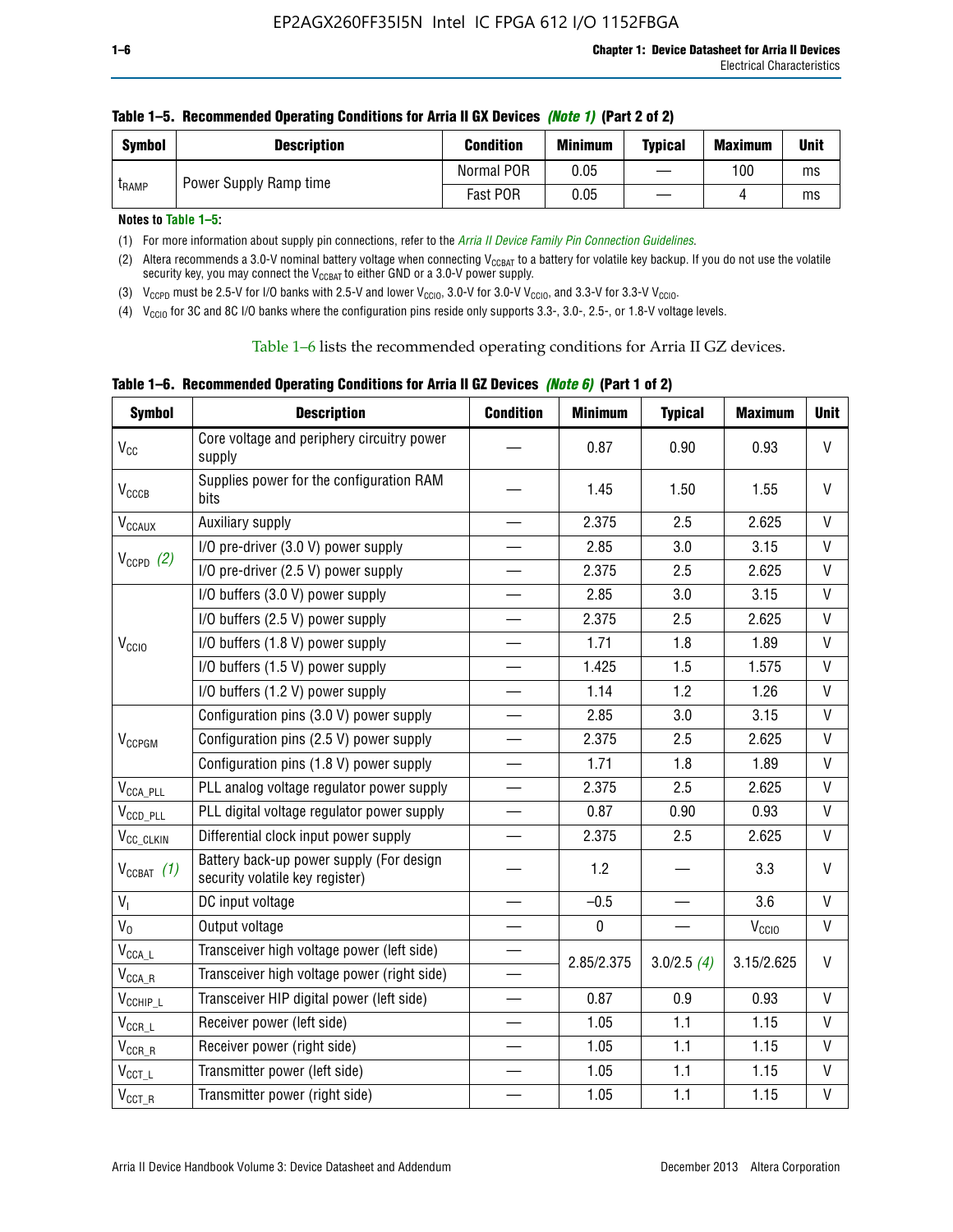| <b>Symbol</b>                 | <b>Description</b>                           | <b>Condition</b>           | <b>Minimum</b> | <b>Typical</b> | <b>Maximum</b> | <b>Unit</b> |
|-------------------------------|----------------------------------------------|----------------------------|----------------|----------------|----------------|-------------|
| $V_{CCL_GXBLn}$<br>(3)        | Transceiver clock power (left side)          |                            | 1.05           | 1.1            | 1.15           | V           |
| V <sub>CCL_GXBRn</sub><br>(3) | Transceiver clock power (right side)         |                            | 1.05           | 1.1            | 1.15           |             |
| $V_{\text{CCH_GXBLn}}$<br>(3) | Transmitter output buffer power (left side)  |                            | 1.33/1.425     | 1.4/1.5(5)     | 1.575          | V           |
| $V_{\text{CCH_GXBRn}}$<br>(3) | Transmitter output buffer power (right side) |                            |                |                |                |             |
| $T_{\rm J}$                   | Operating junction temperature               | Commercial                 | $\Omega$       |                | 85             | °C          |
|                               |                                              | Industrial                 | $-40$          |                | 100            | °C          |
| <b>t</b> <sub>RAMP</sub>      |                                              | Normal POR<br>$(PORSEL=0)$ | 0.05           |                | 100            | ms          |
|                               | Power supply ramp time                       | Fast POR<br>(PORSEL=1)     | 0.05           |                | 4              | ms          |

#### **Table 1–6. Recommended Operating Conditions for Arria II GZ Devices** *(Note 6)* **(Part 2 of 2)**

#### **Notes to Table 1–6:**

(1) Altera recommends a 3.0-V nominal battery voltage when connecting  $V_{CCBAT}$  to a battery for volatile key backup. If you do not use the volatile security key, you may connect the  $V_{CCBAT}$  to either GND or a 3.0-V power supply.

(2)  $V_{CCPD}$  must be 2.5 V when  $V_{CCIO}$  is 2.5, 1.8, 1.5, or 1.2 V.  $V_{CCPD}$  must be 3.0 V when  $V_{CCIO}$  is 3.0 V.

(3)  $n = 0, 1, or 2$ .

(4)  $V_{CCA~LR}$  must be connected to a 3.0-V supply if the clock multiplier unit (CMU) phase-locked loop (PLL), receiver clock data recovery (CDR), or both, are configured at a base data rate > 4.25 Gbps. For data rates up to 4.25 Gbps, you can connect V<sub>CCA L/R</sub> to either 3.0 V or 2.5 V.

- (5)  $V_{\text{CCH\_GXBL/R}}$  must be connected to a 1.4-V supply if the transmitter channel data rate is > 6.5 Gbps. For data rates up to 6.5 Gbps, you can connect V<sub>CCH\_GXBL/R</sub> to either 1.4 V or 1.5 V.
- (6) Transceiver power supplies do not have power-on-reset (POR) circuitry. After initial power-up, violating the transceiver power supply operating conditions could lead to unpredictable link behavior.

# **DC Characteristics**

This section lists the supply current, I/O pin leakage current, on-chip termination (OCT) accuracy and variation, input pin capacitance, internal weak pull-up and pull-down resistance, hot socketing, and Schmitt trigger input specifications.

### **Supply Current**

Standby current is the current the device draws after the device is configured with no inputs or outputs toggling and no activity in the device. Because these currents vary largely with the resources used, use the Microsoft Excel-based Early Power Estimator (EPE) to get supply current estimates for your design.

**For more information about power estimation tools, refer to the** *PowerPlay Early Power* **<b>Formation** *[Estimator User Guide](http://www.altera.com/literature/ug/ug_epe.pdf
)* and the *[PowerPlay Power Analysis](http://www.altera.com/literature/hb/qts/qts_qii53013.pdf)* chapter.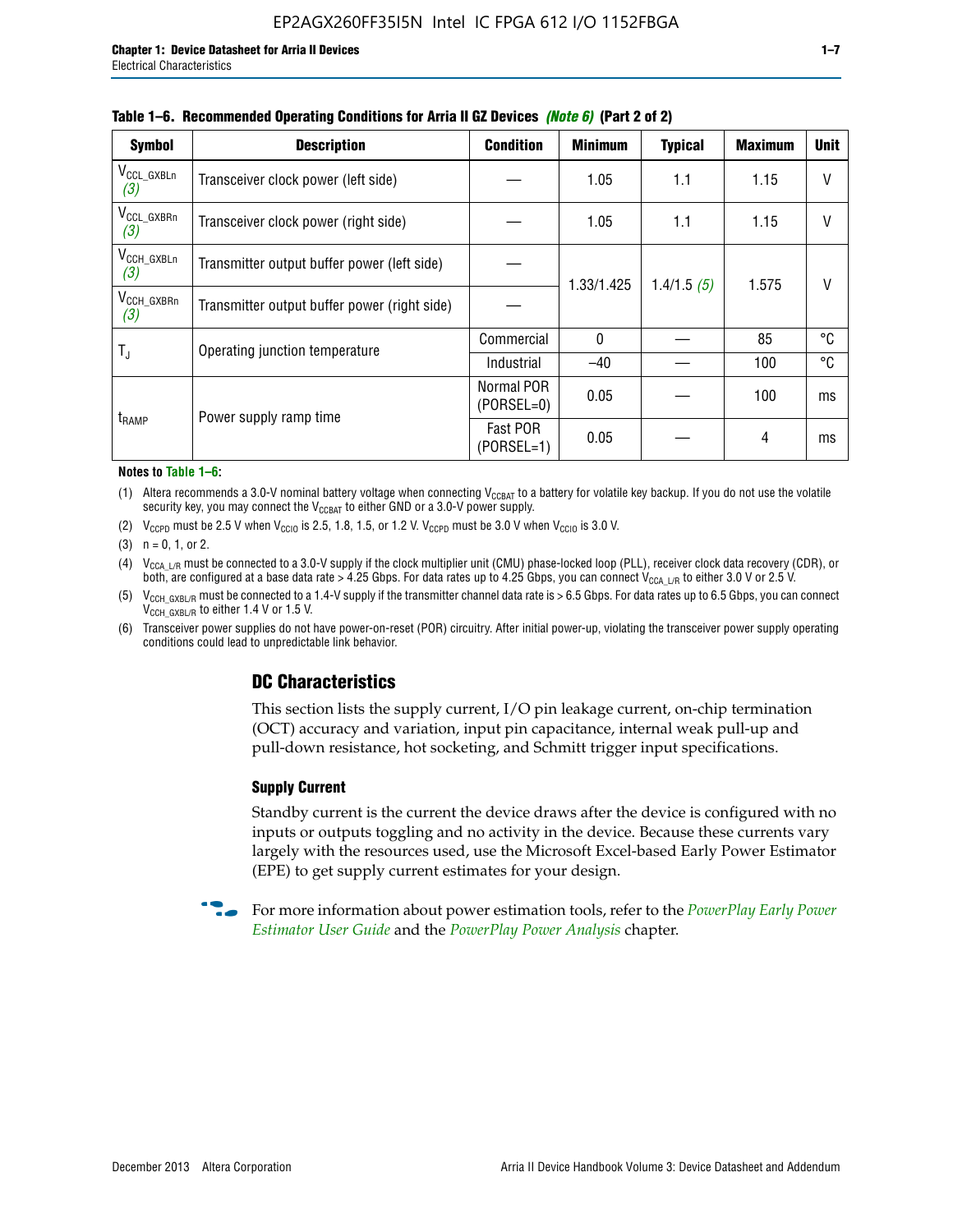### **I/O Pin Leakage Current**

Table 1–7 lists the Arria II GX I/O pin leakage current specifications.

# **Table 1–7. I/O Pin Leakage Current for Arria II GX Devices**

| Symbol   | <b>Description</b> | <b>Conditions</b>                   | <b>Min</b> | <b>Typ</b> | <b>Max</b> | <b>Unit</b> |
|----------|--------------------|-------------------------------------|------------|------------|------------|-------------|
|          | Input pin          | $V_1 = 0$ V to $V_{\text{CCIOMAX}}$ | $-10$      |            |            | uА          |
| $I_{0Z}$ | Tri-stated I/O pin | $V_0 = 0$ V to $V_{\text{CCIOMAX}}$ | $-10$      |            | 10         | uА          |

Table 1–8 lists the Arria II GZ I/O pin leakage current specifications.

**Table 1–8. I/O Pin Leakage Current for Arria II GZ Devices**

| Symbol | <b>Description</b> | <b>Conditions</b>                   | Min   | <b>Typ</b> | Max | Unit |
|--------|--------------------|-------------------------------------|-------|------------|-----|------|
|        | Input pin          | $V_1 = 0$ V to $V_{\text{CCIOMAX}}$ | $-20$ |            | 20  | uА   |
| 10Z    | Tri-stated I/O pin | $V_0 = 0$ V to $V_{\text{CCIOMAX}}$ | $-20$ |            | 20  | μA   |

# **Bus Hold**

Bus hold retains the last valid logic state after the source driving it either enters the high impedance state or is removed. Each I/O pin has an option to enable bus hold in user mode. Bus hold is always disabled in configuration mode.

Table 1–9 lists bus hold specifications for Arria II GX devices.

**Table 1–9. Bus Hold Parameters for Arria II GX Devices** *(Note 1)*

|                                            | $V_{CClO}$ (V)           |                                                  |       |            |       |            |       |            |       |            |       |                |       |            |             |
|--------------------------------------------|--------------------------|--------------------------------------------------|-------|------------|-------|------------|-------|------------|-------|------------|-------|----------------|-------|------------|-------------|
| <b>Parameter</b>                           | <b>Symbol</b>            | Cond.                                            | $1.2$ |            |       | 1.5<br>1.8 |       | 2.5        |       |            | 3.0   |                | 3.3   |            | <b>Unit</b> |
|                                            |                          |                                                  | Min   | <b>Max</b> | Min   | <b>Max</b> | Min   | <b>Max</b> | Min   | <b>Max</b> | Min   | <b>Max</b>     | Min   | <b>Max</b> |             |
| Bus-hold<br>low,<br>sustaining<br>current  | <b>I</b> <sub>SUSL</sub> | $V_{IN}$ > $V_{IL}$<br>(max.)                    | 8     |            | 12    |            | 30    |            | 50    |            | 70    |                | 70    |            | μA          |
| Bus-hold<br>high,<br>sustaining<br>current | I <sub>SUSH</sub>        | $V_{IN}$ < $V_{IL}$<br>(min.)                    | $-8$  |            | $-12$ |            | $-30$ |            | $-50$ |            | $-70$ |                | $-70$ |            | μA          |
| Bus-hold<br>low,<br>overdrive<br>current   | $I_{ODL}$                | $0 V < V_{IN} <$<br>V <sub>CCIO</sub>            |       | 125        |       | 175        |       | 200        |       | 300        |       | 500            |       | 500        | μA          |
| Bus-hold<br>high,<br>overdrive<br>current  | $I_{ODH}$                | $0$ V $<$ V $_{\rm IN}$ $<$<br>V <sub>CCIO</sub> |       | $-125$     |       | $-175$     |       | $-200$     |       | $-300$     |       | $-500$         |       | $-500$     | μA          |
| Bus-hold<br>trip point                     | VTRIP                    |                                                  | 0.3   | 0.9        | 0.375 | 1.125      | 0.68  | 1.07       | 0.7   | 1.7        | 0.8   | $\overline{c}$ | 0.8   | 2          | V           |

### **Note to Table 1–9:**

(1) The bus-hold trip points are based on calculated input voltages from the JEDEC standard.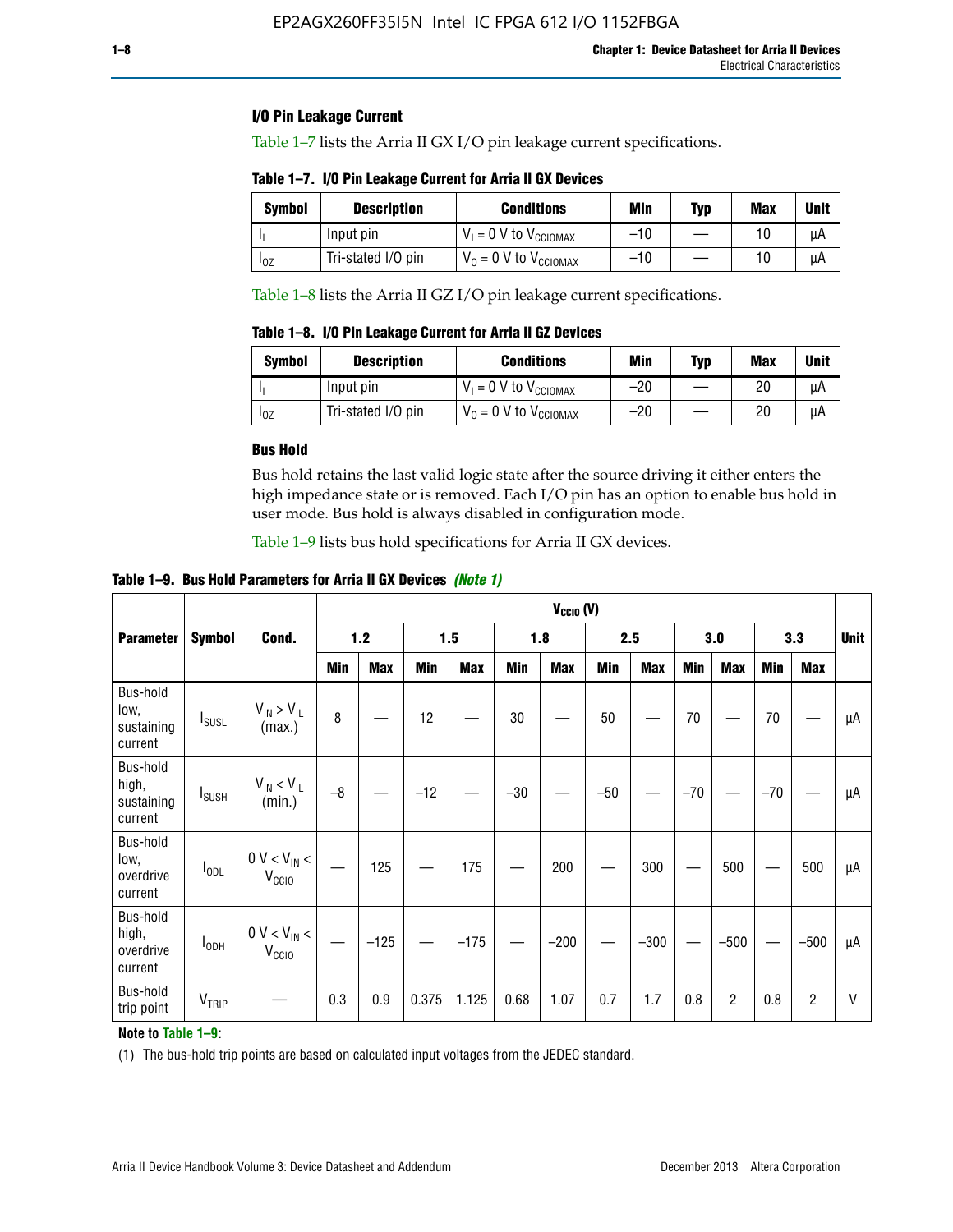# Table 1–10 lists the bus hold specifications for Arria II GZ devices.

| <b>Table 1–10. Bus Hold Parameters for Arria II GZ Devices</b> |  |  |  |  |
|----------------------------------------------------------------|--|--|--|--|
|----------------------------------------------------------------|--|--|--|--|

|                                           |                          |                                    | $V_{CClO}$ (V) |            |         |            |         |            |         |            |         |            |             |
|-------------------------------------------|--------------------------|------------------------------------|----------------|------------|---------|------------|---------|------------|---------|------------|---------|------------|-------------|
| <b>Parameter</b>                          | <b>Symbol</b>            | Cond.                              |                | $1.2$      |         | 1.5        |         | 1.8        |         | 2.5        |         | 3.0        | <b>Unit</b> |
|                                           |                          |                                    | Min            | <b>Max</b> | Min     | <b>Max</b> | Min     | <b>Max</b> | Min     | <b>Max</b> | Min     | <b>Max</b> |             |
| Bus-hold<br>Low<br>sustaining<br>current  | $I_{SUSL}$               | $V_{IN} > V_{IL}$<br>(max.)        | 22.5           |            | 25.0    |            | 30.0    |            | 50.0    |            | 70.0    |            | μA          |
| Bus-hold<br>High<br>sustaining<br>current | <b>I</b> <sub>SUSH</sub> | $V_{IN}$ < $V_{IH}$<br>(min.)      | $-22.5$        |            | $-25.0$ |            | $-30.0$ |            | $-50.0$ |            | $-70.0$ |            | μA          |
| Bus-hold<br>Low<br>overdrive<br>current   | $I_{ODL}$                | $0V < V_{IN}$<br>V <sub>CCIO</sub> |                | 120        |         | 160        |         | 200        |         | 300        |         | 500        | μA          |
| Bus-hold<br>High<br>overdrive<br>current  | $I_{ODH}$                | $0V < V_{IN}$<br>V <sub>CCIO</sub> |                | $-120$     |         | $-160$     |         | $-200$     |         | $-300$     |         | $-500$     | μA          |
| Bus-hold<br>trip point                    | V <sub>TRIP</sub>        |                                    | 0.45           | 0.95       | 0.50    | 1.00       | 0.68    | 1.07       | 0.70    | 1.70       | 0.80    | 2.00       | $\vee$      |

# **OCT Specifications**

Table 1–11 lists the Arria II GX device and differential OCT with and without calibration accuracy.

|                                                           |                                                 |                                                | <b>Calibration Accuracy</b> | <b>Unit</b>       |               |  |
|-----------------------------------------------------------|-------------------------------------------------|------------------------------------------------|-----------------------------|-------------------|---------------|--|
| Symbol                                                    | <b>Description</b>                              | <b>Conditions (V)</b>                          | <b>Commercial</b>           | <b>Industrial</b> |               |  |
| 25- $\Omega$ R <sub>S</sub><br>3.0, 2.5                   | 25- $\Omega$ series OCT<br>without calibration  | $V_{\text{CC10}} = 3.0, 2.5$                   | ± 30                        | ± 40              | $\frac{0}{0}$ |  |
| 50- $\Omega$ R <sub>s</sub><br>3.0, 2.5                   | $50-\Omega$ series OCT<br>without calibration   | $V_{\text{CC10}} = 3.0, 2.5$                   | ± 30                        | ± 40              | $\frac{0}{0}$ |  |
| 25- $\Omega$ R <sub>S</sub><br>1.8                        | $25-\Omega$ series OCT<br>without calibration   | $V_{CCl0} = 1.8$                               | ± 40                        | ± 50              | $\frac{0}{0}$ |  |
| 50- $\Omega$ R <sub>s</sub><br>1.8                        | $50-\Omega$ series OCT<br>without calibration   | $V_{CCl0} = 1.8$                               | ± 40                        | ± 50              | $\frac{0}{0}$ |  |
| 25- $\Omega$ R <sub>S</sub><br>1.5, 1.2                   | 25- $\Omega$ series OCT<br>without calibration  | $V_{CCD} = 1.5, 1.2$                           | ± 50                        | ± 50              | $\frac{0}{0}$ |  |
| 50- $\Omega$ R <sub>s</sub><br>1.5, 1.2                   | $50 - \Omega$ series OCT<br>without calibration | $V_{\text{CC10}} = 1.5, 1.2$                   | ± 50                        | ± 50              | $\frac{0}{0}$ |  |
| 25- $\Omega$ R <sub>s</sub><br>3.0, 2.5, 1.8, 1.5,<br>1.2 | 25- $\Omega$ series OCT<br>with calibration     | $V_{\text{CC10}} = 3.0, 2.5,$<br>1.8, 1.5, 1.2 | ±10                         | ± 10              | $\frac{0}{0}$ |  |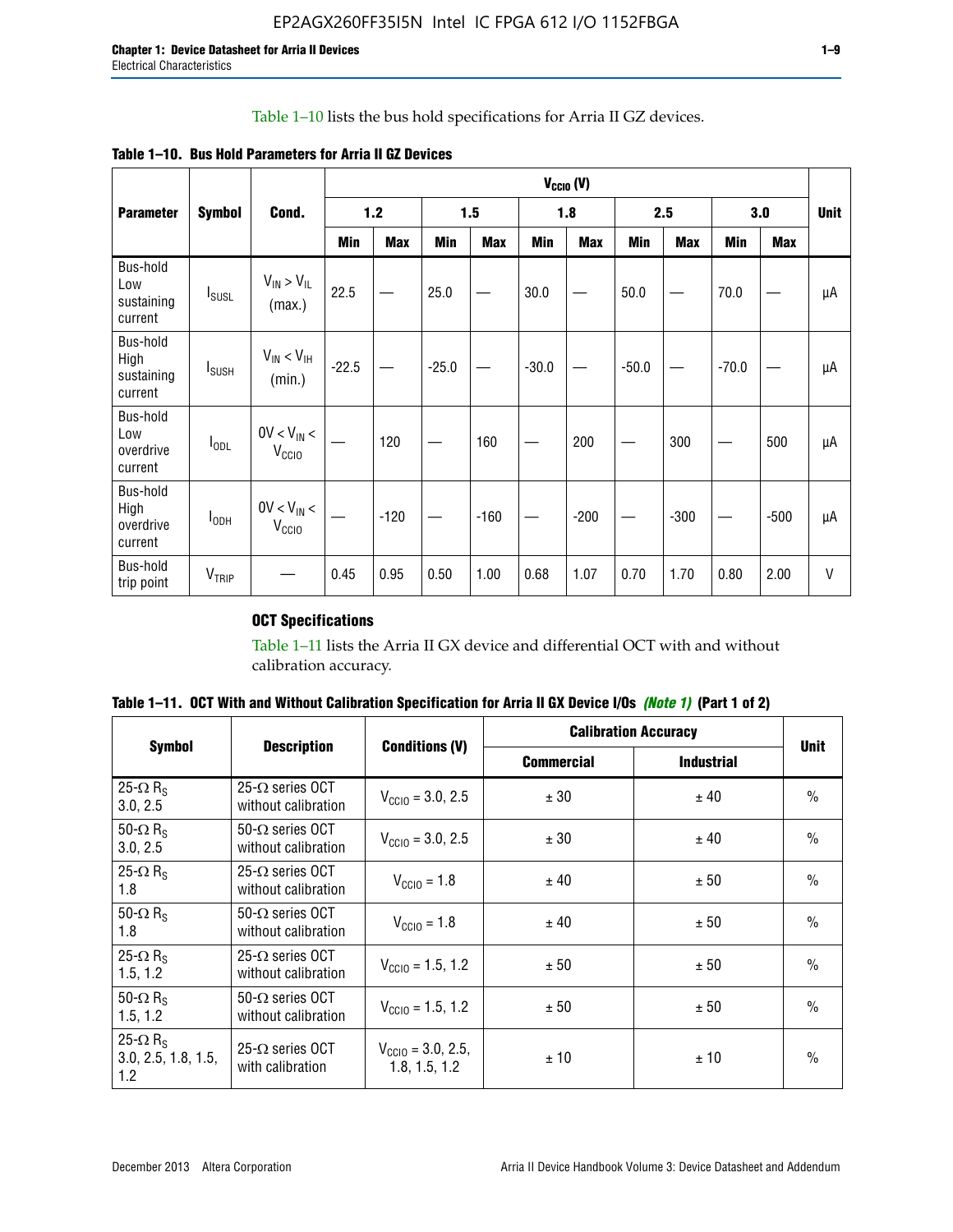|                                                           | <b>Description</b>                                              |                                                | <b>Calibration Accuracy</b> | <b>Unit</b>       |               |
|-----------------------------------------------------------|-----------------------------------------------------------------|------------------------------------------------|-----------------------------|-------------------|---------------|
| <b>Symbol</b>                                             |                                                                 | <b>Conditions (V)</b>                          | <b>Commercial</b>           | <b>Industrial</b> |               |
| 50- $\Omega$ R <sub>S</sub><br>3.0, 2.5, 1.8, 1.5,<br>1.2 | 50- $\Omega$ series OCT<br>with calibration                     | $V_{\text{CCIO}} = 3.0, 2.5,$<br>1.8, 1.5, 1.2 | ± 10                        | ± 10              | $\frac{0}{0}$ |
| 100- $\Omega$ R <sub>D</sub><br>2.5                       | 100- $\Omega$ differential<br><b>OCT</b> without<br>calibration | $V_{\text{CC10}} = 2.5$                        | ± 30                        | ± 30              | $\frac{0}{0}$ |

# **Table 1–11. OCT With and Without Calibration Specification for Arria II GX Device I/Os** *(Note 1)* **(Part 2 of 2)**

**Note to Table 1–11:**

(1) OCT with calibration accuracy is valid at the time of calibration only.

Table 1–12 lists the OCT termination calibration accuracy specifications for Arria II GZ devices.

| Table 1–12. OCT with Calibration Accuracy Specifications for Arria II GZ Devices (Note 1) |  |  |  |  |
|-------------------------------------------------------------------------------------------|--|--|--|--|
|-------------------------------------------------------------------------------------------|--|--|--|--|

|                                                                                                       |                                                                                                                                 |                                                | <b>Calibration Accuracy</b> |        | <b>Unit</b> |               |
|-------------------------------------------------------------------------------------------------------|---------------------------------------------------------------------------------------------------------------------------------|------------------------------------------------|-----------------------------|--------|-------------|---------------|
| <b>Symbol</b>                                                                                         | <b>Description</b>                                                                                                              | <b>Conditions (V)</b>                          | C <sub>2</sub>              | C3, I3 | C4,14       |               |
| 25- $\Omega$ R <sub>s</sub><br>3.0, 2.5, 1.8, 1.5,<br>1.2 $(2)$                                       | $25-\Omega$ series OCT<br>with calibration                                                                                      | $V_{CGI0} = 3.0, 2.5,$<br>1.8, 1.5, 1.2        | ± 8                         | ± 8    | ± 8         | $\frac{0}{0}$ |
| 50- $\Omega$ R <sub>s</sub><br>3.0, 2.5, 1.8, 1.5,<br>1.2                                             | 50- $\Omega$ internal series<br>OCT with calibration                                                                            | $V_{\text{CC10}} = 3.0, 2.5,$<br>1.8, 1.5, 1.2 | ± 8                         | ± 8    | ± 8         | $\frac{0}{0}$ |
| 50- $\Omega$ R <sub>T</sub><br>2.5, 1.8, 1.5, 1.2                                                     | 50- $\Omega$ internal parallel<br><b>OCT</b> with calibration                                                                   | $V_{\text{CC10}} = 2.5, 1.8,$<br>1.5.1.2       | ± 10                        | ± 10   | ± 10        | $\frac{0}{0}$ |
| 20- $\Omega$ , 40- $\Omega$ , and<br>$60 - \Omega$ R <sub>S</sub><br>3.0, 2.5, 1.8, 1.5,<br>1.2 $(3)$ | 20- $\Omega$ , 40- $\Omega$ and<br>60- $\Omega$ R <sub>s</sub> expanded<br>range for internal<br>series OCT with<br>calibration | $V_{\text{CC10}} = 3.0, 2.5,$<br>1.8, 1.5, 1.2 | ± 10                        | ± 10   | ± 10        | $\frac{0}{0}$ |
| 25- $\Omega$ R <sub>S</sub> left_shift<br>3.0, 2.5, 1.8, 1.5,<br>1.2                                  | $25-\Omega R_{S\_left\_shift}$<br>internal left shift<br>series OCT with<br>calibration                                         | $V_{\text{CC10}} = 3.0, 2.5,$<br>1.8, 1.5, 1.2 | ± 10                        | ±10    | ± 10        | $\frac{0}{0}$ |

**Notes to Table 1–12:**

(1) OCT calibration accuracy is valid at the time of calibration only.

(2) 25- $\Omega$  R<sub>S</sub> is not supported for 1.5 V and 1.2 V in Row I/O.

(3)  $20-\Omega$  R<sub>S</sub> is not supported for 1.5 V and 1.2 V in Row I/O.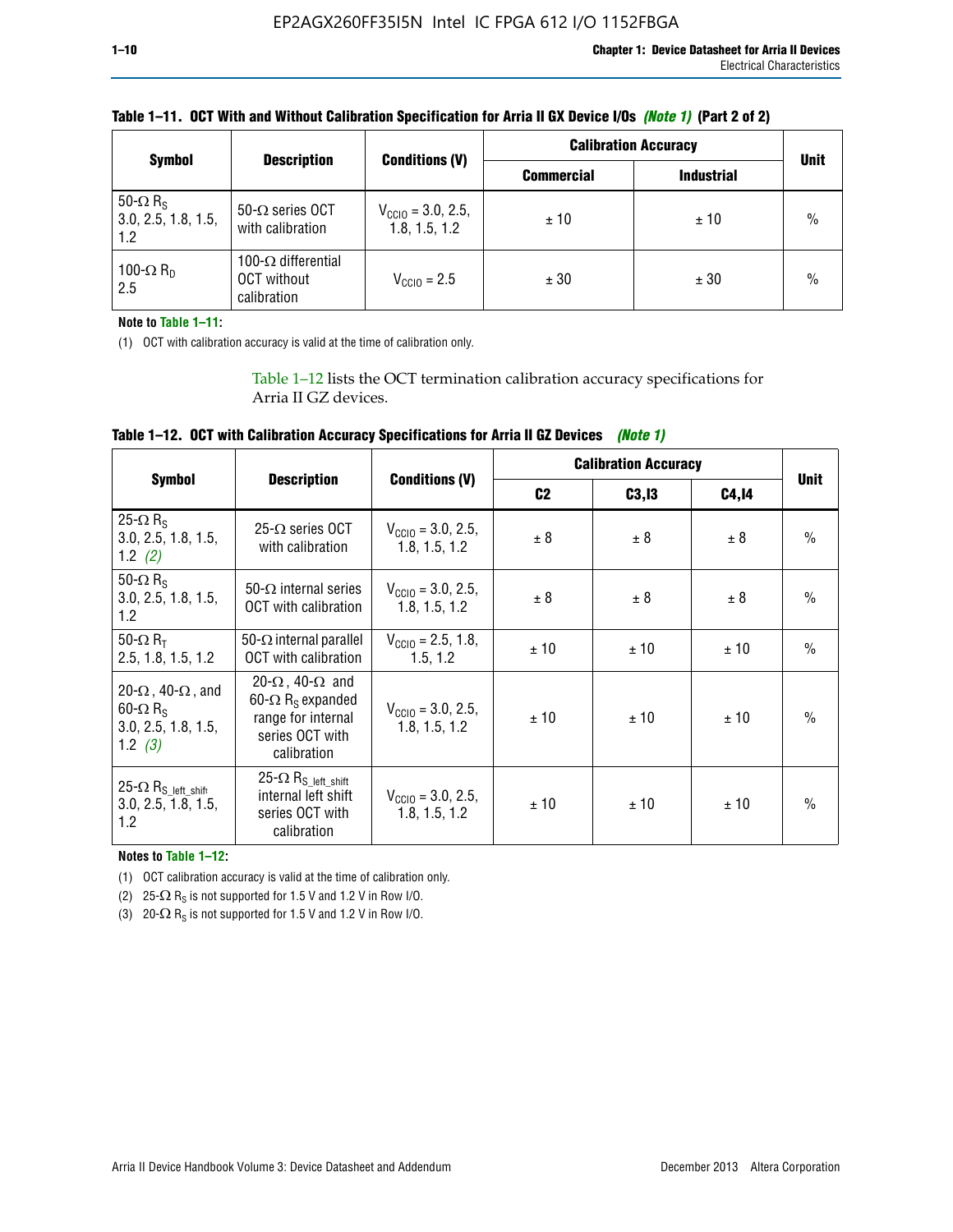The calibration accuracy for calibrated series and parallel OCTs are applicable at the moment of calibration. When process, voltage, and temperature (PVT) conditions change after calibration, the tolerance may change.

Table 1–13 lists the Arria II GZ OCT without calibration resistance tolerance to PVT changes.

|  | Table 1–13. OCT Without Calibration Resistance Tolerance Specifications for Arria II GZ Devices |  |  |
|--|-------------------------------------------------------------------------------------------------|--|--|
|--|-------------------------------------------------------------------------------------------------|--|--|

|                                            | <b>Description</b>                                                |                              | <b>Resistance Tolerance</b> | <b>Unit</b>  |               |
|--------------------------------------------|-------------------------------------------------------------------|------------------------------|-----------------------------|--------------|---------------|
| <b>Symbol</b>                              |                                                                   | <b>Conditions (V)</b>        | C3, I3                      | <b>C4,14</b> |               |
| 25- $\Omega$ R <sub>S</sub><br>3.0 and 2.5 | $25-\Omega$ internal series<br><b>OCT</b> without<br>calibration  | $V_{\text{CC10}} = 3.0, 2.5$ | ± 40                        | ± 40         | $\frac{0}{0}$ |
| 25- $\Omega$ R <sub>S</sub><br>1.8 and 1.5 | 25- $\Omega$ internal series<br><b>OCT</b> without<br>calibration | $V_{CGI0} = 1.8, 1.5$        | ± 40                        | ± 40         | $\frac{0}{0}$ |
| 25- $\Omega$ R <sub>S</sub><br>1.2         | 25- $\Omega$ internal series<br><b>OCT</b> without<br>calibration | $V_{\text{CC10}} = 1.2$      | ± 50                        | ± 50         | $\frac{0}{0}$ |
| 50- $\Omega$ R <sub>S</sub><br>3.0 and 2.5 | $50-\Omega$ internal series<br><b>OCT</b> without<br>calibration  | $V_{\text{CC10}} = 3.0, 2.5$ | ± 40                        | ± 40         | $\frac{0}{0}$ |
| 50- $\Omega$ R <sub>S</sub><br>1.8 and 1.5 | 50- $\Omega$ internal series<br><b>OCT</b> without<br>calibration | $V_{\text{CC10}} = 1.8, 1.5$ | ± 40                        | ± 40         | $\frac{0}{0}$ |
| 50- $\Omega$ R <sub>s</sub><br>1.2         | 50- $\Omega$ internal series<br><b>OCT</b> without<br>calibration | $V_{\text{CC10}} = 1.2$      | ± 50                        | ± 50         | $\frac{0}{0}$ |
| 100- $\Omega$ R <sub>D</sub><br>2.5        | 100- $\Omega$ internal<br>differential OCT                        | $V_{\text{CC10}} = 2.5$      | ± 25                        | ± 25         | $\frac{0}{0}$ |

OCT calibration is automatically performed at power up for OCT-enabled I/Os. When voltage and temperature conditions change after calibration, the resistance may change. Use Equation 1–1 and Table 1–14 to determine the OCT variation when voltage and temperature vary after power-up calibration for Arria II GX and GZ devices.

**Equation 1–1. OCT Variation** *(Note 1)*

$$
R_{OCT} = R_{SCAL} \Big( 1 + \langle \frac{dR}{dT} \times \Delta T \rangle \pm \langle \frac{dR}{dV} \times \Delta V \rangle \Big)
$$

#### **Notes to Equation 1–1:**

(1)  $R_{OCT}$  value calculated from Equation 1–1shows the range of OCT resistance with the variation of temperature and V<sub>CCIO</sub>.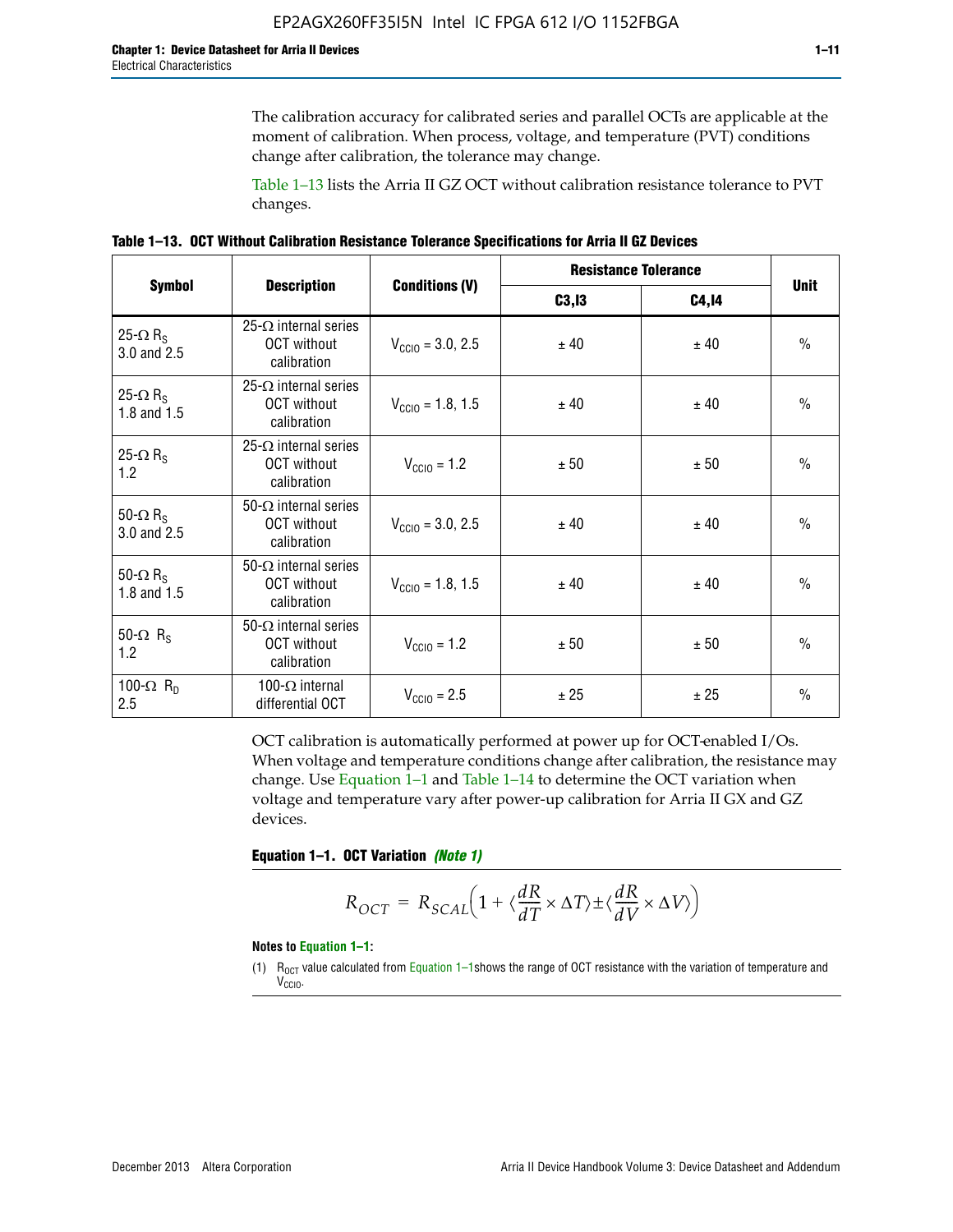Use the following with Equation 1–1:

- $\blacksquare$  R<sub>SCAL</sub> is the OCT resistance value at power up.
- $\blacksquare$   $\Delta T$  is the variation of temperature with respect to the temperature at power up.
- $\blacksquare$   $\Delta V$  is the variation of voltage with respect to the V<sub>CCIO</sub> at power up.
- $\blacksquare$  dR/dT is the percentage change of  $R_{\text{SCAL}}$  with temperature.
- $\blacksquare$  dR/dV is the percentage change of R<sub>SCAL</sub> with voltage.

Table 1–14 lists the OCT variation with temperature and voltage after power-up calibration for Arria II GX devices.

| Table 1–14. OCT Variation after Power-up Calibration for Arria II GX Devices |  |  |  |  |  |  |  |  |  |
|------------------------------------------------------------------------------|--|--|--|--|--|--|--|--|--|
|------------------------------------------------------------------------------|--|--|--|--|--|--|--|--|--|

| <b>Nominal Voltage V<sub>CCIO</sub> (V)</b> | $dR/dT$ (%/°C) | $dR/dV$ (%/mV) |
|---------------------------------------------|----------------|----------------|
| 3.0                                         | 0.262          | 0.035          |
| 2.5                                         | 0.234          | 0.039          |
| 1.8                                         | 0.219          | 0.086          |
| 1.5                                         | 0.199          | 0.136          |
| 1.2                                         | 0.161          | 0.288          |

Table 1–15 lists the OCT variation with temperature and voltage after power-up calibration for Arria II GZ devices.

| <b>Nominal Voltage, V<sub>ccio</sub> (V)</b> | $dR/dT$ (%/°C) | dR/dV (%/mV) |
|----------------------------------------------|----------------|--------------|
| 3.0                                          | 0.189          | 0.0297       |
| 2.5                                          | 0.208          | 0.0344       |
| 1.8                                          | 0.266          | 0.0499       |
| 1.5                                          | 0.273          | 0.0744       |
| 19                                           | 0.317          | 0.1241       |

**Table 1–15. OCT Variation after Power-Up Calibration for Arria II GZ Devices** *(Note 1)*

**Note to Table 1–15:**

(1) Valid for V<sub>CCIO</sub> range of  $\pm 5\%$  and temperature range of 0° to 85°C.

### **Pin Capacitance**

Table 1–16 lists the pin capacitance for Arria II GX devices.

**Table 1–16. Pin Capacitance for Arria II GX Devices**

| Symbol   | <b>Description</b>                                                                                                                               | <b>Typical</b> | <b>Unit</b> |
|----------|--------------------------------------------------------------------------------------------------------------------------------------------------|----------------|-------------|
| $v_{10}$ | Input capacitance on I/O pins, dual-purpose pins (differential I/O, clock,<br>$R_{\text{up}}$ , $R_{\text{dn}}$ , and dedicated clock input pins |                | рŀ          |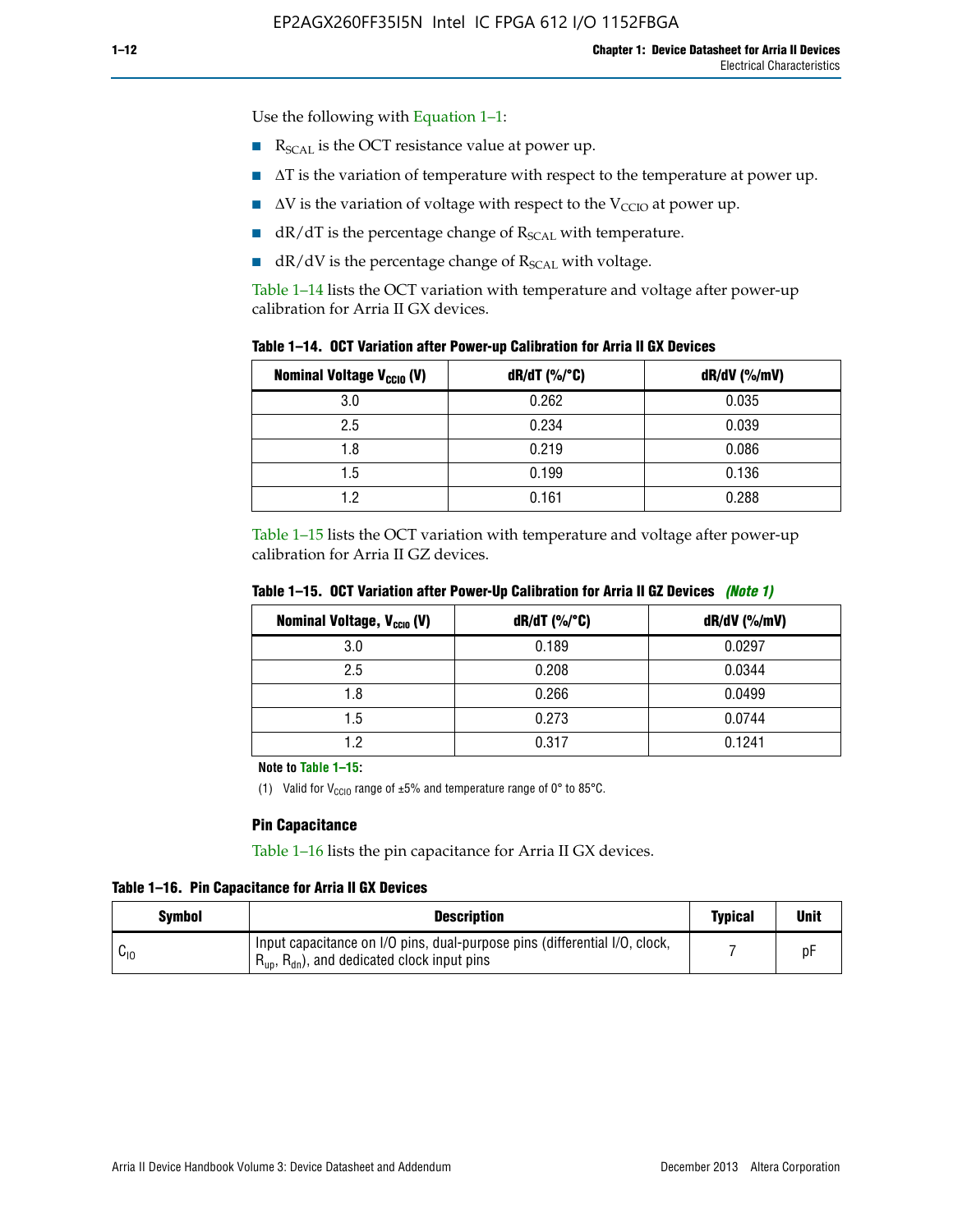### Table 1–17 lists the pin capacitance for Arria II GZ devices.

**Table 1–17. Pin Capacitance for Arria II GZ Devices** 

| <b>Symbol</b>                                    | <b>Description</b>                                                     | <b>Typical</b> | <b>Unit</b> |
|--------------------------------------------------|------------------------------------------------------------------------|----------------|-------------|
| $C_{\text{IOTB}}$                                | Input capacitance on the top and bottom I/O pins                       | 4              | pF          |
| C <sub>IOLR</sub>                                | Input capacitance on the left and right I/O pins                       | 4              | pF          |
| $C_{CLKTB}$                                      | Input capacitance on the top and bottom non-dedicated clock input pins |                | рF          |
| $C_{CLKLR}$                                      | Input capacitance on the left and right non-dedicated clock input pins |                | pF          |
| $C_{\text{OUTFB}}$                               | Input capacitance on the dual-purpose clock output and feedback pins   | 5              | pF          |
| $CCLK1$ , $CCLK3$ , $CCLK8$ ,<br>and $C_{CLK10}$ | Input capacitance for dedicated clock input pins                       |                | рF          |

# **Internal Weak Pull-Up and Weak Pull-Down Resistors**

Table 1–18 lists the weak pull-up and pull-down resistor values for Arria II GX devices.

**Table 1–18. Internal Weak Pull-up and Weak Pull-Down Resistors for Arria II GX Devices** *(Note 1)* 

| <b>Symbol</b> | <b>Description</b>                                                                                                                                                               | <b>Conditions</b>                             | Min | Typ                                                                                                                                                                                                       | Max | <b>Unit</b> |
|---------------|----------------------------------------------------------------------------------------------------------------------------------------------------------------------------------|-----------------------------------------------|-----|-----------------------------------------------------------------------------------------------------------------------------------------------------------------------------------------------------------|-----|-------------|
|               |                                                                                                                                                                                  | $V_{\text{CC10}} = 3.3 \text{ V} \pm 5\%$ (2) | 7   | 25                                                                                                                                                                                                        | 41  | $k\Omega$   |
|               | Value of I/O pin pull-up resistor                                                                                                                                                | $V_{\text{CC10}} = 3.0 V \pm 5\%$ (2)         | 7   | 28                                                                                                                                                                                                        | 47  | $k\Omega$   |
|               | before and during configuration,<br>8<br>$V_{\text{CC10}} = 2.5 V \pm 5\%$ (2)<br>as well as user mode if the<br>$R_{PU}$<br>10<br>$V_{\text{CC10}} = 1.8 \text{ V} \pm 5\%$ (2) | 35                                            | 61  | $k\Omega$                                                                                                                                                                                                 |     |             |
|               | programmable pull-up resistor                                                                                                                                                    |                                               |     | 57<br>108<br>$k\Omega$<br>82<br>163<br>$k\Omega$<br>143<br>351<br>$k\Omega$<br>19<br>29<br>$k\Omega$<br>22<br>32<br>$k\Omega$<br>25<br>42<br>$k\Omega$<br>35<br>70<br>$k\Omega$<br>112<br>50<br>$k\Omega$ |     |             |
|               | option is enabled.                                                                                                                                                               | $V_{\text{CC10}} = 1.5 \text{ V} \pm 5\%$ (2) | 13  |                                                                                                                                                                                                           |     |             |
|               |                                                                                                                                                                                  | $V_{\text{CC10}} = 1.2 V \pm 5\%$ (2)         | 19  |                                                                                                                                                                                                           |     |             |
|               |                                                                                                                                                                                  | $V_{\text{CC10}} = 3.3 \text{ V} \pm 5\%$     | 6   |                                                                                                                                                                                                           |     |             |
| $R_{PD}$      |                                                                                                                                                                                  | $V_{\text{CC10}} = 3.0 V \pm 5\%$             | 6   |                                                                                                                                                                                                           |     |             |
|               | Value of TCK pin pull-down<br>resistor                                                                                                                                           | $V_{\text{CC10}} = 2.5 V \pm 5\%$             | 6   |                                                                                                                                                                                                           |     |             |
|               |                                                                                                                                                                                  | $V_{\text{CC10}} = 1.8 V \pm 5\%$             | 7   |                                                                                                                                                                                                           |     |             |
|               |                                                                                                                                                                                  | $V_{\text{CC10}} = 1.5 V \pm 5\%$             | 8   |                                                                                                                                                                                                           |     |             |

**Notes to Table 1–18:**

(1) All I/O pins have an option to enable weak pull-up except configuration, test, and JTAG pins. The weak pull-down feature is only available for JTAG TCK.

(2) Pin pull-up resistance values may be lower if an external source drives the pin higher than  $V_{\text{CCIO}}$ .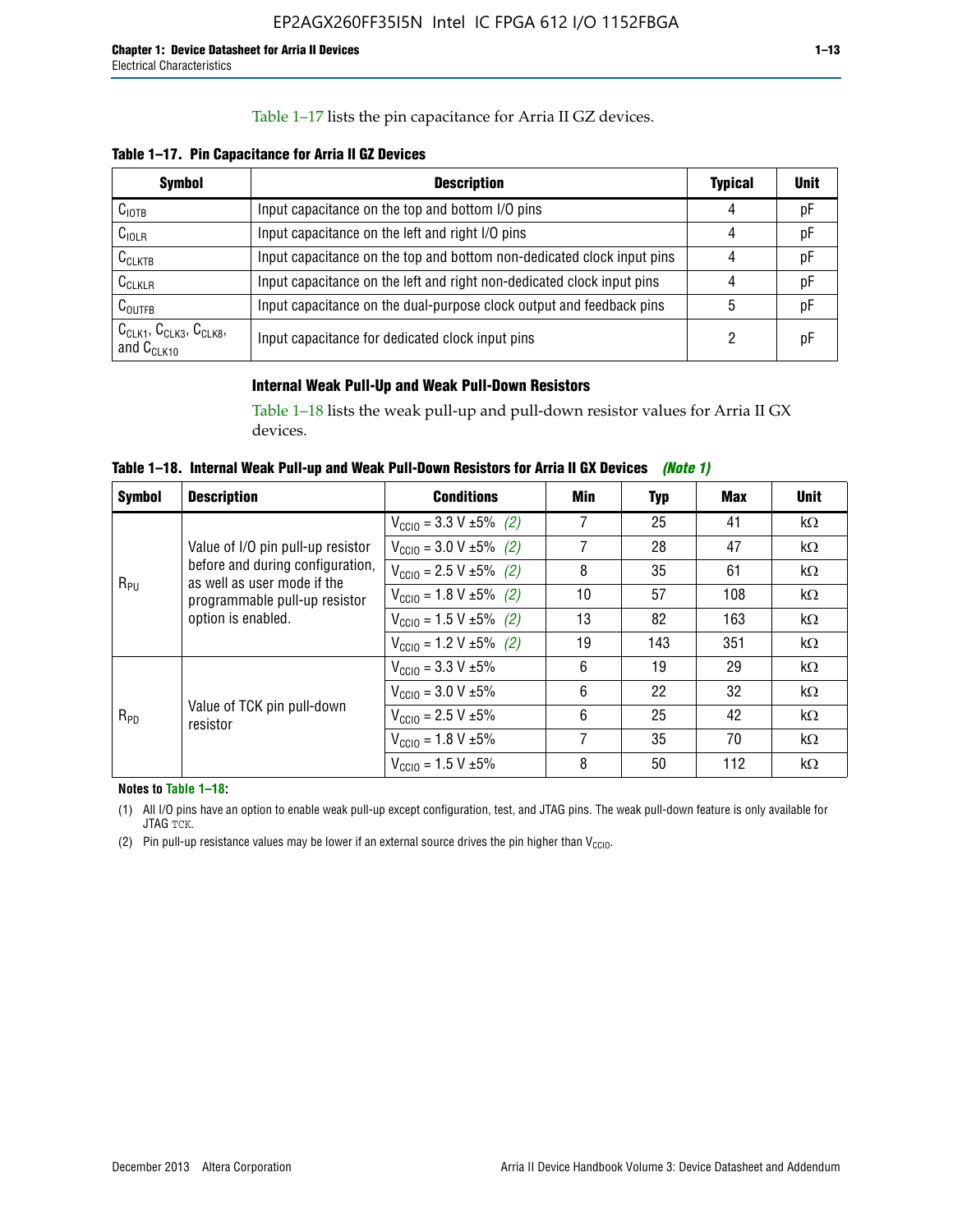Table 1–19 lists the weak pull-up resistor values for Arria II GZ devices.

**Table 1–19. Internal Weak Pull-Up Resistor for Arria II GZ Devices** *(Note 1)***,** *(2)*

| <b>Symbol</b> | <b>Description</b>                                                                                                              | <b>Conditions</b>                             | Min | <b>Typ</b> | <b>Max</b> | <b>Unit</b> |
|---------------|---------------------------------------------------------------------------------------------------------------------------------|-----------------------------------------------|-----|------------|------------|-------------|
|               | Value of the I/O pin pull-up                                                                                                    | $V_{\text{CC10}} = 3.0 V \pm 5\%$ (3)         |     | 25         |            | kΩ          |
| $R_{PU}$      | resistor before and during<br>configuration, as well as user<br>mode if the programmable<br>pull-up resistor option is enabled. | $V_{\text{CC10}} = 2.5 V \pm 5\%$ (3)         |     | 25         |            | kΩ          |
|               |                                                                                                                                 | $V_{\text{CC10}} = 1.8 \text{ V} \pm 5\%$ (3) |     | 25         |            | kΩ          |
|               |                                                                                                                                 | $V_{\text{CC10}} = 1.5 \text{ V} \pm 5\%$ (3) |     | 25         |            | kΩ          |
|               |                                                                                                                                 | $V_{\text{CC10}} = 1.2 V \pm 5\%$ (3)         |     | 25         |            | kΩ          |

**Notes to Table 1–19:**

(1) All I/O pins have an option to enable weak pull-up except configuration, test, and JTAG pins.

(2) The internal weak pull-down feature is only available for the JTAG TCK pin. The typical value for this internal weak pull-down resistor is approximately 25 k $\Omega$ .

(3) Pin pull-up resistance values may be lower if an external source drives the pin higher than  $V_{\text{CCIO}}$ .

#### **Hot Socketing**

Table 1–20 lists the hot-socketing specification for Arria II GX and GZ devices.

**Table 1–20. Hot Socketing Specifications for Arria II Devices** 

| <b>Symbol</b> | <b>Description</b>                | <b>Maximum</b>     |
|---------------|-----------------------------------|--------------------|
| IIOPIN(DC)    | DC current per I/O pin            | $300 \mu A$        |
| $I$ IOPIN(AC) | AC current per I/O pin            | $8 \text{ mA}$ (1) |
| IXCVRTX(DC)   | DC current per transceiver TX pin | 100 mA             |
| IXCVRRX(DC)   | DC current per transceiver RX pin | 50 mA              |

#### **Note to Table 1–20:**

(1) The I/O ramp rate is 10 ns or more. For ramp rates faster than 10 ns,  $|I_{10\text{PIN}}| = C$  dv/dt, in which "C" is I/O pin capacitance and "dv/dt" is slew rate.

# **Schmitt Trigger Input**

The Arria II GX device supports Schmitt trigger input on the TDI, TMS, TCK, nSTATUS, nCONFIG, nCE, CONF\_DONE, and DCLK pins. A Schmitt trigger feature introduces hysteresis to the input signal for improved noise immunity, especially for signals with slow edge rates.

Table 1–21 lists the hysteresis specifications across the supported  $V<sub>CCIO</sub>$  range for Schmitt trigger inputs in Arria II GX devices.

**Table 1–21. Schmitt Trigger Input Hysteresis Specifications for Arria II GX Devices**

| <b>Symbol</b>        | <b>Description</b>                   | <b>Condition (V)</b>    | <b>Minimum</b> | <b>Unit</b> |
|----------------------|--------------------------------------|-------------------------|----------------|-------------|
|                      |                                      | $V_{\text{CGI0}} = 3.3$ | 220            | mV          |
| V <sub>Schmitt</sub> | Hysteresis for Schmitt trigger input | $V_{\text{CCIO}} = 2.5$ | 180            | mV          |
|                      |                                      | $V_{\text{CCIO}} = 1.8$ | 110            | mV          |
|                      |                                      | $V_{\text{CCIO}} = 1.5$ | 70             | mV          |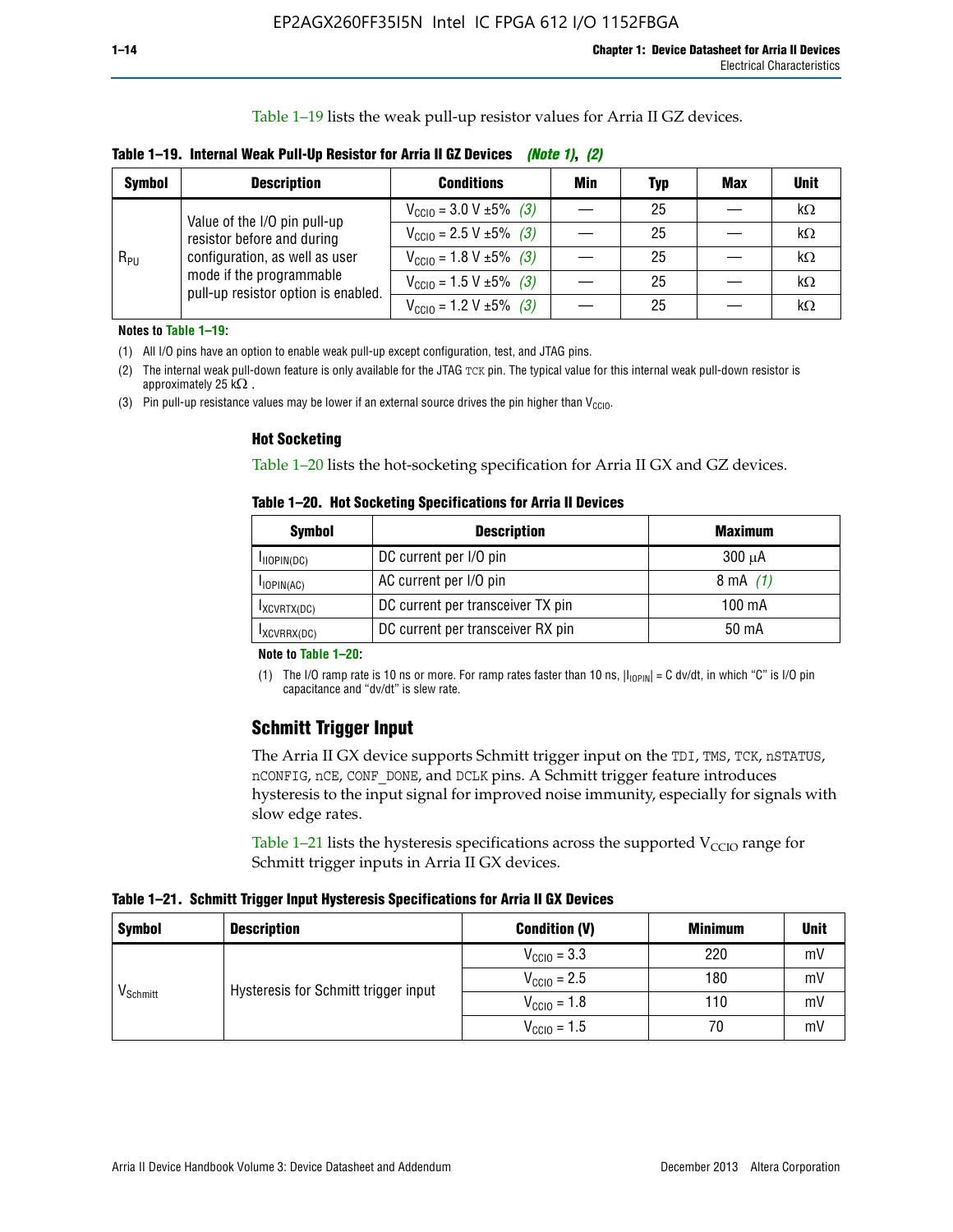# **I/O Standard Specifications**

Table 1–22 through Table 1–35 list input voltage ( $V_{IH}$  and  $V_{IL}$ ), output voltage ( $V_{OH}$ and  $V_{OL}$ ), and current drive characteristics ( $I_{OH}$  and  $I_{OL}$ ) for various I/O standards supported by the Arria II device family. They also show the Arria II device family I/O standard specifications.  $V_{OL}$  and  $V_{OH}$  values are valid at the corresponding  $I_{OH}$  and I<sub>OL</sub>, respectively.

**1.** For an explanation of terms used in Table 1–22 through Table 1–35, refer to "Glossary" on page 1–74.

Table 1–22 lists the single-ended I/O standards for Arria II GX devices.

| I/O Standard |       | $V_{CGI0} (V)$ |       |        | $V_{IL}(V)$                        |                                    | $V_{IH}(V)$                | $V_{OL}(V)$                        | $V_{OH} (V)$                       | $I_{0L}$       | l <sub>oh</sub> |
|--------------|-------|----------------|-------|--------|------------------------------------|------------------------------------|----------------------------|------------------------------------|------------------------------------|----------------|-----------------|
|              | Min   | <b>Typ</b>     | Max   | Min    | Max                                | Min                                | <b>Max</b>                 | Max                                | Min                                | (mA)           | (mA)            |
| 3.3 V LVTTL  | 3.135 | 3.3            | 3.465 | $-0.3$ | 0.8                                | 1.7                                | 3.6                        | 0.45                               | 2.4                                | 4              | $-4$            |
| 3.3 V LVCMOS | 3.135 | 3.3            | 3.465 | $-0.3$ | 0.8                                | 1.7                                | 3.6                        | 0.2                                | $V_{\text{CCIO}}$ -0.2             | $\overline{2}$ | $-2$            |
| 3.0 V LVTTL  | 2.85  | 3              | 3.15  | $-0.3$ | 0.8                                | 1.7                                | $V_{\text{CCIO}} +$<br>0.3 | 0.45                               | 2.4                                | 4              | $-4$            |
| 3.0 V LVCMOS | 2.85  | 3              | 3.15  | $-0.3$ | 0.8                                | 1.7                                | $V_{CC10} +$<br>0.3        | 0.2                                | $V_{\text{CC10}}$ - 0.2            | 0.1            | $-0.1$          |
| 2.5 V LVCMOS | 2.375 | 2.5            | 2.625 | $-0.3$ | 0.7                                | 1.7                                | $V_{CC10} +$<br>0.3        | 0.4                                | $\overline{c}$                     | 1              | $-1$            |
| 1.8 V LVCMOS | 1.71  | 1.8            | 1.89  | $-0.3$ | $0.35 \times$<br>V <sub>CCIO</sub> | $0.65 \times$<br>V <sub>CCIO</sub> | $V_{CClO}$ +<br>0.3        | 0.45                               | $V_{\text{CCIO}}$ -<br>0.45        | $\overline{2}$ | $-2$            |
| 1.5 V LVCMOS | 1.425 | 1.5            | 1.575 | $-0.3$ | $0.35 \times$<br>V <sub>CCIO</sub> | $0.65 \times$<br>V <sub>CCIO</sub> | $V_{CC10} +$<br>0.3        | $0.25 \times$<br>V <sub>CCIO</sub> | $0.75 \times$<br>V <sub>CCIO</sub> | $\overline{2}$ | $-2$            |
| 1.2 V LVCMOS | 1.14  | 1.2            | 1.26  | $-0.3$ | $0.35 \times$<br>V <sub>CCIO</sub> | $0.65 \times$<br>$V_{\rm CCIO}$    | $V_{CC10} +$<br>0.3        | $0.25 \times$<br>V <sub>CCIO</sub> | $0.75 \times$<br>V <sub>CCIO</sub> | $\overline{2}$ | $-2$            |
| 3.0-V PCI    | 2.85  | 3              | 3.15  |        | $0.3 \times$<br>$V_{\rm CClO}$     | $0.5 \times$<br>$V_{\rm CClO}$     | $V_{CC10} +$<br>0.3        | $0.1 \times$<br>V <sub>CCIO</sub>  | $0.9 \times V_{\text{CC10}}$       | 1.5            | $-0.5$          |
| 3.0-V PCI-X  | 2.85  | 3              | 3.15  |        | $0.35 \times$<br>V <sub>CCIO</sub> | $0.5 \times$<br>V <sub>CClO</sub>  | $V_{CC10} +$<br>0.3        | $0.1 \times$<br>V <sub>CCIO</sub>  | $0.9 \times V_{\text{CC10}}$       | 1.5            | $-0.5$          |

**Table 1–22. Single-Ended I/O Standards for Arria II GX Devices**

Table 1–23 lists the single-ended I/O standards for Arria II GZ devices.

|  |  | Table 1-23. Single-Ended I/O Standards for Arria II GZ Devices (Part 1 of 2) |  |
|--|--|------------------------------------------------------------------------------|--|
|--|--|------------------------------------------------------------------------------|--|

|               | $V_{CCl0}(V)$ |     | $V_{IL}(V)$ |        | $V_{IH} (V)$                       |                                    | $V_{OL}(V)$                | $V_{OH} (V)$                    | <b>I</b> OL                        | 1 <sub>0H</sub> |        |
|---------------|---------------|-----|-------------|--------|------------------------------------|------------------------------------|----------------------------|---------------------------------|------------------------------------|-----------------|--------|
| I/O Standard  | Min           | Typ | <b>Max</b>  | Min    | <b>Max</b>                         | Min                                | <b>Max</b>                 | <b>Max</b>                      | Min                                | (mA)            | (mA)   |
| <b>LVTTL</b>  | 2.85          | 3   | 3.15        | $-0.3$ | 0.8                                | 1.7                                | 3.6                        | 0.4                             | 2.4                                | 2               | $-2$   |
| <b>LVCMOS</b> | 2.85          | 3   | 3.15        | $-0.3$ | 0.8                                | 1.7                                | 3.6                        | 0.2                             | $V_{\text{CCIO}}$ - 0.2            | 0.1             | $-0.1$ |
| 2.5V          | 2.375         | 2.5 | 2.625       | $-0.3$ | 0.7                                | 1.7                                | 3.6                        | 0.4                             | 2                                  |                 | $-1$   |
| 1.8V          | 1.71          | 1.8 | 1.89        | $-0.3$ | $0.35 \times$<br>V <sub>CCIO</sub> | $0.65 \times$<br>V <sub>CCIO</sub> | $V_{\text{CC1O}} +$<br>0.3 | 0.45                            | $V_{CGIO}$ -<br>0.45               | 2               | -2     |
| 1.5V          | 1.425         | 1.5 | .575        | $-0.3$ | $0.35 \times$<br>V <sub>CCIO</sub> | $0.65 \times$<br>V <sub>CCIO</sub> | $V_{CClO}$ +<br>0.3        | $0.25 \times$<br>$V_{\rm CCIO}$ | $0.75 \times$<br>V <sub>CCIO</sub> | 2               | -2     |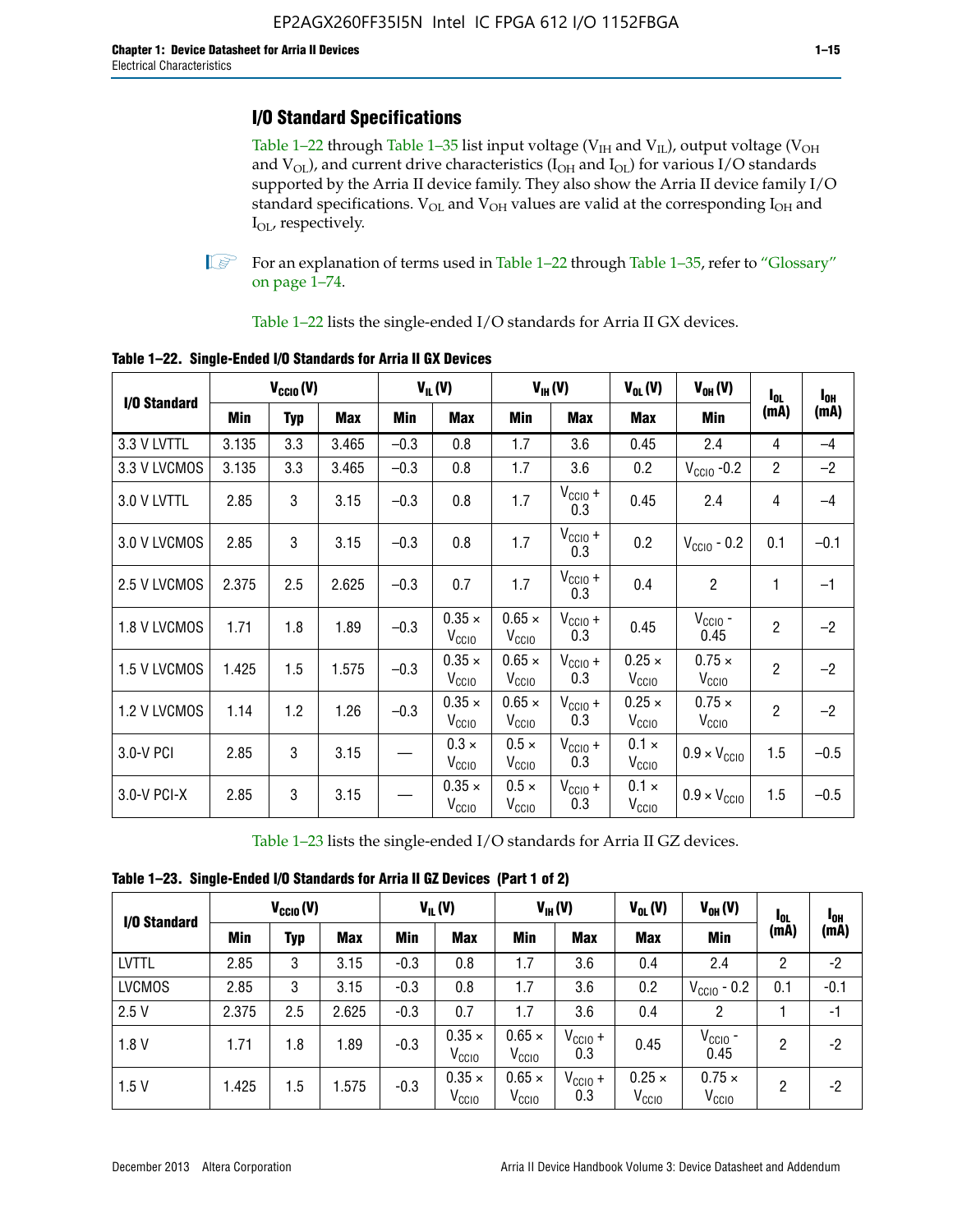| I/O Standard |      | $V_{CClO}(V)$ |            |        | $V_{IL}(V)$                        |                                    | $V_{IH} (V)$               | $V_{OL}(V)$                        | $V_{OH} (V)$                       | <b>I</b> OL | <sup>1</sup> OH |
|--------------|------|---------------|------------|--------|------------------------------------|------------------------------------|----------------------------|------------------------------------|------------------------------------|-------------|-----------------|
|              | Min  | Typ           | <b>Max</b> | Min    | <b>Max</b>                         | Min                                | <b>Max</b>                 | <b>Max</b>                         | <b>Min</b>                         | (mA)        | (mA)            |
| 1.2V         | 1.14 | 1.2           | 1.26       | $-0.3$ | $0.35 \times$<br>V <sub>CCIO</sub> | $0.65 \times$<br>V <sub>CCIO</sub> | $V_{\text{CC1O}} +$<br>0.3 | $0.25 \times$<br>V <sub>CCIO</sub> | $0.75 \times$<br>V <sub>CCIO</sub> | 2           | -2              |
| 3.0-V PCI    | 2.85 | 3             | 3.15       |        | $0.3 \times$<br>V <sub>CCIO</sub>  | $0.5 \times$<br>V <sub>CCIO</sub>  | 3.6                        | $0.1 \times$<br>V <sub>CCIO</sub>  | $0.9 \times V_{\text{CC10}}$       | 1.5         | $-0.5$          |
| 3.0-V PCI-X  | 2.85 | 3             | 3.15       |        | $0.35 \times$<br>V <sub>CCIO</sub> | $0.5 \times$<br>V <sub>CCIO</sub>  |                            | $0.1 \times$<br>V <sub>CCIO</sub>  | $0.9 \times V_{\text{CC10}}$       | 1.5         | $-0.5$          |

**Table 1–23. Single-Ended I/O Standards for Arria II GZ Devices (Part 2 of 2)**

Table 1–24 lists the single-ended SSTL and HSTL I/O reference voltage specifications for Arria II GX devices.

**Table 1–24. Single-Ended SSTL and HSTL I/O Reference Voltage Specifications for Arria II GX Devices**

| I/O Standard        |       | $V_{\text{CCIO}}(V)$ |            |                                    | $V_{REF}(V)$                 |                                    | $V_{TT} (V)$                       |                                   |                                    |  |
|---------------------|-------|----------------------|------------|------------------------------------|------------------------------|------------------------------------|------------------------------------|-----------------------------------|------------------------------------|--|
|                     | Min   | <b>Typ</b>           | <b>Max</b> | Min                                | <b>Typ</b>                   | <b>Max</b>                         | Min                                | <b>Typ</b>                        | Max                                |  |
| SSTL-2 Class I, II  | 2.375 | 2.5                  | 2.625      | $0.49 \times$<br>V <sub>CCIO</sub> | $0.5 \times V_{\text{CCIO}}$ | $0.51 \times$<br>V <sub>CClO</sub> | $V_{REF}$ -<br>0.04                | $V_{REF}$                         | $V_{REF}$ +<br>0.04                |  |
| SSTL-18 Class I, II | 1.71  | 1.8                  | 1.89       | 0.833                              | 0.9                          | 0.969                              | $V_{REF}$ -<br>0.04                | $V_{REF}$                         | $V_{REF}$ +<br>0.04                |  |
| SSTL-15 Class I, II | 1.425 | 1.5                  | 1.575      | $0.47 \times$<br>V <sub>CCIO</sub> | $0.5 \times V_{\text{CCIO}}$ | $0.53 \times$<br>V <sub>CClO</sub> | $0.47 \times$<br>V <sub>CCIO</sub> | $0.5 \times$<br>V <sub>CCIO</sub> | $0.53 \times$<br>V <sub>CCIO</sub> |  |
| HSTL-18 Class I, II | 1.71  | 1.8                  | 1.89       | 0.85                               | 0.9                          | 0.95                               | 0.85                               | 0.9                               | 0.95                               |  |
| HSTL-15 Class I, II | 1.425 | 1.5                  | 1.575      | 0.71                               | 0.75                         | 0.79                               | 0.71                               | 0.75                              | 0.79                               |  |
| HSTL-12 Class I, II | 1.14  | 1.2                  | 1.26       | $0.48 \times$<br>V <sub>CCIO</sub> | $0.5 \times V_{\text{CC10}}$ | $0.52 \times$<br>V <sub>CCIO</sub> |                                    | $V_{\text{CCIO}}/2$               |                                    |  |

Table 1–25 lists the single-ended SSTL and HSTL I/O reference voltage specifications for Arria II GZ devices.

**Table 1–25. Single-Ended SSTL and HSTL I/O Reference Voltage Specifications for Arria II GZ Devices** 

| I/O Standard        |       | $V_{\text{CCIO}}(V)$ |            |                                    | $V_{REF}(V)$                 |                                    | $V_{TT}(V)$                       |                     |                                    |  |
|---------------------|-------|----------------------|------------|------------------------------------|------------------------------|------------------------------------|-----------------------------------|---------------------|------------------------------------|--|
|                     | Min   | <b>Typ</b>           | <b>Max</b> | Min                                | Typ                          | <b>Max</b>                         | Min                               | Typ                 | Max                                |  |
| SSTL-2 Class I, II  | 2.375 | 2.5                  | 2.625      | $0.49 \times$<br>V <sub>CCIO</sub> | $0.5 \times V_{\text{CC10}}$ | $0.51 \times$<br>V <sub>CCIO</sub> | $V_{REF}$ -<br>0.04               | V <sub>REF</sub>    | $V_{REF}$ +<br>0.04                |  |
| SSTL-18 Class I, II | 1.71  | 1.8                  | 1.89       | 0.833                              | 0.9                          | 0.969                              | $V_{REF}$ -<br>0.04               | V <sub>REF</sub>    | $V_{REF}$ +<br>0.04                |  |
| SSTL-15 Class I, II | 1.425 | 1.5                  | 1.575      | $0.47 \times$<br>V <sub>CCIO</sub> | $0.5 \times V_{\text{CC10}}$ | $0.53 \times$<br>V <sub>CCIO</sub> | $0.47 \times$<br>V <sub>CCD</sub> | V <sub>REF</sub>    | $0.53 \times$<br>V <sub>CCIO</sub> |  |
| HSTL-18 Class I, II | 1.71  | 1.8                  | 1.89       | 0.85                               | 0.9                          | 0.95                               |                                   | $V_{\text{CC10}}/2$ |                                    |  |
| HSTL-15 Class I, II | 1.425 | 1.5                  | 1.575      | 0.68                               | 0.75                         | 0.9                                |                                   | $V_{\rm CC10}$ /2   |                                    |  |
| HSTL-12 Class I, II | 1.14  | 1.2                  | 1.26       | $0.47 \times$<br>V <sub>CCIO</sub> | $0.5 \times V_{\text{CC10}}$ | $0.53 \times$<br>V <sub>CCIO</sub> |                                   | $V_{\text{CC10}}/2$ |                                    |  |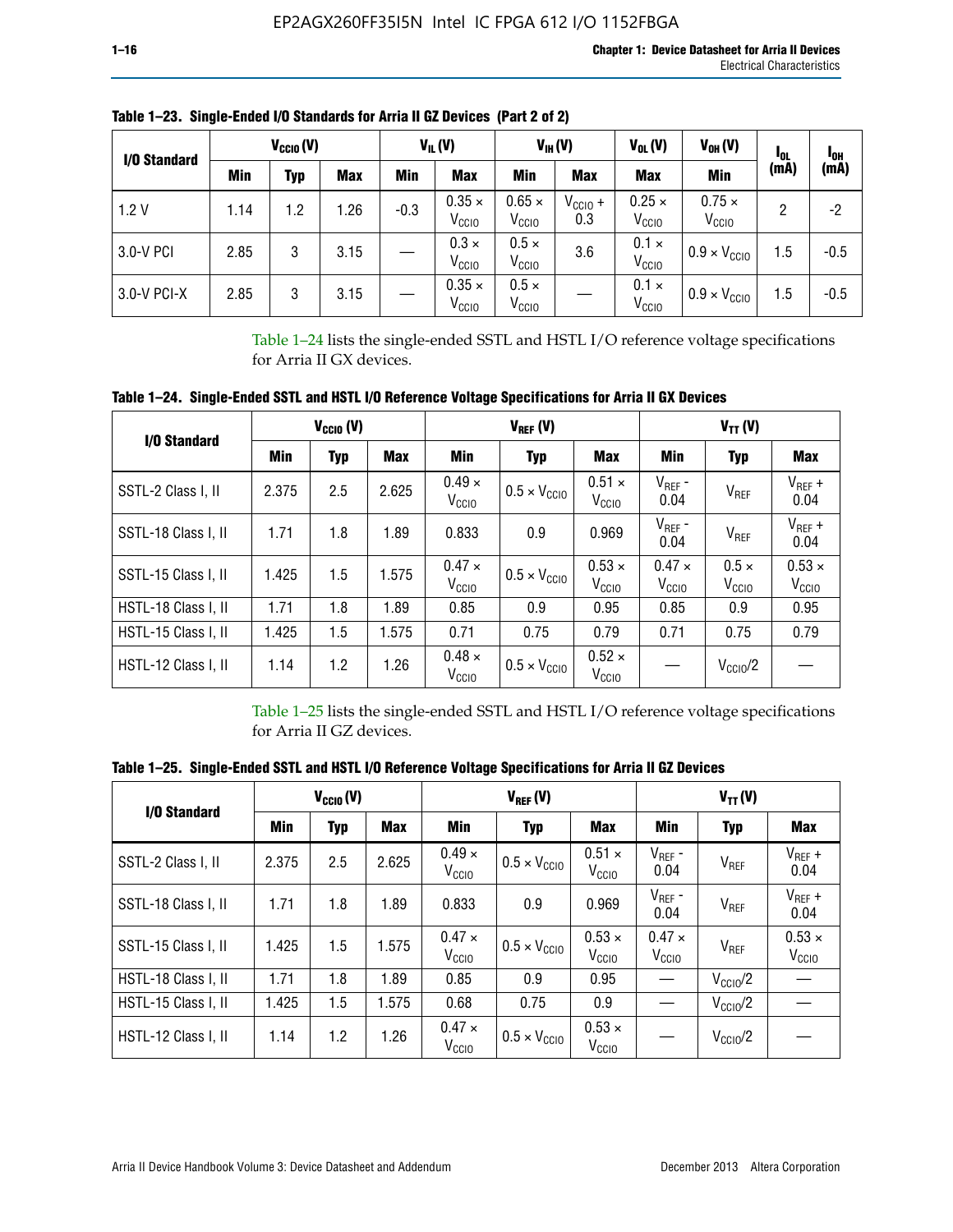Table 1–26 lists the single-ended SSTL and HSTL I/O standard signal specifications for Arria II GX devices.

|                  | $V_{IL(DC)}(V)$ |                      |                      | $V_{IH(DC)}(V)$             | $V_{IL(AC)}$ (V)  | $V_{IH(AC)}$ (V)     | $V_{OL}$ (V)                       | $V_{OH} (V)$                       | l <sub>ol</sub> | $I_{0H}$ |
|------------------|-----------------|----------------------|----------------------|-----------------------------|-------------------|----------------------|------------------------------------|------------------------------------|-----------------|----------|
| I/O Standard     | <b>Min</b>      | <b>Max</b>           | <b>Min</b>           | <b>Max</b>                  | <b>Max</b>        | Min                  | <b>Max</b>                         | <b>Min</b>                         | (mA)            | (mA)     |
| SSTL-2 Class I   | $-0.3$          | $V_{REF}$ -<br>0.18  | $V_{REF} +$<br>0.18  | $V_{\text{CCIO}} +$<br>0.3  | $V_{REF} - 0.35$  | $V_{REF} +$<br>0.35  | $V_{TT}$ -<br>0.57                 | $V_{TT}$ +<br>0.57                 | 8.1             | $-8.1$   |
| SSTL-2 Class II  | $-0.3$          | $V_{REF}$ -<br>0.18  | $V_{REF} +$<br>0.18  | $V_{CCIO} +$<br>0.3         | $V_{REF}$ - 0.35  | $V_{REF} +$<br>0.35  | $V_{TT}$ -<br>0.76                 | $V_{TT}$ +<br>0.76                 | 16.4            | $-16.4$  |
| SSTL-18 Class I  | $-0.3$          | $V_{REF}$ -<br>0.125 | $V_{REF}$ +<br>0.125 | $V_{\text{CC1O}} +$<br>0.3  | $V_{REF}$ - 0.25  | $V_{REF}$ +<br>0.25  | $V_{TT}$ -<br>0.475                | $V_{TT}$ +<br>0.475                | 6.7             | $-6.7$   |
| SSTL-18 Class II | $-0.3$          | $V_{REF}$ -<br>0.125 | $V_{REF}$ +<br>0.125 | $V_{\text{CC1O}} +$<br>0.3  | $V_{REF}$ - 0.25  | $V_{REF}$ +<br>0.25  | 0.28                               | $V_{CGIO}$ -<br>0.28               | 13.4            | $-13.4$  |
| SSTL-15 Class I  | $-0.3$          | $V_{REF}$ -<br>0.1   | $V_{REF}$ +<br>0.1   | $V_{\text{CCIO}} +$<br>0.3  | $V_{REF} - 0.175$ | $V_{REF}$ +<br>0.175 | $0.2 \times$<br>V <sub>CCIO</sub>  | $0.8 \times$<br>V <sub>CCIO</sub>  | 8               | $-8$     |
| SSTL-15 Class II | $-0.3$          | $V_{REF}$ -<br>0.1   | $V_{REF}$ +<br>0.1   | $V_{CCIO} +$<br>0.3         | $V_{REF}$ - 0.175 | $V_{REF}$ +<br>0.175 | $0.2 \times$<br>V <sub>CCIO</sub>  | $0.8 \times$<br>V <sub>CCIO</sub>  | 16              | $-16$    |
| HSTL-18 Class I  | $-0.3$          | $V_{REF}$ -<br>0.1   | $V_{REF}$ +<br>0.1   | $V_{\text{CCIO}} +$<br>0.3  | $V_{REF} - 0.2$   | $V_{REF}$ + 0.2      | 0.4                                | $V_{CGIO}$ -<br>0.4                | 8               | $-8$     |
| HSTL-18 Class II | $-0.3$          | $V_{REF}$ -<br>0.1   | $V_{REF}$ +<br>0.1   | $V_{\text{CC1O}} +$<br>0.3  | $V_{REF}$ - 0.2   | $V_{RFF}$ + 0.2      | 0.4                                | $V_{\text{CCIO}}$ -<br>0.4         | 16              | $-16$    |
| HSTL-15 Class I  | $-0.3$          | $V_{REF}$ -<br>0.1   | $V_{REF}$ +<br>0.1   | $V_{\text{CCIO}} +$<br>0.3  | $V_{REF}$ - 0.2   | $V_{REF}$ + 0.2      | 0.4                                | $V_{\text{CCIO}}$ -<br>0.4         | 8               | $-8$     |
| HSTL-15 Class II | $-0.3$          | $V_{REF}$ -<br>0.1   | $V_{REF}$ +<br>0.1   | $V_{\text{CCIO}} +$<br>0.3  | $V_{REF}$ - 0.2   | $V_{REF}$ + 0.2      | 0.4                                | $V_{CCIO}$ -<br>0.4                | 16              | $-16$    |
| HSTL-12 Class I  | $-0.15$         | $V_{REF}$ -<br>0.08  | $V_{REF}$ +<br>0.08  | $V_{\text{CCIO}} +$<br>0.15 | $V_{REF}$ - 0.15  | $V_{REF} +$<br>0.15  | $0.25 \times$<br>V <sub>CCIO</sub> | $0.75 \times$<br>$V_{\text{CCIO}}$ | 8               | $-8$     |
| HSTL-12 Class II | $-0.15$         | $V_{REF}$ -<br>0.08  | $V_{REF}$ +<br>0.08  | $V_{\text{CCIO}} +$<br>0.15 | $V_{REF}$ - 0.15  | $V_{REF} +$<br>0.15  | $0.25 \times$<br>V <sub>CCIO</sub> | $0.75 \times$<br>V <sub>CCIO</sub> | 14              | $-14$    |

**Table 1–26. Single-Ended SSTL and HSTL I/O Standard Signal Specifications for Arria II GX Devices** 

Table 1–27 lists the single-ended SSTL and HSTL I/O standard signal specifications for Arria II GZ devices.

| I/O Standard     |        | $V_{IL(DC)}(V)$      |                      | $V_{IH(DC)}(V)$     | $V_{IL(AC)}(V)$      | $V_{IH(AC)}(V)$      | $V_{OL}$ (V)                      | $V_{OH} (V)$                   | $I_{0L}$ | l <sub>oh</sub> |
|------------------|--------|----------------------|----------------------|---------------------|----------------------|----------------------|-----------------------------------|--------------------------------|----------|-----------------|
|                  | Min    | <b>Max</b>           | <b>Min</b>           | <b>Max</b>          | <b>Max</b>           | Min                  | <b>Max</b>                        | Min                            | (mA)     | (mA)            |
| SSTL-2 Class I   | $-0.3$ | $V_{REF}$ -<br>0.15  | $V_{REF} +$<br>0.15  | $V_{CClO} +$<br>0.3 | $V_{REF}$ -<br>0.31  | $V_{REF} +$<br>0.31  | $V_{TT}$ -<br>0.57                | $V_{TT}$ +<br>0.57             | 8.1      | $-8.1$          |
| SSTL-2 Class II  | $-0.3$ | $V_{REF}$ -<br>0.15  | $V_{REF} +$<br>0.15  | $V_{CClO} +$<br>0.3 | $V_{REF}$ -<br>0.31  | $V_{REF} +$<br>0.31  | $V_{TT}$ -<br>0.76                | $V_{TT}$ +<br>0.76             | 16.2     | $-16.2$         |
| SSTL-18 Class I  | $-0.3$ | $V_{REF}$ -<br>0.125 | $V_{REF}$ +<br>0.125 | $V_{CClO} +$<br>0.3 | $V_{REF}$ -<br>0.25  | $V_{REF}$ +<br>0.25  | $V_{TT}$ -<br>0.475               | $V_{TT}$ +<br>0.475            | 6.7      | $-6.7$          |
| SSTL-18 Class II | $-0.3$ | $V_{REF}$ -<br>0.125 | $V_{REF}$ +<br>0.125 | $V_{CC10} +$<br>0.3 | $V_{REF}$ -<br>0.25  | $V_{REF}$ +<br>0.25  | 0.28                              | $V_{\rm CCIO}$ -<br>0.28       | 13.4     | $-13.4$         |
| SSTL-15 Class I  |        | $V_{REF}$ -<br>0.1   | $V_{REF}$ +<br>0.1   |                     | $V_{REF}$ -<br>0.175 | $V_{REF}$ +<br>0.175 | $0.2 \times$<br>V <sub>CCIO</sub> | $0.8 \times$<br>$V_{\rm CClO}$ | 8        | -8              |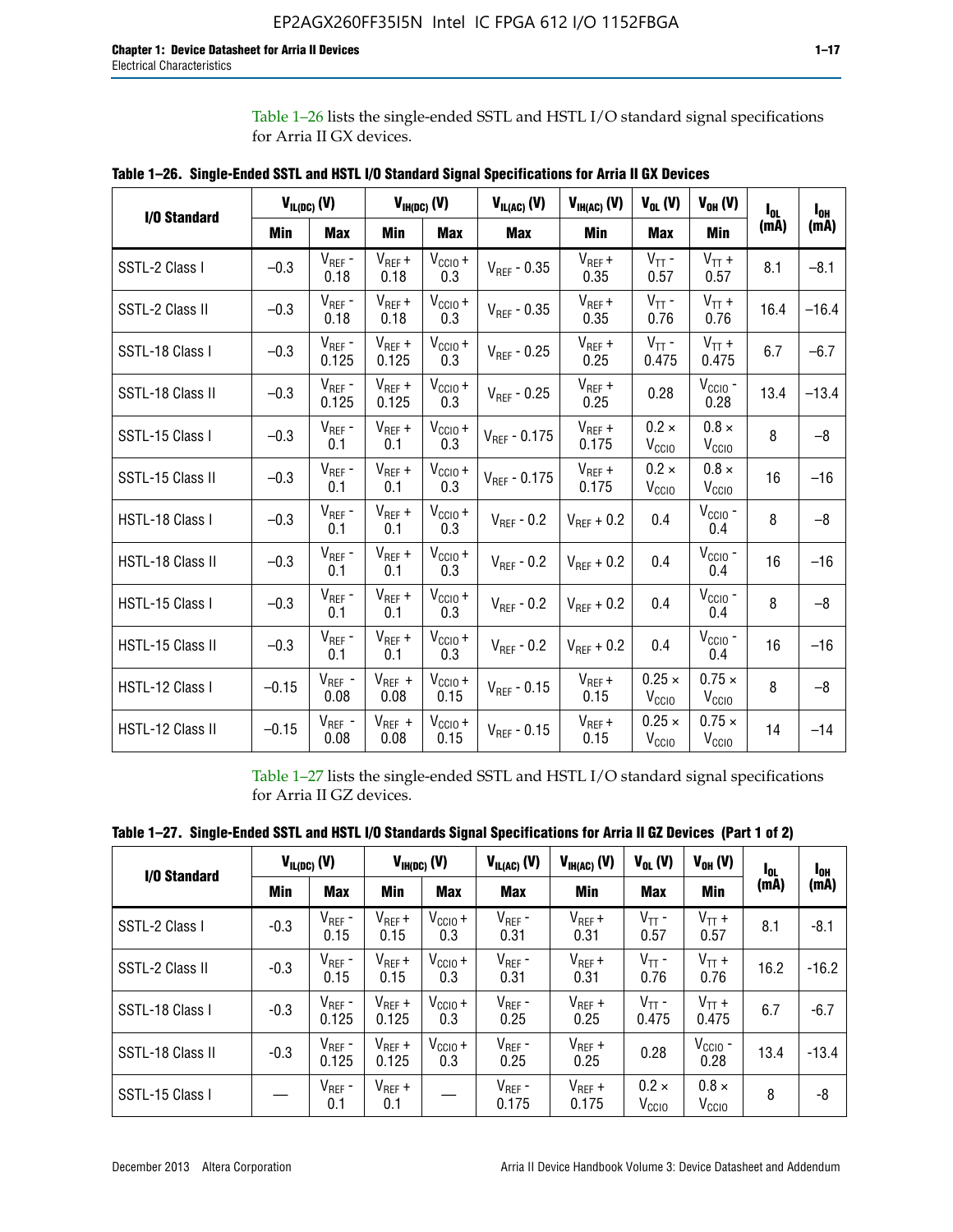| I/O Standard     |         | $V_{IL(DC)}$ (V)    |                     | $V_{H(DC)}(V)$       | $V_{IL(AC)}(V)$        | $V_{IH(AC)}(V)$      | $V_{OL}$ (V)                      | $V_{OH} (V)$                       | I <sub>OL</sub> | $I_{0H}$ |
|------------------|---------|---------------------|---------------------|----------------------|------------------------|----------------------|-----------------------------------|------------------------------------|-----------------|----------|
|                  | Min     | <b>Max</b>          | Min                 | <b>Max</b>           | <b>Max</b>             | Min                  | <b>Max</b>                        | Min                                | (mA)            | (mA)     |
| SSTL-15 Class II |         | $V_{REF}$ -<br>0.1  | $V_{REF}$ +<br>0.1  |                      | $V_{REF}$ -<br>0.175   | $V_{REF}$ +<br>0.175 | $0.2 \times$<br>V <sub>CCIO</sub> | $0.8 \times$<br>V <sub>CCIO</sub>  | 16              | -16      |
| HSTL-18 Class I  |         | $V_{REF}$ -<br>0.1  | $V_{REF}$ +<br>0.1  |                      | $V_{\text{RFF}}$ - 0.2 | $V_{RFF}$ + 0.2      | 0.4                               | $V_{\rm CCIO}$ -<br>0.4            | 8               | -8       |
| HSTL-18 Class II |         | $V_{REF}$ -<br>0.1  | $V_{REF}$ +<br>0.1  |                      | $V_{REF}$ - 0.2        | $V_{RFF}$ + 0.2      | 0.4                               | $V_{\text{CCIO}}$ -<br>0.4         | 16              | $-16$    |
| HSTL-15 Class I  |         | $V_{REF}$ -<br>0.1  | $V_{REF}$ +<br>0.1  |                      | $V_{\text{RFF}}$ - 0.2 | $V_{RFF}$ + 0.2      | 0.4                               | $V_{\text{CCIO}}$ -<br>0.4         | 8               | -8       |
| HSTL-15 Class II |         | $V_{REF}$ -<br>0.1  | $V_{REF}$ +<br>0.1  |                      | $V_{REF}$ - 0.2        | $V_{RFF}$ + 0.2      | 0.4                               | $V_{\text{CCIO}}$ -<br>0.4         | 16              | $-16$    |
| HSTL-12 Class I  | $-0.15$ | $V_{REF}$ -<br>0.08 | $V_{REF}$ +<br>0.08 | $V_{CCIO} +$<br>0.15 | $V_{REF}$ -<br>0.15    | $V_{REF} +$<br>0.15  | $0.25\times$<br>V <sub>CCIO</sub> | $0.75\times$<br>V <sub>CCIO</sub>  | 8               | -8       |
| HSTL-12 Class II | $-0.15$ | $V_{REF}$ -<br>0.08 | $V_{REF}$ +<br>0.08 | $V_{CCIO} +$<br>0.15 | $V_{REF}$ -<br>0.15    | $V_{REF}$ +<br>0.15  | $0.25\times$<br>V <sub>CCIO</sub> | $0.75 \times$<br>V <sub>CCIO</sub> | 16              | -16      |

**Table 1–27. Single-Ended SSTL and HSTL I/O Standards Signal Specifications for Arria II GZ Devices (Part 2 of 2)**

Table 1–28 lists the differential SSTL I/O standards for Arria II GX devices.

**Table 1–28. Differential SSTL I/O Standards for Arria II GX Devices**

| I/O Standard        |       | $V_{\text{CCIO}}(V)$ |            |            | $V_{SWING(DC)}$ (V) |                                 | $V_{X(AC)}(V)$  |                                 |            | $V_{SWING(AC)}$ (V) | $V_{OX(AC)}$ (V)             |                 |                                |
|---------------------|-------|----------------------|------------|------------|---------------------|---------------------------------|-----------------|---------------------------------|------------|---------------------|------------------------------|-----------------|--------------------------------|
|                     | Min   | Typ                  | <b>Max</b> | <b>Min</b> | <b>Max</b>          | Min                             | Typ             | <b>Max</b>                      | <b>Min</b> | <b>Max</b>          | Min                          | Typ             | <b>Max</b>                     |
| SSTL-2 Class I, II  | 2.375 | 2.5                  | 2.625      | 0.36       | V <sub>CCIO</sub>   | $V_{\text{CC10}}/2$<br>$-0.2$   |                 | $V_{\rm CC10}$ /2<br>$+0.2$     | 0.7        | V <sub>CCIO</sub>   | $V_{\rm CC10}$ /2<br>$-0.15$ |                 | $V_{\text{CCIO}}/2$<br>$+0.15$ |
| SSTL-18 Class I, II | 1.71  | 1.8                  | l.89       | 0.25       | V <sub>CCIO</sub>   | $V_{\text{CCIO}}/2$<br>$-0.175$ |                 | $V_{\text{CC10}}/2$<br>$+0.175$ | 0.5        | V <sub>CCIO</sub>   | $V_{\text{CC10}}/2$<br>0.125 |                 | $V_{\text{CCIO}}/2$<br>0.125   |
| SSTL-15 Class I, II | 1.425 | 1.5                  | .575       | 0.2        |                     |                                 | $V_{CCIO}$<br>2 |                                 | 0.35       |                     |                              | $V_{CCIO}$<br>റ |                                |

Table 1–29 lists the differential SSTL I/O standards for Arria II GZ devices

**Table 1–29. Differential SSTL I/O Standards for Arria II GZ Devices**

| I/O Standard        |       | $V_{CCl0} (V)$ |            |      | $V_{SWING(DC)}(V)$          | $V_{X(AC)}(V)$                |                              |                                   |      | $V_{SWING(AC)}$ (V)         | $V_{OX(AC)}(V)$                 |                 |                                 |
|---------------------|-------|----------------|------------|------|-----------------------------|-------------------------------|------------------------------|-----------------------------------|------|-----------------------------|---------------------------------|-----------------|---------------------------------|
|                     | Min   | Typ            | <b>Max</b> | Min  | <b>Max</b>                  | Min                           | <b>Typ</b>                   | <b>Max</b>                        | Min  | <b>Max</b>                  | Min                             | Typ             | <b>Max</b>                      |
| SSTL-2 Class I, II  | 2.375 | 2.5            | 2.625      | 0.3  | V <sub>CCIO</sub><br>$+0.6$ | $V_{\text{CC1O}}/2$<br>$-0.2$ |                              | $V_{\text{CC10}}/2$<br>$+0.2$     | 0.62 | V <sub>CCIO</sub><br>$+0.6$ | $V_{\rm CC10}$ /2<br>$-0.15$    |                 | $V_{\text{CC10}}/2$<br>$+0.15$  |
| SSTL-18 Class I, II | 1.71  | 1.8            | l.89       | 0.25 | V <sub>CCIO</sub><br>$+0.6$ | $V_{\text{CCIO}}/2$<br>0.175  |                              | $V_{\text{CCIO}}/2$<br>÷<br>0.175 | 0.5  | V <sub>CCIO</sub><br>$+0.6$ | $V_{\text{CC10}}/2$<br>$-0.125$ |                 | $V_{\text{CC10}}/2$<br>$+0.125$ |
| SSTL-15 Class I, II | 1.425 | 1.5            | .575       | 0.2  |                             |                               | $V_{CCIO}$<br>$\overline{2}$ |                                   | 0.35 |                             |                                 | $V_{CClO}$<br>2 |                                 |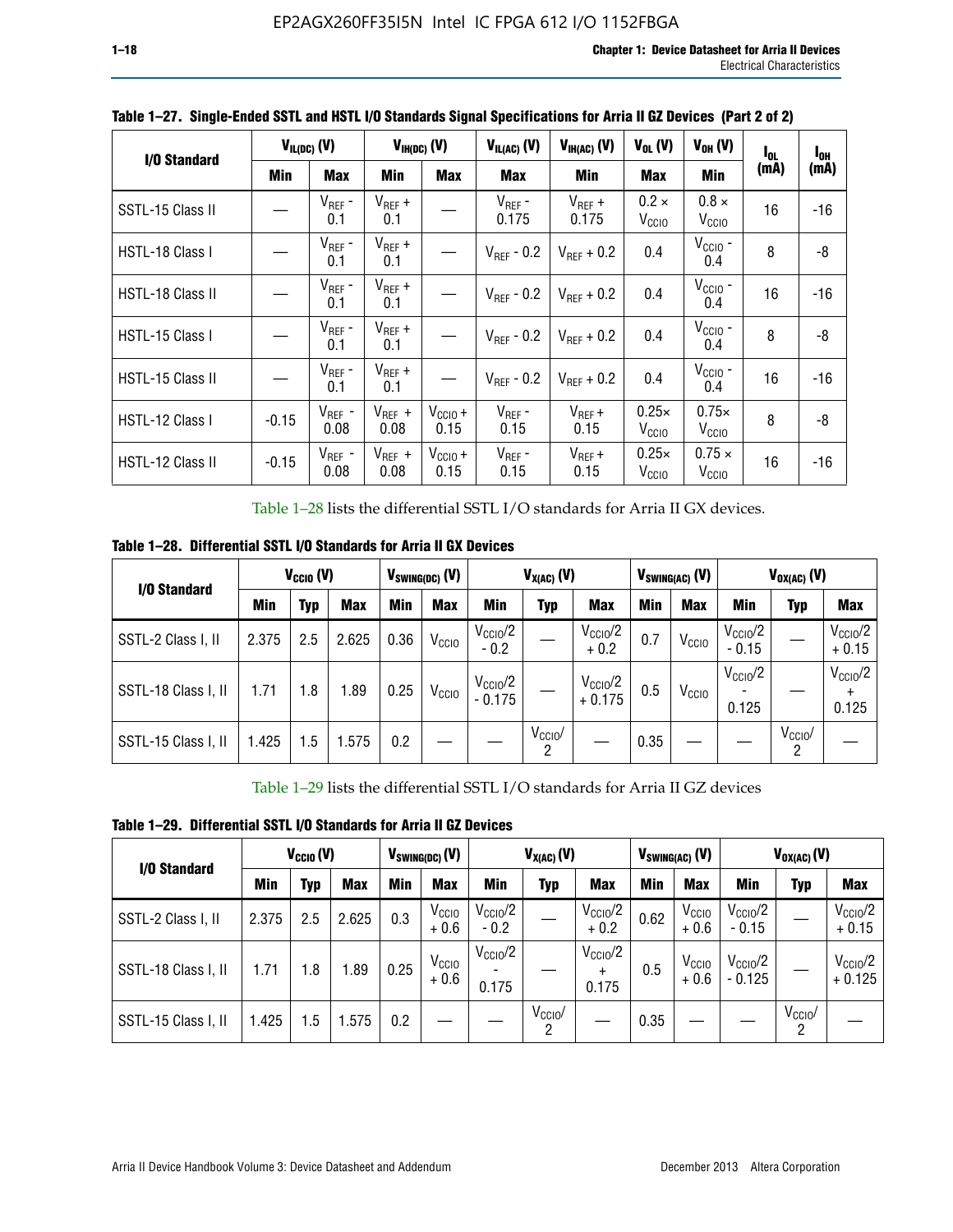Table 1–30 lists the HSTL I/O standards for Arria II GX devices.

| I/O Standard        |            | $V_{CGI0} (V)$ |            | $V_{\text{DIF(DC)}}$ (V) |            | $V_{X(AC)}(V)$ |                                   |            | $V_{CM(DC)}(V)$                       |                                |                                    | $V_{DIF(AC)}(V)$ |     |
|---------------------|------------|----------------|------------|--------------------------|------------|----------------|-----------------------------------|------------|---------------------------------------|--------------------------------|------------------------------------|------------------|-----|
|                     | <b>Min</b> | Typ            | <b>Max</b> | Min                      | <b>Max</b> | <b>Min</b>     | Typ                               | <b>Max</b> | Min                                   | Typ                            | <b>Max</b>                         | Min              | Max |
| HSTL-18 Class I     | 1.71       | 1.8            | .89        | 0.2                      |            | 0.85           |                                   | 0.95       | 0.88                                  | __                             | 0.95                               | 0.4              |     |
| HSTL-15 Class I, II | 1.425      | 1.5            | .575       | 0.2                      |            | 0.71           |                                   | 0.79       | 0.71                                  |                                | 0.79                               | 0.4              |     |
| HSTL-12 Class I, II | 1.14       | 1.2            | .26        | 0.16                     |            |                | $0.5 \times$<br>V <sub>CCIO</sub> |            | 0.48<br>$\times$<br>V <sub>CCIO</sub> | $0.5 \times$<br>$V_{\rm CCIO}$ | $0.52 \times$<br>V <sub>CCIO</sub> | 0.3              |     |

**Table 1–30. Differential HSTL I/O Standards for Arria II GX Devices**

Table 1–31 lists the HSTL I/O standards for Arria II GZ devices.

**Table 1–31. Differential HSTL I/O Standards for Arria II GZ Devices**

| I/O Standard        |       | $V_{\text{CCIO}}(V)$ |            |            | $V_{\text{DIF(DC)}}(V)$     | $V_{X(AC)}(V)$ |                                   |            | $V_{CM(DC)}$ (V)                  | $V_{DIF(AC)}$ (V)                 |                                   |     |                           |
|---------------------|-------|----------------------|------------|------------|-----------------------------|----------------|-----------------------------------|------------|-----------------------------------|-----------------------------------|-----------------------------------|-----|---------------------------|
|                     | Min   | Typ                  | <b>Max</b> | <b>Min</b> | <b>Max</b>                  | Min            | Typ                               | <b>Max</b> | <b>Min</b>                        | Typ                               | <b>Max</b>                        | Min | <b>Max</b>                |
| HSTL-18 Class I     | 71، ، | 1.8                  | .89        | 0.2        | —                           | 0.78           |                                   | 1.12       | 0.78                              |                                   | 1.12                              | 0.4 |                           |
| HSTL-15 Class I, II | .425  | $1.5\,$              | .575       | 0.2        | —                           | 0.68           |                                   | 0.9        | 0.68                              |                                   | 0.9                               | 0.4 |                           |
| HSTL-12 Class I, II | l.14  | 1.2                  | .26        | 0.16       | V <sub>CCIO</sub><br>$+0.3$ |                | $0.5 \times$<br>V <sub>CCIO</sub> |            | $0.4 \times$<br>V <sub>CCIO</sub> | $0.5 \times$<br>V <sub>CCIO</sub> | $0.6 \times$<br>V <sub>CCIO</sub> | 0.3 | V <sub>CCIO</sub><br>0.48 |

Table 1–32 lists the differential I/O standard specifications for Arria II GX devices.

**Table 1–32. Differential I/O Standard Specifications for Arria II GX Devices** *(Note 1)*

| 1/0                  |       | $V_{CGI0} (V)$ |            |     | $V_{ID}$ (mV)       |            | $V_{IGM} (V)$ (2) |            | $V_{OD} (V)$ (3) |            |            | $V_{OCM}$ (V) |      |            |
|----------------------|-------|----------------|------------|-----|---------------------|------------|-------------------|------------|------------------|------------|------------|---------------|------|------------|
| <b>Standard</b>      | Min   | Typ            | <b>Max</b> | Min | Cond.               | <b>Max</b> | Min               | <b>Max</b> | Min              | <b>Typ</b> | <b>Max</b> | Min           | Typ  | <b>Max</b> |
| 2.5V<br><b>LVDS</b>  | 2.375 | 2.5            | 2.625      | 100 | $V_{CM} =$<br>1.25V |            | 0.05              | 1.80       | 0.247            |            | 0.6        | 1.125         | 1.25 | 1.375      |
| <b>RSDS</b><br>(4)   | 2.375 | 2.5            | 2.625      |     |                     |            |                   |            | 0.1              | 0.2        | 0.6        | 0.5           | 1.2  | 1.4        |
| Mini-LVDS<br>(4)     | 2.375 | 2.5            | 2.625      |     |                     |            |                   |            | 0.25             |            | 0.6        |               | 1.2  | 1.4        |
| <b>LVPECL</b><br>(5) | 2.375 | 2.5            | 2.625      | 300 |                     |            | 0.6               | 1.8        |                  |            |            |               |      |            |
| BLVDS $(6)$          | 2.375 | 2.5            | 2.625      | 100 |                     |            |                   |            |                  |            |            |               |      |            |

### **Notes to Table 1–32***:*

(1) The 1.5 V PCML transceiver I/O standard specifications are described in "Transceiver Performance Specifications" on page 1–21.

(2)  $V_{IN}$  range:  $0 \le V_{IN} \le 1.85$  V.

(3) R<sub>L</sub> range:  $90 \leq R$ L  $\leq 110 \Omega$ .

- (4) The RSDS and mini-LVDS I/O standards are only supported for differential outputs.
- (5) The LVPECL input standard is supported at the dedicated clock input pins (GCLK) only.
- (6) There are no fixed  $V_{ICM}$ ,  $V_{OD}$ , and  $V_{OCM}$  specifications for BLVDS. These specifications depend on the system topology.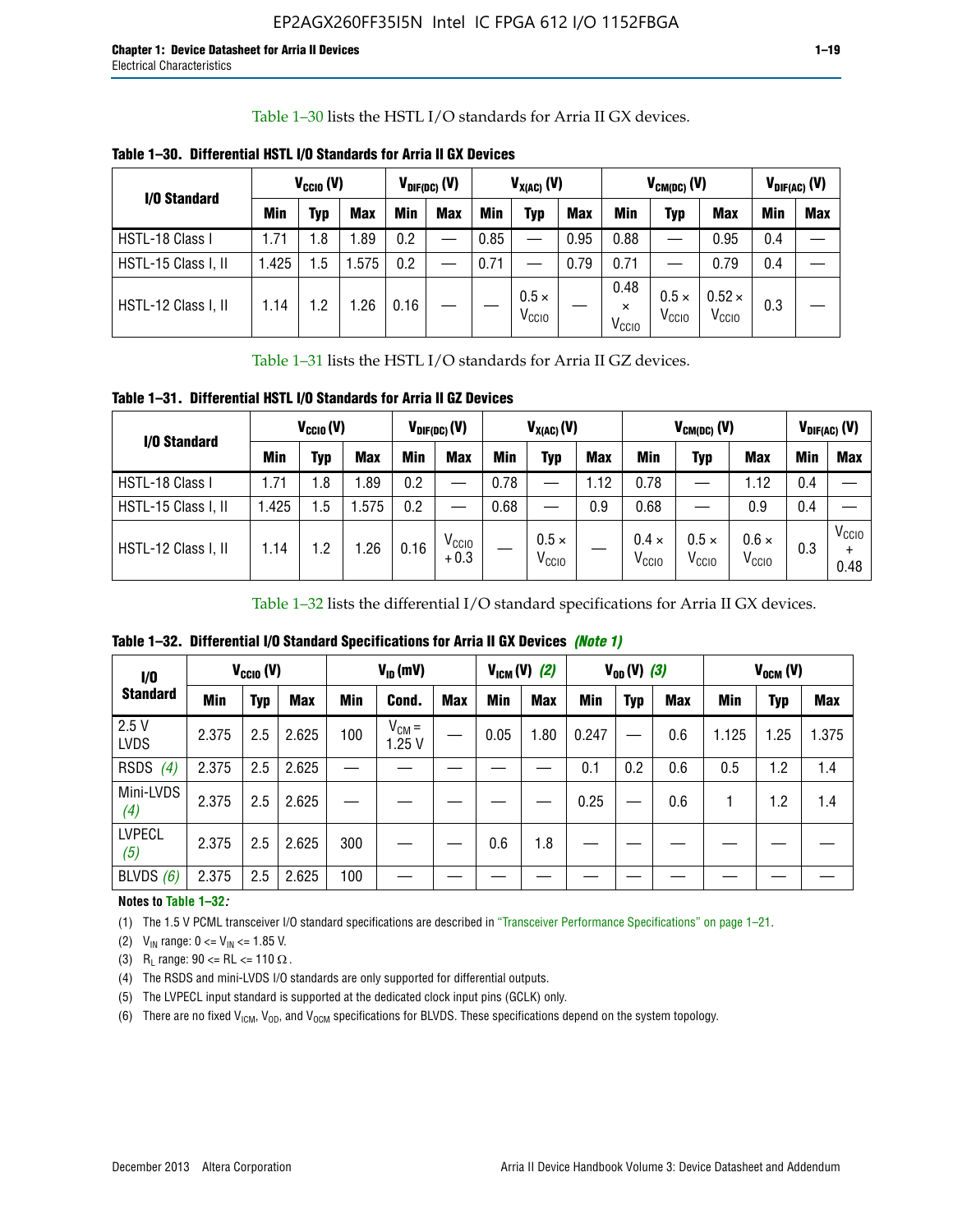Table 1–33 lists the differential I/O standard specifications for Arria II GZ devices.

| $\dot{v}$                    |            | $V_{CCl0} (V)$ |            |     | $V_{ID}$ (mV)       |            |            | $V_{ICM(DC)}$ (V) |            | $V_{OD} (V) (3)$ |            |            | $V_{OCM} (V) (3)$ |            |
|------------------------------|------------|----------------|------------|-----|---------------------|------------|------------|-------------------|------------|------------------|------------|------------|-------------------|------------|
| <b>Standard</b><br>(2)       | <b>Min</b> | <b>Typ</b>     | <b>Max</b> | Min | Cond.               | <b>Max</b> | <b>Min</b> | <b>Max</b>        | <b>Min</b> | <b>Typ</b>       | <b>Max</b> | <b>Min</b> | Typ               | <b>Max</b> |
| 2.5V<br><b>LVDS</b><br>(HIO) | 2.375      | 2.5            | 2.625      | 100 | $V_{CM} =$<br>1.25V |            | 0.05       | 1.8               | 0.247      |                  | 0.6        | 1.125      | 1.25              | 1.375      |
| 2.5V<br><b>LVDS</b><br>(VIO) | 2.375      | 2.5            | 2.625      | 100 | $V_{CM} =$<br>1.25V |            | 0.05       | 1.8               | 0.247      |                  | 0.6        | 1          | 1.25              | 1.5        |
| <b>RSDS</b><br>(HIO)         | 2.375      | 2.5            | 2.625      | 100 | $V_{CM} =$<br>1.25V |            | 0.3        | 1.4               | 0.1        | 0.2              | 0.6        | 0.5        | 1.2               | 1.4        |
| <b>RSDS</b><br>(VIO)         | 2.375      | 2.5            | 2.625      | 100 | $V_{CM} =$<br>1.25V |            | 0.3        | 1.4               | 0.1        | 0.2              | 0.6        | 0.5        | 1.2               | 1.5        |
| Mini-LVDS<br>(HIO)           | 2.375      | 2.5            | 2.625      | 200 | —                   | 600        | 0.4        | 1.32<br>5         | 0.25       |                  | 0.6        | 1          | 1.2               | 1.4        |
| Mini-LVDS<br>(VIO)           | 2.375      | 2.5            | 2.625      | 200 |                     | 600        | 0.4        | 1.32<br>5         | 0.25       |                  | 0.6        | 1          | 1.2               | 1.5        |
| <b>LVPECL</b>                | 2.375      | 2.5            | 2.625      | 300 |                     |            | 0.6        | 1.8               |            |                  |            |            |                   |            |
| BLVDS $(4)$                  | 2.375      | 2.5            | 2.625      | 100 |                     |            |            |                   |            |                  |            |            |                   |            |

**Table 1–33. Differential I/O Standard Specifications for Arria II GZ Devices** *(Note 1)*

#### **Notes to Table 1–33***:*

(1) 1.4-V/1.5-V PCML transceiver I/O standard specifications are described in "Transceiver Performance Specifications" on page 1–21.

(2) Vertical I/O (VIO) is top and bottom I/Os; horizontal I/O (HIO) is left and right I/Os.

(3) R<sub>l</sub> range:  $90 \leq R L \leq 110 \Omega$ .

(4) There are no fixed  $V_{ICM}$ ,  $V_{OD}$ , and  $V_{OCM}$  specifications for BLVDS. These specifications depend on the system topology.

# **Power Consumption for the Arria II Device Family**

Altera offers two ways to estimate power for a design:

- Using the Microsoft Excel-based Early Power Estimator
- Using the Quartus<sup>®</sup> II PowerPlay Power Analyzer feature

The interactive Microsoft Excel-based Early Power Estimator is typically used prior to designing the FPGA in order to get a magnitude estimate of the device power. The Quartus II PowerPlay Power Analyzer provides better quality estimates based on the specifics of the design after place-and-route is complete. The PowerPlay Power Analyzer can apply a combination of user-entered, simulation-derived, and estimated signal activities which, when combined with detailed circuit models, can yield very accurate power estimates.

f For more information about power estimation tools, refer to the *[PowerPlay Early Power](http://www.altera.com/literature/ug/ug_epe.pdf?GSA_pos=5&WT.oss_r=1&WT.oss=powerplay early power estimator)  [Estimator User Guide](http://www.altera.com/literature/ug/ug_epe.pdf?GSA_pos=5&WT.oss_r=1&WT.oss=powerplay early power estimator)* and the *[PowerPlay Power Analysis](http://www.altera.com/literature/hb/qts/qts_qii53013.pdf)* chapter in volume 3 of the *Quartus II Handbook*.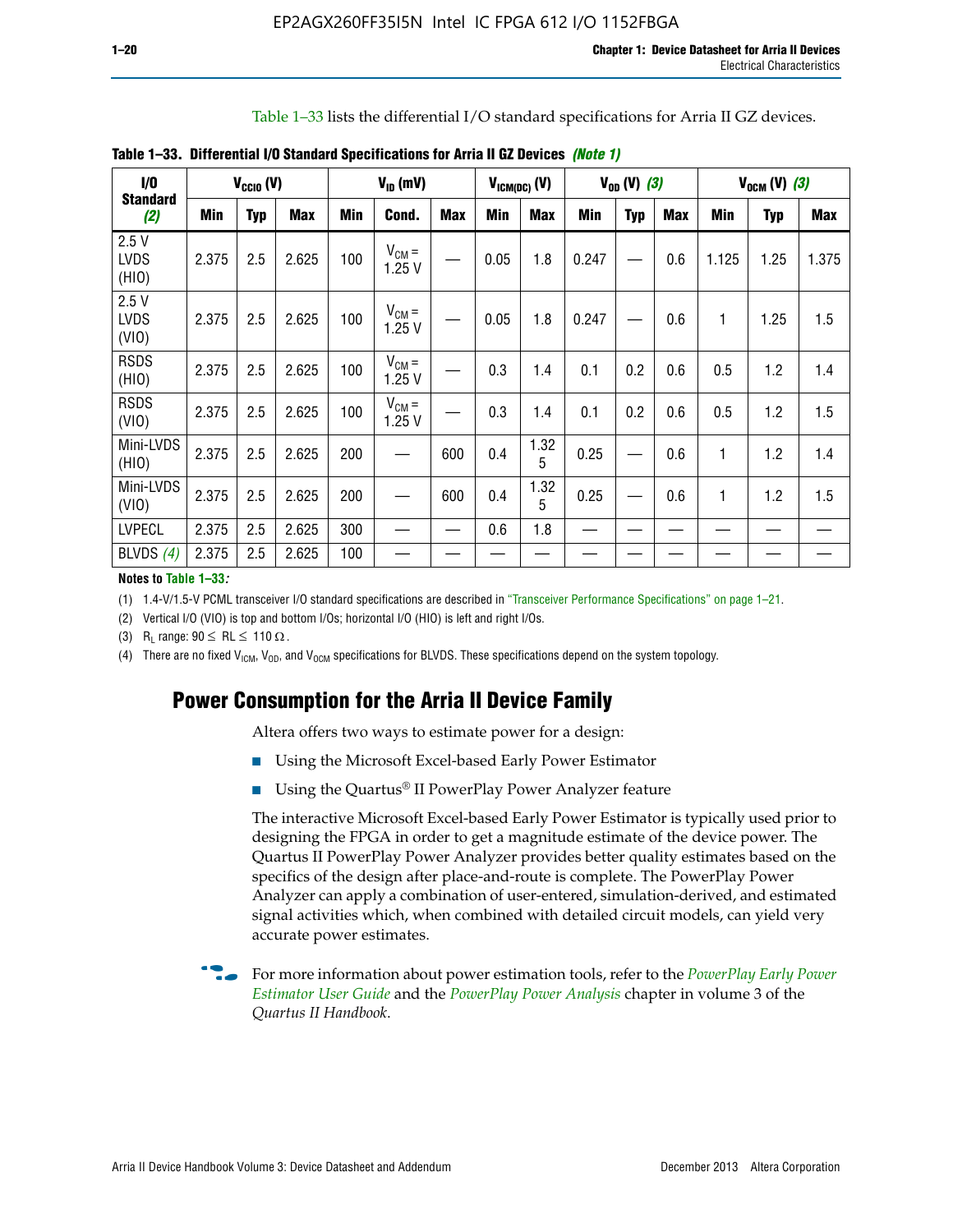# **Switching Characteristics**

This section provides performance characteristics of the Arria II GX and GZ core and periphery blocks for commercial grade devices. The following tables are considered final and are based on actual silicon characterization and testing. These numbers reflect the actual performance of the device under worst-case silicon process, voltage, and junction temperature conditions.

# **Transceiver Performance Specifications**

Table 1–34 lists the Arria II GX transceiver specifications.

### **Table 1–34. Transceiver Specifications for Arria II GX Devices** *(Note 1)* **(Part 1 of 7)**

| Symbol/                                          |                  |            | 13         |            |                          | C <sub>4</sub> |                                                                         |                          | <b>C5 and 15</b> |            |                                           | C <sub>6</sub>           |            |               |
|--------------------------------------------------|------------------|------------|------------|------------|--------------------------|----------------|-------------------------------------------------------------------------|--------------------------|------------------|------------|-------------------------------------------|--------------------------|------------|---------------|
| <b>Description</b>                               | <b>Condition</b> | <b>Min</b> | <b>Typ</b> | <b>Max</b> | <b>Min</b>               | <b>Typ</b>     | <b>Max</b>                                                              | <b>Min</b>               | <b>Typ</b>       | <b>Max</b> | <b>Min</b>                                | <b>Typ</b>               | <b>Max</b> | <b>Unit</b>   |
| <b>Reference Clock</b>                           |                  |            |            |            |                          |                |                                                                         |                          |                  |            |                                           |                          |            |               |
| Supported I/O<br><b>Standards</b>                |                  |            |            |            |                          |                | 1.2-V PCML, 1.5-V PCML, 2.5-V PCML, Differential LVPECL, LVDS, and HCSL |                          |                  |            |                                           |                          |            |               |
| Input frequency<br>from REFCLK<br>input pins     |                  | 50         |            | 622.08     | 50                       |                | 622.08                                                                  | 50                       |                  | 622.08     | 50                                        |                          | 622.08     | <b>MHz</b>    |
| Input frequency<br>from PLD input                |                  | 50         |            | 200        | 50                       |                | 200                                                                     | 50                       |                  | 200        | 50                                        |                          | 200        | <b>MHz</b>    |
| Absolute V <sub>MAX</sub><br>for a REFCLK pin    |                  |            |            | 2.2        | –                        |                | 2.2                                                                     | ٠                        | —                | 2.2        | —                                         |                          | 2.2        | $\mathsf{V}$  |
| Absolute V <sub>MIN</sub> for<br>a REFCLK pin    |                  | $-0.3$     |            |            | $-0.3$                   |                |                                                                         | $-0.3$                   |                  |            | $-0.3$                                    |                          | —<br>——    | $\mathsf{V}$  |
| Rise/fall time (2)                               |                  |            |            | 0.2        | $\overline{\phantom{0}}$ |                | 0.2                                                                     | $\overline{\phantom{0}}$ |                  | 0.2        | $\qquad \qquad \overline{\qquad \qquad }$ |                          | 0.2        | UI            |
| Duty cycle                                       |                  | 45         |            | 55         | 45                       | —              | 55                                                                      | 45                       | —                | 55         | 45                                        |                          | 55         | $\frac{0}{0}$ |
| Peak-to-peak<br>differential input<br>voltage    |                  | 200        |            | 2000       | 200                      | __             | 2000                                                                    | 200                      | —                | 2000       | 200                                       | $\overline{\phantom{0}}$ | 2000       | mV            |
| Spread-spectrum<br>modulating clock<br>frequency | PCIe             | 30         |            | 33         | 30                       |                | 33                                                                      | 30                       |                  | 33         | 30                                        |                          | 33         | kHz           |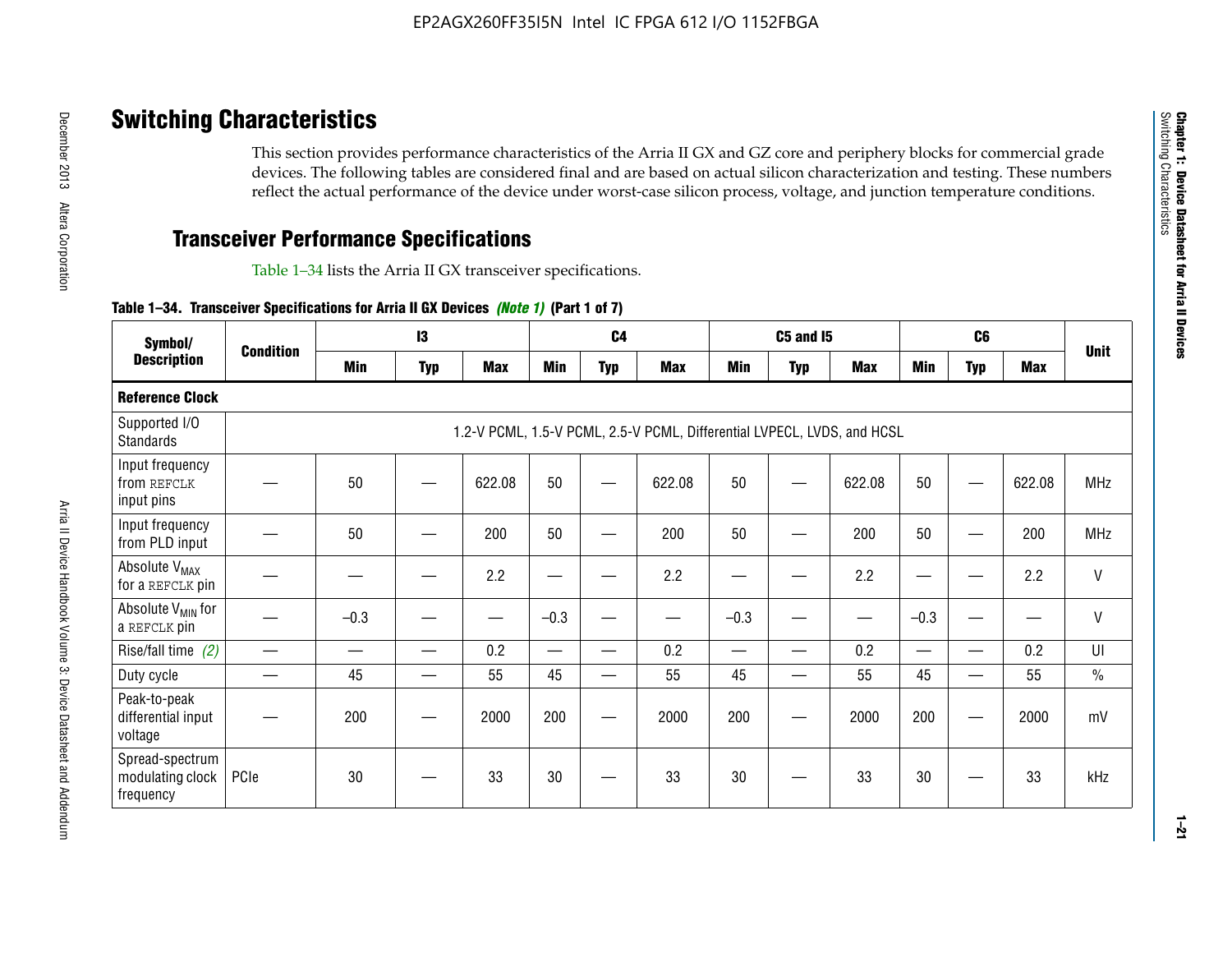# **Table 1–34. Transceiver Specifications for Arria II GX Devices** *(Note 1)* **(Part 2 of 7)**

| Symbol/                                                                                |                                                        |                               | $\mathbf{13}$              |                          |                          | C <sub>4</sub>             |            |                          | C5 and I5                         |            |                          | C <sub>6</sub>             |            |             |
|----------------------------------------------------------------------------------------|--------------------------------------------------------|-------------------------------|----------------------------|--------------------------|--------------------------|----------------------------|------------|--------------------------|-----------------------------------|------------|--------------------------|----------------------------|------------|-------------|
| <b>Description</b>                                                                     | <b>Condition</b>                                       | <b>Min</b>                    | <b>Typ</b>                 | <b>Max</b>               | <b>Min</b>               | <b>Typ</b>                 | <b>Max</b> | <b>Min</b>               | <b>Typ</b>                        | <b>Max</b> | <b>Min</b>               | <b>Typ</b>                 | <b>Max</b> | <b>Unit</b> |
| Spread-spectrum<br>downspread                                                          | PCIe                                                   |                               | 0 <sub>to</sub><br>$-0.5%$ | $\overline{\phantom{0}}$ |                          | 0 <sub>to</sub><br>$-0.5%$ |            |                          | 0 <sub>to</sub><br>$-0.5%$        |            |                          | 0 <sub>to</sub><br>$-0.5%$ |            |             |
| On-chip<br>termination<br>resistors                                                    |                                                        |                               | 100                        | —                        |                          | 100                        |            |                          | 100                               |            |                          | 100                        | —          | $\Omega$    |
| V <sub>ICM</sub><br>(AC coupled)                                                       |                                                        |                               | $1100 \pm 5\%$             |                          |                          | $1100 \pm 5\%$             |            |                          | $1100 \pm 5\%$                    |            |                          | $1100 \pm 5\%$             |            | mV          |
| V <sub>ICM</sub><br>(DC coupled)                                                       | HCSL I/O<br>standard for<br>PCIe<br>reference<br>clock | 250                           |                            | 550                      | 250                      | $\hspace{0.05cm}$          | 550        | 250                      | —                                 | 550        | 250                      | —                          | 550        | mV          |
|                                                                                        | 10 Hz                                                  | $\overline{\phantom{0}}$      | $\overline{\phantom{0}}$   | $-50$                    | $\equiv$                 |                            | $-50$      | $\qquad \qquad$          | $\equiv$                          | $-50$      | $\overline{\phantom{0}}$ |                            | $-50$      | dBc/Hz      |
|                                                                                        | 100 Hz                                                 | $\overline{\phantom{0}}$      | $\overline{\phantom{0}}$   | $-80$                    | $\overline{\phantom{0}}$ | $\overline{\phantom{0}}$   | $-80$      | $\overline{\phantom{0}}$ |                                   | $-80$      | $\overline{\phantom{0}}$ | $\overline{\phantom{0}}$   | $-80$      | dBc/Hz      |
| Transmitter<br><b>REFCLK Phase</b>                                                     | 1 KHz                                                  | —                             | $\overline{\phantom{0}}$   | $-110$                   |                          | $\hspace{0.05cm}$          | $-110$     | $\overline{\phantom{0}}$ | $\qquad \qquad \qquad$            | $-110$     |                          | $\overline{\phantom{0}}$   | $-110$     | dBc/Hz      |
| Noise                                                                                  | 10 KHz                                                 | $\overbrace{\phantom{aaaaa}}$ | $\overline{\phantom{0}}$   | $-120$                   | $\overline{\phantom{m}}$ | $\overline{\phantom{0}}$   | $-120$     | $\overline{\phantom{0}}$ | $\overbrace{\phantom{123221111}}$ | $-120$     |                          |                            | $-120$     | dBc/Hz      |
|                                                                                        | <b>100 KHz</b>                                         | $\overline{\phantom{0}}$      | $\equiv$                   | $-120$                   |                          | $\equiv$                   | $-120$     | $\overline{\phantom{0}}$ | $\overline{\phantom{0}}$          | $-120$     | $\equiv$                 | $\overline{\phantom{0}}$   | $-120$     | dBc/Hz      |
|                                                                                        | $\geq 1$ MHz                                           | $\overline{\phantom{0}}$      | $\overline{\phantom{0}}$   | $-130$                   |                          | $\overline{\phantom{m}}$   | $-130$     | $\overline{\phantom{0}}$ | $\qquad \qquad$                   | $-130$     | $\overline{\phantom{0}}$ | $\equiv$                   | $-130$     | dBc/Hz      |
| Transmitter<br><b>REFCLK Phase</b><br>Jitter (rms) for<br><b>100 MHz</b><br>REFCLK (3) | 10 KHz to<br>20 MHz                                    |                               |                            | $\mathbf 3$              |                          |                            | 3          |                          |                                   | 3          |                          |                            | 3          | ps          |
| $R_{ref}$                                                                              |                                                        |                               | 2000<br>± 1%               |                          | $\hspace{0.05cm}$        | 2000<br>± 1%               |            |                          | 2000<br>± 1%                      |            |                          | $2000 \pm$<br>$1\%$        |            | $\Omega$    |
| <b>Transceiver Clocks</b>                                                              |                                                        |                               |                            |                          |                          |                            |            |                          |                                   |            |                          |                            |            |             |
| <b>Calibration block</b><br>clock frequency<br>(cal blk clk)                           |                                                        | 10                            |                            | 125                      | 10                       |                            | 125        | 10                       |                                   | 125        | 10                       |                            | 125        | MHz         |

December 2013 Altera Corporation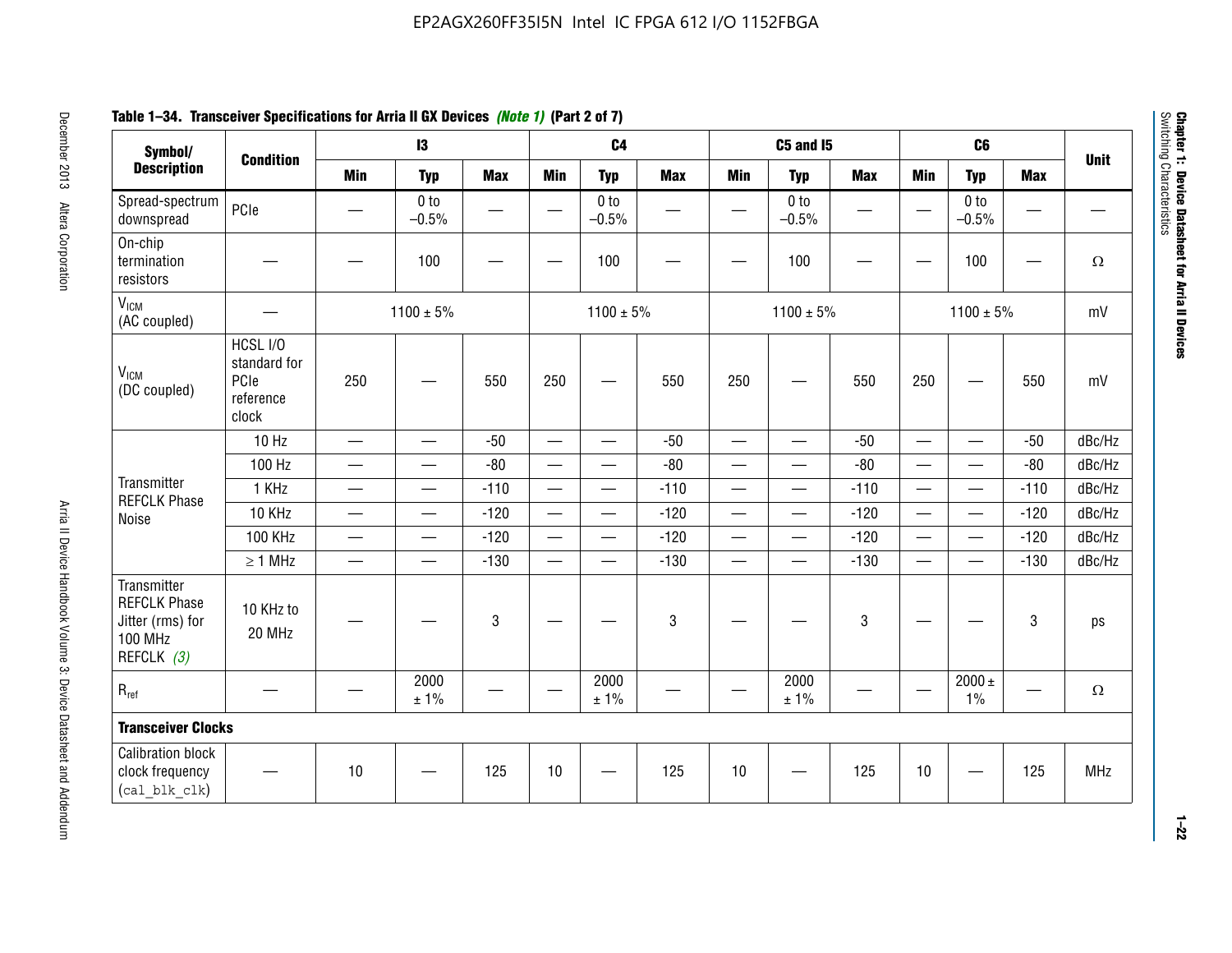| Symbol/                                                       |                                            |                     | $\mathbf{13}$            |                |                     | C <sub>4</sub>  |                                                                  |                     | <b>C5 and 15</b>         |                |                     | C6         |                |              |
|---------------------------------------------------------------|--------------------------------------------|---------------------|--------------------------|----------------|---------------------|-----------------|------------------------------------------------------------------|---------------------|--------------------------|----------------|---------------------|------------|----------------|--------------|
| <b>Description</b>                                            | <b>Condition</b>                           | <b>Min</b>          | <b>Typ</b>               | <b>Max</b>     | <b>Min</b>          | <b>Typ</b>      | <b>Max</b>                                                       | <b>Min</b>          | <b>Typ</b>               | <b>Max</b>     | <b>Min</b>          | <b>Typ</b> | <b>Max</b>     | <b>Unit</b>  |
| fixedclk Clock<br>frequency                                   | PCIe<br>Receiver<br>Detect                 |                     | 125                      |                |                     | 125             |                                                                  |                     | 125                      |                |                     | 125        |                | <b>MHz</b>   |
| reconfig<br>$c$ lk clock<br>frequency                         | Dynamic<br>reconfig.<br>clock<br>frequency | 2.5/<br>37.5<br>(4) |                          | 50             | 2.5/<br>37.5<br>(4) |                 | 50                                                               | 2.5/<br>37.5<br>(4) | $\overline{\phantom{0}}$ | 50             | 2.5/<br>37.5<br>(4) |            | 50             | <b>MHz</b>   |
| Delta time<br>between<br>reconfig<br>clks $(5)$               |                                            |                     |                          | $\overline{c}$ |                     |                 | $\overline{c}$                                                   |                     |                          | $\overline{c}$ |                     |            | $\overline{2}$ | ms           |
| Transceiver block<br>minimum<br>power-down<br>pulse width     |                                            |                     | 1                        |                |                     | $\mathbf 1$     |                                                                  |                     | $\overline{1}$           |                |                     | 1          |                | $\mu s$      |
| <b>Receiver</b>                                               |                                            |                     |                          |                |                     |                 |                                                                  |                     |                          |                |                     |            |                |              |
| Supported I/O<br><b>Standards</b>                             |                                            |                     |                          |                |                     |                 | 1.4-V PCML, 1.5-V PCML, 2.5-V PCML, 2.5-V PCML, LVPECL, and LVDS |                     |                          |                |                     |            |                |              |
| Data rate (13)                                                | $\equiv$                                   | 600                 | $\overline{\phantom{0}}$ | 6375           | 600                 | $\qquad \qquad$ | 3750                                                             | 600                 | $\overline{\phantom{0}}$ | 3750           | 600                 |            | 3125           | <b>Mbps</b>  |
| Absolute V <sub>MAX</sub><br>for a receiver pin<br>(6)        |                                            |                     |                          | 1.5            |                     |                 | 1.5                                                              |                     |                          | 1.5            |                     |            | 1.5            | V            |
| Absolute V <sub>MIN</sub> for<br>a receiver pin               |                                            | $-0.4$              |                          |                | $-0.4$              |                 |                                                                  | $-0.4$              |                          |                | $-0.4$              |            |                | V            |
| Maximum<br>peak-to-peak                                       | $V_{IGM} = 0.82 V$<br>setting              |                     |                          | 2.7            | —                   |                 | 2.7                                                              |                     |                          | 2.7            |                     |            | 2.7            | V            |
| differential input<br>voltage V <sub>ID</sub> (diff<br>$p-p)$ | $V_{ICM}$ =1.1 V<br>setting $(7)$          |                     |                          | 1.6            |                     |                 | 1.6                                                              |                     |                          | 1.6            |                     |            | 1.6            | $\mathsf{V}$ |

**Chapter 1: Device Datasheet for Arria II Devices**

Chapter 1: Device Datasheet for Arria II Devices<br>Switching Characteristics

Switching Characteristics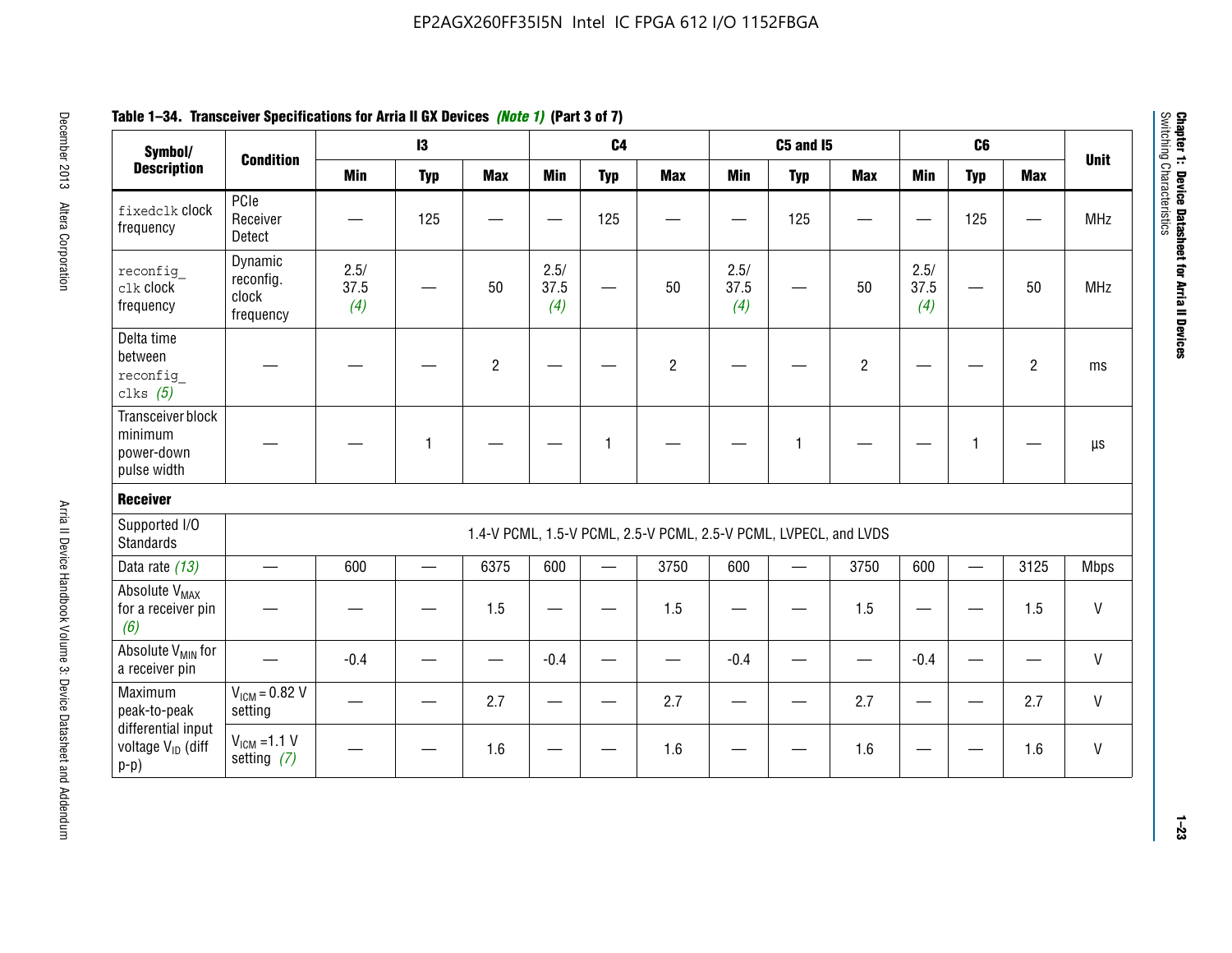#### **Arris 2: Device Handbook Volume 3: Device Datasheet Addents Device Datasheet Addents December 2013 Altera Corporation Minimum peaks-to-peak differential input voltage Video Minimum peaks-to-peak diff particular and the V<sub>ICM</sub>**  $V_{ICM} = 0.82 V$ setting | 一 | 820 | 一 | ― | 820 | 一 | ― | 820 | ― | ― | 820 | ― | mV  $V_{ICM}$  =1.1 V setting *(7)* | - | 1100 | - | - | 1100 | - | - | 1100 | - | - | 1100 | - | mV **Differential** on-chip termination resistors100– $\Omega$ setting | — | 100 | — | — | 100 | — | — | 100 | — | — | 100 | —  $\Omega$ Return loss differential mode PCIee | | | | 50 MHz to 1.25 GHz: –10dB XAUI 100 MHz to 2.5 GHz: –10dB Return loss common modePCIe 50 MHz to 1.25 GHz: –6dBXAUI 100 MHz to 2.5 GHz: –6dB Programmable PPM detector *(8)* ± 62.5, 100, 125, 200, 250, 300, 500, 1000 ppm Run length | ― | ― | 80 | ― | 80 | ― | 80 | ― | UI Programmable -rogrammasic | — | — | — | 7 |— | – | 7 |— | – | 7 |— | – | 7 | dB<br>equalization | — | — | — | 7 |— | 7 | — | 7 | — | 7 | — | 7 | dB Signal detect/loss thresholdPCIe Mode | 65 | — | 175 | 65 | — | 175 | 65 | — | 175 | 65 | — | 175 | mV CDR LTR time *(9)* – | – | – | <sup>75</sup> | – | <sup>75</sup> | – | <sup>75</sup> | – | <sup>75</sup> | – | <sup>75</sup> | – | <sup>75</sup> | <sup>18</sup> CDR minimum T1b *(10)* — <sup>15</sup> — — <sup>15</sup> — <sup>15</sup> — — <sup>15</sup> — — µs **Symbol/ Description Condition I3 C4 C5 and I5 C6UnitMin Typ Max Min Typ Max Min Typ Max Min Typ Max**

# **Table 1–34. Transceiver Specifications for Arria II GX Devices** *(Note 1)* **(Part 4 of 7)**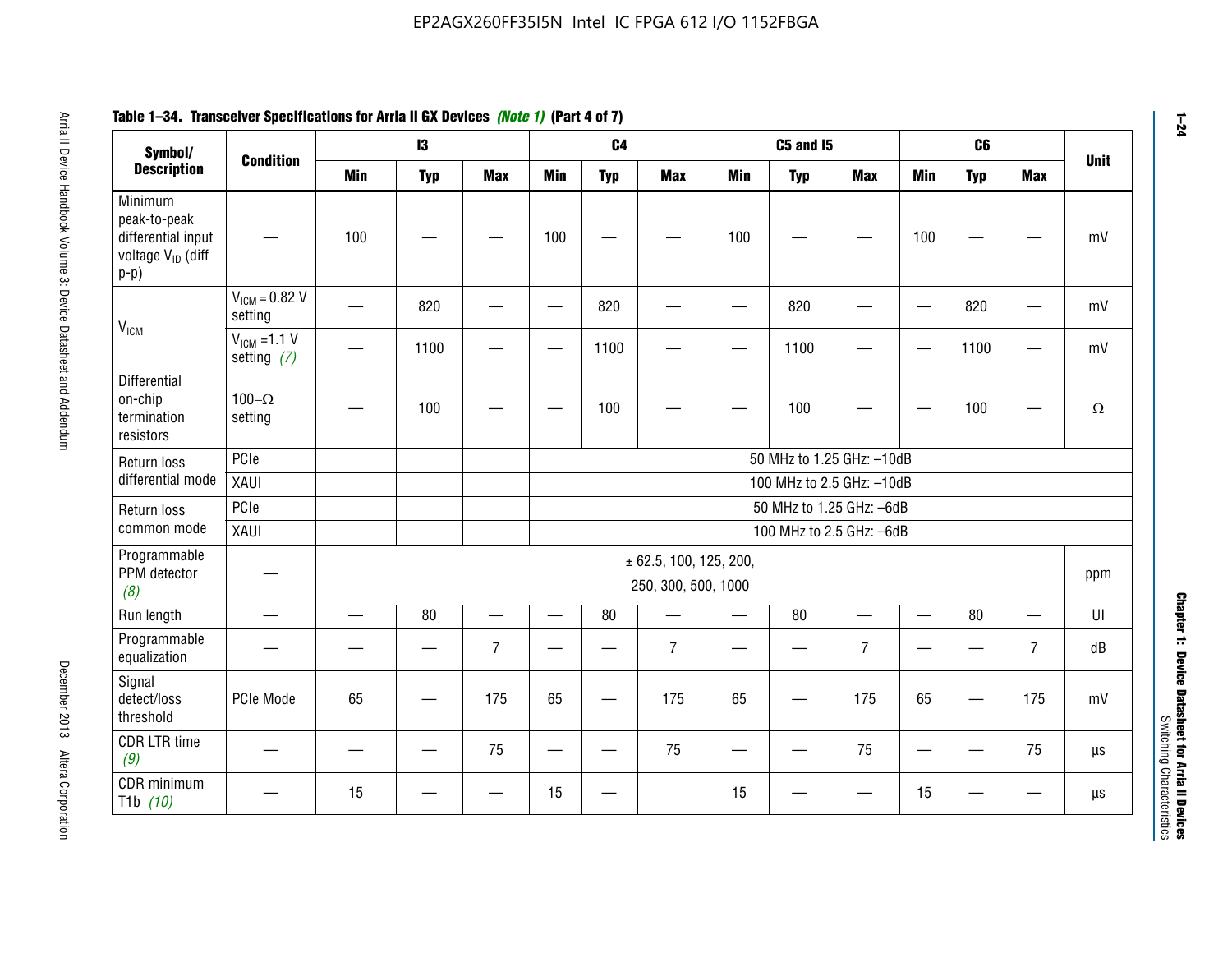| Symbol/                                             |                          |                                                                       | $\mathbf{13}$ |            |                          | C <sub>4</sub>           |                           |             | <b>C5 and 15</b> |            |             | C <sub>6</sub>           |            |             |
|-----------------------------------------------------|--------------------------|-----------------------------------------------------------------------|---------------|------------|--------------------------|--------------------------|---------------------------|-------------|------------------|------------|-------------|--------------------------|------------|-------------|
| <b>Description</b>                                  | <b>Condition</b>         | <b>Min</b>                                                            | <b>Typ</b>    | <b>Max</b> | <b>Min</b>               | <b>Typ</b>               | <b>Max</b>                | <b>Min</b>  | <b>Typ</b>       | <b>Max</b> | <b>Min</b>  | <b>Typ</b>               | <b>Max</b> | <b>Unit</b> |
| LTD lock time<br>(11)                               |                          | 0                                                                     | 100           | 4000       | $\mathbf 0$              | 100                      | 4000                      | $\mathbf 0$ | 100              | 4000       | $\mathbf 0$ | 100                      | 4000       | ns          |
| Data lock time<br>from rx<br>freqlocked<br>(12)     |                          |                                                                       |               | 4000       |                          |                          | 4000                      |             |                  | 4000       |             |                          | 4000       | ns          |
|                                                     | DC Gain<br>Setting $= 0$ |                                                                       | $\mathbf 0$   |            |                          | $\mathbf 0$              |                           |             | 0                |            |             | $\mathbf 0$              | —          | dB          |
| Programmable<br>DC gain                             | DC Gain<br>Setting $= 1$ |                                                                       | 3             |            |                          | $\mathbf{3}$             |                           |             | 3                |            |             | $\sqrt{3}$               |            | dB          |
|                                                     | DC Gain<br>Setting $= 2$ |                                                                       | 6             |            |                          | $\,6\,$                  |                           |             | 6                |            |             | 6                        |            | dB          |
| <b>Transmitter</b>                                  |                          |                                                                       |               |            |                          |                          |                           |             |                  |            |             |                          |            |             |
| Supported I/O<br><b>Standards</b>                   |                          |                                                                       |               |            |                          |                          | 1.5-V PCML                |             |                  |            |             |                          |            |             |
| Data rate                                           | $\qquad \qquad$          | 600                                                                   |               | 6375       | 600                      | $\overline{\phantom{m}}$ | 3750                      | 600         |                  | 3750       | 600         | $\qquad \qquad$          | 3125       | <b>Mbps</b> |
| $V_{OCM}$                                           | 0.65V<br>setting         |                                                                       | 650           |            | $\overline{\phantom{0}}$ | 650                      |                           | —           | 650              |            | —           | 650                      |            | mV          |
| Differential<br>on-chip<br>termination<br>resistors | 100 $-\Omega$<br>setting |                                                                       | 100           |            |                          | 100                      |                           |             | 100              |            |             | 100                      |            | $\Omega$    |
| Return loss                                         | PCIe                     |                                                                       |               |            |                          |                          | 50 MHz to 1.25 GHz: -10dB |             |                  |            |             |                          |            |             |
| differential mode                                   | XAUI                     | 312 MHz to 625 MHz: -10dB<br>625 MHz to 3.125 GHz: -10dB/decade slope |               |            |                          |                          |                           |             |                  |            |             |                          |            |             |
| Return loss<br>common mode                          | PCIe                     |                                                                       |               |            |                          |                          | 50 MHz to 1.25 GHz: -6dB  |             |                  |            |             |                          |            |             |
| Rise time $(2)$                                     | $\overline{\phantom{0}}$ | 50                                                                    |               | 200        | 50                       |                          | 200                       | 50          | <u>—</u>         | 200        | 50          | $\overline{\phantom{0}}$ | 200        | ps          |
| Fall time                                           |                          | 50                                                                    |               | 200        | 50                       | $\overline{\phantom{0}}$ | 200                       | 50          | $\qquad \qquad$  | 200        | 50          | $\qquad \qquad$          | 200        | ps          |

# **Table 1–34. Transceiver Specifications for Arria II GX Devices** *(Note 1)* **(Part 5 of 7)**

**1–25**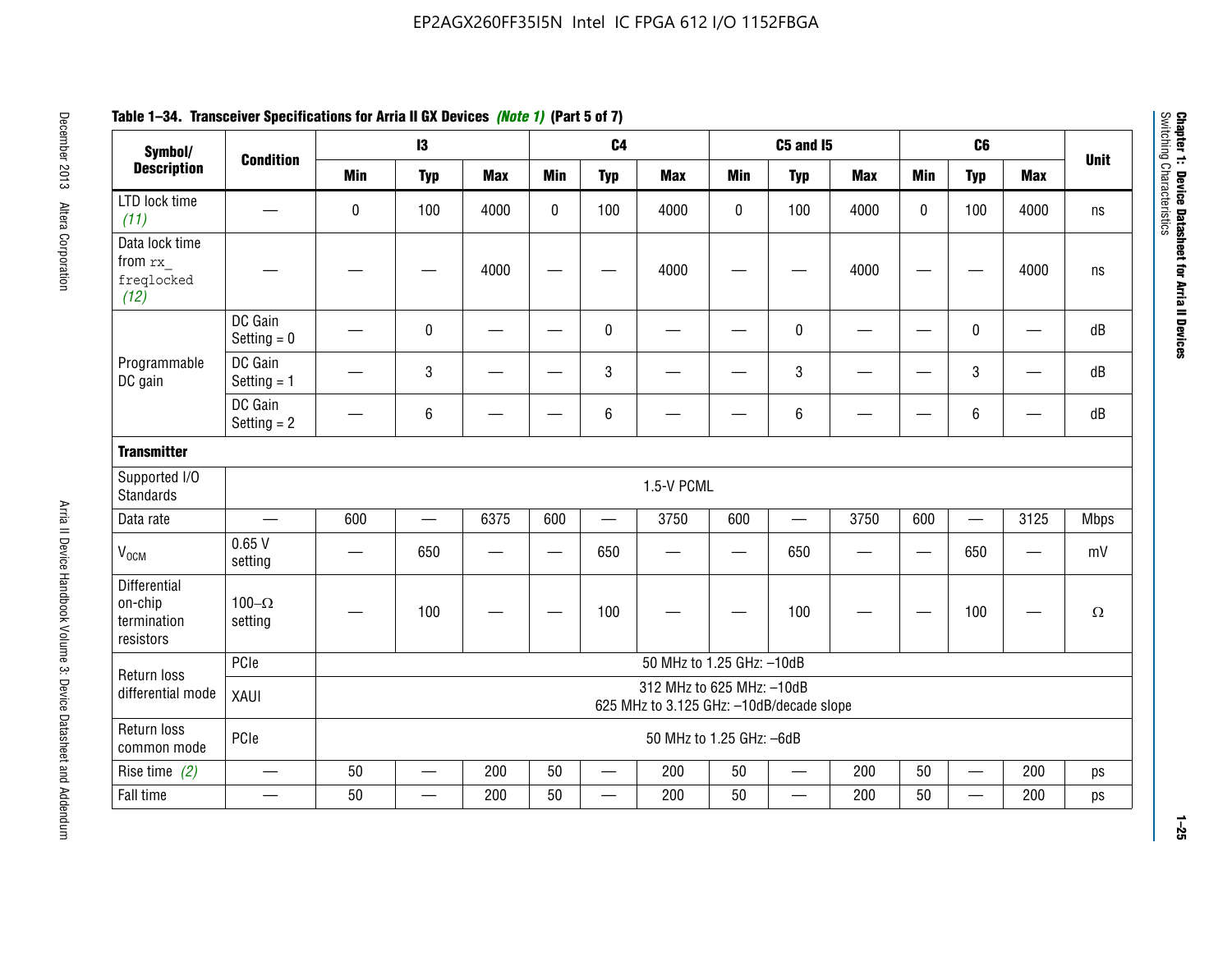| Symbol/                                                            |                          |            | $\mathbf{I}3$     |            |                 | C <sub>4</sub>                   |            |                                | <b>C5 and 15</b>         |            |                                  | C6                                |            | <b>Unit</b>   |
|--------------------------------------------------------------------|--------------------------|------------|-------------------|------------|-----------------|----------------------------------|------------|--------------------------------|--------------------------|------------|----------------------------------|-----------------------------------|------------|---------------|
| <b>Description</b>                                                 | <b>Condition</b>         | <b>Min</b> | <b>Typ</b>        | <b>Max</b> | <b>Min</b>      | <b>Typ</b>                       | <b>Max</b> | <b>Min</b>                     | <b>Typ</b>               | <b>Max</b> | <b>Min</b>                       | <b>Typ</b>                        | <b>Max</b> |               |
| Intra-<br>differential pair<br>skew                                |                          |            | $\qquad \qquad$   | 15         |                 | —                                | 15         | $\overline{\phantom{0}}$       | $\qquad \qquad$          | 15         | —                                | $\overbrace{\phantom{123221111}}$ | 15         | ps            |
| Intra-transceiver<br>block skew                                    | PCle ×4                  |            |                   | 120        | $\qquad \qquad$ | $\hspace{0.05cm}$                | 120        | $\qquad \qquad \longleftarrow$ |                          | 120        | $\overline{\phantom{m}}$         | $\hspace{0.05cm}$                 | 120        | ps            |
| Inter-transceiver<br>block skew                                    | PCle ×8                  |            | -                 | 300        | —               | -                                | 300        | -                              | —                        | 300        | $\overline{\phantom{0}}$         | —                                 | 300        | ps            |
| <b>CMU PLLO and CMU PLL1</b>                                       |                          |            |                   |            |                 |                                  |            |                                |                          |            |                                  |                                   |            |               |
| <b>CMU PLL lock</b><br>time from<br>CMUPLL<br>reset<br>deassertion |                          |            |                   | 100        |                 |                                  | 100        |                                |                          | 100        | $\overbrace{\phantom{12322111}}$ | —                                 | 100        | $\mu\text{S}$ |
| <b>PLD-Transceiver Interface</b>                                   |                          |            |                   |            |                 |                                  |            |                                |                          |            |                                  |                                   |            |               |
| Interface speed                                                    | $\overline{\phantom{m}}$ | 25         | $\qquad \qquad -$ | 320        | $25\,$          | $\overbrace{\phantom{12322111}}$ | 240        | 25                             | $\overline{\phantom{0}}$ | 240        | 25                               | $\overbrace{\phantom{12322111}}$  | 200        | MHz           |
|                                                                    |                          |            |                   |            |                 |                                  |            |                                |                          |            |                                  |                                   |            |               |
|                                                                    |                          |            |                   |            |                 |                                  |            |                                |                          |            |                                  |                                   |            |               |
|                                                                    |                          |            |                   |            |                 |                                  |            |                                |                          |            |                                  |                                   |            |               |

# **Table 1–34. Transceiver Specifications for Arria II GX Devices** *(Note 1)* **(Part 6 of 7)**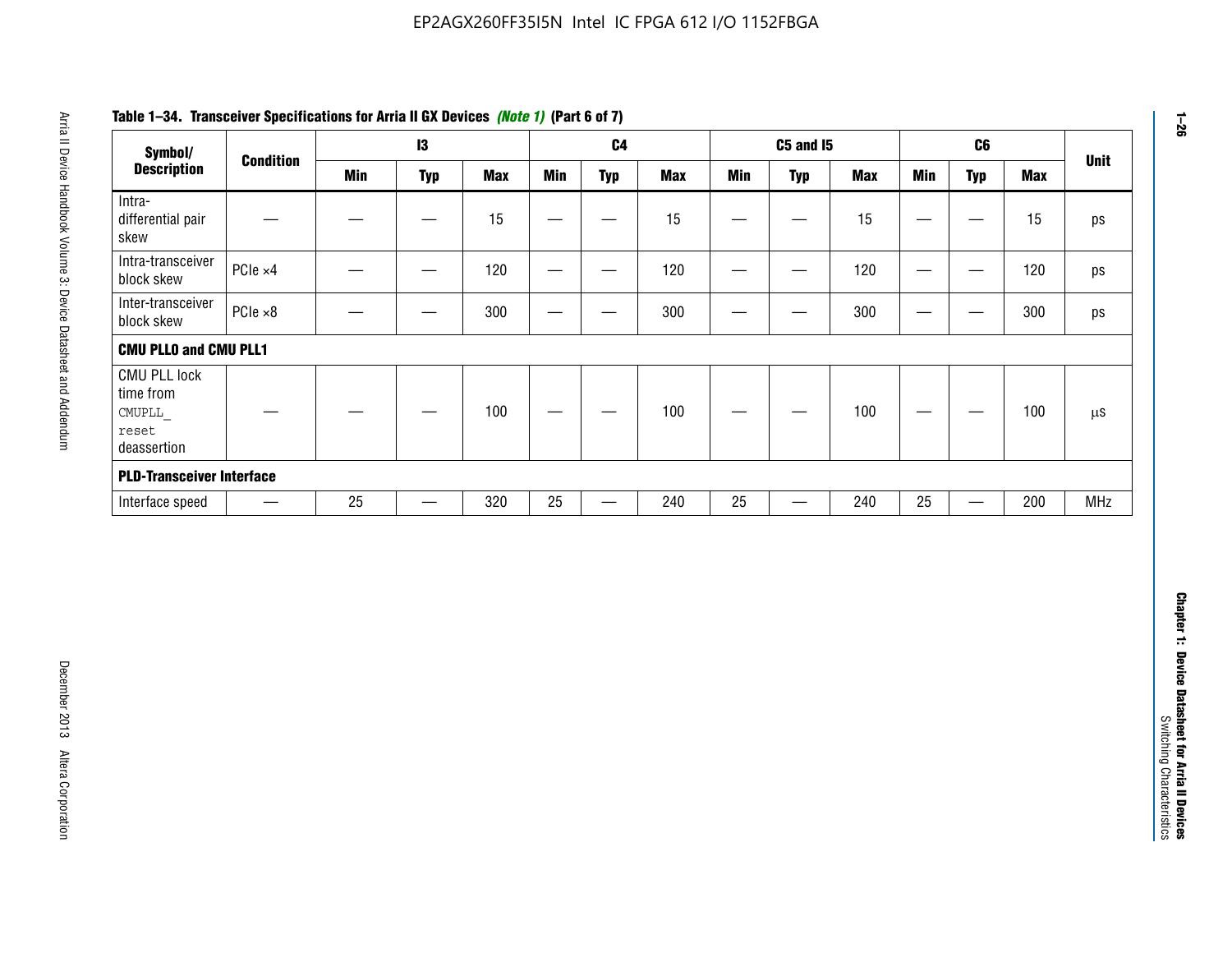# **Table 1–34. Transceiver Specifications for Arria II GX Devices** *(Note 1)* **(Part 7 of 7)**

| Symbol/<br><b>Condition</b>  |  |     | 13         |            |            | C4         |                                    | C5 and I5  |            |            |     | C <sub>6</sub> |            | <b>Unit</b> |
|------------------------------|--|-----|------------|------------|------------|------------|------------------------------------|------------|------------|------------|-----|----------------|------------|-------------|
| <b>Description</b>           |  | Min | <b>Typ</b> | <b>Max</b> | <b>Min</b> | <b>Typ</b> | <b>Max</b>                         | <b>Min</b> | <b>Typ</b> | <b>Max</b> | Min | <b>Typ</b>     | <b>Max</b> |             |
| Digital reset<br>pulse width |  |     |            |            |            |            | Minimum is 2 parallel clock cycles |            |            |            |     |                |            |             |

### **Notes to Table 1–34:**

- (1) For AC-coupled links, the on-chip biasing circuit is switched off before and during configuration. Ensure that input specifications are not violated during this period.
- (2) The rise/fall time is specified from 20% to 80%.
- (3) To calculate the REFCLK rms phase jitter requirement at reference clock frequencies other than 100 MHz, use the following formula: REFCLK rms phase jitter at f (MHz) = REFCLK rms phase jitter at 100 MHz \* 100/f.
- (4) The minimum reconfig clk frequency is 2.5 MHz if the transceiver channel is configured in **Transmitter only** mode. The minimum reconfig clk frequency is 37.5 MHz if the transceiver channel is configured in **Receiver only** or **Receiver and Transmitter** mode. For more information, refer to *AN [558: Implementing Dynamic Reconfiguration in Arria II Devices](www.altera.com/literature/hb/arria-ii-gx/an558.pdf)*.
- (5) If your design uses more than one dynamic reconfiguration controller instances (altgx reconfig) to control the transceiver channels (altgx) physically located on the same side of the device, and if you use different reconfig clk sources for these altgx reconfig instances, the delta time between any two of these reconfig clk sources becoming stable must not exceed the maximum specification listed.
- (6) The device cannot tolerate prolonged operation at this absolute maximum.
- (7) You must use the 1.1-V RX  $V_{ICM}$  setting if the input serial data standard is LVDS and the link is DC-coupled.
- (8) The rate matcher supports only up to  $\pm 300$  parts per million (ppm).
- (9) Time taken to rx\_pll\_locked goes high from rx\_analogreset de-assertion. Refer to Figure 1–1.
- (10) The time in which the CDR must be kept in lock-to-reference mode after  $rx$  pll locked goes high and before  $rx$  locktodata is asserted in manual mode. Refer to Figure 1–1.
- (11) The time taken to recover valid data after the  $rx$  locktodata signal is asserted in manual mode. Refer to Figure 1–1.
- (12) The time taken to recover valid data after the  $rx$  freqlocked signal goes high in automatic mode. Refer to Figure 1–2.
- (13) To support data rates lower than the minimum specification through oversampling, use the CDR in LTR mode only.

**Chapter 1: Device Datasheet for Arria II Devices**

**Device Datasheet for Arria II Devices** 

Switching Characteristics

Chapter 1: Device Datas<br>Switching Characteristics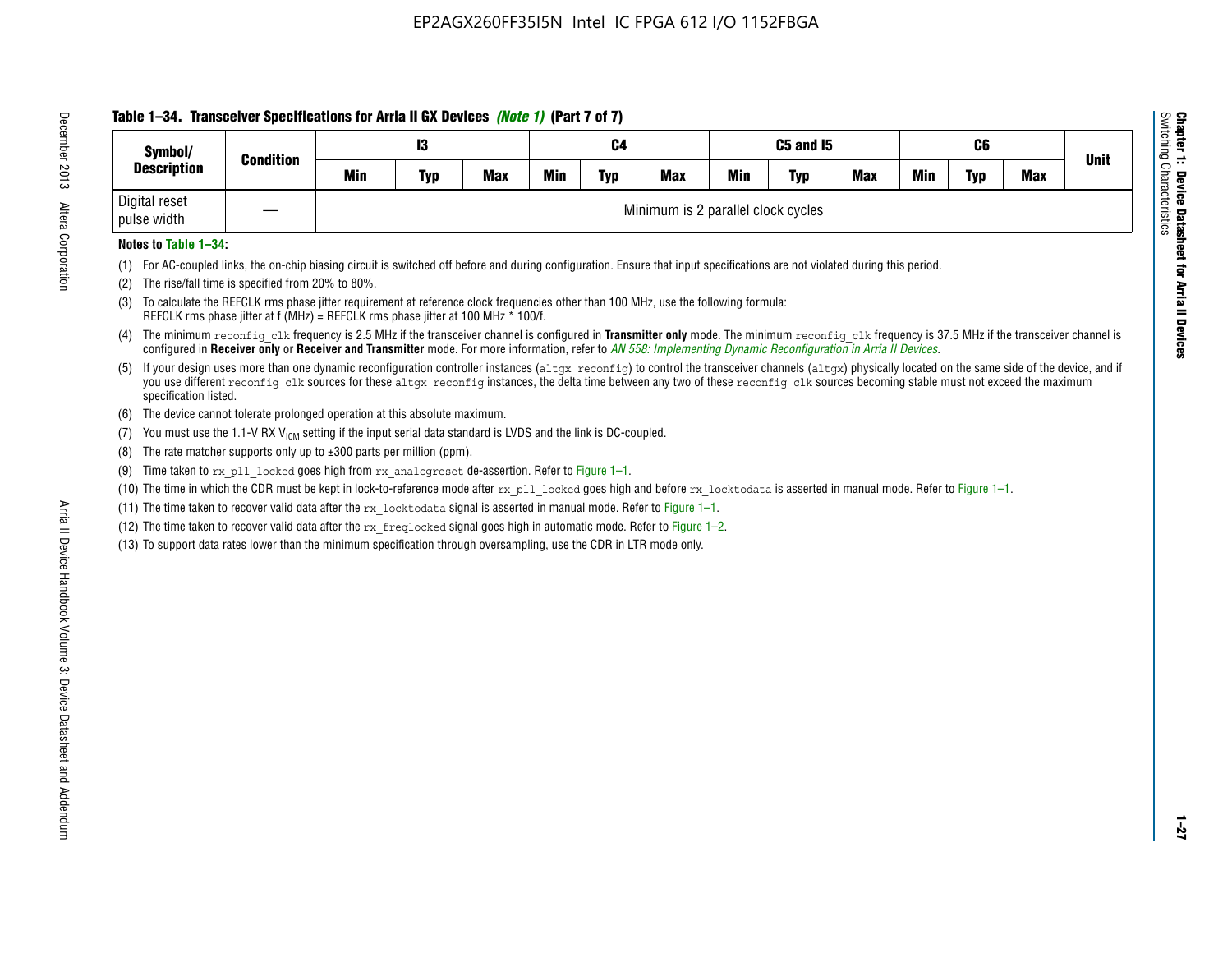Table 1–35 lists the transceiver specifications for Arria II GZ devices.

|  | Table 1-35. Transceiver Specifications for Arria II GZ Devices (Part 1 of 5) |  |
|--|------------------------------------------------------------------------------|--|
|  |                                                                              |  |

| Symbol/                                                                   |                                                                         |        | $-C3$ and $-13$ (1)        |            |                          | $-C4$ and $-I4$            |            |              |
|---------------------------------------------------------------------------|-------------------------------------------------------------------------|--------|----------------------------|------------|--------------------------|----------------------------|------------|--------------|
| <b>Description</b>                                                        | <b>Conditions</b>                                                       | Min    | <b>Typ</b>                 | <b>Max</b> | Min                      | <b>Typ</b>                 | <b>Max</b> | <b>Unit</b>  |
| <b>Reference Clock</b>                                                    |                                                                         |        |                            |            |                          |                            |            |              |
| Supported I/O Standards                                                   | 1.2-V PCML, 1.5-V PCML, 2.5-V PCML, Differential LVPECL, LVDS, and HCSL |        |                            |            |                          |                            |            |              |
| Input frequency from<br>REFCLK input pins                                 |                                                                         | 50     |                            | 697        | 50                       |                            | 637.5      | <b>MHz</b>   |
| Phase frequency detector<br>(CMU PLL and receiver<br>CDR)                 |                                                                         | 50     |                            | 325        | 50                       |                            | 325        | <b>MHz</b>   |
| Absolute V <sub>MAX</sub> for a REFCLK<br>pin                             |                                                                         |        |                            | 1.6        |                          |                            | 1.6        | $\mathsf{V}$ |
| Operational V <sub>MAX</sub> for a<br>REFCLK pin                          |                                                                         |        |                            | 1.5        |                          |                            | 1.5        | $\mathsf{V}$ |
| Absolute V <sub>MIN</sub> for a REFCLK<br>pin                             |                                                                         | $-0.4$ |                            |            | $-0.4$                   |                            |            | V            |
| Rise/fall time (2)                                                        |                                                                         |        |                            | 0.2        | $\overline{\phantom{0}}$ |                            | 0.2        | UI           |
| Duty cycle                                                                |                                                                         | 45     |                            | 55         | 45                       |                            | 55         | $\%$         |
| Peak-to-peak differential<br>input voltage                                |                                                                         | 200    |                            | 1600       | 200                      |                            | 1600       | mV           |
| Spread-spectrum<br>modulating clock frequency                             | PCIe                                                                    | 30     |                            | 33         | 30                       |                            | 33         | kHz          |
| Spread-spectrum<br>downspread                                             | PCIe                                                                    |        | 0 <sub>to</sub><br>$-0.5%$ |            |                          | 0 <sub>to</sub><br>$-0.5%$ |            |              |
| On-chip termination<br>resistors                                          |                                                                         |        | 100                        |            |                          | 100                        |            | Ω            |
| $V_{IGM}$ (AC coupled)                                                    |                                                                         |        | $1100 \pm 10\%$            |            |                          | $1100 \pm 10\%$            |            | mV           |
| V <sub>ICM</sub> (DC coupled)                                             | HCSL I/O standard<br>for PCIe reference<br>clock                        | 250    |                            | 550        | 250                      |                            | 550        | mV           |
|                                                                           | 10 Hz                                                                   |        |                            | $-50$      |                          |                            | $-50$      | dBc/Hz       |
|                                                                           | 100 Hz                                                                  |        |                            | $-80$      |                          |                            | $-80$      | dBc/Hz       |
| Transmitter REFCLK Phase                                                  | 1 KHz                                                                   |        |                            | $-110$     |                          |                            | $-110$     | dBc/Hz       |
| Noise                                                                     | 10 KHz                                                                  |        |                            | $-120$     |                          |                            | $-120$     | dBc/Hz       |
|                                                                           | <b>100 KHz</b>                                                          |        |                            | $-120$     | $\overline{\phantom{0}}$ | —                          | $-120$     | dBc/Hz       |
|                                                                           | $\geq 1$ MHz                                                            |        |                            | $-130$     |                          |                            | $-130$     | dBc/Hz       |
| <b>Transmitter REFCLK Phase</b><br>Jitter (rms) for 100 MHz<br>REFCLK (3) | 10 KHz to 20 MHz                                                        |        |                            | 3          |                          |                            | 3          | ps           |
| $R_{REF}$                                                                 |                                                                         |        | $2000 \pm$<br>$1\%$        |            |                          | 2000 $\pm$<br>$1\%$        |            | Ω            |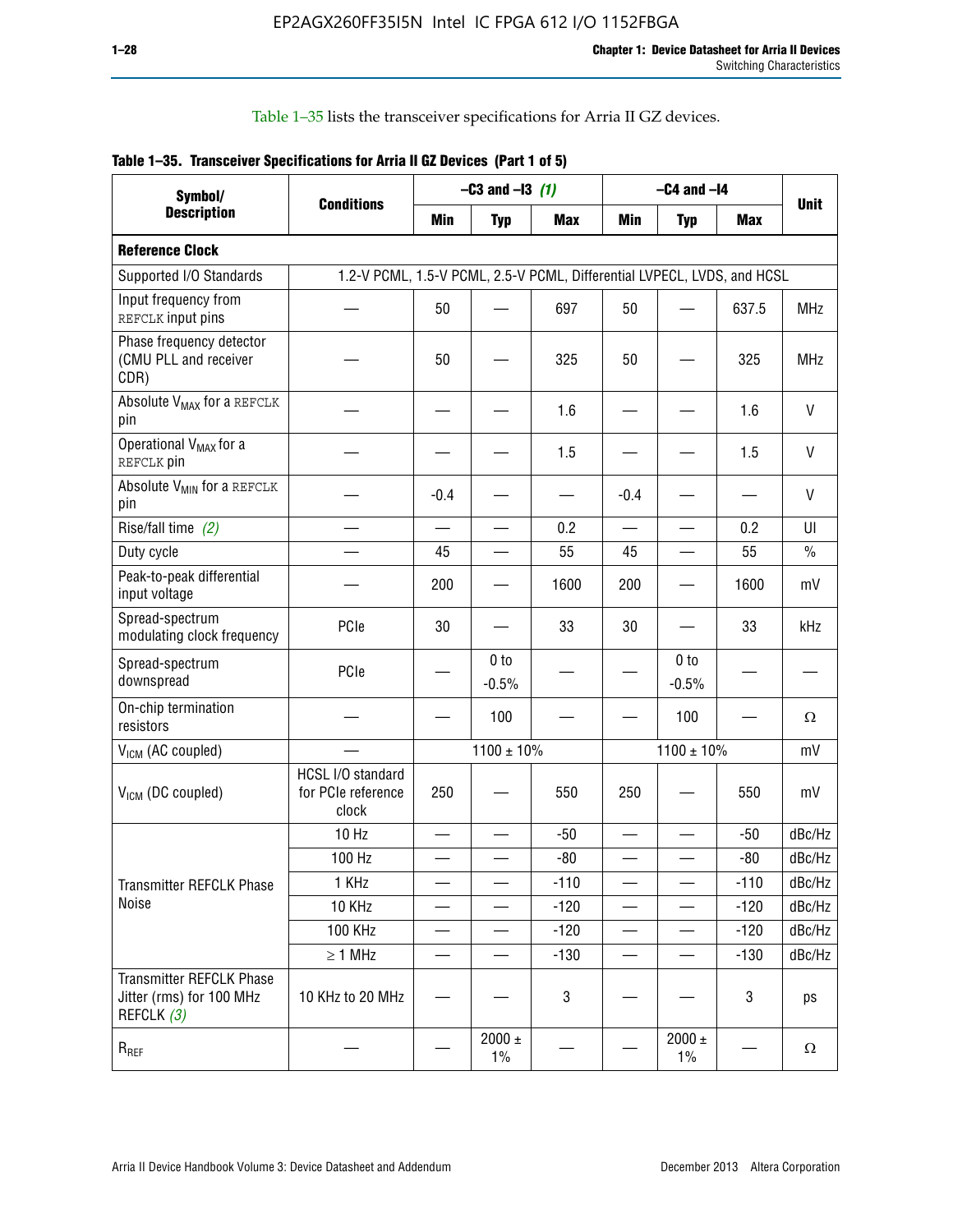|  |  | Table 1–35. Transceiver Specifications for Arria II GZ Devices (Part 2 of 5) |  |  |  |
|--|--|------------------------------------------------------------------------------|--|--|--|
|--|--|------------------------------------------------------------------------------|--|--|--|

| Symbol/                                                                                                         |                                                                                |                     | $-C3$ and $-13$ (1) |                                                      |                     | $-C4$ and $-I4$ |                |              |
|-----------------------------------------------------------------------------------------------------------------|--------------------------------------------------------------------------------|---------------------|---------------------|------------------------------------------------------|---------------------|-----------------|----------------|--------------|
| <b>Description</b>                                                                                              | <b>Conditions</b>                                                              | Min                 | <b>Typ</b>          | <b>Max</b>                                           | Min                 | <b>Typ</b>      | Max            | <b>Unit</b>  |
| <b>Transceiver Clocks</b>                                                                                       |                                                                                |                     |                     |                                                      |                     |                 |                |              |
| Calibration block clock<br>frequency (cal blk clk)                                                              |                                                                                | 10                  |                     | 125                                                  | 10                  |                 | 125            | <b>MHz</b>   |
| fixedclk clock frequency                                                                                        | <b>PCIe Receiver</b><br>Detect                                                 |                     | 125                 |                                                      |                     | 125             |                | <b>MHz</b>   |
| reconfig clk Clock<br>frequency                                                                                 | Dynamic<br>reconfiguration<br>clock frequency                                  | 2.5/<br>37.5<br>(4) |                     | 50                                                   | 2.5/<br>37.5<br>(4) |                 | 50             | <b>MHz</b>   |
| Delta time between<br>reconfig clks $(5)$                                                                       |                                                                                |                     |                     | $\overline{2}$                                       |                     |                 | $\overline{2}$ | ms           |
| Transceiver block minimum<br>power-down<br>(gxb_powerdown) pulse<br>width                                       |                                                                                | 1                   |                     |                                                      | 1                   |                 |                | μs           |
| <b>Receiver</b>                                                                                                 |                                                                                |                     |                     |                                                      |                     |                 |                |              |
| Supported I/O Standards                                                                                         |                                                                                |                     |                     | 1.4-V PCML, 1.5-V PCML, 2.5-V PCML, LVPECL, and LVDS |                     |                 |                |              |
| Data rate (16)                                                                                                  |                                                                                | 600                 |                     | 6375                                                 | 600                 |                 | 3750           | <b>Mbps</b>  |
| Absolute V <sub>MAX</sub> for a receiver<br>pin $(6)$                                                           |                                                                                |                     |                     | 1.6                                                  |                     |                 | 1.6            | V            |
| Operational V <sub>MAX</sub> for a<br>receiver pin                                                              |                                                                                |                     |                     | 1.5                                                  |                     |                 | 1.5            | $\mathsf{V}$ |
| Absolute V <sub>MIN</sub> for a receiver<br>pin                                                                 |                                                                                | $-0.4$              |                     |                                                      | $-0.4$              |                 |                | V            |
| Maximum peak-to-peak<br>differential input voltage V <sub>ID</sub><br>(diff p-p) before device<br>configuration |                                                                                |                     |                     | 1.6                                                  |                     |                 | 1.6            | $\mathsf{V}$ |
| Maximum peak-to-peak<br>differential input voltage $V_{\text{ID}}$                                              | $V_{IGM} = 0.82 V$<br>setting                                                  |                     |                     | 2.7                                                  |                     |                 | 2.7            | V            |
| (diff p-p) after device<br>configuration                                                                        | $VICM = 1.1 V setting$<br>(7)                                                  |                     |                     | 1.6                                                  |                     |                 | 1.6            | V            |
| Minimum differential eye<br>opening at receiver serial                                                          | Data Rate =<br>600 Mbps to<br>5 Gbps<br>Equalization = $0$<br>DC gain = $0$ dB | 100                 |                     |                                                      | 165                 |                 |                | mV           |
| input pins $(8)$                                                                                                | Data Rate > 5 Gbps<br>Equalization = $0$<br>DC gain = $0$ dB                   | 165                 |                     |                                                      | 165                 |                 |                | mV           |
| $V_{IGM}$                                                                                                       | $V_{IGM} = 0.82 V$<br>setting                                                  |                     | $820 \pm 10\%$      |                                                      |                     | $820 \pm 10\%$  |                | mV           |
|                                                                                                                 | $VICM = 1.1 V setting$<br>(7)                                                  |                     | $1100 \pm 10\%$     |                                                      |                     | $1100 \pm 10\%$ |                | mV           |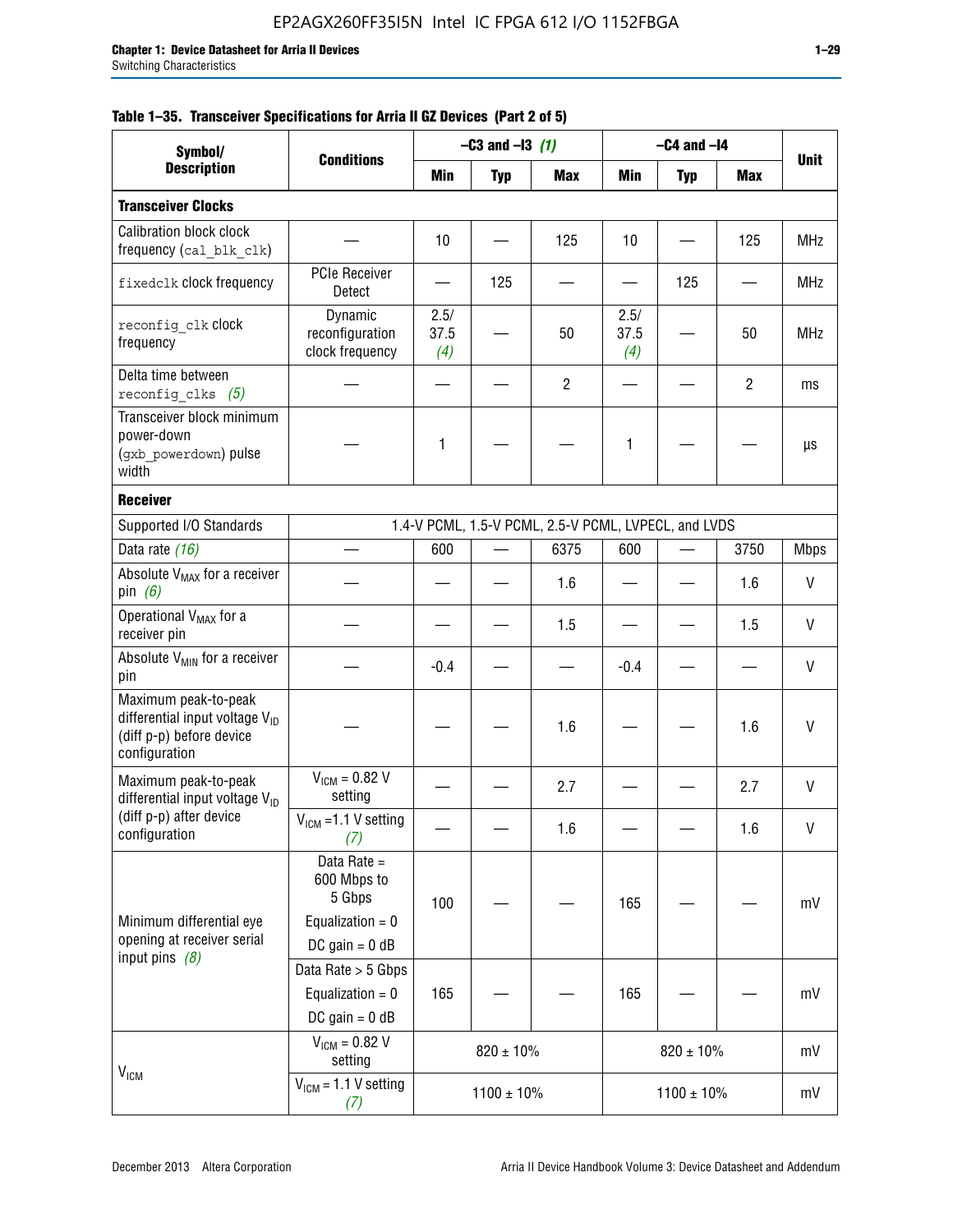٦

| Symbol/                                                              |                                                                             | $-C3$ and $-13$ (1)                                                                                                                                                  |                          |            | $-C4$ and $-I4$          |                          |            |                               |  |
|----------------------------------------------------------------------|-----------------------------------------------------------------------------|----------------------------------------------------------------------------------------------------------------------------------------------------------------------|--------------------------|------------|--------------------------|--------------------------|------------|-------------------------------|--|
| <b>Description</b>                                                   | <b>Conditions</b>                                                           | <b>Min</b>                                                                                                                                                           | <b>Typ</b>               | <b>Max</b> | Min                      | <b>Typ</b>               | <b>Max</b> | <b>Unit</b>                   |  |
| Receiver DC Coupling<br>Support                                      |                                                                             | For more information about receiver DC coupling support, refer to the<br>"DC-Coupled Links" section in the Transceiver Architecture for Arria II<br>Devices chapter. |                          |            |                          |                          |            |                               |  |
|                                                                      | $85-\Omega$ setting                                                         |                                                                                                                                                                      | $85 \pm 20\%$            |            |                          | $\Omega$                 |            |                               |  |
| Differential on-chip                                                 | 100 $-\Omega$ setting                                                       |                                                                                                                                                                      | $100 \pm 20\%$           |            |                          | $\Omega$                 |            |                               |  |
| termination resistors                                                | 120 $-\Omega$ setting                                                       |                                                                                                                                                                      | $120 \pm 20\%$           |            |                          | $120 \pm 20\%$           |            | Ω                             |  |
|                                                                      | 150- $\Omega$ setting                                                       |                                                                                                                                                                      | $150 \pm 20\%$           |            | $150 \pm 20\%$           |                          |            | $\Omega$                      |  |
| Differential and common<br>mode return loss                          | PCIe (Gen 1 and<br>Gen 2),<br>XAUI,<br>HiGig+,<br>CEI SR/LR,<br>SRIO SR/LR, | Compliant                                                                                                                                                            |                          |            |                          |                          |            |                               |  |
|                                                                      | CPRI LV/HV.<br>OBSAI,<br><b>SATA</b>                                        |                                                                                                                                                                      |                          |            |                          |                          |            |                               |  |
| Programmable PPM<br>detector $(9)$                                   |                                                                             | $\pm$ 62.5, 100, 125, 200, 250, 300, 500, 1,000                                                                                                                      |                          |            |                          |                          |            | ppm                           |  |
| Run length                                                           |                                                                             |                                                                                                                                                                      | $\overline{\phantom{0}}$ | 200        |                          |                          | 200        | UI                            |  |
| Programmable equalization                                            |                                                                             |                                                                                                                                                                      |                          | 16         |                          |                          | 16         | dB                            |  |
| $t_{LTR}$ (10)                                                       |                                                                             | $\overline{\phantom{a}}$                                                                                                                                             | $\overline{\phantom{0}}$ | 75         | $\overline{\phantom{a}}$ | $\overline{\phantom{0}}$ | 75         | μs                            |  |
| $t_{\text{LTR\_LTD\_Manual}}$ (11)                                   |                                                                             | 15                                                                                                                                                                   |                          | $\equiv$   | 15                       |                          | $\equiv$   | μs                            |  |
| $t_{LTD\_Manual}$ (12)                                               |                                                                             |                                                                                                                                                                      |                          | 4000       |                          |                          | 4000       | ns                            |  |
| $t_{LTD\_Auto}$ (13)                                                 |                                                                             |                                                                                                                                                                      |                          | 4000       |                          |                          | 4000       | ns                            |  |
|                                                                      | PCIe Gen1                                                                   | $2.0 - 3.5$                                                                                                                                                          |                          |            |                          |                          |            |                               |  |
|                                                                      | PCIe Gen2                                                                   | $40 - 65$                                                                                                                                                            |                          |            |                          |                          |            |                               |  |
|                                                                      | (OIF) CEI PHY at<br>6.375 Gbps                                              | $20 - 35$                                                                                                                                                            |                          |            |                          |                          |            |                               |  |
| <b>Receiver CDR</b>                                                  | XAUI                                                                        | $10 - 18$                                                                                                                                                            |                          |            |                          |                          |            |                               |  |
| 3 dB Bandwidth in                                                    | SRIO 1.25 Gbps                                                              | $10 - 18$                                                                                                                                                            |                          |            |                          |                          |            |                               |  |
| lock-to-data (LTD) mode                                              | SRIO 2.5 Gbps                                                               | $10 - 18$                                                                                                                                                            |                          |            |                          |                          |            |                               |  |
|                                                                      | SRIO 3.125 Gbps                                                             | $6 - 10$                                                                                                                                                             |                          |            |                          |                          |            |                               |  |
|                                                                      | GIGE                                                                        |                                                                                                                                                                      |                          | $6 - 10$   |                          |                          |            | <b>MHz</b>                    |  |
|                                                                      | SONET OC12                                                                  | $3 - 6$                                                                                                                                                              |                          |            |                          |                          |            | <b>MHz</b>                    |  |
|                                                                      | SONET OC48                                                                  |                                                                                                                                                                      |                          | $14 - 19$  |                          |                          |            | <b>MHz</b>                    |  |
| Receiver buffer and CDR<br>offset cancellation time (per<br>channel) |                                                                             |                                                                                                                                                                      |                          | 17000      |                          |                          | 17000      | recon<br>fig<br>clk<br>cycles |  |
|                                                                      | DC Gain Setting $= 0$                                                       |                                                                                                                                                                      | $\pmb{0}$                |            |                          | $\mathbf 0$              |            | dB                            |  |
| Programmable DC gain                                                 | DC Gain Setting $= 1$                                                       | $\overline{\phantom{0}}$                                                                                                                                             | 3                        |            |                          | 3                        | —          | dB                            |  |
|                                                                      | DC Gain Setting $= 2$                                                       |                                                                                                                                                                      | 6                        |            |                          | $\,6$                    | —          | dB                            |  |

# **Table 1–35. Transceiver Specifications for Arria II GZ Devices (Part 3 of 5)**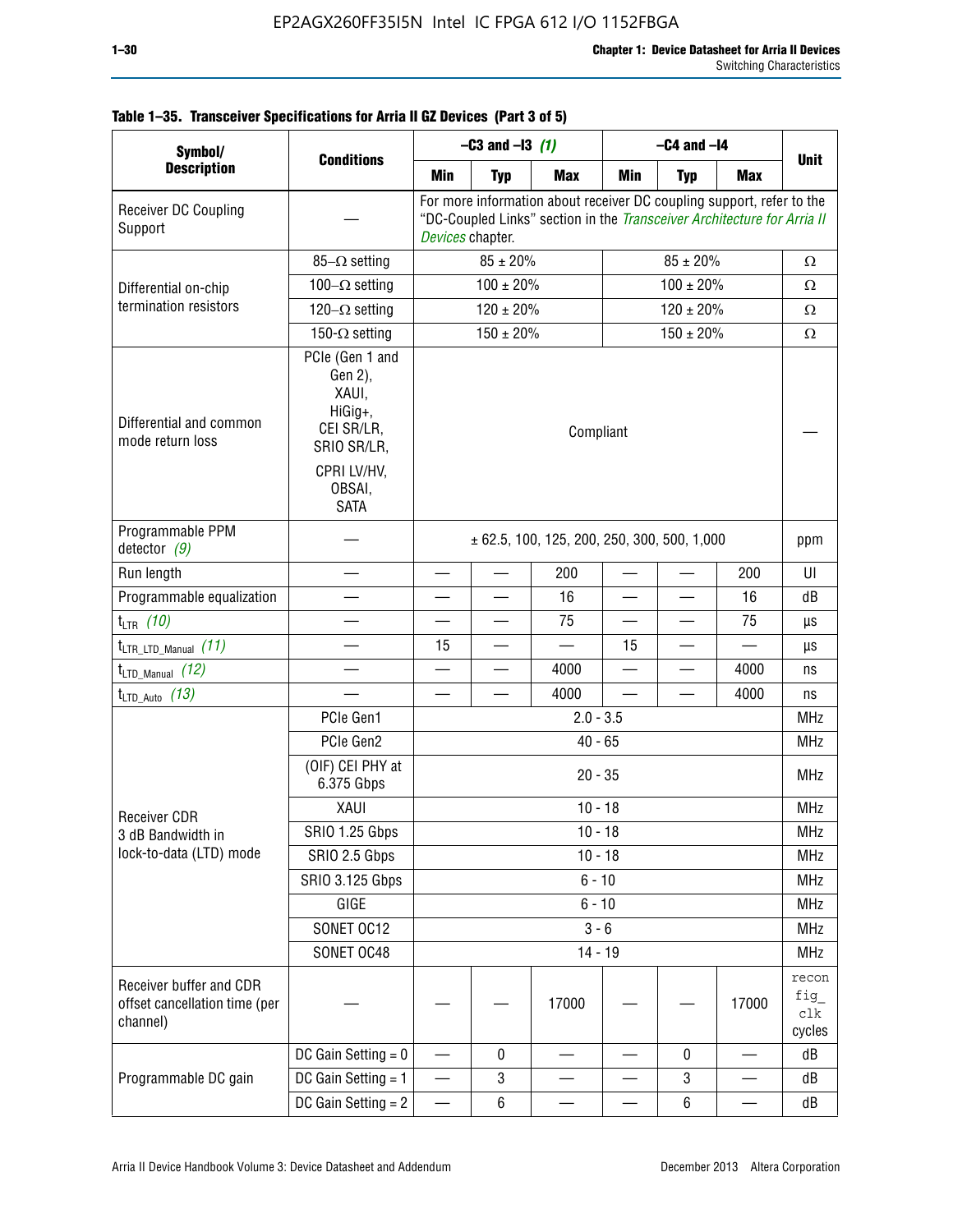| Symbol/<br><b>Description</b>                                     | <b>Conditions</b>                                                                                                                                                                                                                                                                          | $-C3$ and $-13$ (1)             |                                |            | $-C4$ and $-I4$ |               |            |             |
|-------------------------------------------------------------------|--------------------------------------------------------------------------------------------------------------------------------------------------------------------------------------------------------------------------------------------------------------------------------------------|---------------------------------|--------------------------------|------------|-----------------|---------------|------------|-------------|
|                                                                   |                                                                                                                                                                                                                                                                                            | <b>Min</b>                      | <b>Typ</b>                     | <b>Max</b> | <b>Min</b>      | <b>Typ</b>    | <b>Max</b> | <b>Unit</b> |
| <b>Transmitter</b>                                                |                                                                                                                                                                                                                                                                                            |                                 |                                |            |                 |               |            |             |
| Supported I/O Standards                                           |                                                                                                                                                                                                                                                                                            |                                 |                                | 1.5-V PCML |                 |               |            |             |
| Data rate (14)                                                    |                                                                                                                                                                                                                                                                                            | 600                             | $\qquad \qquad \longleftarrow$ | 6375       | 600             |               | 3750       | <b>Mbps</b> |
| V <sub>OCM</sub>                                                  | 0.65 V setting                                                                                                                                                                                                                                                                             |                                 | 650                            |            |                 | 650           |            | mV          |
|                                                                   | $85-\Omega$ setting                                                                                                                                                                                                                                                                        |                                 | $85 \pm 15%$                   |            |                 | $85 \pm 15\%$ |            | $\Omega$    |
| Differential on-chip                                              | 100 $-\Omega$ setting                                                                                                                                                                                                                                                                      |                                 | $100 \pm 15%$                  |            |                 | $100 \pm 15%$ | Ω          |             |
| termination resistors                                             | 120 $-\Omega$ setting                                                                                                                                                                                                                                                                      | $120 \pm 15\%$<br>$120 \pm 15%$ |                                |            |                 |               |            | Ω           |
|                                                                   | 150- $\Omega$ setting                                                                                                                                                                                                                                                                      |                                 | $150 \pm 15%$                  |            |                 | $150 \pm 15%$ |            | Ω           |
| Differential and common<br>mode return loss                       | PCIe Gen1 and<br>Gen2 (TX $V_{OD} = 4$ ),<br>XAUI (TX V <sub>OD</sub> =6),<br>HiGig+<br>$(TX V_{OD} = 6)$ ,<br>CEI SR/LR<br>$(TX VOD=8),$<br>SRIO SR $(V_{OD}=6)$ ,<br>SRIO LR $(V_{OD}=8)$ ,<br>CPRI LV $(V_{OD}=6)$ ,<br>CPRI HV $(V_{OD}=2)$ ,<br>OBSAI $(VOD=6)$ ,<br>SATA $(VOD=4)$ , |                                 |                                | Compliant  |                 |               |            |             |
| Rise time $(15)$                                                  |                                                                                                                                                                                                                                                                                            | 50                              |                                | 200        | 50              |               | 200        | ps          |
| Fall time $(15)$                                                  |                                                                                                                                                                                                                                                                                            | 50                              |                                | 200        | 50              |               | 200        | ps          |
| Intra-differential pair skew                                      |                                                                                                                                                                                                                                                                                            |                                 |                                | 15         |                 |               | 15         | ps          |
| Intra-transceiver block<br>transmitter<br>channel-to-channel skew | x4 PMA and PCS<br>bonded mode<br>Example: XAUI,<br>PCIe ×4, Basic ×4                                                                                                                                                                                                                       |                                 |                                | 120        |                 |               | 120        | ps          |
| Inter-transceiver block<br>transmitter<br>channel-to-channel skew | ×8 PMA and PCS<br>bonded mode<br>Example: PCIe ×8,<br>Basic $\times 8$                                                                                                                                                                                                                     |                                 |                                | 500        |                 |               | 500        | ps          |
| <b>CMUO PLL and CMU1 PLL</b>                                      |                                                                                                                                                                                                                                                                                            |                                 |                                |            |                 |               |            |             |
| Supported Data Range                                              |                                                                                                                                                                                                                                                                                            | 600                             |                                | 6375       | 600             |               | 3750       | <b>Mbps</b> |
| pll powerdown minimum<br>pulse width<br>(tpll powerdown)          |                                                                                                                                                                                                                                                                                            |                                 | 1                              |            |                 | 1             |            | $\mu$ S     |
| CMU PLL lock time from<br>pll powerdown<br>de-assertion           |                                                                                                                                                                                                                                                                                            |                                 |                                | 100        |                 |               | 100        | $\mu$ S     |

# **Table 1–35. Transceiver Specifications for Arria II GZ Devices (Part 4 of 5)**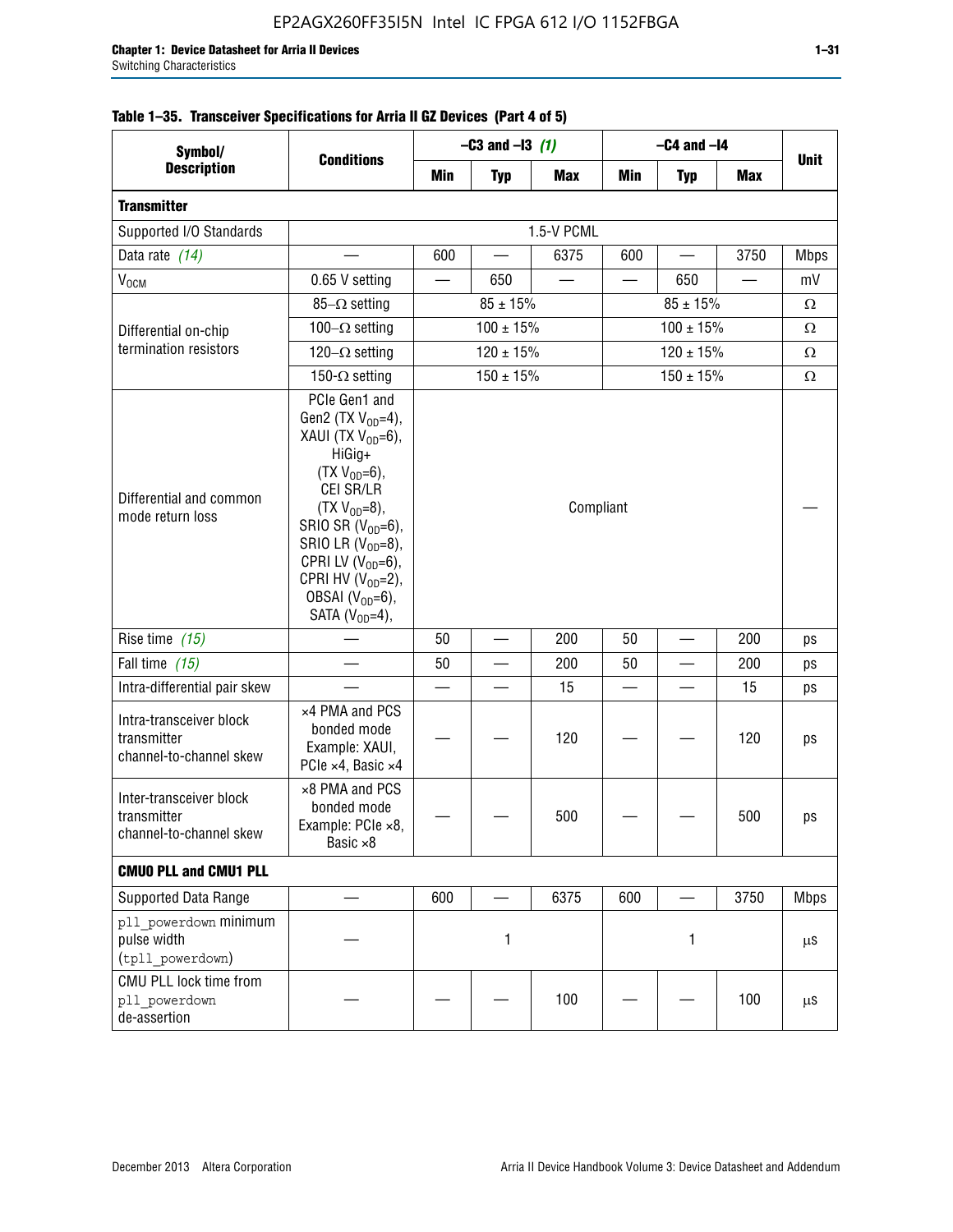| Symbol/<br><b>Description</b>            | <b>Conditions</b>              |                                      | $-C3$ and $-13$ (1) |            | $-C4$ and $-I4$ |            |            |             |  |  |  |
|------------------------------------------|--------------------------------|--------------------------------------|---------------------|------------|-----------------|------------|------------|-------------|--|--|--|
|                                          |                                | Min                                  | <b>Typ</b>          | <b>Max</b> | Min             | <b>Typ</b> | <b>Max</b> | <b>Unit</b> |  |  |  |
|                                          | PCIe Gen1                      | $2.5 - 3.5$                          |                     |            |                 |            |            |             |  |  |  |
| -3 dB Bandwidth                          | PCIe Gen2                      | $6 - 8$                              |                     |            |                 |            |            |             |  |  |  |
|                                          | (OIF) CEI PHY at<br>4.976 Gbps | $7 - 11$                             |                     |            |                 |            |            |             |  |  |  |
|                                          | (OIF) CEI PHY at<br>6.375 Gbps |                                      | $5 - 10$            |            |                 |            |            |             |  |  |  |
|                                          | XAUI                           | $2 - 4$                              |                     |            |                 |            |            |             |  |  |  |
|                                          | SRIO 1.25 Gbps                 | $3 - 5.5$                            |                     |            |                 |            |            |             |  |  |  |
|                                          | SRIO 2.5 Gbps                  | $3 - 5.5$                            |                     |            |                 |            |            |             |  |  |  |
|                                          | <b>SRIO 3.125 Gbps</b>         | $2 - 4$                              |                     |            |                 |            |            |             |  |  |  |
|                                          | GIGE                           | $2.5 - 4.5$                          |                     |            |                 |            |            |             |  |  |  |
|                                          | SONET OC12                     | $1.5 - 2.5$                          |                     |            |                 |            |            |             |  |  |  |
|                                          | SONET OC48                     | $3.5 - 6$                            |                     |            |                 |            |            |             |  |  |  |
| <b>Transceiver-FPGA Fabric Interface</b> |                                |                                      |                     |            |                 |            |            |             |  |  |  |
| Interface speed                          |                                | 25                                   |                     | 325        | 25              |            | 250        | MHz         |  |  |  |
| Digital reset pulse width                |                                | Minimum is two parallel clock cycles |                     |            |                 |            |            |             |  |  |  |

#### **Table 1–35. Transceiver Specifications for Arria II GZ Devices (Part 5 of 5)**

#### **Notes to Table 1–35:**

(1) The 3x speed grade is the fastest speed grade offered in the following Arria II GZ devices: EP2AGZ225, EP2AGZ300, and EP2AGZ350.

- (2) The rise and fall time transition is specified from 20% to 80%.
- (3) To calculate the REFCLK rms phase jitter requirement at reference clock frequencies other than 100 MHz, use the following formula: REFCLK rms phase jitter at f (MHz) = REFCLK rms phase jitter at 100 MHz  $*$  100/f.
- (4) The minimum reconfig clk frequency is 2.5 MHz if the transceiver channel is configured in **Transmitter only** mode. The minimum reconfig\_clk frequency is 37.5 MHz if the transceiver channel is configured in **Receiver only** or **Receiver and Transmitter** mode.
- (5) If your design uses more than one dynamic reconfiguration controller (altgx reconfig) instances to control the transceiver (altgx) channels physically located on the same side of the device AND if you use different reconfig clk sources for these altgx reconfig instances, the delta time between any two of these reconfig clk sources becoming stable must not exceed the maximum specification listed.
- (6) The device cannot tolerate prolonged operation at this absolute maximum.
- (7) You must use the 1.1-V RX  $V_{ICM}$  setting if the input serial data standard is LVDS.
- (8) The differential eye opening specification at the receiver input pins assumes that Receiver Equalization is disabled. If you enable Receiver Equalization, the receiver circuitry can tolerate a lower minimum eye opening, depending on the equalization level. Use H-Spice simulation to derive the minimum eye opening requirement with Receiver Equalization enabled.
- (9) The rate matcher supports only up to  $\pm$  300 ppm.
- (10) Time taken to rx\_pll\_locked goes high from rx\_analogreset de-assertion. Refer to Figure 1–1 on page 1–33.
- (11) Time for which the CDR must be kept in lock-to-reference mode after rx pll\_locked goes high and before rx\_locktodata is asserted in manual mode. Refer to Figure 1–1 on page 1–33.
- (12) Time taken to recover valid data after the rx locktodata signal is asserted in manual mode. Refer to Figure 1–1 on page 1–33.
- (13) Time taken to recover valid data after the rx\_freqlocked signal goes high in automatic mode. Refer to Figure 1–2 on page 1–33.
- (14) A GPLL may be required to meet the PMA-FPGA fabric interface timing above certain data rates. For more information, refer to the *[Transceiver](http://www.altera.com/literature/hb/arria-ii-gx/aiigx_52002.pdf)  [Clocking for Arria II Devices](http://www.altera.com/literature/hb/arria-ii-gx/aiigx_52002.pdf)* chapter.
- (15) The Quartus II software automatically selects the appropriate slew rate depending on the configured data rate or functional mode.
- (16) To support data rates lower than the minimum specification through oversampling, use the CDR in LTR mode only.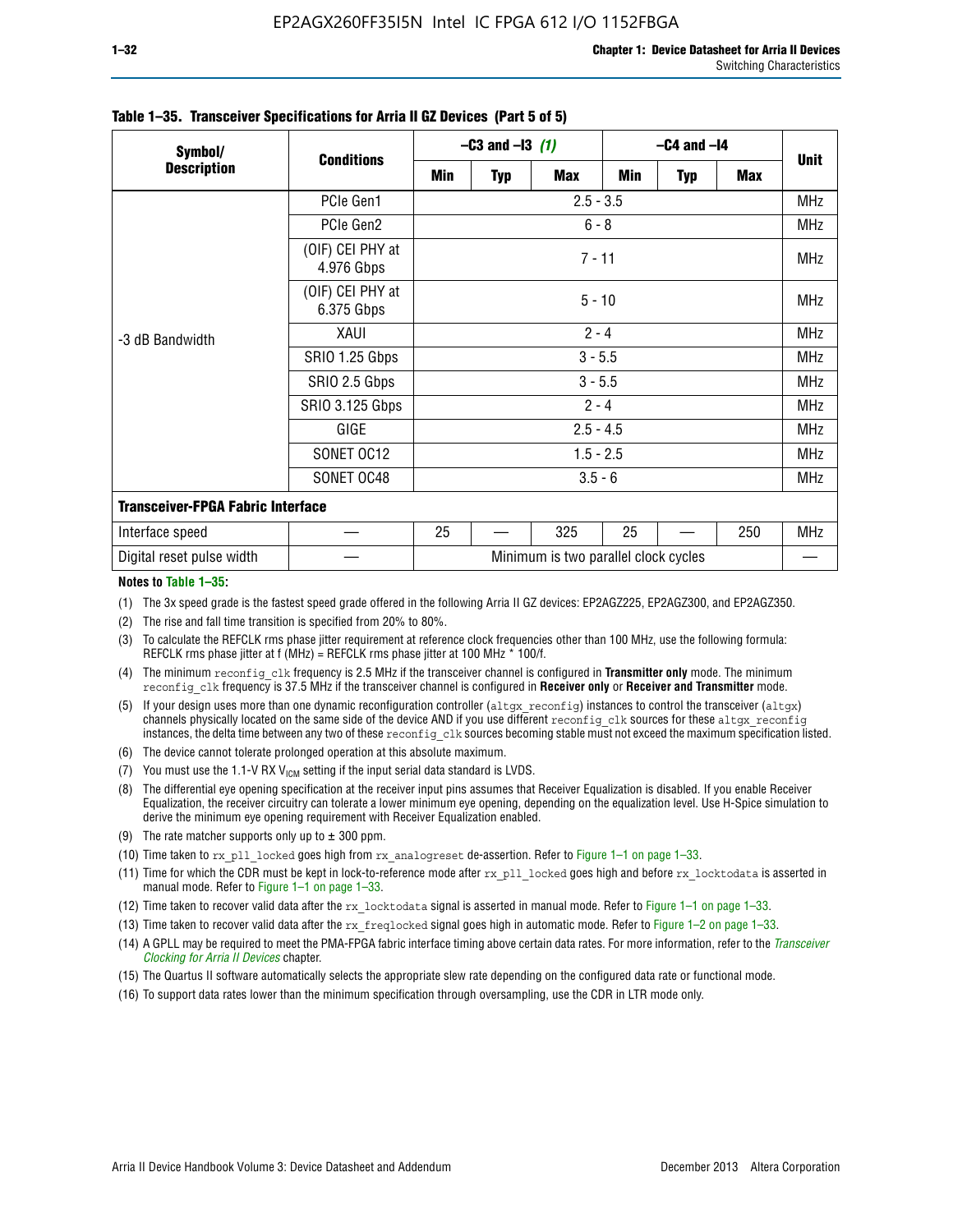Figure 1–1 shows the lock time parameters in manual mode.

 $\Box$  LTD = lock-to-data. LTR = lock-to-reference.





Figure 1–2 shows the lock time parameters in automatic mode.

**Figure 1–2. Lock Time Parameters for Automatic Mode**

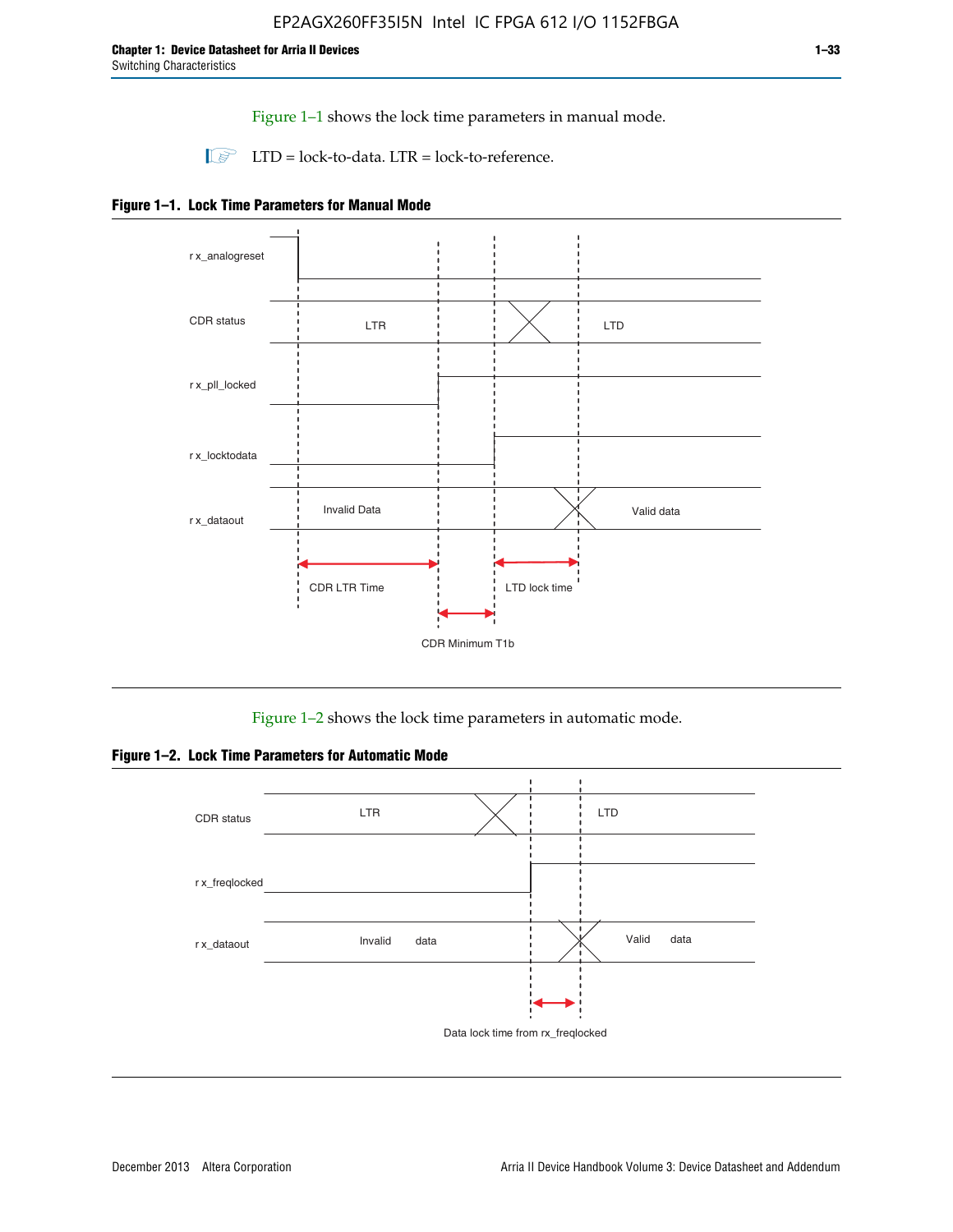### Figure 1–3 shows the differential receiver input waveform.





Figure 1–4 shows the transmitter output waveform.





Table 1–36 lists the typical V<sub>OD</sub> for TX term that equals 85  $\Omega$  for Arria II GZ devices.

| <b>Symbol</b>                                      | V <sub>on</sub> Setting (mV) |                  |                  |                  |                  |                  |                  |                   |
|----------------------------------------------------|------------------------------|------------------|------------------|------------------|------------------|------------------|------------------|-------------------|
|                                                    | O                            |                  |                  | 3                |                  | 5                |                  |                   |
| $V_{OD}$ differential<br>peak-to-peak Typical (mV) | 170 ±<br>20%                 | $340 \pm$<br>20% | 510 $\pm$<br>20% | 595 $\pm$<br>20% | 680 $\pm$<br>20% | $765 \pm$<br>20% | $850 \pm$<br>20% | $1020 \pm$<br>20% |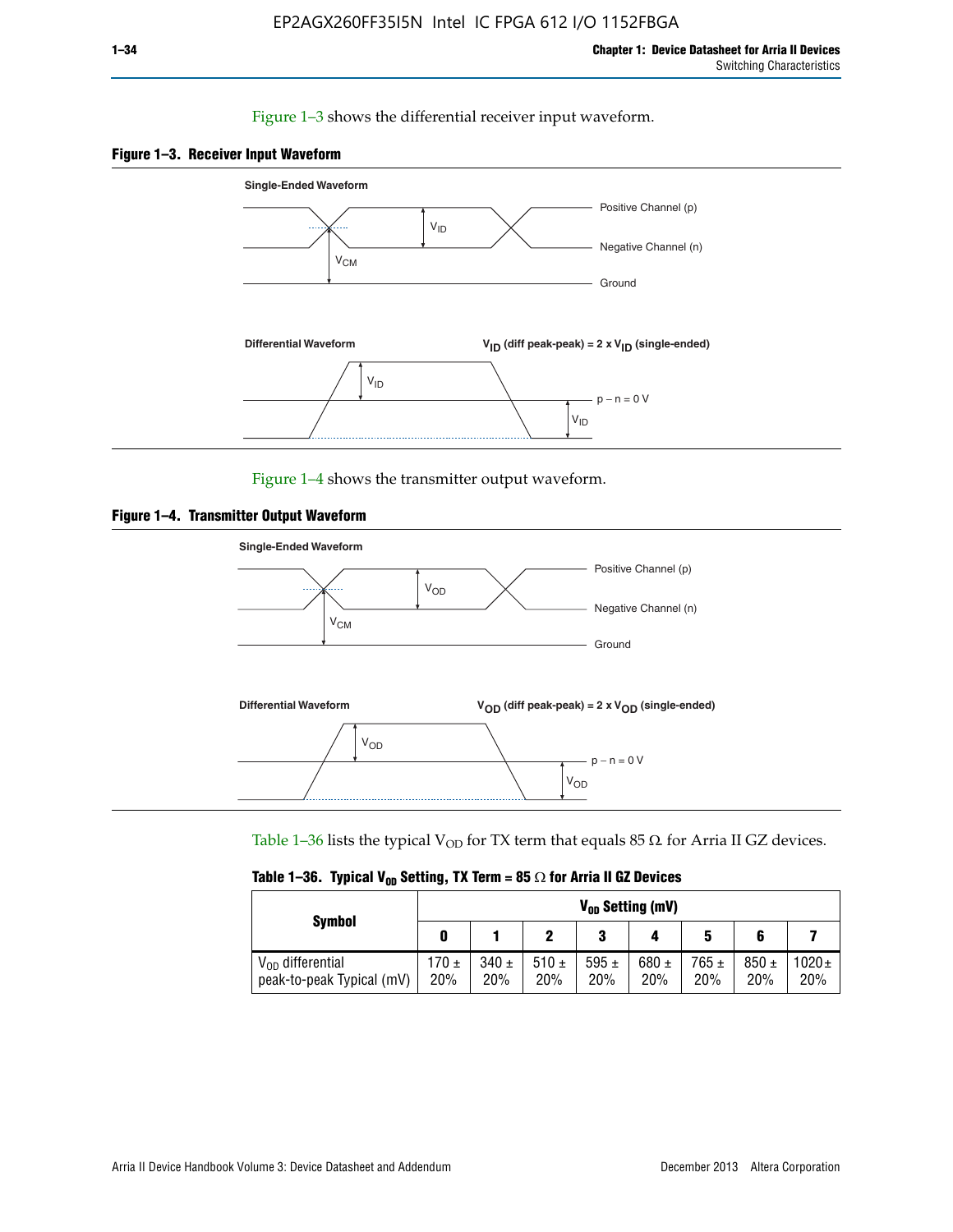Table 1–37 lists the typical V<sub>OD</sub> for TX term that equals 100  $\Omega$  for Arria II GX and GZ devices.

| <b>Quartus II Setting</b> | V <sub>OD</sub> Setting (mV) |
|---------------------------|------------------------------|
|                           | 400                          |
| ი                         | 600                          |
| 3 (Arria II GZ)           | 700                          |
|                           | 800                          |
| 5                         | 900                          |
| 6                         | 1000                         |
|                           | 1200                         |

**Table 1–37. Typical V<sub>OD</sub> Setting, TX Termination = 100**  $\Omega$  for Arria II Devices

Table 1–38 lists the typical transmitter pre-emphasis levels in dB for the first post tap under the following conditions: low-frequency data pattern (five 1s and five 0s) at 6.375 Gbps. The levels listed in Table 1–38 are a representation of possible pre-emphasis levels under these specified conditions only, the pre-emphasis levels may change with data pattern and data rate.

To predict the pre-emphasis level for your specific data rate and pattern, run simulations using the Arria II GX HSSI HSPICE models.

| <b>Arria II GX</b>                                                  | Arria II GX (Quartus II Software) VOD Setting |     |              |     |     |     |             |  |
|---------------------------------------------------------------------|-----------------------------------------------|-----|--------------|-----|-----|-----|-------------|--|
| (Quartus II<br>Software)<br><b>First Post Tap</b><br><b>Setting</b> |                                               | 2   | Д            | 5   | 6   |     | <b>Unit</b> |  |
| $0$ (off)                                                           | 0                                             |     | $\Omega$     |     | 0   |     |             |  |
|                                                                     | 0.7                                           |     | <sup>0</sup> |     |     |     | dB          |  |
| 2                                                                   | 2.7                                           | 1.2 | 0.3          |     |     |     | dB          |  |
| 3                                                                   | 4.9                                           | 2.4 | 1.2          | 0.8 | 0.5 | 0.2 | dB          |  |
| 4                                                                   | 7.5                                           | 3.8 | 2.1          | 1.6 | 1.2 | 0.6 | dB          |  |
| 5                                                                   |                                               | 5.3 | 3.1          | 2.4 | 1.8 | 1.1 | dB          |  |
| 6                                                                   |                                               |     | 4.3          | 3.3 | 2.7 | 1.7 | dB          |  |

**Table 1–38. Transmitter Pre-Emphasis Levels for Arria II GX Devices**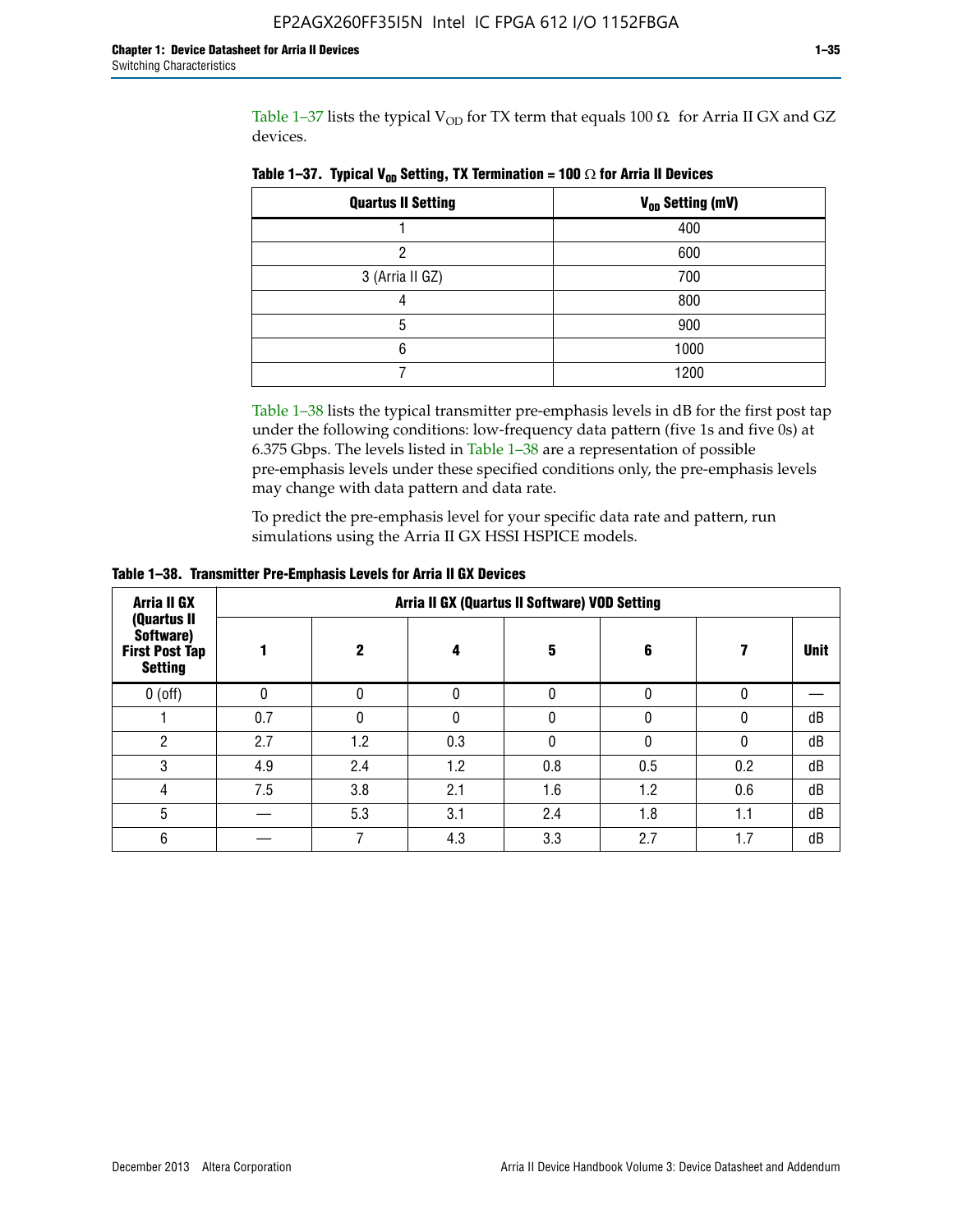Table 1–39 lists typical transmitter pre-emphasis levels for Arria II GZ devices (in dB) for the first post tap under the following conditions (low-frequency data pattern [five 1s and five 0s] at 6.25 Gbps). The levels listed in Table 1–39 are a representation of possible pre-emphasis levels under the specified conditions only and that the preemphasis levels may change with data pattern and data rate.

**follow** To predict the pre-emphasis level for your specific data rate and pattern, run simulations using the [Arria II HSSI HSPICE](http://www.altera.com/support/software/download/hspice/hsp-index.html) models.

| Pre-                                                 | V <sub>OD</sub> Setting |                |                  |                |                |              |                |                         |  |  |  |  |  |
|------------------------------------------------------|-------------------------|----------------|------------------|----------------|----------------|--------------|----------------|-------------------------|--|--|--|--|--|
| <b>Emphasis</b><br>1st<br>Post-Tap<br><b>Setting</b> | $\pmb{0}$               | 1              | $\mathbf 2$      | 3              | 4              | 5            | 6              | $\overline{\mathbf{z}}$ |  |  |  |  |  |
| $\pmb{0}$                                            | $\pmb{0}$               | $\pmb{0}$      | $\pmb{0}$        | $\pmb{0}$      | $\pmb{0}$      | $\pmb{0}$    | $\pmb{0}$      | $\pmb{0}$               |  |  |  |  |  |
| $\mathbf{1}$                                         | N/A                     | 0.7            | $\pmb{0}$        | $\pmb{0}$      | $\pmb{0}$      | $\pmb{0}$    | 0              | $\pmb{0}$               |  |  |  |  |  |
| $\overline{2}$                                       | N/A                     | $\mathbf{1}$   | 0.3              | $\pmb{0}$      | $\pmb{0}$      | $\pmb{0}$    | $\pmb{0}$      | $\pmb{0}$               |  |  |  |  |  |
| $\sqrt{3}$                                           | N/A                     | 1.5            | 0.6              | $\pmb{0}$      | $\pmb{0}$      | $\pmb{0}$    | $\pmb{0}$      | $\pmb{0}$               |  |  |  |  |  |
| $\overline{\mathbf{4}}$                              | N/A                     | $\overline{2}$ | 0.7              | 0.3            | $\pmb{0}$      | $\pmb{0}$    | $\pmb{0}$      | $\pmb{0}$               |  |  |  |  |  |
| 5                                                    | N/A                     | 2.7            | 1.2              | 0.5            | 0.3            | $\mathbf 0$  | 0              | $\mathbf 0$             |  |  |  |  |  |
| $6\phantom{.}$                                       | N/A                     | 3.1            | 1.3              | 0.8            | 0.5            | 0.2          | $\mathbf 0$    | $\pmb{0}$               |  |  |  |  |  |
| $\overline{7}$                                       | N/A                     | 3.7            | 1.8              | 1.1            | 0.7            | 0.4          | 0.2            | $\pmb{0}$               |  |  |  |  |  |
| $\bf 8$                                              | N/A                     | 4.2            | 2.1              | 1.3            | 0.9            | 0.6          | 0.3            | $\pmb{0}$               |  |  |  |  |  |
| $\boldsymbol{9}$                                     | N/A                     | 4.9            | 2.4              | 1.6            | 1.2            | 0.8          | 0.5            | 0.2                     |  |  |  |  |  |
| 10                                                   | N/A                     | 5.4            | 2.8              | 1.9            | 1.4            | $\mathbf{1}$ | 0.7            | 0.3                     |  |  |  |  |  |
| 11                                                   | N/A                     | $\,6\,$        | 3.2              | 2.2            | 1.7            | 1.2          | 0.9            | 0.4                     |  |  |  |  |  |
| 12                                                   | N/A                     | 6.8            | 3.5              | 2.6            | 1.9            | 1.4          | 1.1            | 0.6                     |  |  |  |  |  |
| 13                                                   | N/A                     | 7.5            | 3.8              | 2.8            | 2.1            | 1.6          | 1.2            | 0.6                     |  |  |  |  |  |
| 14                                                   | N/A                     | 8.1            | 4.2              | 3.1            | 2.3            | 1.7          | 1.3            | 0.7                     |  |  |  |  |  |
| 15                                                   | N/A                     | 8.8            | 4.5              | 3.4            | 2.6            | 1.9          | 1.5            | 0.8                     |  |  |  |  |  |
| 16                                                   | N/A                     | N/A            | 4.9              | 3.7            | 2.9            | 2.2          | 1.7            | 0.9                     |  |  |  |  |  |
| 17                                                   | N/A                     | N/A            | 5.3              | $\overline{4}$ | 3.1            | 2.4          | 1.8            | 1.1                     |  |  |  |  |  |
| 18                                                   | N/A                     | N/A            | 5.7              | 4.4            | 3.4            | 2.6          | $\overline{2}$ | 1.2                     |  |  |  |  |  |
| 19                                                   | N/A                     | N/A            | 6.1              | 4.7            | 3.6            | 2.8          | 2.2            | 1.4                     |  |  |  |  |  |
| 20                                                   | N/A                     | N/A            | 6.6              | 5.1            | $\overline{4}$ | 3.1          | 2.4            | 1.5                     |  |  |  |  |  |
| 21                                                   | N/A                     | N/A            | $\overline{7}$   | 5.4            | 4.3            | 3.3          | 2.7            | 1.7                     |  |  |  |  |  |
| 22                                                   | N/A                     | N/A            | 8                | 6.1            | 4.8            | 3.8          | 3              | $\overline{2}$          |  |  |  |  |  |
| 23                                                   | N/A                     | N/A            | $\boldsymbol{9}$ | 6.8            | 5.4            | 4.3          | 3.4            | 2.3                     |  |  |  |  |  |
| 24                                                   | N/A                     | N/A            | 10               | 7.6            | $6\phantom{1}$ | 4.8          | 3.9            | 2.6                     |  |  |  |  |  |
| 25                                                   | N/A                     | N/A            | 11.4             | 8.4            | 6.8            | 5.4          | 4.4            | $\overline{3}$          |  |  |  |  |  |
| 26                                                   | N/A                     | N/A            | 12.6             | 9.4            | 7.4            | 5.9          | 4.9            | 3.3                     |  |  |  |  |  |
| 27                                                   | N/A                     | N/A            | N/A              | 10.3           | 8.1            | 6.4          | 5.3            | 3.6                     |  |  |  |  |  |
| 28                                                   | N/A                     | N/A            | N/A              | 11.3           | 8.8            | 7.1          | 5.8            | $\overline{\mathbf{4}}$ |  |  |  |  |  |

**Table 1–39. Transmitter Pre-Emphasis Levels for Arria II GZ Devices (Part 1 of 2)**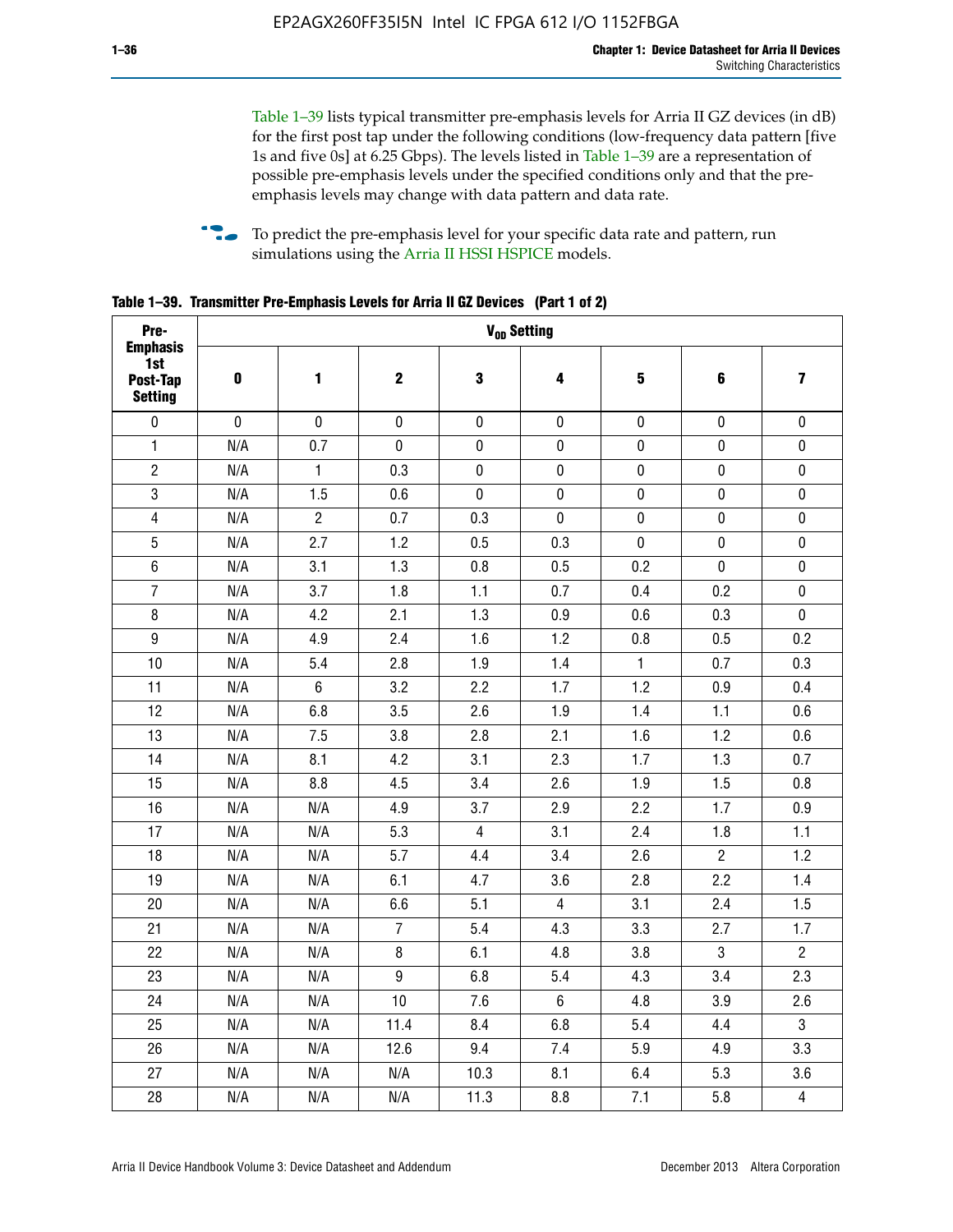| Pre-<br><b>Emphasis</b>           |     |     |     |      | V <sub>op</sub> Setting |     |     |     |
|-----------------------------------|-----|-----|-----|------|-------------------------|-----|-----|-----|
| 1st<br>Post-Tap<br><b>Setting</b> | 0   |     | 2   | 3    | 4                       | 5   | 6   |     |
| 29                                | N/A | N/A | N/A | 12.5 | 9.6                     | 7.7 | 6.3 | 4.3 |
| 30                                | N/A | N/A | N/A | N/A  | 11.4                    | 9   | 7.4 | N/A |
| 31                                | N/A | N/A | N/A | N/A  | 12.9                    | 10  | 8.2 | N/A |

## **Table 1–39. Transmitter Pre-Emphasis Levels for Arria II GZ Devices (Part 2 of 2)**

Table 1–40 lists the transceiver jitter specifications for all supported protocols for Arria II GX devices.

# **Table 1–40. Transceiver Block Jitter Specifications for Arria II GX Devices** *(Note 1)* **(Part 1 of 10)**

| Symbol/<br><b>Description</b>             | <b>Conditions</b>                                            |        | $\mathsf{I}3$ |            |            | C <sub>4</sub> |            |     | C5, I5     |      |            | C <sub>6</sub> |            | <b>Unit</b>  |
|-------------------------------------------|--------------------------------------------------------------|--------|---------------|------------|------------|----------------|------------|-----|------------|------|------------|----------------|------------|--------------|
|                                           |                                                              | Min    | <b>Typ</b>    | <b>Max</b> | <b>Min</b> | <b>Typ</b>     | <b>Max</b> | Min | <b>Typ</b> | Max  | <b>Min</b> | <b>Typ</b>     | <b>Max</b> |              |
|                                           | <b>SONET/SDH Transmit Jitter Generation (2)</b>              |        |               |            |            |                |            |     |            |      |            |                |            |              |
| Peak-to-peak<br>jitter at<br>622.08 Mbps  | Pattern $=$<br>PRBS15                                        |        |               | 0.1        |            |                | 0.1        |     |            | 0.1  |            |                | 0.1        | UI           |
| RMS jitter at<br>622.08 Mbps              | Pattern $=$<br>PRBS15                                        |        |               | 0.01       |            |                | 0.01       |     |            | 0.01 |            |                | 0.01       | UI           |
| Peak-to-peak<br>iitter at<br>2488.32 Mbps | Pattern $=$<br>PRBS15                                        |        |               | 0.1        |            |                | 0.1        |     |            | 0.1  |            |                | 0.1        | U            |
| RMS jitter at<br>2488.32 Mbps             | Pattern $=$<br>PRBS15                                        |        |               | 0.01       |            |                | 0.01       |     |            | 0.01 |            |                | 0.01       | UI           |
|                                           | <b>SONET/SDH Receiver Jitter Tolerance (2)</b>               |        |               |            |            |                |            |     |            |      |            |                |            |              |
|                                           | Jitter frequency =<br>$0.03$ KHz<br>Pattern = PRBS15         |        | >15           |            |            | >15            |            | >15 |            |      |            | >15            |            | $\mathbf{U}$ |
| Jitter tolerance at<br>622.08 Mbps        | Jitter frequency =<br>25 KH <sub>7</sub><br>Pattern = PRBS15 | > 1.5  |               |            | > 1.5      |                |            |     | > 1.5      |      |            | > 1.5          |            | $\mathbf{U}$ |
|                                           | Jitter frequency $=$<br>250 KHz<br>Pattern = PRBS15          | > 0.15 |               |            | > 0.15     |                |            |     | > 0.15     |      |            | > 0.15         |            | UI           |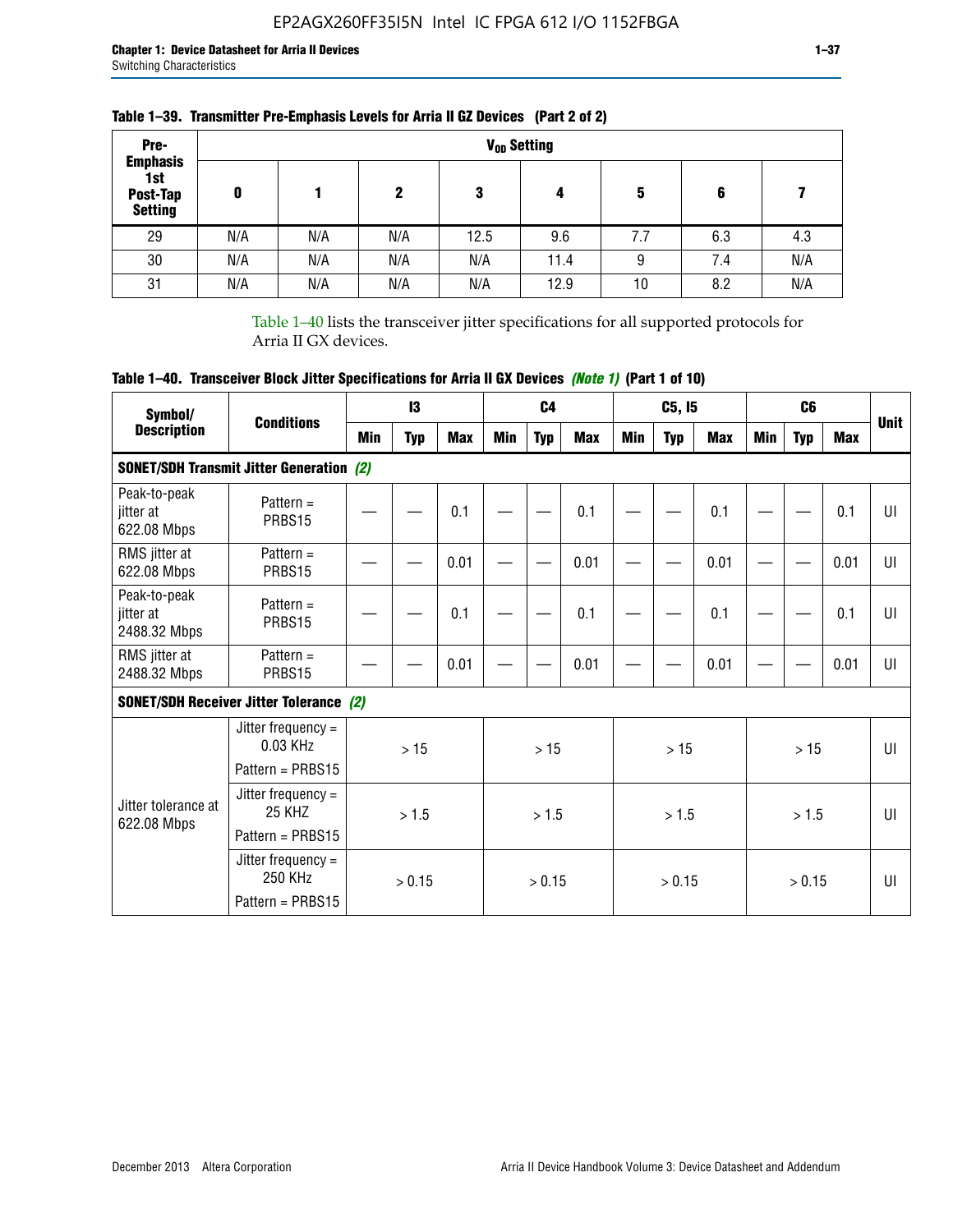| Symbol/<br><b>Description</b>            |                                        |            | 13         |            |            | C <sub>4</sub> |            |            | C5, I5     |            |            | C <sub>6</sub> |            |             |
|------------------------------------------|----------------------------------------|------------|------------|------------|------------|----------------|------------|------------|------------|------------|------------|----------------|------------|-------------|
|                                          | <b>Conditions</b>                      | <b>Min</b> | <b>Typ</b> | <b>Max</b> | <b>Min</b> | <b>Typ</b>     | <b>Max</b> | <b>Min</b> | <b>Typ</b> | <b>Max</b> | <b>Min</b> | <b>Typ</b>     | <b>Max</b> | <b>Unit</b> |
|                                          | Jitter frequency $=$<br>0.06 KHz       |            | >15        |            |            | >15            |            |            | >15        |            |            | >15            |            | $U\Gamma$   |
|                                          | Pattern = PRBS15                       |            |            |            |            |                |            |            |            |            |            |                |            |             |
|                                          | Jitter frequency $=$<br><b>100 KHZ</b> |            | > 1.5      |            |            | > 1.5          |            |            | > 1.5      |            |            | > 1.5          |            | $U\Gamma$   |
| Jitter tolerance at                      | Pattern = PRBS15                       |            |            |            |            |                |            |            |            |            |            |                |            |             |
| 2488.32 Mbps                             | Jitter frequency $=$<br>1 MHz          |            | > 0.15     |            |            | > 0.15         |            |            | > 0.15     |            |            | > 0.15         |            | $U\Gamma$   |
|                                          | Pattern = PRBS15                       |            |            |            |            |                |            |            |            |            |            |                |            |             |
|                                          | Jitter frequency $=$<br>10 MHz         |            | > 0.15     |            |            | > 0.15         |            |            | > 0.15     |            |            | > 0.15         |            | $U\Gamma$   |
|                                          | Pattern = PRBS15                       |            |            |            |            |                |            |            |            |            |            |                |            |             |
| XAUI Transmit Jitter Generation (3)      |                                        |            | 0.3        |            |            |                |            |            |            |            |            |                |            |             |
| Total jitter at<br>3.125 Gbps            | Pattern = CJPAT                        |            |            |            |            | 0.3            |            |            | 0.3        |            |            | 0.3            | UI         |             |
| Deterministic<br>jitter at<br>3.125 Gbps | Pattern = CJPAT                        |            |            | 0.17       |            |                | 0.17       |            |            | 0.17       |            |                | 0.17       | U           |
| XAUI Receiver Jitter Tolerance (3)       |                                        |            |            |            |            |                |            |            |            |            |            |                |            |             |
| <b>Total jitter</b>                      |                                        |            | > 0.65     |            |            | > 0.65         |            |            | > 0.65     |            |            | > 0.65         |            | UI          |
| Deterministic<br>jitter                  |                                        |            | > 0.37     |            |            | > 0.37         |            |            | > 0.37     |            |            | > 0.37         |            | UI          |
| Peak-to-peak<br>jitter                   | Jitter frequency $=$<br>22.1 KHz       |            | > 8.5      |            |            | > 8.5          |            |            | > 8.5      |            |            | > 8.5          |            | UI          |
| Peak-to-peak<br>jitter                   | Jitter frequency $=$<br>1.875 MHz      |            | > 0.1      |            |            | > 0.1          |            |            | > 0.1      |            |            | > 0.1          |            | $U\Gamma$   |
| Peak-to-peak<br>jitter                   | Jitter frequency $=$<br>20 MHz         | > 0.1      |            |            |            | > 0.1          |            |            | > 0.1      |            |            | > 0.1          |            | UI          |
| PCIe Transmit Jitter Generation (4)      |                                        |            |            |            |            |                |            |            |            |            |            |                |            |             |
| Total jitter at<br>2.5 Gbps (Gen1)       | Compliance<br>pattern                  | 0.25       |            |            |            | 0.25           |            |            | 0.25       |            |            | 0.25           | $U\Gamma$  |             |

### **Table 1–40. Transceiver Block Jitter Specifications for Arria II GX Devices** *(Note 1)* **(Part 2 of 10)**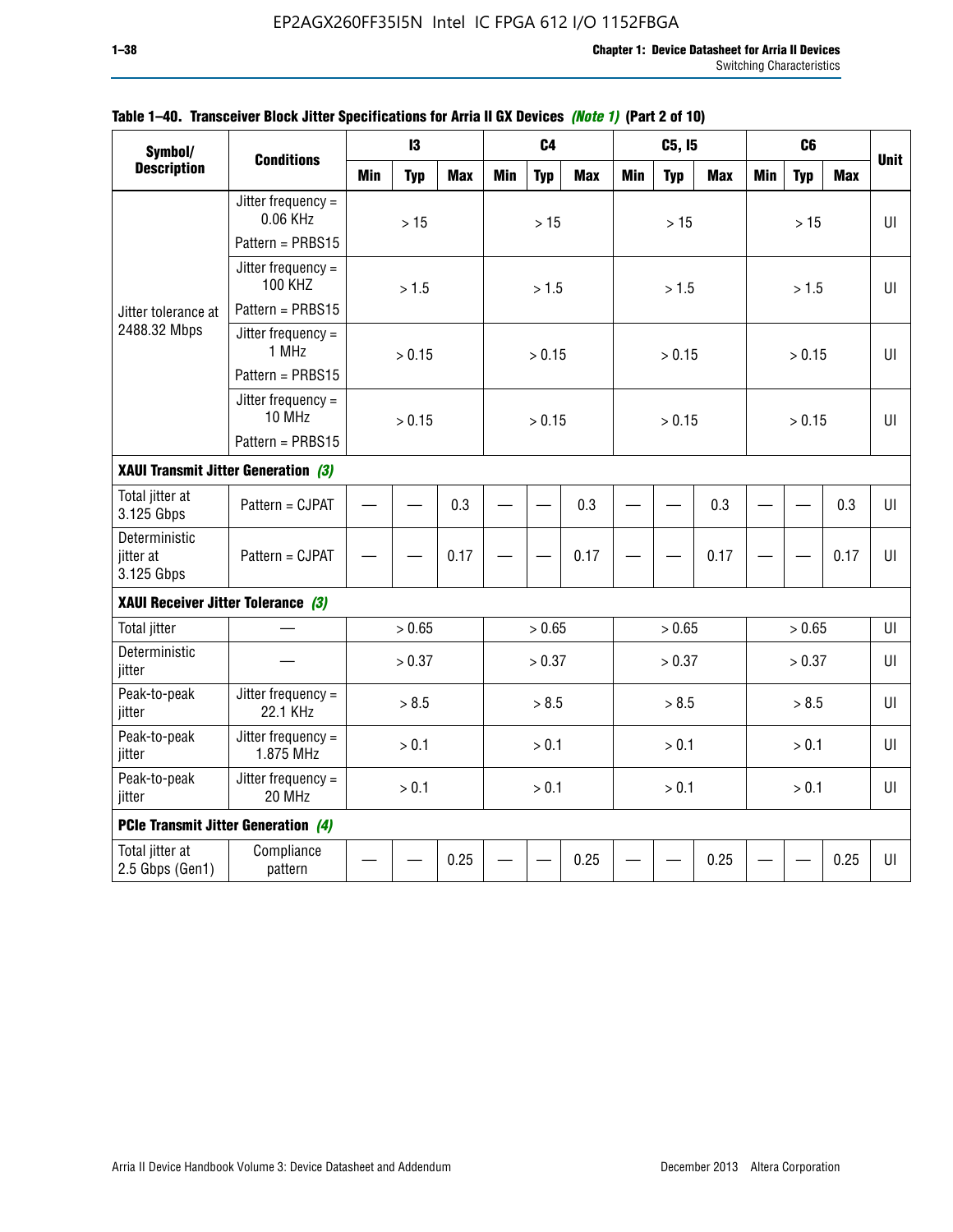# EP2AGX260FF35I5N Intel IC FPGA 612 I/O 1152FBGA

|  | Table 1–40. Transceiver Block Jitter Specifications for Arria II GX Devices (Note 1) (Part 3 of 10) |  |
|--|-----------------------------------------------------------------------------------------------------|--|
|  |                                                                                                     |  |

| Symbol/                                                     | 13                                                                |            |            | C <sub>4</sub> |            |            |            | C5, I5     |            |            | C <sub>6</sub> |            |            |             |
|-------------------------------------------------------------|-------------------------------------------------------------------|------------|------------|----------------|------------|------------|------------|------------|------------|------------|----------------|------------|------------|-------------|
| <b>Description</b>                                          | <b>Conditions</b>                                                 | <b>Min</b> | <b>Typ</b> | <b>Max</b>     | <b>Min</b> | <b>Typ</b> | <b>Max</b> | <b>Min</b> | <b>Typ</b> | <b>Max</b> | <b>Min</b>     | <b>Typ</b> | <b>Max</b> | <b>Unit</b> |
| PCIe Receiver Jitter Tolerance (4)                          |                                                                   |            |            |                |            |            |            |            |            |            |                |            |            |             |
| Total jitter at<br>2.5 Gbps (Gen1)                          | Compliance<br>pattern                                             |            | $> 0.6$    |                |            | > 0.6      |            |            | > 0.6      |            |                | > 0.6      |            | UI          |
|                                                             | PCIe (Gen 1) Electrical Idle Detect Threshold (9)                 |            |            |                |            |            |            |            |            |            |                |            |            |             |
| VRX-IDLE-<br>DETDIFF (p-p)                                  | Compliance<br>pattern                                             | 65         |            | 175            | 65         |            | 175        | 65         |            | 175        | 65             |            | 175        | mV          |
|                                                             | Serial RapidIO <sup>®</sup> (SRIO) Transmit Jitter Generation (5) |            |            |                |            |            |            |            |            |            |                |            |            |             |
| Deterministic<br>jitter                                     | Data Rate = $1.25$ ,<br>2.5, 3.125 Gbps<br>Pattern = CJPAT        |            |            | 0.17           |            |            | 0.17       |            |            | 0.17       |                |            | 0.17       | U           |
| (peak-to-peak)                                              | Data Rate = $1.25$ ,                                              |            |            |                |            |            |            |            |            |            |                |            |            |             |
| <b>Total jitter</b>                                         | 2.5, 3.125 Gbps                                                   |            |            | 0.35           |            |            | 0.35       |            |            | 0.35       |                |            | 0.35       | U           |
| (peak-to-peak)                                              | Pattern = CJPAT                                                   |            |            |                |            |            |            |            |            |            |                |            |            |             |
| <b>SRIO Receiver Jitter Tolerance (5)</b>                   |                                                                   |            |            |                |            |            |            |            |            |            |                |            |            |             |
| Deterministic                                               | Data Rate = $1.25$ .                                              |            |            |                |            |            |            |            |            |            |                |            |            |             |
| jitter tolerance<br>(peak-to-peak)                          | 2.5, 3.125 Gbps<br>Pattern = CJPAT                                |            | > 0.37     |                |            | > 0.37     |            |            | > 0.37     |            |                | > 0.37     |            | U           |
| Combined<br>deterministic and<br>random jitter<br>tolerance | Data Rate = $1.25$ ,<br>2.5, 3.125 Gbps<br>Pattern = CJPAT        |            | > 0.55     |                |            | > 0.55     |            |            | > 0.55     |            |                | > 0.55     |            | U           |
| (peak-to-peak)                                              | Jitter frequency =                                                |            |            |                |            |            |            |            |            |            |                |            |            |             |
|                                                             | 22.1 KHz<br>Data rate = $1.25$ .<br>2.5, 3.125 Gbps               |            | > 8.5      |                |            | > 8.5      |            |            | > 8.5      |            |                | > 8.5      |            | UI          |
|                                                             | Pattern = CJPAT                                                   |            |            |                |            |            |            |            |            |            |                |            |            |             |
| Sinusoidal jitter                                           | Jitter frequency $=$<br>1.875 MHz                                 |            |            |                |            |            |            |            |            |            |                |            |            |             |
| tolerance<br>(peak-to-peak)                                 | Data rate = $1.25$ ,<br>2.5, 3.125 Gbps                           |            | > 0.1      |                |            | > 0.1      |            |            | > 0.1      |            |                | > 0.1      |            | UI          |
|                                                             | Pattern = CJPAT                                                   |            |            |                |            |            |            |            |            |            |                |            |            |             |
|                                                             | Jitter frequency =<br>20 MHz                                      |            |            |                |            |            |            |            |            |            |                |            |            |             |
|                                                             | Data rate = $1.25$ ,<br>2.5, 3.125 Gbps                           | > 0.1      |            |                |            | > 0.1      |            |            | > 0.1      |            |                | > 0.1      |            | $U\vert$    |
|                                                             | Pattern = CJPAT                                                   |            |            |                |            |            |            |            |            |            |                |            |            |             |
| <b>GIGE Transmit Jitter Generation (6)</b>                  |                                                                   |            |            |                |            |            |            |            |            |            |                |            |            |             |
| Deterministic<br>jitter<br>(peak-to-peak)                   | Pattern = CRPAT                                                   |            |            | 0.14           |            |            | 0.14       |            |            | 0.14       |                |            | 0.14       | UI          |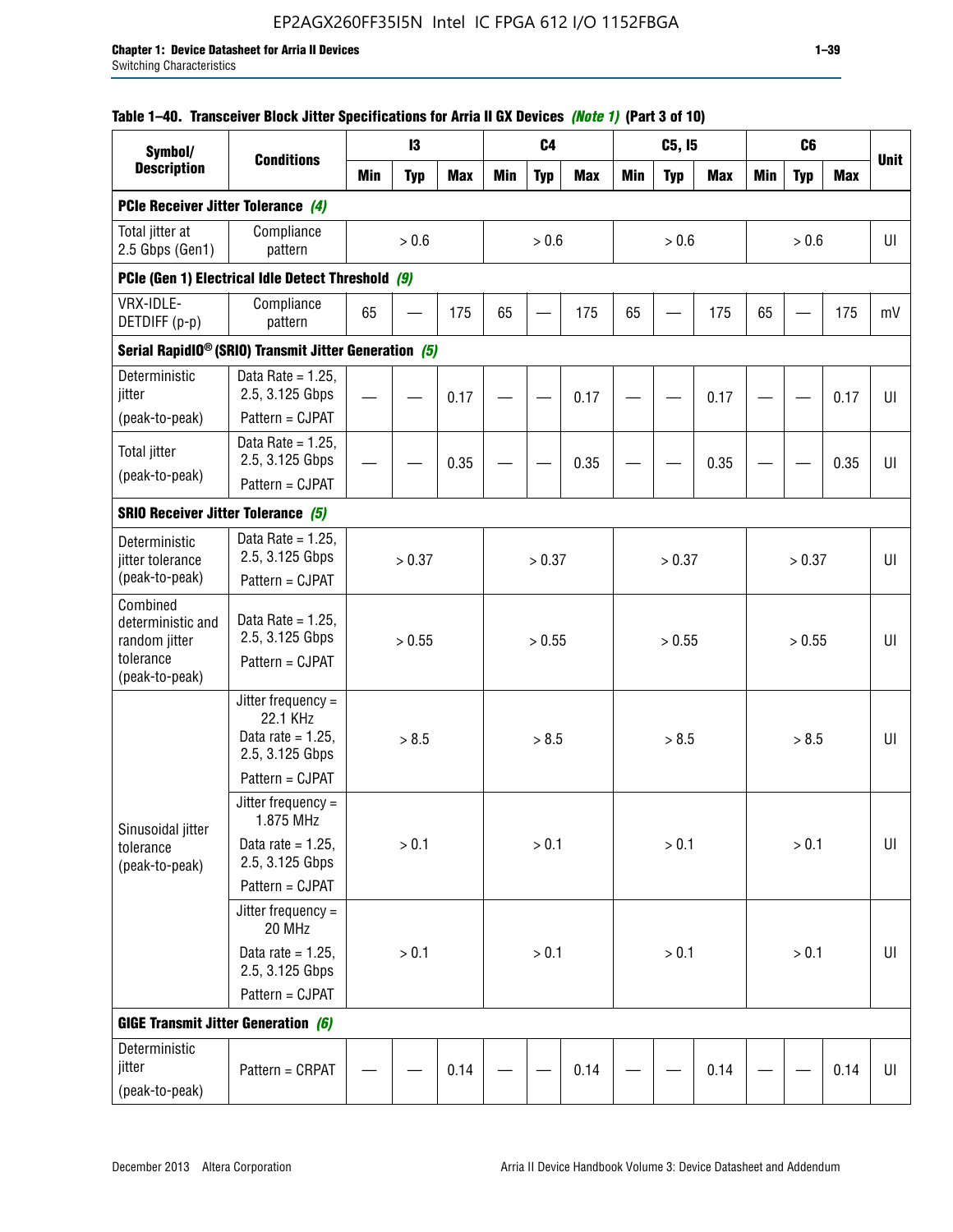|                                                                               | IAUIG 1–40.  IIAIISUGIVGI DIUUN JILLGI SPGUIIIUALIUIIS IUI MIIIA II UA DGVIUGS <i>(NULG I)</i> (FAIL 4 UI IU) |            |            |            |            |                |            |            |            |            |            |                |            |             |
|-------------------------------------------------------------------------------|---------------------------------------------------------------------------------------------------------------|------------|------------|------------|------------|----------------|------------|------------|------------|------------|------------|----------------|------------|-------------|
| Symbol/<br><b>Description</b>                                                 | <b>Conditions</b>                                                                                             |            | 13         |            |            | C <sub>4</sub> |            |            | C5, I5     |            |            | C <sub>6</sub> |            | <b>Unit</b> |
|                                                                               |                                                                                                               | <b>Min</b> | <b>Typ</b> | <b>Max</b> | <b>Min</b> | <b>Typ</b>     | <b>Max</b> | <b>Min</b> | <b>Typ</b> | <b>Max</b> | <b>Min</b> | <b>Typ</b>     | <b>Max</b> |             |
| Total jitter                                                                  | Pattern = CRPAT                                                                                               |            |            | 0.27<br>9  |            |                | 0.279      |            |            | 0.279      |            |                | 0.279      | UI          |
| (peak-to-peak)                                                                |                                                                                                               |            |            |            |            |                |            |            |            |            |            |                |            |             |
| GIGE Receiver Jitter Tolerance (6)                                            |                                                                                                               |            |            |            |            |                |            |            |            |            |            |                |            |             |
| Deterministic<br>jitter tolerance<br>(peak-to-peak)                           | Pattern = CJPAT                                                                                               |            | > 0.4      |            |            | > 0.4          |            |            | > 0.4      |            |            | > 0.4          |            | UI          |
| Combined<br>deterministic and<br>random jitter<br>tolerance<br>(peak-to-peak) | Pattern = CJPAT                                                                                               |            | > 0.66     |            |            | > 0.66         |            |            | > 0.66     |            |            | > 0.66         |            | UI          |
|                                                                               | <b>HiGig Transmit Jitter Generation (7)</b>                                                                   |            |            |            |            |                |            |            |            |            |            |                |            |             |
| Deterministic<br>jitter                                                       | Data rate $=$<br>3.75 Gbps                                                                                    |            |            | 0.17       |            |                | 0.17       |            |            |            |            |                |            | U           |
| (peak-to-peak)                                                                | Pattern = CJPAT                                                                                               |            |            |            |            |                |            |            |            |            |            |                |            |             |
| <b>Total jitter</b><br>(peak-to-peak)                                         | Data rate $=$<br>3.75 Gbps                                                                                    |            |            | 0.35       |            |                | 0.35       |            |            |            |            |                |            | U           |
|                                                                               | Pattern = CJPAT                                                                                               |            |            |            |            |                |            |            |            |            |            |                |            |             |
| <b>HiGig Receiver Jitter Tolerance (7)</b>                                    |                                                                                                               |            |            |            |            |                |            |            |            |            |            |                |            |             |
| Deterministic<br>jitter tolerance                                             | Data rate $=$<br>3.75 Gbps                                                                                    |            | > 0.37     |            |            | > 0.37         |            |            |            |            |            |                |            | UI          |
| (peak-to-peak)                                                                | Pattern = CJPAT                                                                                               |            |            |            |            |                |            |            |            |            |            |                |            |             |
| Combined<br>deterministic and<br>random jitter                                | Data rate $=$<br>3.75 Gbps                                                                                    |            | > 0.65     |            | > 0.65     |                |            |            |            |            |            |                |            | UI          |
| tolerance<br>(peak-to-peak)                                                   | Pattern = CJPAT                                                                                               |            |            |            |            |                |            |            |            |            |            |                |            |             |
|                                                                               | Jitter frequency =<br>22.1 KHz                                                                                |            |            |            |            |                |            |            |            |            |            |                |            |             |
|                                                                               | Data rate $=$<br>3.75 Gbps                                                                                    |            | > 8.5      |            |            | > 8.5          |            |            |            |            |            |                |            | UI          |
|                                                                               | Pattern = CJPAT                                                                                               |            |            |            |            |                |            |            |            |            |            |                |            |             |
| Sinusoidal jitter                                                             | Jitter frequency =<br>1.875MHz                                                                                |            |            |            |            |                |            |            |            |            |            |                |            |             |
| tolerance<br>(peak-to-peak)                                                   | Data rate $=$<br>3.75 Gbps                                                                                    |            | > 0.1      |            |            | > 0.1          |            |            |            |            |            |                |            | UI          |
|                                                                               | Pattern = CJPAT                                                                                               |            |            |            |            |                |            |            |            |            |            |                |            |             |
|                                                                               | Jitter frequency =<br>20 MHz                                                                                  |            |            |            |            |                |            |            |            |            |            |                |            |             |
|                                                                               | Data rate $=$<br>3.75 Gbps                                                                                    |            | > 0.1      |            |            | > 0.1          |            |            |            |            |            |                |            | UI          |
|                                                                               | Pattern = CJPAT                                                                                               |            |            |            |            |                |            |            |            |            |            |                |            |             |

# **Table 1–40. Transceiver Block Jitter Specifications for Arria II GX Devices** *(Note 1)* **(Part 4 of 10)**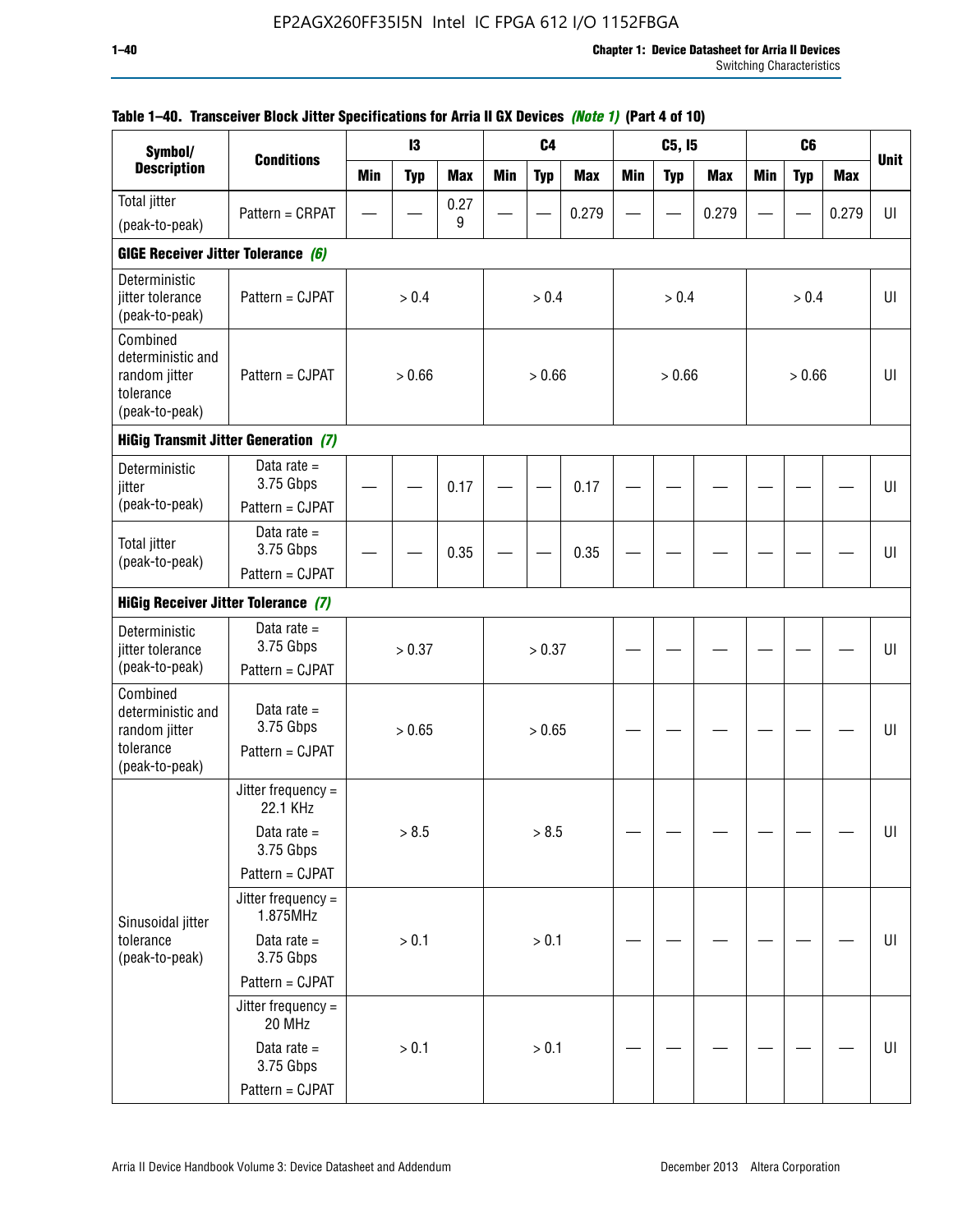# EP2AGX260FF35I5N Intel IC FPGA 612 I/O 1152FBGA

## **Table 1–40. Transceiver Block Jitter Specifications for Arria II GX Devices** *(Note 1)* **(Part 5 of 10)**

| Symbol/                                          |                                                                                                      |            | 13         |            | C <sub>4</sub> |            |            |            | C5, I5     |            |            | C <sub>6</sub> |            |             |
|--------------------------------------------------|------------------------------------------------------------------------------------------------------|------------|------------|------------|----------------|------------|------------|------------|------------|------------|------------|----------------|------------|-------------|
| <b>Description</b>                               | <b>Conditions</b>                                                                                    | <b>Min</b> | <b>Typ</b> | <b>Max</b> | <b>Min</b>     | <b>Typ</b> | <b>Max</b> | <b>Min</b> | <b>Typ</b> | <b>Max</b> | <b>Min</b> | <b>Typ</b>     | <b>Max</b> | <b>Unit</b> |
|                                                  | <b>SDI Transmitter Jitter Generation (8)</b>                                                         |            |            |            |                |            |            |            |            |            |            |                |            |             |
| Alignment jitter                                 | Data rate $=$<br>1.485 Gbps (HD)<br>pattern = Color<br>Bar Low-<br>frequency Roll-off<br>$= 100$ KHz | 0.2        |            |            | 0.2            |            |            | 0.2        |            |            | 0.2        |                |            | U           |
| (peak-to-peak)                                   | Data rate $=$<br>2.97 Gbps (3G)<br>pattern = Color<br>bar Low-<br>frequency Roll-off<br>$= 100$ KHz  | 0.3        |            |            | 0.3            |            |            | 0.3        |            |            | 0.3        |                |            | U           |
| SDI Receiver Jitter Tolerance (8)                |                                                                                                      |            |            |            |                |            |            |            |            |            |            |                |            |             |
|                                                  | Jitter frequency $=$<br>15 KHz<br>Data rate $=$                                                      |            |            |            |                |            |            |            |            |            |            |                |            |             |
|                                                  | 2.97 Gbps (3G)<br>$Pattern = single$<br>line scramble<br>color bar                                   |            | > 2        |            | > 2            |            |            |            | >2         |            |            | >2             |            | $U\Gamma$   |
|                                                  | Jitter frequency =<br><b>100 KHz</b>                                                                 |            |            |            |                |            |            |            |            |            |            |                |            |             |
| Sinusoidal jitter<br>tolerance<br>(peak-to-peak) | Data rate $=$<br>2.97 Gbps (3G)<br>$Pattern = single$<br>line scramble<br>color bar                  | > 0.3      |            |            |                | > 0.3      |            |            | > 0.3      |            |            | > 0.3          |            | UI          |
|                                                  | Jitter frequency =<br>148.5 MHz                                                                      |            |            |            |                |            |            |            |            |            |            |                |            |             |
|                                                  | Data rate $=$<br>2.97 Gbps (3G)<br>$Pattern = single$<br>line scramble<br>color bar                  |            | > 0.3      |            | > 0.3          |            |            |            | > 0.3      |            |            | > 0.3          |            | UI          |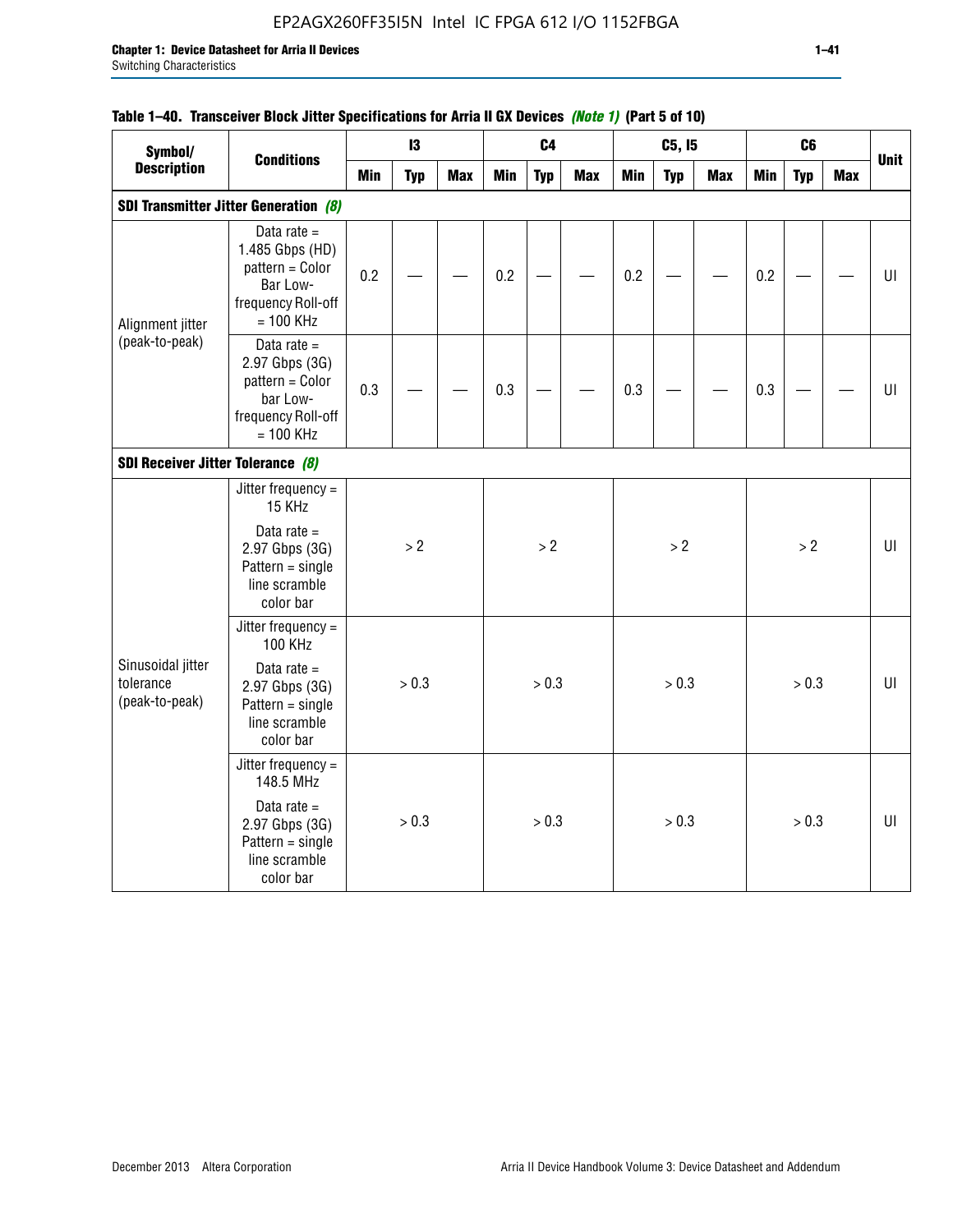| Symbol/<br><b>Description</b>                             | <b>Conditions</b>                                                                                 |            | 13         |            |        | C <sub>4</sub> |            |        | C5, I5     |            |            | C <sub>6</sub> |            |             |
|-----------------------------------------------------------|---------------------------------------------------------------------------------------------------|------------|------------|------------|--------|----------------|------------|--------|------------|------------|------------|----------------|------------|-------------|
|                                                           |                                                                                                   | <b>Min</b> | <b>Typ</b> | <b>Max</b> | Min    | <b>Typ</b>     | <b>Max</b> | Min    | <b>Typ</b> | <b>Max</b> | <b>Min</b> | <b>Typ</b>     | <b>Max</b> | <b>Unit</b> |
|                                                           | Jitter frequency $=$<br>20 KHz                                                                    |            |            |            |        |                |            |        |            |            |            |                |            |             |
|                                                           | Data rate $=$<br>1.485 Gbps (HD)<br>Pattern = $75%$<br>color bar                                  |            | >1         |            |        | >1             |            |        | >1         |            |            | >1             |            | UI          |
| Sinusoidal jitter<br>tolerance<br>(peak-to-peak)          | Jitter frequency =<br>100 KHz<br>Data rate = $1.485$<br>Gbps (HD)<br>Pattern = $75%$<br>color bar |            | > 0.2      |            |        | > 0.2          |            |        | > 0.2      |            |            | > 0.2          |            | UI          |
|                                                           | Jitter frequency $=$<br>148.5 MHz                                                                 |            |            |            |        |                |            |        |            |            |            |                |            |             |
|                                                           | Data rate $=$<br>1.485 Gbps (HD)<br>Pattern =75%<br>color bar                                     |            | > 0.2      |            |        | > 0.2          |            |        | > 0.2      |            |            | > 0.2          |            | UI          |
|                                                           | <b>SATA Transmit Jitter Generation (10)</b>                                                       |            |            |            |        |                |            |        |            |            |            |                |            |             |
| Total jitter at<br>$1.5$ Gbps $(G1)$                      | Compliance<br>pattern                                                                             | 0.55       |            |            |        |                | 0.55       |        |            | 0.55       |            |                | 0.55       | UI          |
| Deterministic<br>jitter at 1.5 Gbps<br>(G1)               | Compliance<br>pattern                                                                             |            |            | 0.35       |        |                | 0.35       |        |            | 0.35       |            |                | 0.35       | UI          |
| Total jitter at<br>3.0 Gbps (G2)                          | Compliance<br>pattern                                                                             |            |            | 0.55       |        |                | 0.55       |        |            | 0.55       |            |                | 0.55       | UI          |
| Deterministic<br>jitter at 3.0 Gbps<br>(G2)               | Compliance<br>pattern                                                                             |            |            | 0.35       |        |                | 0.35       |        |            | 0.35       |            |                | 0.35       | UI          |
| Total jitter at<br>6.0 Gbps (G3)                          | Compliance<br>pattern                                                                             |            |            | 0.52       |        |                |            |        |            |            |            |                |            | UI          |
| Random jitter at<br>6.0 Gbps (G3)                         | Compliance<br>pattern                                                                             |            |            | 0.18       |        |                |            |        |            |            |            |                |            | UI          |
|                                                           | <b>SATA Receiver Jitter Tolerance</b> (10)                                                        |            |            |            |        |                |            |        |            |            |            |                |            |             |
| <b>Total jitter</b><br>tolerance at<br>$1.5$ Gbps $(G1)$  | Compliance<br>pattern                                                                             | > 0.65     |            |            |        | > 0.65         |            |        | > 0.65     |            |            | > 0.65         |            | $U\vert$    |
| Deterministic<br>jitter tolerance at<br>$1.5$ Gbps $(G1)$ | Compliance<br>pattern                                                                             | > 0.35     |            |            | > 0.35 |                |            | > 0.35 |            |            |            | > 0.35         |            | $U\vert$    |
| SSC modulation<br>frequency at<br>$1.5$ Gbps $(G1)$       | Compliance<br>pattern                                                                             |            | 33         |            | 33     |                |            | 33     |            |            |            | 33             |            | kHz         |

## **Table 1–40. Transceiver Block Jitter Specifications for Arria II GX Devices** *(Note 1)* **(Part 6 of 10)**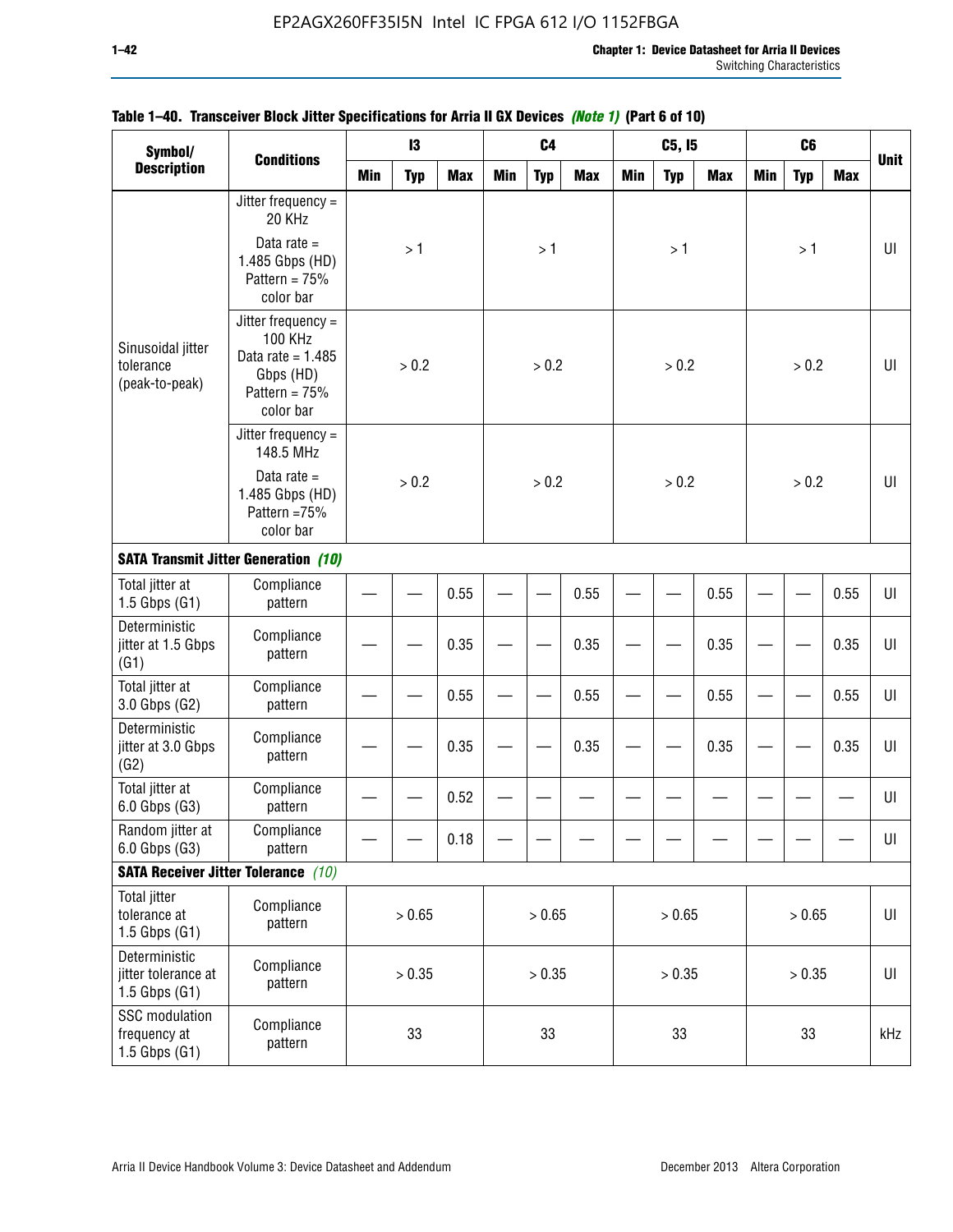| Symbol/                                                |                       |            |            | C <sub>4</sub> |            |            | C5, I5     |            |            | C <sub>6</sub> |     |            |            |             |
|--------------------------------------------------------|-----------------------|------------|------------|----------------|------------|------------|------------|------------|------------|----------------|-----|------------|------------|-------------|
| <b>Description</b>                                     | <b>Conditions</b>     | <b>Min</b> | <b>Typ</b> | <b>Max</b>     | <b>Min</b> | <b>Typ</b> | <b>Max</b> | <b>Min</b> | <b>Typ</b> | <b>Max</b>     | Min | <b>Typ</b> | <b>Max</b> | <b>Unit</b> |
| SSC modulation<br>deviation at<br>$1.5$ Gbps $(G1)$    | Compliance<br>pattern |            | 5700       |                |            | 5700       |            |            | 5700       |                |     | 5700       |            | ppm         |
| RX differential<br>skew at 1.5 Gbps<br>(G1)            | Compliance<br>pattern |            | 80         |                |            | 80         |            |            | 80         |                |     | 80         |            | ps          |
| RX AC common<br>mode voltage at<br>1.5 Gbps $(G1)$     | Compliance<br>pattern |            | 150        |                |            | 150        |            |            | 150        |                |     | 150        |            | mV          |
| Total jitter<br>tolerance at<br>3.0 Gbps (G2)          | Compliance<br>pattern |            | > 0.65     |                |            | > 0.65     |            |            | > 0.65     |                |     | > 0.65     |            | UI          |
| Deterministic<br>jitter tolerance at<br>3.0 Gbps (G2)  | Compliance<br>pattern |            | > 0.35     |                |            | > 0.35     |            |            | > 0.35     |                |     | > 0.35     |            | UI          |
| <b>SSC</b> modulation<br>frequency at<br>3.0 Gbps (G2) | Compliance<br>pattern |            | 33         |                |            | 33         |            |            | 33         |                |     | 33         |            | kHz         |
| SSC modulation<br>deviation at<br>3.0 Gbps (G2)        | Compliance<br>pattern |            | 5700       |                |            | 5700       |            |            | 5700       |                |     | 5700       |            | ppm         |
| RX differential<br>skew at 3.0 Gbps<br>(G2)            | Compliance<br>pattern |            | 75         |                | 75         |            |            |            | 75         |                |     | 75         |            | ps          |
| RX AC common<br>mode voltage at<br>3.0 Gbps (G2)       | Compliance<br>pattern |            | 150        |                | 150        |            |            | 150        |            |                |     | 150        |            | mV          |
| <b>Total jitter</b><br>tolerance at<br>6.0 Gbps (G3)   | Compliance<br>pattern |            | > 0.60     |                |            | > 0.60     |            |            | > 0.60     |                |     | > 0.60     |            | UI          |
| Random jitter<br>tolerance at<br>6.0 Gbps (G3)         | Compliance<br>pattern |            | > 0.18     |                |            | > 0.18     |            |            | > 0.18     |                |     | > 0.18     |            | UI          |
| SSC modulation<br>frequency at<br>6.0 Gbps (G3)        | Compliance<br>pattern | 33         |            |                |            | 33         |            |            | 33         |                |     | 33         |            | kHz         |
| SSC modulation<br>deviation at<br>6.0 Gbps (G3)        | Compliance<br>pattern | 5700       |            |                |            | 5700       |            | 5700       |            |                |     | 5700       |            | ppm         |
| RX differential<br>skew at 6.0 Gbps<br>(G3)            | Compliance<br>pattern | 30         |            |                | 30         |            |            | 30         |            |                |     | 30         |            | ps          |
| RX AC common<br>mode voltage at<br>6.0 Gbps (G3)       | Compliance<br>pattern |            | 100        |                | 100        |            |            | 100        |            |                |     | 100        |            | mV          |

| Table 1–40. Transceiver Block Jitter Specifications for Arria II GX Devices <i>(Note 1)</i> (Part 7 of 10) |
|------------------------------------------------------------------------------------------------------------|
|------------------------------------------------------------------------------------------------------------|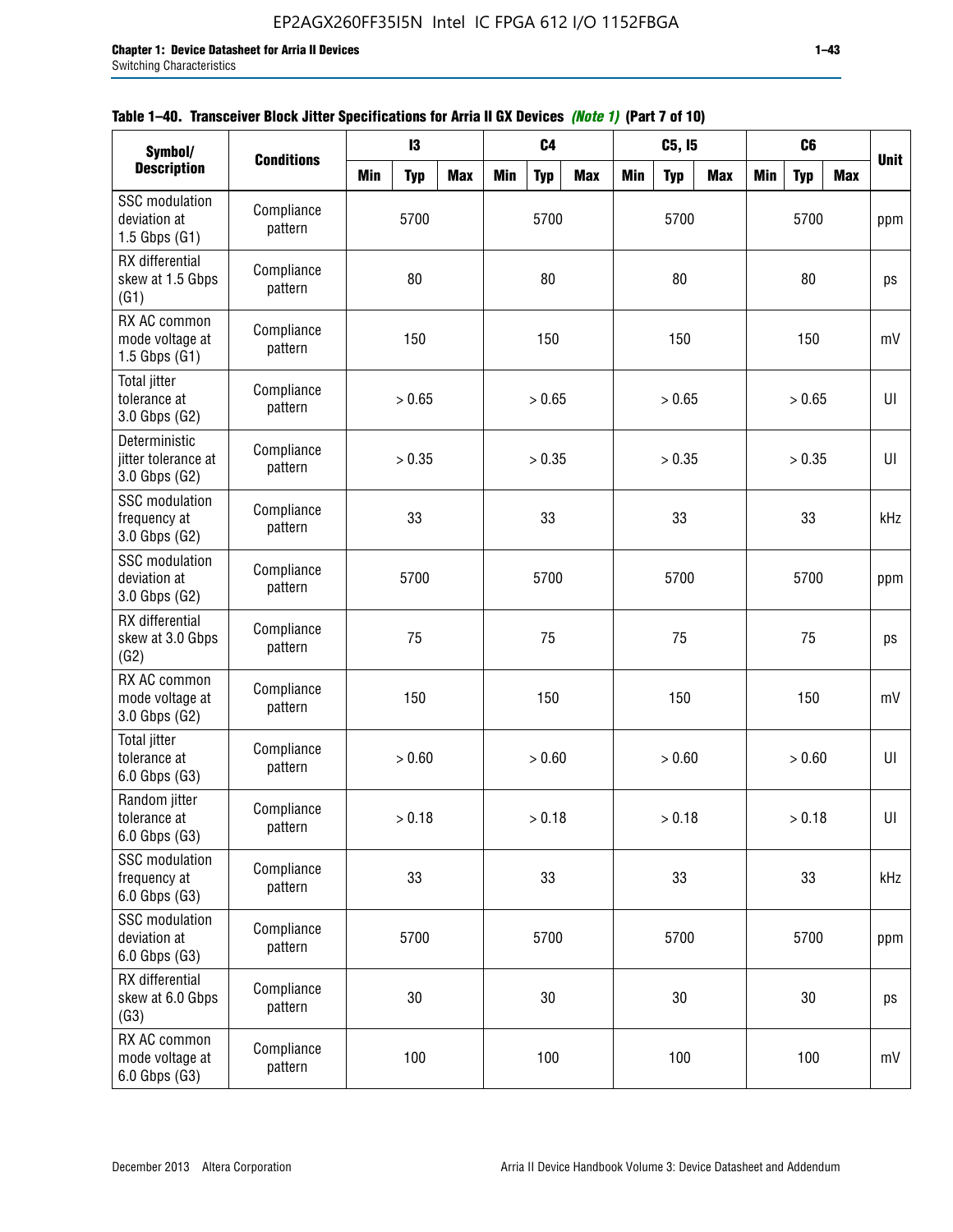| <b>Description</b><br>Min<br><b>Typ</b><br><b>Max</b><br>Min<br><b>Max</b><br><b>Min</b><br>Min<br><b>Max</b><br><b>Typ</b><br><b>Typ</b><br><b>Max</b><br><b>Typ</b><br><b>CPRI Transmit Jitter Generation</b> (11)<br>E.6.HV, E.12.HV<br>0.27<br>0.279<br>0.279<br>0.279<br>UI<br>9<br>Pattern = CJPAT<br><b>Total jitter</b><br>E.6.LV, E.12.LV,<br>E.24.LV, E.30.LV<br>0.35<br>0.35<br>0.35<br>0.35<br>Pattern = CJTPAT | Symbol/          | <b>Conditions</b> |  |  | $\mathbf{13}$ |  |  | C4 |  |  | C5, I5 | C <sub>6</sub> |             |
|-----------------------------------------------------------------------------------------------------------------------------------------------------------------------------------------------------------------------------------------------------------------------------------------------------------------------------------------------------------------------------------------------------------------------------|------------------|-------------------|--|--|---------------|--|--|----|--|--|--------|----------------|-------------|
|                                                                                                                                                                                                                                                                                                                                                                                                                             |                  |                   |  |  |               |  |  |    |  |  |        |                | <b>Unit</b> |
|                                                                                                                                                                                                                                                                                                                                                                                                                             |                  |                   |  |  |               |  |  |    |  |  |        |                |             |
|                                                                                                                                                                                                                                                                                                                                                                                                                             |                  |                   |  |  |               |  |  |    |  |  |        |                |             |
|                                                                                                                                                                                                                                                                                                                                                                                                                             |                  |                   |  |  |               |  |  |    |  |  |        |                |             |
|                                                                                                                                                                                                                                                                                                                                                                                                                             |                  |                   |  |  |               |  |  |    |  |  |        |                |             |
|                                                                                                                                                                                                                                                                                                                                                                                                                             |                  |                   |  |  |               |  |  |    |  |  |        |                | UI          |
|                                                                                                                                                                                                                                                                                                                                                                                                                             |                  |                   |  |  |               |  |  |    |  |  |        |                |             |
| E.6.HV, E.12.HV<br>0.14<br>0.14<br>0.14<br>0.14                                                                                                                                                                                                                                                                                                                                                                             |                  |                   |  |  |               |  |  |    |  |  |        |                | UI          |
| Pattern = CJPAT<br>Deterministic                                                                                                                                                                                                                                                                                                                                                                                            |                  |                   |  |  |               |  |  |    |  |  |        |                |             |
| E.6.LV, E.12.LV,<br>jitter                                                                                                                                                                                                                                                                                                                                                                                                  |                  |                   |  |  |               |  |  |    |  |  |        |                |             |
| E.24.LV, E.30.LV<br>0.17<br>0.17<br>0.17<br>0.17<br>Pattern = CJTPAT                                                                                                                                                                                                                                                                                                                                                        |                  |                   |  |  |               |  |  |    |  |  |        |                | UI          |
|                                                                                                                                                                                                                                                                                                                                                                                                                             |                  |                   |  |  |               |  |  |    |  |  |        |                |             |
| <b>CPRI Receiver Jitter Tolerance (11)</b>                                                                                                                                                                                                                                                                                                                                                                                  |                  |                   |  |  |               |  |  |    |  |  |        |                |             |
| E.6.HV, E.12.HV<br><b>Total jitter</b><br>> 0.66<br>> 0.66<br>> 0.66<br>> 0.66<br>tolerance<br>Pattern = CJPAT                                                                                                                                                                                                                                                                                                              |                  |                   |  |  |               |  |  |    |  |  |        |                | UI          |
|                                                                                                                                                                                                                                                                                                                                                                                                                             |                  |                   |  |  |               |  |  |    |  |  |        |                |             |
| E.6.HV, E.12.HV<br>Deterministic<br>> 0.4<br>> 0.4<br>> 0.4<br>> 0.4<br>jitter tolerance<br>Pattern = CJPAT                                                                                                                                                                                                                                                                                                                 |                  |                   |  |  |               |  |  |    |  |  |        |                | U           |
|                                                                                                                                                                                                                                                                                                                                                                                                                             |                  |                   |  |  |               |  |  |    |  |  |        |                |             |
| E.24.LV, E.30.LV<br>> 0.65<br>> 0.65<br>> 0.65<br>> 0.65                                                                                                                                                                                                                                                                                                                                                                    | E.6.LV, E.12.LV, |                   |  |  |               |  |  |    |  |  |        |                | U           |
| <b>Total jitter</b><br>Pattern = CJTPAT                                                                                                                                                                                                                                                                                                                                                                                     |                  |                   |  |  |               |  |  |    |  |  |        |                |             |
| tolerance<br>E.60.LV                                                                                                                                                                                                                                                                                                                                                                                                        |                  |                   |  |  |               |  |  |    |  |  |        |                |             |
| > 0.6<br>Pattern = PRBS31                                                                                                                                                                                                                                                                                                                                                                                                   |                  |                   |  |  |               |  |  |    |  |  |        |                | UI          |
| E.6.LV, E.12.LV,                                                                                                                                                                                                                                                                                                                                                                                                            |                  |                   |  |  |               |  |  |    |  |  |        |                |             |
| E.24.LV, E.30.LV<br>> 0.37<br>> 0.37<br>> 0.37<br>> 0.37                                                                                                                                                                                                                                                                                                                                                                    |                  |                   |  |  |               |  |  |    |  |  |        |                | U           |
| Deterministic<br>Pattern = CJTPAT<br>jitter tolerance                                                                                                                                                                                                                                                                                                                                                                       |                  |                   |  |  |               |  |  |    |  |  |        |                |             |
| E.60.LV<br>> 0.45                                                                                                                                                                                                                                                                                                                                                                                                           |                  |                   |  |  |               |  |  |    |  |  |        |                | UI          |
| Pattern = PRBS31                                                                                                                                                                                                                                                                                                                                                                                                            |                  |                   |  |  |               |  |  |    |  |  |        |                |             |
| Combined<br>E.6.LV, E.12.LV,                                                                                                                                                                                                                                                                                                                                                                                                |                  |                   |  |  |               |  |  |    |  |  |        |                |             |
| deterministic and<br>E.24.LV, E.30.LV<br>> 0.55<br>> 0.55<br>> 0.55<br>> 0.55<br>random jitter                                                                                                                                                                                                                                                                                                                              |                  |                   |  |  |               |  |  |    |  |  |        |                | U           |
| Pattern = CJTPAT<br>tolerance                                                                                                                                                                                                                                                                                                                                                                                               |                  |                   |  |  |               |  |  |    |  |  |        |                |             |
| <b>OBSAI Transmit Jitter Generation</b> (12)                                                                                                                                                                                                                                                                                                                                                                                |                  |                   |  |  |               |  |  |    |  |  |        |                |             |
| Total jitter at<br>$REFCLK =$                                                                                                                                                                                                                                                                                                                                                                                               |                  |                   |  |  |               |  |  |    |  |  |        |                |             |
| 768 Mbps,<br>153.6 MHz<br>0.35<br>0.35<br>0.35<br>0.35                                                                                                                                                                                                                                                                                                                                                                      |                  |                   |  |  |               |  |  |    |  |  |        |                | UI          |
| 1536 Mbps, and<br>Pattern = CJPAT<br>3072 Mbps                                                                                                                                                                                                                                                                                                                                                                              |                  |                   |  |  |               |  |  |    |  |  |        |                |             |
| Deterministic                                                                                                                                                                                                                                                                                                                                                                                                               |                  |                   |  |  |               |  |  |    |  |  |        |                |             |
| $REFCLK =$<br>jitter at                                                                                                                                                                                                                                                                                                                                                                                                     |                  |                   |  |  |               |  |  |    |  |  |        |                |             |
| 153.6 MHz<br>0.17<br>0.17<br>768 Mbps,<br>0.17<br>0.17                                                                                                                                                                                                                                                                                                                                                                      |                  |                   |  |  |               |  |  |    |  |  |        |                | UI          |
| 1536 Mbps, and<br>Pattern = CJPAT<br>3072 Mbps                                                                                                                                                                                                                                                                                                                                                                              |                  |                   |  |  |               |  |  |    |  |  |        |                |             |

## **Table 1–40. Transceiver Block Jitter Specifications for Arria II GX Devices** *(Note 1)* **(Part 8 of 10)**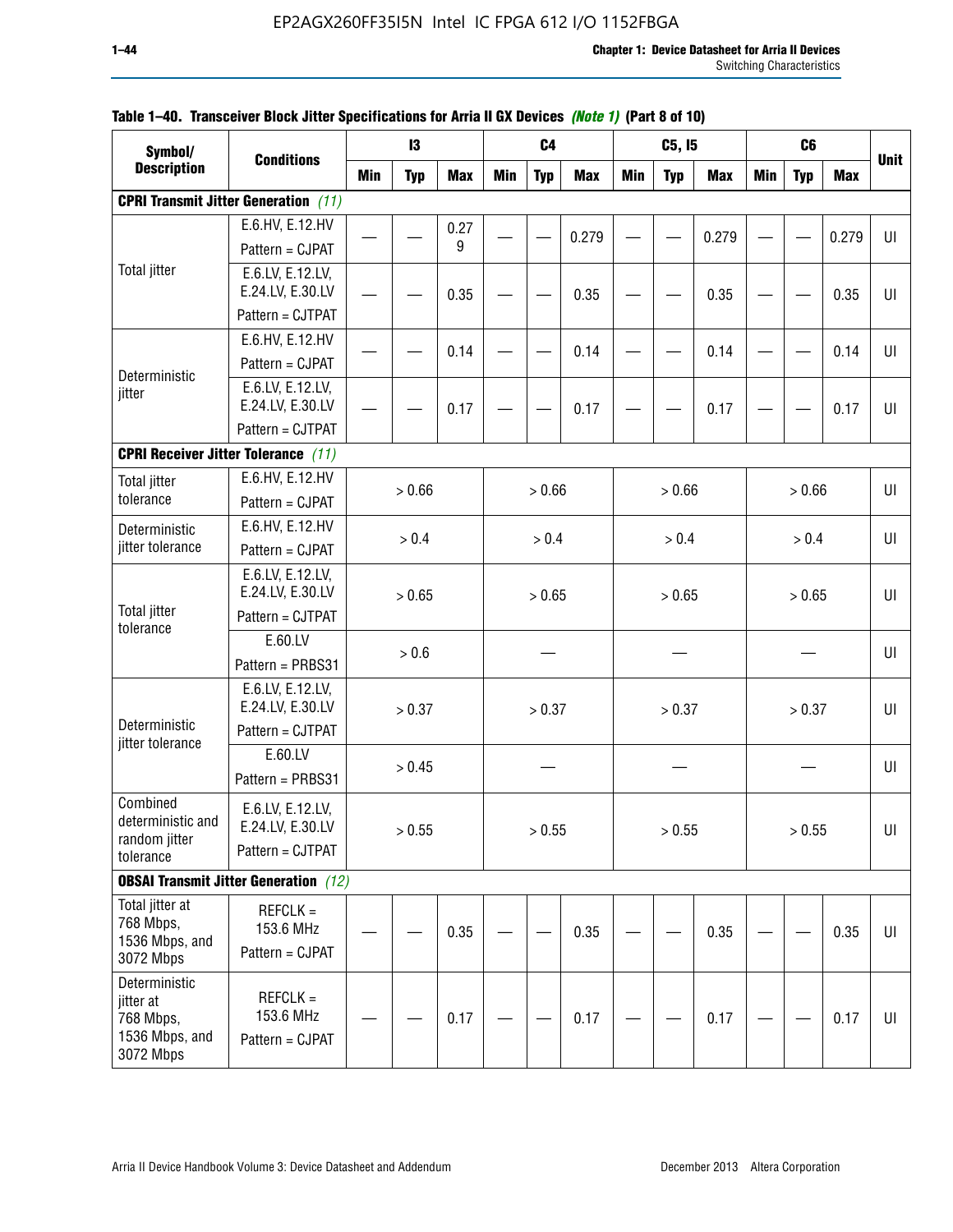| 1 auto 1 - 40. Thansucher Divun Jiller Opelinuations for Milla II an Deviuss <i>(Note II</i> (Fail 3 of IV) |                                                     |            |            |            |            |                |            |            |            |            |            |                |            |             |
|-------------------------------------------------------------------------------------------------------------|-----------------------------------------------------|------------|------------|------------|------------|----------------|------------|------------|------------|------------|------------|----------------|------------|-------------|
| Symbol/                                                                                                     | <b>Conditions</b>                                   |            | 13         |            |            | C <sub>4</sub> |            |            | C5, I5     |            |            | C <sub>6</sub> |            | <b>Unit</b> |
| <b>Description</b>                                                                                          |                                                     | <b>Min</b> | <b>Typ</b> | <b>Max</b> | <b>Min</b> | <b>Typ</b>     | <b>Max</b> | <b>Min</b> | <b>Typ</b> | <b>Max</b> | <b>Min</b> | <b>Typ</b>     | <b>Max</b> |             |
|                                                                                                             | <b>OBSAI Receiver Jitter Tolerance</b> (12)         |            |            |            |            |                |            |            |            |            |            |                |            |             |
| Deterministic<br>jitter tolerance at<br>768 Mbps,<br>1536 Mbps, and<br>3072 Mbps                            | Pattern = CJPAT                                     |            | > 0.37     |            |            | > 0.37         |            |            | > 0.37     |            |            | > 0.37         |            | UI          |
| Combined<br>deterministic and<br>random jitter<br>tolerance at<br>768 Mbps,<br>1536 Mbps, and<br>3072 Mbps  | Pattern = CJPAT                                     |            | > 0.55     |            |            | > 0.55         |            |            | > 0.55     |            |            | > 0.55         |            | UI          |
|                                                                                                             | Jitter frequency =<br>5.4 KHz                       |            | > 8.5      |            |            | > 8.5          |            |            | > 8.5      |            |            | > 8.5          |            | UI          |
| Sinusoidal jitter                                                                                           | Pattern = CJPAT                                     |            |            |            |            |                |            |            |            |            |            |                |            |             |
| tolerance at<br>768 Mbps                                                                                    | Jitter frequency =<br>460.8 KHz to 20<br><b>MHz</b> |            | > 0.1      |            |            | > 0.1          |            |            | > 0.1      |            |            | > 0.1          |            | UI          |
|                                                                                                             | Pattern = CJPAT                                     |            |            |            |            |                |            |            |            |            |            |                |            |             |
|                                                                                                             | Jitter frequency =<br>10.9 KHz                      |            | > 8.5      |            |            | > 8.5          |            |            | > 8.5      |            |            | > 8.5          |            | $U\Gamma$   |
| Sinusoidal jitter                                                                                           | Pattern = CJPAT                                     |            |            |            |            |                |            |            |            |            |            |                |            |             |
| tolerance at<br>1536 Mbps                                                                                   | Jitter frequency =<br>921.6 KHz to 20<br><b>MHz</b> |            | > 0.1      |            | > 0.1      |                | > 0.1      |            | > 0.1      |            |            | UI             |            |             |
|                                                                                                             | Pattern = CJPAT                                     |            |            |            |            |                |            |            |            |            |            |                |            |             |

# **Table 1–40. Transceiver Block Jitter Specifications for Arria II GX Devices** *(Note 1)* **(Part 9 of 10)**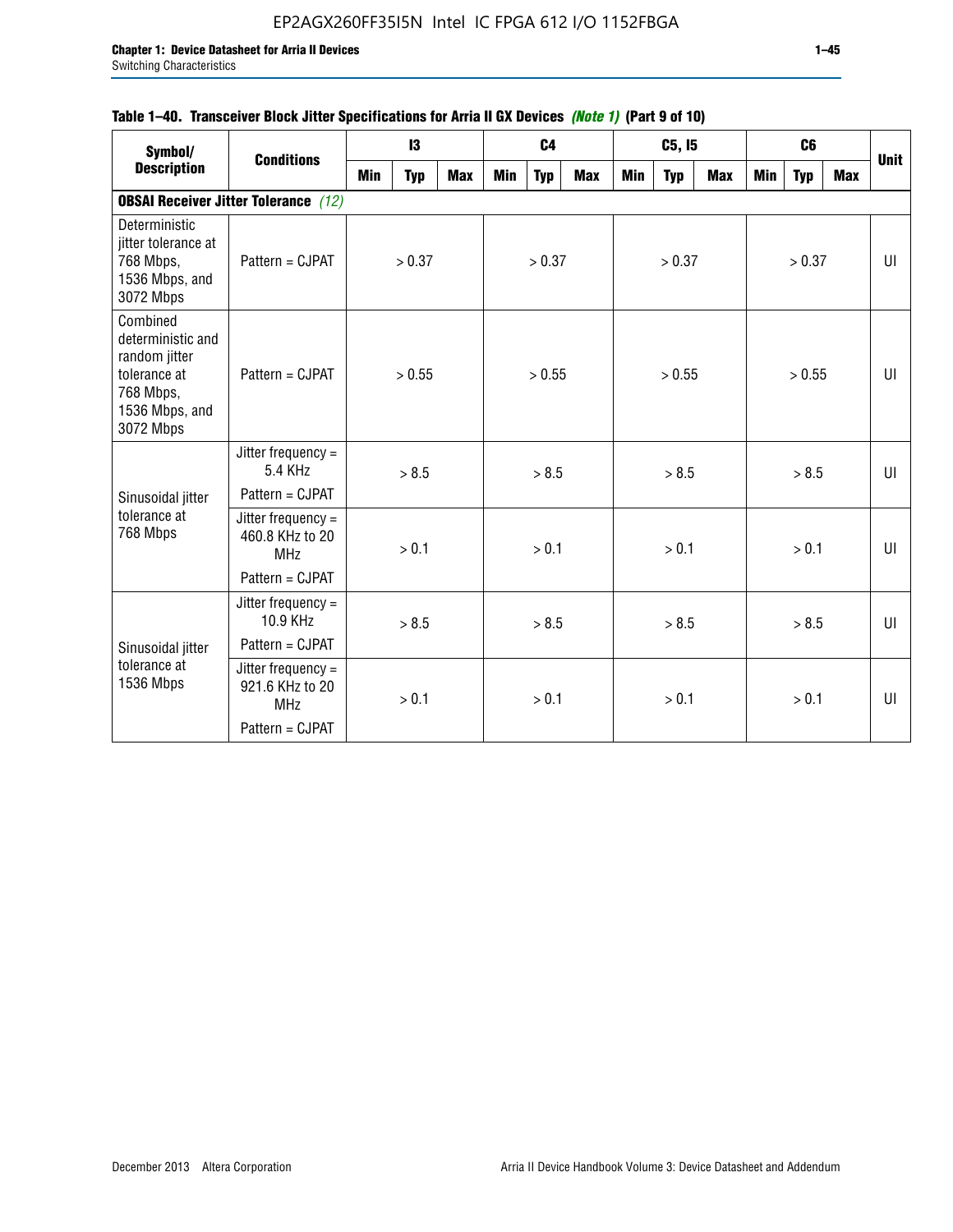| Symbol/<br><b>Conditions</b><br><b>Description</b> |                                                        | 13  |       | C4         |            | C5, I5     |            |     | C6         |            |     | <b>Unit</b> |     |    |
|----------------------------------------------------|--------------------------------------------------------|-----|-------|------------|------------|------------|------------|-----|------------|------------|-----|-------------|-----|----|
|                                                    |                                                        | Min | Typ   | <b>Max</b> | <b>Min</b> | <b>Typ</b> | <b>Max</b> | Min | <b>Typ</b> | <b>Max</b> | Min | <b>Typ</b>  | Max |    |
|                                                    | Jitter frequency =<br>21.8 KHz                         |     | > 8.5 |            |            | > 8.5      |            |     | > 8.5      |            |     | > 8.5       |     | UI |
| Sinusoidal jitter                                  | Pattern = CJPAT                                        |     |       |            |            |            |            |     |            |            |     |             |     |    |
| tolerance at<br>3072 Mbps                          | Jitter frequency $=$<br>1843.2 KHz to 20<br><b>MHz</b> |     | > 0.1 |            |            | > 0.1      |            |     | > 0.1      |            |     | > 0.1       |     | UI |
|                                                    | Pattern = CJPAT                                        |     |       |            |            |            |            |     |            |            |     |             |     |    |

### **Table 1–40. Transceiver Block Jitter Specifications for Arria II GX Devices** *(Note 1)* **(Part 10 of 10)**

**Notes to Table 1–40:**

(1) Dedicated refclk pins are used to drive the input reference clocks. The jitter numbers are valid for the stated conditions only.

(2) The jitter numbers for SONET/SDH are compliant to the GR-253-CORE Issue 3 Specification.

(3) The jitter numbers for XAUI are compliant to the IEEE802.3ae-2002 Specification.

(4) The jitter numbers for PCIe are compliant to the PCIe Base Specification 2.0.

(5) The jitter numbers for SRIO are compliant to the RapidIO Specification 1.3.

(6) The jitter numbers for GIGE are compliant to the IEEE802.3-2002 Specification.

(7) The jitter numbers for HiGig are compliant to the IEEE802.3ae-2002 Specification.

(8) The HD-SDI and 3G-SDI jitter numbers are compliant to the SMPTE292M and SMPTE424M Specifications.

(9) Arria II PCIe receivers are compliant to this specification provided the VTX\_CM-DC-ACTIVEIDLE-DELTA of the upstream transmitter is less than 50 mV.

(10) The jitter numbers for Serial Advanced Technology Attachment (SATA) are compliant to the Serial ATA Revision 3.0 Specification.

(11) The jitter numbers for Common Public Radio Interface (CPRI) are compliant to the CPRI Specification V3.0.

(12) The jitter numbers for Open Base Station Architecture Initiative (OBSAI) are compliant to the OBSAI RP3 Specification V4.1.

Table 1–41 lists the transceiver jitter specifications for all supported protocols for Arria II GZ devices.

### **Table 1–41. Transceiver Block Jitter Specifications for Arria II GZ Devices** *(Note 1)***,** *(2)* **(Part 1 of 7)**

| Symbol/                                         | <b>Conditions</b>             |     | $-C3$ and $-I3$  |      |       | $-C4$ and $-I4$ |            |             |  |
|-------------------------------------------------|-------------------------------|-----|------------------|------|-------|-----------------|------------|-------------|--|
| <b>Description</b>                              |                               | Min | <b>Typ</b>       | Max  | Min   | <b>Typ</b>      | <b>Max</b> | <b>Unit</b> |  |
| <b>SONET/SDH Transmit Jitter Generation (3)</b> |                               |     |                  |      |       |                 |            |             |  |
| Peak-to-peak jitter at<br>622.08 Mbps           | Pattern = $PRBS15$            |     |                  | 0.1  |       |                 | 0.1        | UI          |  |
| RMS jitter at 622.08 Mbps                       | Pattern = $PRBS15$            |     |                  | 0.01 |       |                 | 0.01       | UI          |  |
| Peak-to-peak jitter at 2488.32<br><b>Mbps</b>   | Pattern = $PRBS15$            |     |                  | 0.1  |       |                 | 0.1        | UI          |  |
| RMS jitter at 2488.32 Mbps                      | Pattern = $PRBS15$            |     |                  | 0.01 |       |                 | 0.01       | UI          |  |
| <b>SONET/SDH Receiver Jitter Tolerance (3)</b>  |                               |     |                  |      |       |                 |            |             |  |
|                                                 | Jitter frequency = $0.03$ KHz |     | >15              |      |       | >15             |            | UI          |  |
|                                                 | Pattern = $PRBS15$            |     |                  |      |       |                 |            |             |  |
| Jitter tolerance at 622.08 Mbps                 | Jitter frequency =<br>25 KHZ  |     | > 1.5            |      | > 1.5 |                 |            | UI          |  |
|                                                 | Pattern = $PRBS15$            |     |                  |      |       |                 |            |             |  |
|                                                 | Jitter frequency = $250$ KHz  |     | > 0.15<br>> 0.15 |      |       | UI              |            |             |  |
|                                                 | Pattern = $PRBS15$            |     |                  |      |       |                 |            |             |  |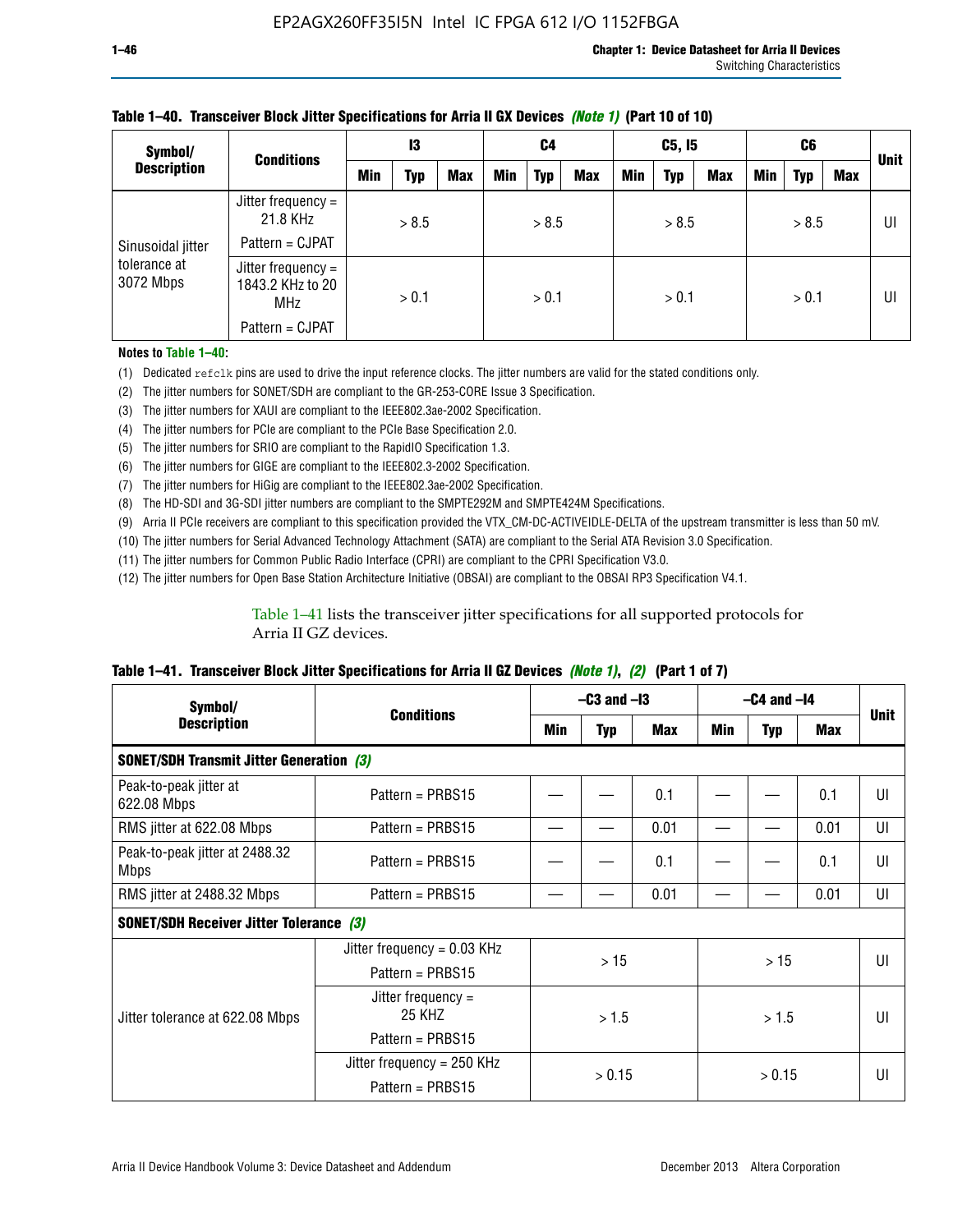# **Table 1–41. Transceiver Block Jitter Specifications for Arria II GZ Devices** *(Note 1)***,** *(2)* **(Part 2 of 7)**

| Symbol/                                           |                               |                          | $-C3$ and $-I3$          |        |                          | $-C4$ and $-I4$ |            |             |  |
|---------------------------------------------------|-------------------------------|--------------------------|--------------------------|--------|--------------------------|-----------------|------------|-------------|--|
| <b>Description</b>                                | <b>Conditions</b>             | Min                      | <b>Typ</b>               | Max    | Min                      | <b>Typ</b>      | <b>Max</b> | <b>Unit</b> |  |
|                                                   | Jitter frequency = 0.06 KHz   |                          | $>15$                    |        |                          |                 |            | UI          |  |
|                                                   | Pattern = PRBS15              |                          |                          |        |                          | >15             |            |             |  |
|                                                   | Jitter frequency = 100 KHZ    |                          |                          |        |                          |                 |            |             |  |
|                                                   | Pattern = PRBS15              |                          | > 1.5                    |        |                          | > 1.5           |            | UI          |  |
| Jitter tolerance at 2488.32 Mbps                  | Jitter frequency $=$<br>1 MHz |                          | > 0.15                   |        |                          | > 0.15          |            | UI          |  |
|                                                   | Pattern = PRBS15              |                          |                          |        |                          |                 |            |             |  |
|                                                   | Jitter frequency = $10$ MHz   |                          | > 0.15                   |        |                          |                 |            | UI          |  |
|                                                   | Pattern = PRBS15              |                          |                          | > 0.15 |                          |                 |            |             |  |
| Fibre Channel Transmit Jitter Generation (4), (5) |                               |                          |                          |        |                          |                 |            |             |  |
| Total jitter FC-1                                 | Pattern = CRPAT               | $\qquad \qquad$          | $\qquad \qquad$          | 0.23   | $\overline{\phantom{0}}$ |                 | 0.23       | UI          |  |
| Deterministic jitter FC-1                         | Pattern = CRPAT               | $\overline{\phantom{0}}$ | $\qquad \qquad$          | 0.11   | $\overline{\phantom{0}}$ |                 | 0.11       | UI          |  |
| Total jitter FC-2                                 | Pattern = CRPAT               |                          |                          | 0.33   | $\overline{\phantom{0}}$ | —               | 0.33       | UI          |  |
| Deterministic jitter FC-2                         | Pattern = CRPAT               |                          |                          | 0.2    | $\overline{\phantom{0}}$ |                 | 0.2        | UI          |  |
| Total jitter FC-4                                 | Pattern = CRPAT               |                          |                          | 0.52   |                          |                 | 0.52       | UI          |  |
| Deterministic jitter FC-4                         | Pattern = CRPAT               |                          |                          | 0.33   |                          |                 | 0.33       | UI          |  |
| Fibre Channel Receiver Jitter Tolerance (4), (6)  |                               |                          |                          |        |                          |                 |            |             |  |
| Deterministic jitter FC-1                         | Pattern = CJTPAT              | > 0.37                   |                          |        | > 0.37                   |                 | UI         |             |  |
| Random jitter<br>$FC-1$                           | Pattern = CJTPAT              |                          | > 0.31                   |        | > 0.31                   |                 |            | UI          |  |
| Sinusoidal jitter FC-1                            | Fc/25000                      |                          | > 1.5                    |        | > 1.5                    |                 |            | UI          |  |
|                                                   | Fc/1667                       |                          | > 0.1                    |        | > 0.1                    |                 |            | UI          |  |
| Deterministic jitter FC-2                         | Pattern = CJTPAT              |                          | > 0.33                   |        |                          | > 0.33          |            | UI          |  |
| Random jitter<br>$FC-2$                           | Pattern = CJTPAT              |                          | > 0.29                   |        |                          | > 0.29          |            | UI          |  |
| Sinusoidal jitter FC-2                            | Fc/25000                      |                          | > 1.5                    |        |                          | > 1.5           |            | UI          |  |
|                                                   | Fc/1667                       |                          | > 0.1                    |        |                          | > 0.1           |            | UI          |  |
| Deterministic jitter FC-4                         | Pattern = CJTPAT              |                          | > 0.33                   |        |                          | > 0.33          |            | UI          |  |
| Random jitter FC-4                                | Pattern = CJTPAT              |                          | > 0.29                   |        |                          | > 0.29          |            | UI          |  |
| Sinusoidal jitter FC-4                            | Fc/25000                      |                          | > 1.5                    |        |                          | > 1.5           |            | UI          |  |
|                                                   | Fc/1667                       |                          | > 0.1                    |        |                          | > 0.1           |            | UI          |  |
| XAUI Transmit Jitter Generation (7)               |                               |                          |                          |        |                          |                 |            |             |  |
| Total jitter at 3.125 Gbps                        | Pattern = CJPAT               | $\overline{\phantom{0}}$ | $\overline{\phantom{0}}$ | 0.3    | $\overline{\phantom{0}}$ |                 | 0.3        | UI          |  |
| Deterministic jitter at<br>3.125 Gbps             | Pattern = CJPAT               |                          |                          | 0.17   |                          |                 | 0.17       | UI          |  |
| XAUI Receiver Jitter Tolerance (7)                |                               |                          |                          |        |                          |                 |            |             |  |
| <b>Total jitter</b>                               |                               |                          | > 0.65                   |        |                          | > 0.65          |            | UI          |  |
| Deterministic jitter                              |                               | > 0.37                   |                          |        | UI                       |                 |            |             |  |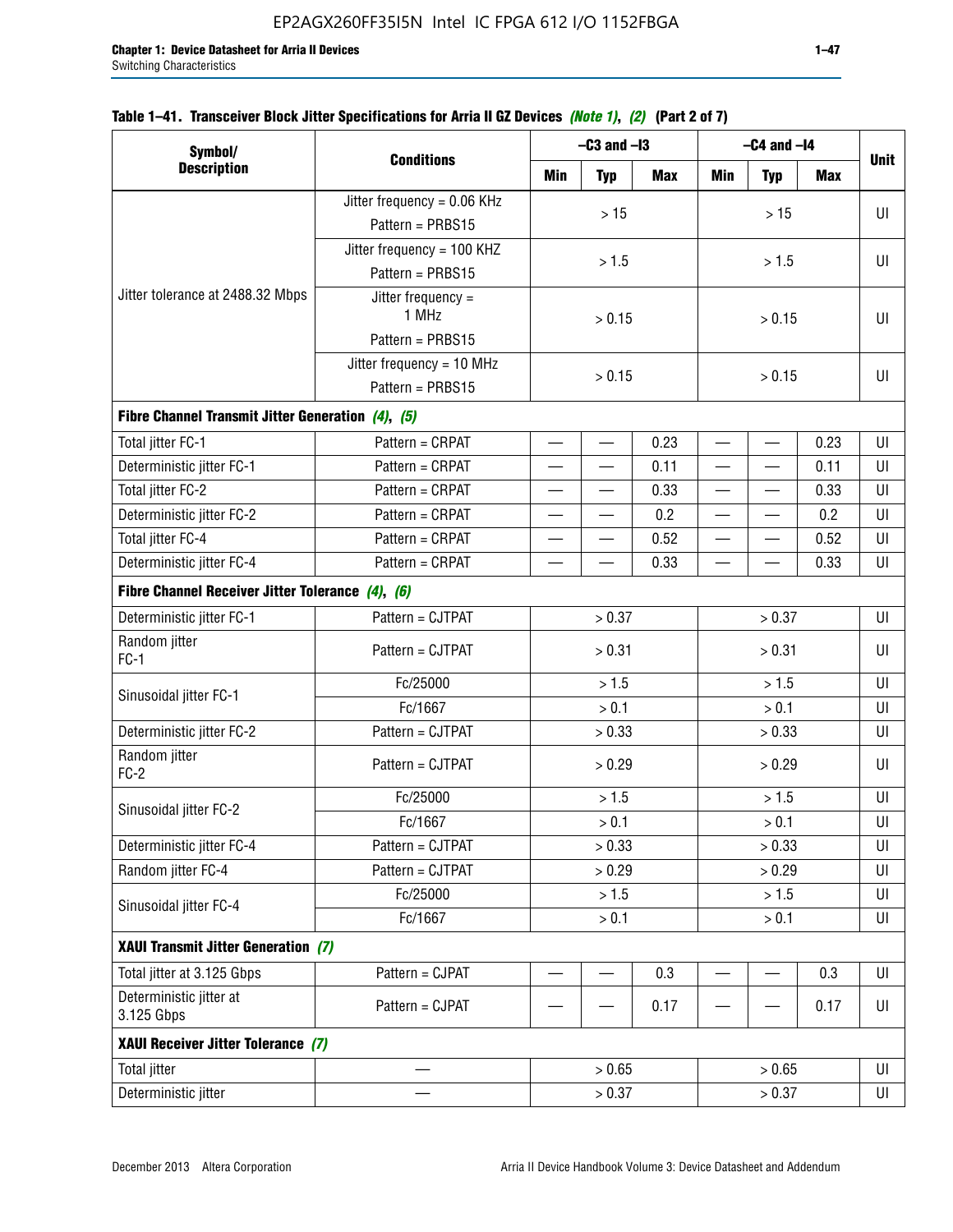| Symbol/                                                                       |                                                                                           |       | $-C3$ and $-I3$ |            |                          | $-C4$ and $-I4$ |       |             |  |
|-------------------------------------------------------------------------------|-------------------------------------------------------------------------------------------|-------|-----------------|------------|--------------------------|-----------------|-------|-------------|--|
| <b>Description</b>                                                            | <b>Conditions</b>                                                                         | Min   | <b>Typ</b>      | <b>Max</b> | Min                      | <b>Typ</b>      | Max   | <b>Unit</b> |  |
| Peak-to-peak jitter                                                           | Jitter frequency = 22.1 KHz                                                               |       | > 8.5           |            |                          | > 8.5           |       | UI          |  |
| Peak-to-peak jitter                                                           | Jitter frequency =<br>1.875 MHz                                                           |       | > 0.1           |            |                          | > 0.1           |       | UI          |  |
| Peak-to-peak jitter                                                           | Jitter frequency = $20$ MHz                                                               | > 0.1 |                 |            | > 0.1                    |                 |       | UI          |  |
| <b>PCIe Transmit Jitter Generation (8)</b>                                    |                                                                                           |       |                 |            |                          |                 |       |             |  |
| Total jitter at 2.5 Gbps (Gen1)-<br>$x1$ , $x4$ , and $x8$                    | Compliance pattern                                                                        |       |                 | 0.25       |                          |                 | 0.25  | UI          |  |
| Total jitter at 5 Gbps (Gen2)-<br>$x1$ , $x4$ , and $x8$                      | Compliance pattern                                                                        |       |                 | 0.25       |                          |                 |       | UI          |  |
| PCIe Receiver Jitter Tolerance (8)                                            |                                                                                           |       |                 |            |                          |                 |       |             |  |
| Total jitter at 2.5 Gbps (Gen1)                                               | Compliance pattern                                                                        |       | > 0.6           |            |                          | > 0.6           |       | UI          |  |
| Total jitter at 5 Gbps (Gen2)                                                 | Compliance pattern                                                                        |       | Not supported   |            |                          | Not supported   |       | UI          |  |
| PCIe (Gen 1) Electrical Idle Detect Threshold                                 |                                                                                           |       |                 |            |                          |                 |       |             |  |
| $V_{\mathsf{RX}\text{-}\mathsf{IDLE}\text{-}\mathsf{DETDIFFp\text{-}p}$ $(9)$ | Compliance pattern                                                                        | 65    |                 | 175        | 65                       |                 | 175   | UI          |  |
| <b>SRIO Transmit Jitter Generation (10)</b>                                   |                                                                                           |       |                 |            |                          |                 |       |             |  |
| Deterministic jitter                                                          | Data rate = 1.25, 2.5, 3.125 Gbps                                                         |       |                 | 0.17       |                          |                 | 0.17  | UI          |  |
| (peak-to-peak)                                                                | Pattern = CJPAT                                                                           |       |                 |            |                          |                 |       |             |  |
| Total jitter (peak-to-peak)                                                   | Data rate = 1.25, 2.5, 3.125 Gbps<br>Pattern = CJPAT                                      |       |                 | 0.35       |                          |                 | 0.35  | UI          |  |
| <b>SRIO Receiver Jitter Tolerance (10)</b>                                    |                                                                                           |       |                 |            |                          |                 |       |             |  |
| Deterministic jitter tolerance<br>(peak-to-peak)                              | Data rate = $1.25$ , 2.5, 3.125 Gbps<br>Pattern = CJPAT                                   |       | > 0.37          |            |                          | > 0.37          |       | UI          |  |
| Combined deterministic and<br>random jitter tolerance (peak-to-<br>peak)      | Data rate = $1.25$ , 2.5, 3.125 Gbps<br>Pattern = CJPAT                                   |       | > 0.55          |            |                          | > 0.55          |       | UI          |  |
|                                                                               | Jitter frequency = 22.1 KHz<br>Data rate = 1.25, 2.5, 3.125 Gbps<br>Pattern = CJPAT       |       | > 8.5           |            |                          | > 8.5           |       | UI          |  |
| Sinusoidal jitter tolerance (peak-<br>to-peak)                                | Jitter frequency = $1.875$ MHz<br>Data rate = $1.25$ , 2.5, 3.125 Gbps<br>Pattern = CJPAT |       | > 0.1           |            |                          | > 0.1           |       | UI          |  |
|                                                                               | Jitter frequency = 20 MHz<br>Data rate = $1.25$ , 2.5, 3.125 Gbps<br>Pattern = CJPAT      | > 0.1 |                 |            | > 0.1                    |                 |       | UI          |  |
| <b>GIGE Transmit Jitter Generation (11)</b>                                   |                                                                                           |       |                 |            |                          |                 |       |             |  |
| Deterministic jitter<br>(peak-to-peak)                                        | Pattern = CRPAT                                                                           |       |                 | 0.14       |                          |                 | 0.14  | UI          |  |
| Total jitter (peak-to-peak)                                                   | Pattern = CRPAT                                                                           | —     |                 | 0.279      | $\overline{\phantom{0}}$ | —               | 0.279 | UI          |  |

# **Table 1–41. Transceiver Block Jitter Specifications for Arria II GZ Devices** *(Note 1)***,** *(2)* **(Part 3 of 7)**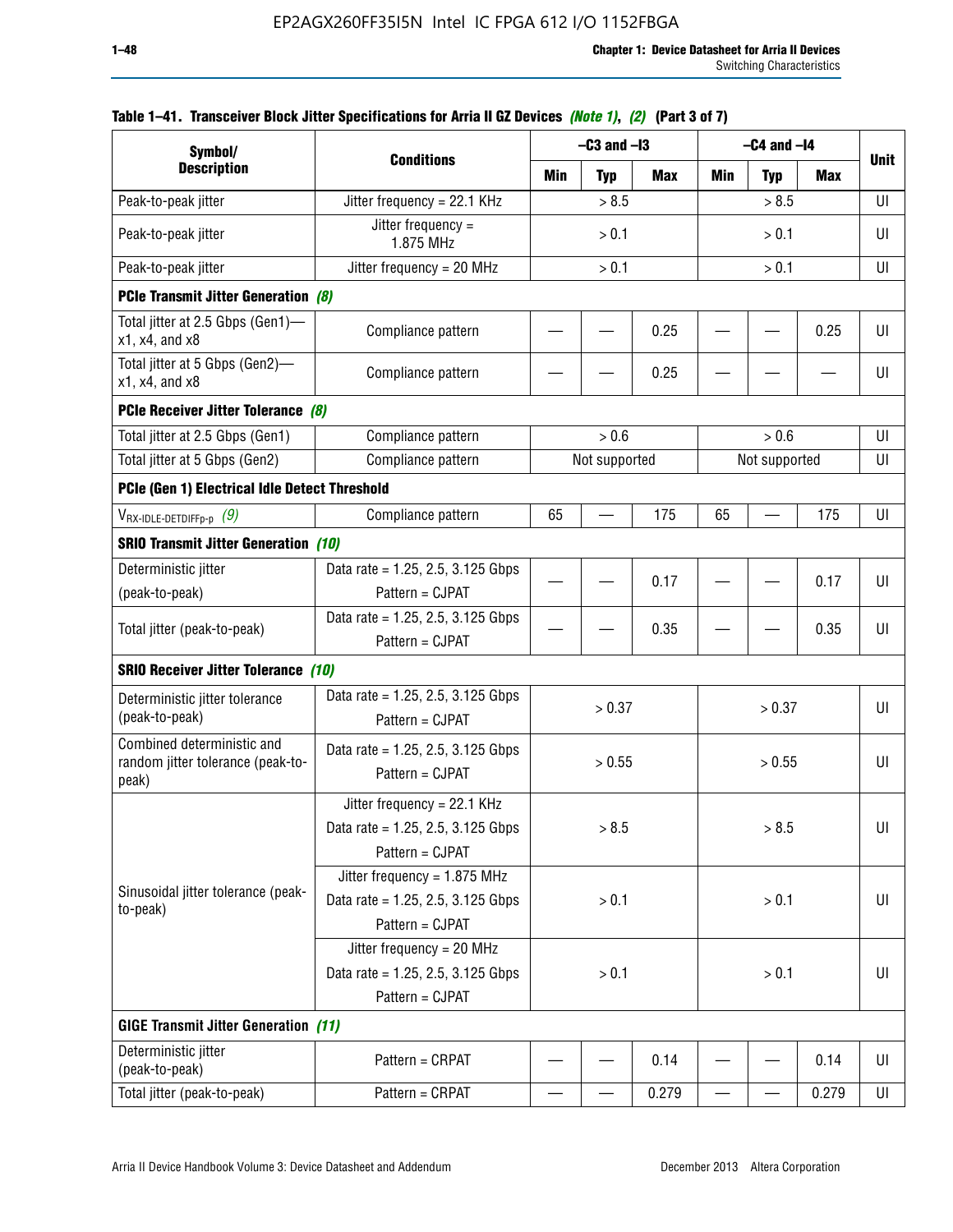| Symbol/<br><b>Description</b>                                            | <b>Conditions</b>                                                         |         | $-C3$ and $-I3$ |            |        | $-C4$ and $-I4$ |            | <b>Unit</b> |
|--------------------------------------------------------------------------|---------------------------------------------------------------------------|---------|-----------------|------------|--------|-----------------|------------|-------------|
|                                                                          |                                                                           | Min     | <b>Typ</b>      | <b>Max</b> | Min    | <b>Typ</b>      | <b>Max</b> |             |
| <b>GIGE Receiver Jitter Tolerance (11)</b>                               |                                                                           |         |                 |            |        |                 |            |             |
| Deterministic jitter tolerance<br>(peak-to-peak)                         | Pattern = CJPAT                                                           |         | > 0.4           |            |        | > 0.4           |            | UI          |
| Combined deterministic and<br>random jitter tolerance (peak-to-<br>peak) | Pattern = CJPAT                                                           | > 0.66  |                 |            | > 0.66 |                 |            | UI          |
| <b>HiGig Transmit Jitter Generation</b>                                  |                                                                           |         |                 |            |        |                 |            |             |
| Deterministic jitter<br>(peak-to-peak)                                   | Data rate $= 3.75$ Gbps<br>Pattern = CJPAT                                |         |                 | 0.17       |        |                 |            | UI          |
| Total jitter (peak-to-peak)                                              | Data rate = $3.75$ Gbps<br>Pattern = CJPAT                                |         |                 | 0.35       |        |                 |            | UI          |
| <b>HiGig Receiver Jitter Tolerance</b>                                   |                                                                           |         |                 |            |        |                 |            |             |
| Deterministic jitter tolerance<br>(peak-to-peak)                         | Data rate = $3.75$ Gbps<br>Pattern = CJPAT                                |         | > 0.37          |            |        |                 |            | UI          |
| Combined deterministic and<br>random jitter tolerance (peak-to-<br>peak) | Data rate = $3.75$ Gbps<br>Pattern = CJPAT                                | > 0.65  |                 |            |        |                 |            | UI          |
|                                                                          | Jitter frequency = 22.1 KHz<br>Data rate = $3.75$ Gbps<br>Pattern = CJPAT | > 8.5   |                 |            |        |                 | UI         |             |
| Sinusoidal jitter tolerance (peak-<br>to-peak)                           | Jitter frequency = 22.1 KHz<br>Data rate = $3.75$ Gbps<br>Pattern = CJPAT |         | > 0.1           |            |        |                 |            | UI          |
|                                                                          | Jitter frequency = 22.1 KHz<br>Data rate = $3.75$ Gbps<br>Pattern = CJPAT |         | > 0.1           |            |        |                 |            | UI          |
| (OIF) CEI Transmitter Jitter Generation                                  |                                                                           |         |                 |            |        |                 |            |             |
| Total jitter (peak-to-peak)                                              | Data rate = $6.375$ Gbps<br>Pattern = PRBS15 BER = $10^{-12}$             |         |                 | 0.3        |        |                 | 0.3        | UI          |
| (OIF) CEI Receiver Jitter Tolerance                                      |                                                                           |         |                 |            |        |                 |            |             |
| Deterministic jitter tolerance<br>(peak-to-peak)                         | Data rate = $6.375$ Gbps<br>Pattern = PRBS31 BER = $10^{-12}$             | > 0.675 |                 |            |        |                 | UI         |             |
| Combined deterministic and<br>random jitter tolerance (peak-to-<br>peak) | Data rate = $6.375$ Gbps<br>Pattern = PRBS31 BER = $10^{-12}$             | > 0.988 |                 |            |        |                 | UI         |             |

# **Table 1–41. Transceiver Block Jitter Specifications for Arria II GZ Devices** *(Note 1)***,** *(2)* **(Part 4 of 7)**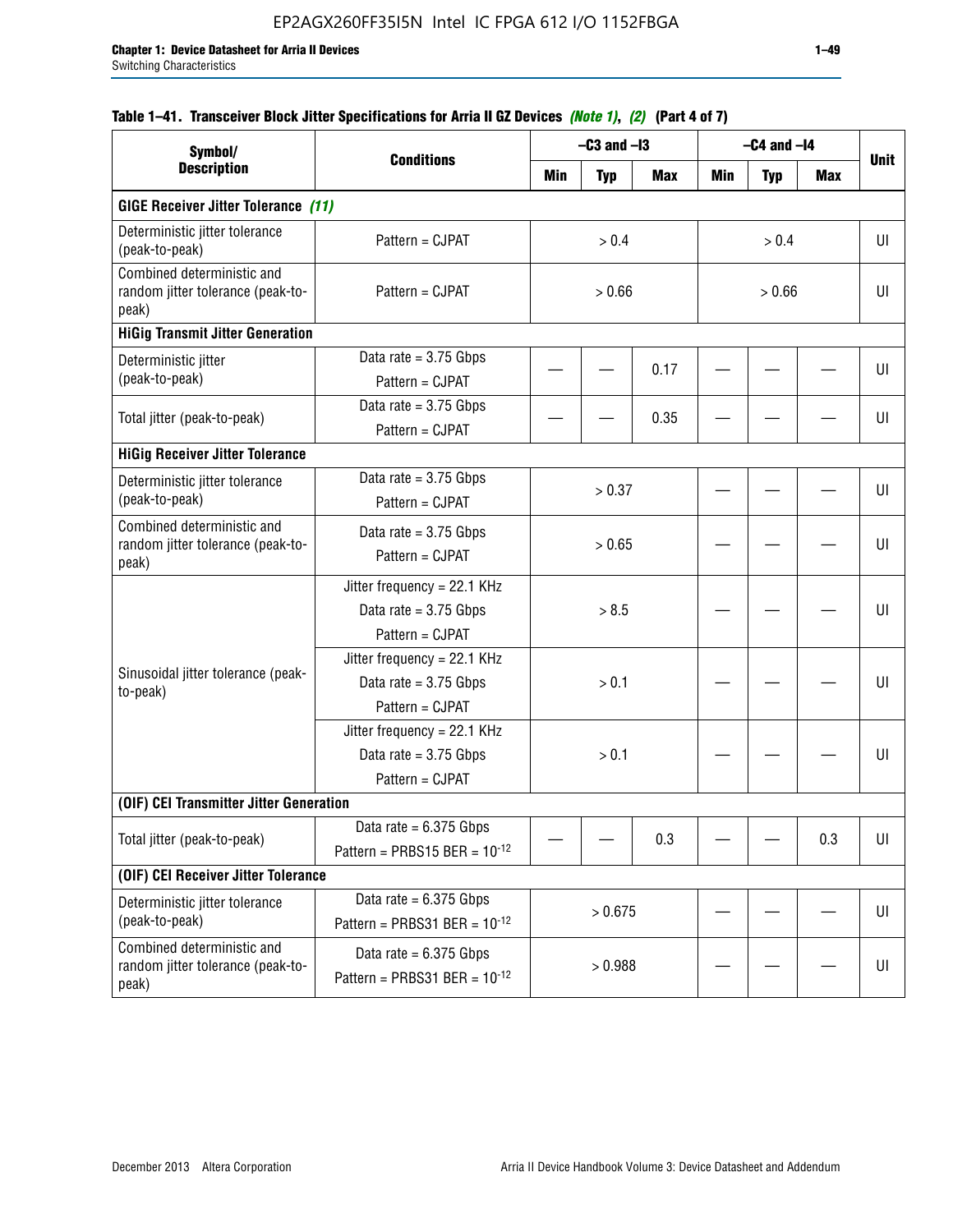| Symbol/                                        |                                                                        |       | $-C3$ and $-I3$ |       |                          | $-C4$ and $-I4$ |            |             |  |
|------------------------------------------------|------------------------------------------------------------------------|-------|-----------------|-------|--------------------------|-----------------|------------|-------------|--|
| <b>Description</b>                             | <b>Conditions</b>                                                      | Min   | <b>Typ</b>      | Max   | <b>Min</b>               | <b>Typ</b>      | <b>Max</b> | <b>Unit</b> |  |
|                                                | Jitter Frequency = 38.2 KHz                                            |       |                 |       |                          |                 |            |             |  |
|                                                | Data rate = $6.375$ Gbps                                               |       | > 0.5           |       |                          |                 |            | U           |  |
|                                                | Pattern = PRBS31 BER = $10^{-12}$                                      |       |                 |       |                          |                 |            |             |  |
|                                                | Jitter Frequency = 3.82 MHz                                            |       |                 |       |                          |                 |            |             |  |
| Sinusoidal jitter tolerance (peak-<br>to-peak) | Data rate = $6.375$ Gbps                                               |       | > 0.05          |       |                          |                 |            | UI          |  |
|                                                | Pattern = PRBS31 BER = $10^{-12}$                                      |       |                 |       |                          |                 |            |             |  |
|                                                | Jitter Frequency = 20 MHz                                              |       |                 |       |                          |                 |            |             |  |
|                                                | Data rate = $6.375$ Gbps                                               |       | > 0.05          |       |                          |                 |            | UI          |  |
|                                                | Pattern = PRBS31 BER = $10^{-12}$                                      |       |                 |       |                          |                 |            |             |  |
| <b>SDI Transmitter Jitter Generation (12)</b>  |                                                                        |       |                 |       |                          |                 |            |             |  |
|                                                | Data rate = $1.485$ Gbps (HD)                                          |       |                 |       |                          |                 |            |             |  |
| Alignment jitter                               | Pattern = color bar Low-frequency<br>roll-off = 100 KHz                | 0.2   |                 | 0.2   |                          |                 | UI         |             |  |
| (peak-to-peak)                                 | Data rate = 2.97 Gbps (3G) Pattern                                     |       |                 |       |                          |                 |            |             |  |
|                                                | = color bar Low-frequency roll-off<br>$= 100$ KHz                      | 0.3   |                 |       | 0.3                      |                 |            | UI          |  |
| <b>SDI Receiver Jitter Tolerance (12)</b>      |                                                                        |       |                 |       |                          |                 |            |             |  |
|                                                | Jitter frequency = 15 KHz                                              |       |                 |       |                          |                 |            |             |  |
|                                                | Data rate = 2.97 Gbps (3G) Pattern<br>= single line scramble color bar | >2    |                 |       |                          | >2              |            | UI          |  |
|                                                | Jitter frequency = 100 KHz                                             |       |                 |       |                          |                 |            |             |  |
| Sinusoidal jitter tolerance (peak-<br>to-peak) | Data rate = 2.97 Gbps (3G) Pattern<br>= single line scramble color bar |       | > 0.3           |       | > 0.3                    |                 |            | UI          |  |
|                                                | Jitter frequency = 148.5 MHz                                           |       |                 |       |                          |                 |            |             |  |
|                                                | Data rate = 2.97 Gbps (3G) Pattern<br>= single line scramble color bar |       | > 0.3           |       |                          | > 0.3           |            | UI          |  |
|                                                | Jitter frequency = $20$ KHz                                            |       |                 |       |                          |                 |            |             |  |
|                                                | Data rate = $1.485$ Gbps (HD)<br>pattern = $75%$ color bar             |       | >1              |       |                          | >1              |            | UI          |  |
|                                                | Jitter frequency = 100 KHz                                             |       |                 |       |                          |                 |            |             |  |
| Sinusoidal jitter tolerance (peak-<br>to-peak) | Data rate = $1.485$ Gbps (HD)<br>Pattern = $75%$ color bar             |       | > 0.2           |       |                          | > 0.2           |            | UI          |  |
|                                                | Jitter frequency = $148.5$ MHz                                         |       |                 |       |                          |                 |            |             |  |
|                                                | Data rate = $1.485$ Gbps (HD)<br>Pattern = 75% color bar               | > 0.2 |                 | > 0.2 |                          |                 | UI         |             |  |
| <b>SAS Transmit Jitter Generation</b> (13)     |                                                                        |       |                 |       |                          |                 |            |             |  |
| Total jitter at 1.5 Gbps (G1)                  | Pattern = CJPAT                                                        | 0.55  |                 |       | $\overline{\phantom{0}}$ | 0.55            | UI         |             |  |
| Deterministic jitter at 1.5 Gbps<br>(G1)       | Pattern = CJPAT                                                        | 0.35  |                 |       |                          |                 | 0.35       | UI          |  |
| Total jitter at 3.0 Gbps (G2)                  | Pattern = CJPAT                                                        |       |                 | 0.55  |                          | —               | 0.55       | UI          |  |

# **Table 1–41. Transceiver Block Jitter Specifications for Arria II GZ Devices** *(Note 1)***,** *(2)* **(Part 5 of 7)**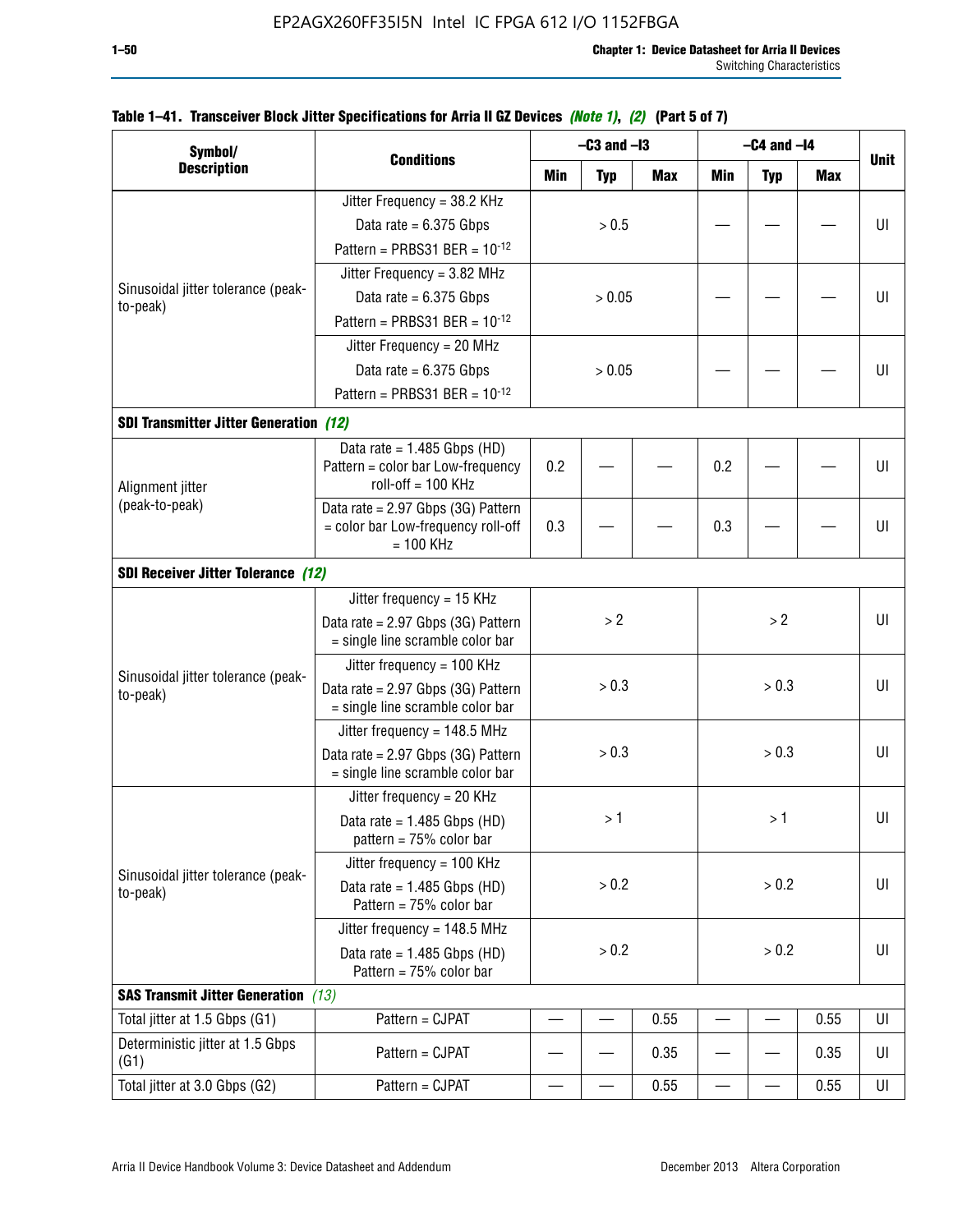| Symbol/                                                       |                                                                               |            | $-C3$ and $-I3$ |            |                          | $-C4$ and $-I4$ |            |             |
|---------------------------------------------------------------|-------------------------------------------------------------------------------|------------|-----------------|------------|--------------------------|-----------------|------------|-------------|
| <b>Description</b>                                            | <b>Conditions</b>                                                             | <b>Min</b> | <b>Typ</b>      | <b>Max</b> | <b>Min</b>               | <b>Typ</b>      | <b>Max</b> | <b>Unit</b> |
| Deterministic jitter at 3.0 Gbps<br>(G2)                      | Pattern = CJPAT                                                               |            |                 | 0.35       |                          |                 | 0.35       | U           |
| Total jitter at 6.0 Gbps (G3)                                 | Pattern = CJPAT                                                               |            |                 | 0.25       | $\overline{\phantom{0}}$ |                 | 0.25       | UI          |
| Random jitter at 6.0 Gbps (G3)                                | Pattern = CJPAT                                                               |            |                 | 0.15       |                          |                 | 0.15       | UI          |
| <b>SAS Receiver Jitter Tolerance (13)</b>                     |                                                                               |            |                 |            |                          |                 |            |             |
| Total jitter tolerance at 1.5 Gbps<br>(G1)                    | Pattern = CJPAT                                                               |            |                 | 0.65       |                          |                 | 0.65       | UI          |
| Deterministic jitter tolerance at<br>$1.5$ Gbps $(G1)$        | Pattern = CJPAT                                                               |            |                 | 0.35       |                          |                 | 0.35       | UI          |
| Sinusoidal jitter tolerance at 1.5<br>Gbps (G1)               | Jitter frequency = 900 KHz to 5<br><b>MHz</b><br>Pattern = CJTPAT BER = 1E-12 | > 0.1      |                 | > 0.1      |                          |                 | UI         |             |
| <b>CPRI Transmit Jitter Generation</b> (14)                   |                                                                               |            |                 |            |                          |                 |            |             |
|                                                               | E.6.HV, E.12.HV<br>Pattern = CJPAT                                            |            |                 | 0.279      |                          |                 | 0.279      | UI          |
| <b>Total jitter</b>                                           | E.6.LV, E.12.LV, E.24.LV, E.30.LV<br>Pattern = CJPAT                          |            |                 | 0.35       |                          |                 | 0.35       | UI          |
|                                                               | E.6.HV, E.12.HV<br>Pattern = CJPAT                                            |            |                 | 0.14       |                          |                 | 0.14       | UI          |
| Deterministic jitter                                          | E.6.LV, E.12.LV, E.24.LV, E.30.LV<br>Pattern = CJPAT                          |            |                 | 0.17       |                          |                 | 0.17       | UI          |
| <b>CPRI Receiver Jitter Tolerance</b>                         | (14)                                                                          |            |                 |            |                          |                 |            |             |
| Total jitter tolerance                                        | E.6.HV, E.12.HV<br>Pattern = CJPAT                                            |            | > 0.66          |            |                          | > 0.66          |            | UI          |
| Deterministic jitter tolerance                                | E.6.HV, E.12.HV<br>Pattern = CJPAT                                            |            | > 0.4           |            |                          | > 0.4           |            | UI          |
| Total jitter tolerance                                        | E.6.LV, E.12.LV, E.24.LV, E.30.LV<br>Pattern = CJPAT                          |            | > 0.65          |            |                          | > 0.65          |            | UI          |
| Deterministic jitter tolerance                                | E.6.LV, E.12.LV, E.24.LV, E.30.LV<br>Pattern = CJPAT                          |            | > 0.37          |            |                          | > 0.37          |            | UI          |
| Combined deterministic and<br>random jitter tolerance         | E.6.LV, E.12.LV, E.24.LV, E.30.LV<br>Pattern = CJPAT                          | > 0.55     |                 |            | > 0.55                   |                 | U          |             |
| <b>OBSAI Transmit Jitter Generation</b> (15)                  |                                                                               |            |                 |            |                          |                 |            |             |
| Total jitter at 768 Mbps, 1536<br>Mbps, and 3072 Mbps         | $REFCLK = 153.6 MHz$<br>Pattern CJPAT                                         |            |                 | 0.35       |                          |                 | 0.35       | U           |
| Deterministic jitter at 768 MBps,<br>1536 Mbps, and 3072 Mbps | $REFCLK = 153.6 MHz$<br>Pattern CJPAT                                         |            |                 | 0.17       |                          |                 | 0.17       | UI          |

# **Table 1–41. Transceiver Block Jitter Specifications for Arria II GZ Devices** *(Note 1)***,** *(2)* **(Part 6 of 7)**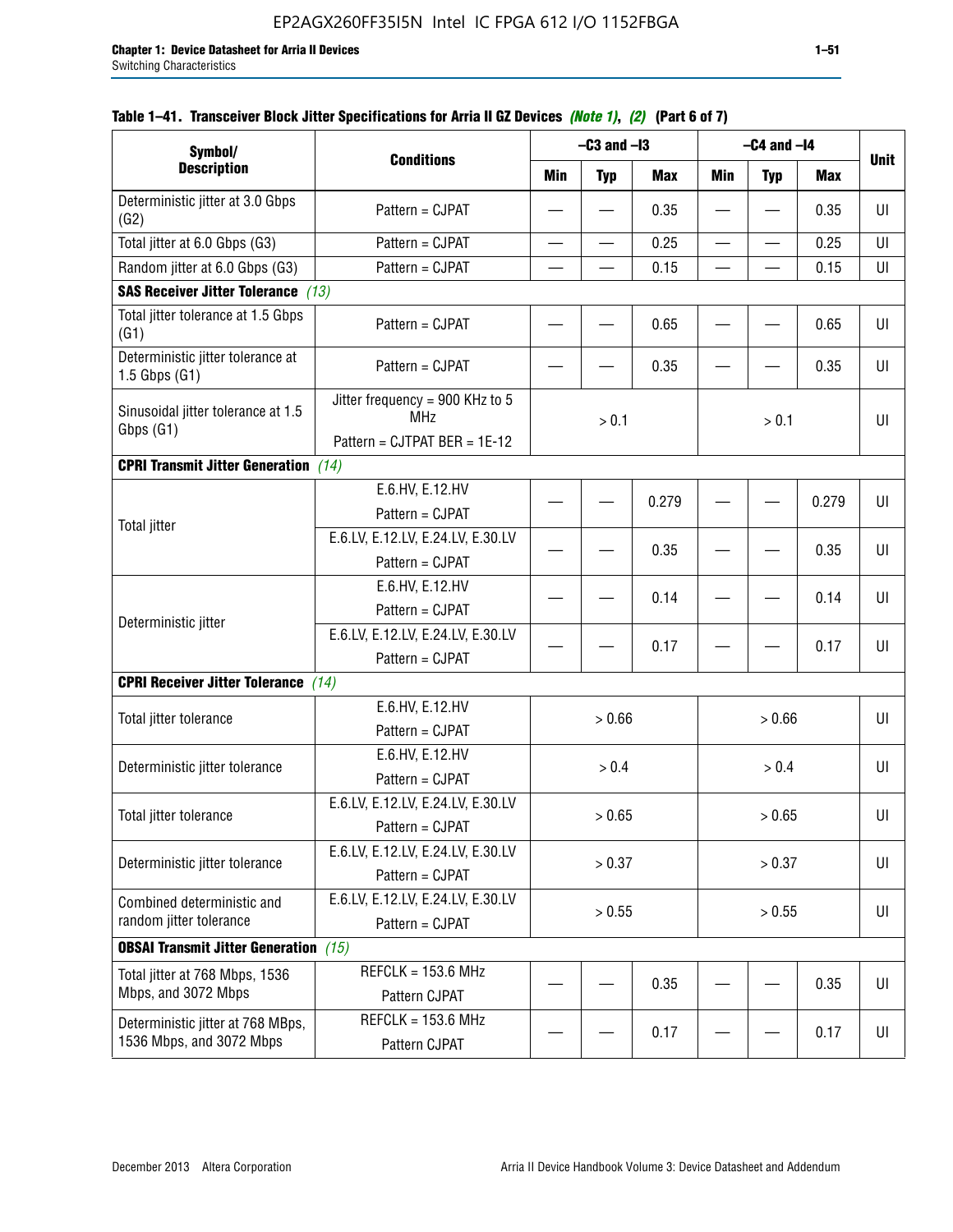| Symbol/                                                                                                  | <b>Conditions</b>                                                        |        | $-C3$ and $-I3$ |            | $-C4$ and $-I4$ | <b>Unit</b>  |              |              |
|----------------------------------------------------------------------------------------------------------|--------------------------------------------------------------------------|--------|-----------------|------------|-----------------|--------------|--------------|--------------|
| <b>Description</b>                                                                                       |                                                                          | Min    | <b>Typ</b>      | <b>Max</b> | <b>Min</b>      | <b>Typ</b>   | <b>Max</b>   |              |
| <b>OBSAI Receiver Jitter Tolerance (15)</b>                                                              |                                                                          |        |                 |            |                 |              |              |              |
| Deterministic jitter tolerance at<br>768 Mbps, 1536 Mbps, and<br>3072 Mbps                               | Pattern = CJPAT                                                          | > 0.37 |                 | > 0.37     |                 |              | $\mathbf{U}$ |              |
| Combined deterministic and<br>random jitter tolerance at 768<br>Mbps, 1536 Mbps, and 3072<br><b>Mbps</b> | Pattern = CJPAT                                                          | > 0.55 |                 |            | > 0.55          |              | $\mathbf{U}$ |              |
|                                                                                                          | Jitter frequency = $5.4$ KHz<br>Pattern = CJPAT                          | > 8.5  |                 | > 8.5      |                 |              |              | $\mathbf{U}$ |
| Sinusoidal jitter tolerance at 768<br><b>Mbps</b>                                                        | Jitter frequency = $460$ MHz to 20<br>MH <sub>7</sub><br>Pattern = CJPAT |        | > 0.1           |            |                 | > 0.1        |              | $\mathbf{U}$ |
| Sinusoidal jitter tolerance at                                                                           | Jitter frequency = $10.9$ KHz<br>Pattern = CJPAT                         | > 8.5  |                 | > 8.5      |                 |              | UI           |              |
| 1536 Mbps                                                                                                | Jitter frequency = 921.6 MHz to 20<br>MH <sub>7</sub><br>Pattern = CJPAT |        | > 0.1<br>> 0.1  |            |                 | $\mathbf{U}$ |              |              |
| Sinusoidal jitter tolerance at                                                                           | Jitter frequency = $21.8$ KHz<br>$Pattern = CJPATH$                      | > 8.5  |                 | > 8.5      |                 |              | $\mathbf{U}$ |              |
| 3072 Mbps                                                                                                | Jitter frequency = $1843.2$ MHz to<br>20 MHz<br>Pattern = CJPAT          | > 0.1  |                 | > 0.1      |                 | UI           |              |              |

### **Table 1–41. Transceiver Block Jitter Specifications for Arria II GZ Devices** *(Note 1)***,** *(2)* **(Part 7 of 7)**

#### **Notes to Table 1–41:**

(1) Dedicated refclk pins were used to drive the input reference clocks.

- (2) The jitter numbers are valid for the stated conditions only.
- (3) The jitter numbers for SONET/SDH are compliant to the GR-253-CORE Issue 3 Specification.
- (4) The jitter numbers for Fibre Channel are compliant to the FC-PI-4 Specification revision 6.10.
- (5) The Fibre Channel transmitter jitter generation numbers are compliant to the specification at the  $\delta_T$  inter operability point.
- (6) The Fibre Channel receiver jitter tolerance numbers are compliant to the specification at the  $\delta_R$  interpretability point.
- (7) The jitter numbers for XAUI are compliant to the IEEE802.3ae-2002 Specification.
- (8) The jitter numbers for PCIe are compliant to the PCIe Base Specification 2.0.
- (9) Arria II GZ PCIe receivers are compliant to this specification provided the V<sub>TX-CM-DC-ACTIVEIDLE-DELTA</sub> of the upstream transmitter is less than 50 mV.
- (10) The jitter numbers for SRIO are compliant to the RapidIO Specification 1.3.
- (11) The jitter numbers for GIGE are compliant to the IEEE802.3-2002 Specification.
- (12) The HD-SDI and 3G-SDI jitter numbers are compliant to the SMPTE292M and SMPTE424M Specifications.
- (13) The jitter numbers for Serial Attached SCSI (SAS) are compliant to the SAS-2.1 Specification.
- (14) The jitter numbers for CPRI are compliant to the CPRI Specification V3.0.
- (15) The jitter numbers for OBSAI are compliant to the OBSAI RP3 Specification V4.1.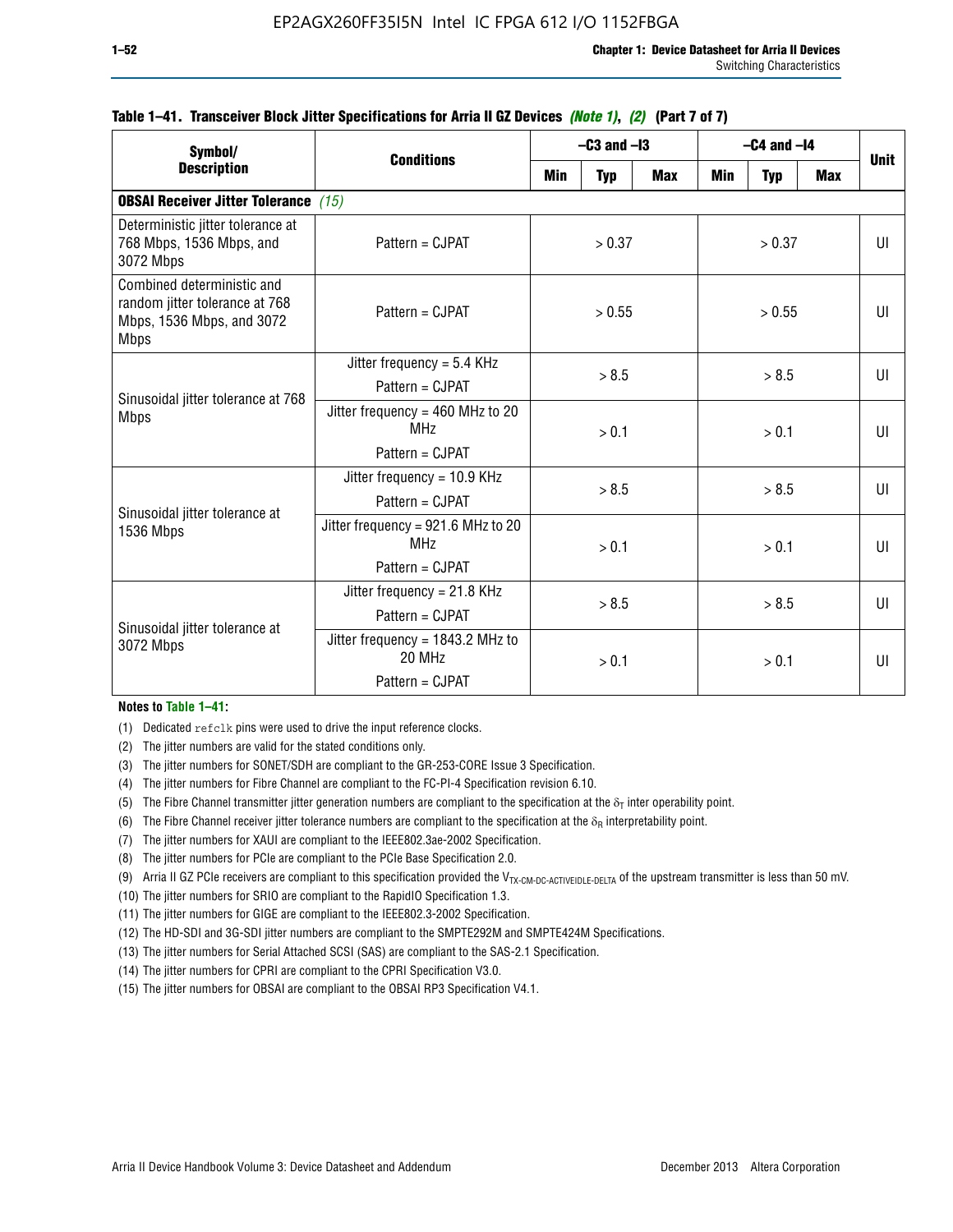# **Core Performance Specifications for the Arria II Device Family**

This section describes the clock tree, phase-locked loop (PLL), digital signal processing (DSP), embedded memory, configuration, and JTAG specifications for Arria II GX and GZ devices.

# **Clock Tree Specifications**

Table 1–42 lists the clock tree specifications for Arria II GX devices.

|  |  |  |  | Table 1–42. Clock Tree Performance for Arria II GX Devices |
|--|--|--|--|------------------------------------------------------------|
|--|--|--|--|------------------------------------------------------------|

|                      | <b>Performance</b> |        |     |             |  |  |  |  |
|----------------------|--------------------|--------|-----|-------------|--|--|--|--|
| <b>Clock Network</b> | <b>13, C4</b>      | C5, I5 | C6  | <b>Unit</b> |  |  |  |  |
| <b>GCLK and RCLK</b> | 500                | 500    | 400 | <b>MHz</b>  |  |  |  |  |
| <b>PCLK</b>          | 420                | 350    | 280 | <b>MHz</b>  |  |  |  |  |

Table 1–43 lists the clock tree specifications for Arria II GZ devices.

### **Table 1–43. Clock Tree Performance for Arria II GZ Devices**

| <b>Clock Network</b> | <b>Performance</b> |             |            |  |  |  |  |
|----------------------|--------------------|-------------|------------|--|--|--|--|
|                      | $-C3$ and $-I3$    | <b>Unit</b> |            |  |  |  |  |
| <b>GCLK and RCLK</b> | 700                | 500         | <b>MHz</b> |  |  |  |  |
| <b>PCLK</b>          | 500                | 450         | <b>MHz</b> |  |  |  |  |

# **PLL Specifications**

Table 1–44 lists the PLL specifications for Arria II GX devices.

**Table 1–44. PLL Specifications for Arria II GX Devices (Part 1 of 3)**

| <b>Symbol</b>              | <b>Description</b>                                                                                   | Min | <b>Typ</b> | Max       | <b>Unit</b>   |
|----------------------------|------------------------------------------------------------------------------------------------------|-----|------------|-----------|---------------|
|                            | Input clock frequency (from clock input pins residing in<br>right/top/bottom banks) (-4 Speed Grade) | 5   |            | 670(1)    | <b>MHz</b>    |
| $f_{\parallel N}$          | Input clock frequency (from clock input pins residing in<br>right/top/bottom banks) (-5 Speed Grade) |     |            | 622 $(1)$ | <b>MHz</b>    |
|                            | Input clock frequency (from clock input pins residing in<br>right/top/bottom banks) (-6 Speed Grade) |     |            | 500(1)    | <b>MHz</b>    |
| f <sub>INPFD</sub>         | Input frequency to the PFD                                                                           |     |            | 325       | <b>MHz</b>    |
| $f_{\rm VCO}$              | PLL VCO operating Range (2)                                                                          |     |            | 1,400     | <b>MHz</b>    |
| <b>f</b> <sub>INDUTY</sub> | Input clock duty cycle                                                                               |     |            | 60        | $\frac{0}{0}$ |
| T <sub>EINDUTY</sub>       | External feedback clock input duty cycle                                                             |     |            | 60        | $\frac{0}{0}$ |
| $t_{\text{INCCJ}}$ (3),    | Input clock cycle-to-cycle jitter (Frequency $\geq$ 100 MHz)                                         |     |            | 0.15      | $UI(p-p)$     |
| (4)                        | Input clock cycle-to-cycle jitter (Frequency $\leq 100$ MHz)                                         |     |            | ±750      | $ps(p-p)$     |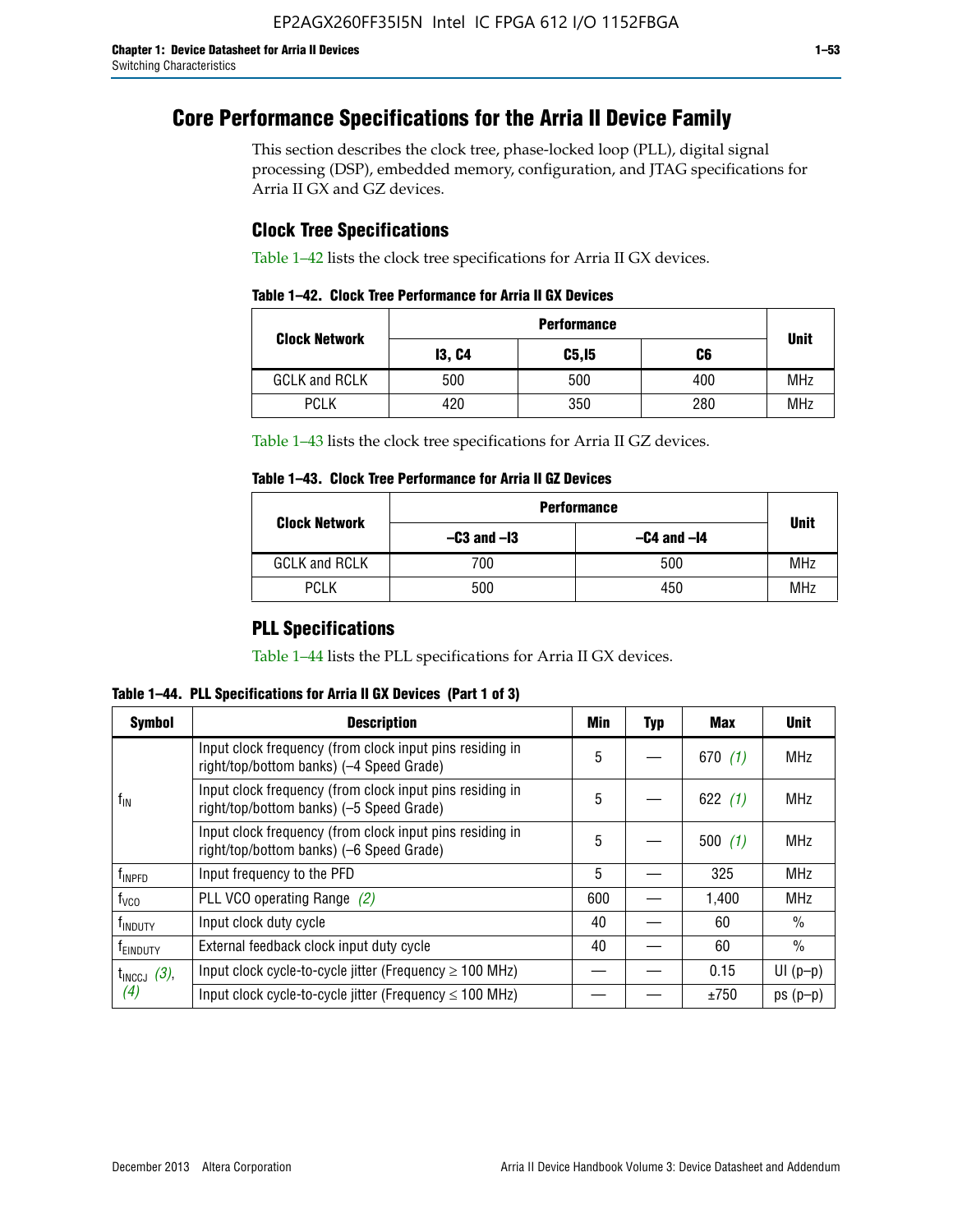| <b>Symbol</b>               | <b>Description</b>                                                                                          | Min                      | <b>Typ</b>               | <b>Max</b> | <b>Unit</b>              |
|-----------------------------|-------------------------------------------------------------------------------------------------------------|--------------------------|--------------------------|------------|--------------------------|
|                             | Output frequency for internal global or regional clock<br>(-4 Speed Grade)                                  |                          |                          | 500        | <b>MHz</b>               |
| $f_{\text{OUT}}$            | Output frequency for internal global or regional clock<br>(-5 Speed Grade)                                  |                          |                          | 500        | <b>MHz</b>               |
|                             | Output frequency for internal global or regional clock<br>(-6 Speed Grade)                                  |                          |                          | 400        | <b>MHz</b>               |
|                             | Output frequency for external clock output (-4 Speed Grade)                                                 | $\overline{\phantom{0}}$ |                          | 670 $(5)$  | <b>MHz</b>               |
| $f_{\text{OUT\_EXT}}$       | Output frequency for external clock output (-5 Speed Grade)                                                 |                          |                          | 622 $(5)$  | <b>MHz</b>               |
|                             | Output frequency for external clock output (-6 Speed Grade)                                                 | $\overline{\phantom{0}}$ |                          | 500 $(5)$  | <b>MHz</b>               |
| t <sub>outduty</sub>        | Duty cycle for external clock output (when set to 50%)                                                      | 45                       | 50                       | 55         | $\frac{0}{0}$            |
|                             | Dedicated clock output period jitter ( $f_{OIII} \ge 100$ MHz)                                              |                          |                          | 300        | $ps(p-p)$                |
| t <sub>outpj_dc</sub>       | Dedicated clock output period jitter ( $f_{OUT}$ < 100 MHz)                                                 |                          |                          | 30         | $mUI(p-p)$               |
|                             | Dedicated clock output cycle-to-cycle jitter ( $f_{OIIT} \ge 100$ MHz)                                      |                          |                          | 300        | $ps(p-p)$                |
| t <sub>outccj_pc</sub>      | Dedicated clock output cycle-to-cycle jitter ( $f_{OUT}$ < 100 MHz)                                         |                          |                          | 30         | $mUI(p-p)$               |
|                             | Regular I/O clock output period jitter ( $f_{OUT} \ge 100$ MHz)                                             |                          |                          | 650        | $ps(p-p)$                |
| f <sub>outpj_io</sub>       | Regular I/O clock output period jitter ( $f_{OUT}$ < 100 MHz)                                               | $\overline{\phantom{0}}$ | $\overline{\phantom{0}}$ | 65         | $mUI(p-p)$               |
|                             | Regular I/O clock output cycle-to-cycle jitter ( $f_{OUT} \ge 100$ MHz)                                     |                          |                          | 650        | $ps(p-p)$                |
| f <sub>outccj_io</sub>      | Regular I/O clock output cycle-to-cycle jitter $(f_{OIII} < 100 \text{ MHz})$                               |                          |                          | 65         | $mUI(p-p)$               |
| t <sub>configpll</sub>      | Time required to reconfigure PLL scan chains                                                                |                          | 3.5                      |            | <b>SCANCLK</b><br>cycles |
| t <sub>configphase</sub>    | Time required to reconfigure phase shift                                                                    |                          | 1                        |            | <b>SCANCLK</b><br>cycles |
| <b>f</b> <sub>SCANCLK</sub> | <b>SCANCLK</b> frequency                                                                                    |                          |                          | 100        | <b>MHz</b>               |
| $t_{\text{LOCK}}$           | Time required to lock from end of device configuration                                                      |                          |                          | 1          | ms                       |
| t <sub>DLOCK</sub>          | Time required to lock dynamically (after switchover or<br>reconfiguring any non-post-scale counters/delays) |                          |                          | 1          | ms                       |
|                             | PLL closed-loop low bandwidth                                                                               |                          | 0.3                      |            | <b>MHz</b>               |
| $f_{CL~B~W}$                | PLL closed-loop medium bandwidth                                                                            |                          | 1.5                      |            | <b>MHz</b>               |
|                             | PLL closed-loop high bandwidth                                                                              |                          | 4                        |            | <b>MHz</b>               |
| t <sub>PLL_PSERR</sub>      | Accuracy of PLL phase shift                                                                                 |                          |                          | ±50        | ps                       |
| t <sub>ARESET</sub>         | Minimum pulse width on areset signal                                                                        | 10                       |                          |            | ns                       |

**Table 1–44. PLL Specifications for Arria II GX Devices (Part 2 of 3)**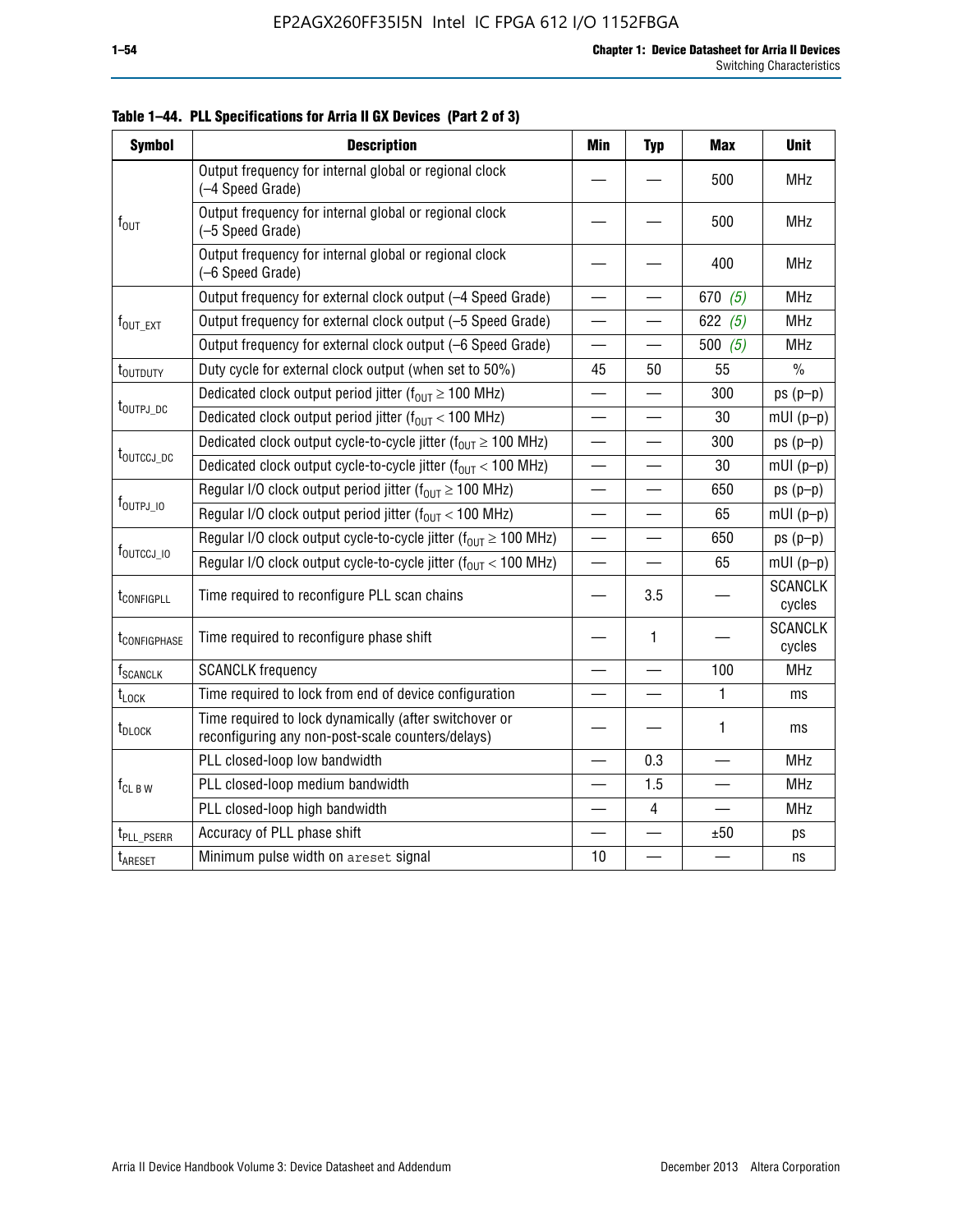### **Table 1–44. PLL Specifications for Arria II GX Devices (Part 3 of 3)**

| <b>Symbol</b>                            | <b>Description</b>                                                                 | Min | Typ | <b>Max</b> | <b>Unit</b> |
|------------------------------------------|------------------------------------------------------------------------------------|-----|-----|------------|-------------|
| t <sub>CASC</sub><br>OUTJITTER           | Period Jitter for dedicated clock output in cascaded PLLs<br>(FOUT $\geq$ 100 MHz) |     |     | 425        | $ps(p-p)$   |
| PERIOD<br><b>DEDCLK</b><br>$(6)$ , $(7)$ | Period Jitter for dedicated clock output in cascaded PLLs<br>(FOUT $\leq$ 100 MHz) |     |     | 42.5       | $mUI(p-p)$  |

#### **Notes to Table 1–44:**

- (1)  $f_{IN}$  is limited by the I/O  $f_{MAX}$ .
- (2) The VCO frequency reported by the Quartus II software in the PLL summary section of the compilation report takes into consideration the VCO post-scale counter K value. Therefore, if the counter K has a value of 2, the frequency reported can be lower than the f<sub>VCO</sub> specification.
- (3) A high-input jitter directly affects the PLL output jitter. To have low PLL output clock jitter, you must provide a clean-clock source, which is less than 200 ps.
- (4) F<sub>REF</sub> is fIN/N when N = 1.
- (5) This specification is limited by the lower of the two: I/O  $f_{MAX}$  or  $f_{OUT}$  of the PLL.
- (6) Peak-to-peak jitter with a probability level of 10–12 (14 sigma, 99.99999999974404% confidence level). The output jitter specification applies to the intrinsic jitter of the PLL, when an input jitter of 30 ps is applied. The external memory interface clock output jitter specifications use a different measurement method and are available in Table 1–62 on page 1–70.
- (7) The cascaded PLL specification is only applicable with the following condition: a. Upstream PLL:  $0.59$  Mhz  $\leq$  Upstream PLL BW  $<$  1 MHz
	- b. Downstream PLL: Downstream PLL BW > 2 MHz

Table 1–45 lists the PLL specifications for Arria II GZ devices when operating in both the commercial junction temperature range (0° to 85°C) and the industrial junction temperature range (-40 $\degree$  to 100 $\degree$ C).

| <b>Symbol</b>                                      | Min<br><b>Parameter</b>                                                             |     | <b>Typ</b> | <b>Max</b> | <b>Unit</b>       |
|----------------------------------------------------|-------------------------------------------------------------------------------------|-----|------------|------------|-------------------|
|                                                    | Input clock frequency (-3 speed grade)<br>5                                         |     |            | 717(1)     | <b>MHz</b>        |
| $f_{IN}$<br>Input clock frequency (-4 speed grade) |                                                                                     | 5   |            | 717(1)     | <b>MHz</b>        |
| $f_{\mathsf{INPPD}}$                               | Input frequency to the PFD                                                          | 5   |            | 325        | <b>MHz</b>        |
|                                                    | PLL VCO operating range (-3 speed grade)                                            | 600 |            | 1,300      | <b>MHz</b>        |
| $f_{\rm VCO}$                                      | PLL VCO operating range (-4 speed grade)                                            | 600 |            | 1,300      | <b>MHz</b>        |
| <b>TEINDUTY</b>                                    | Input clock or external feedback clock input duty cycle                             | 40  |            | 60         | $\frac{0}{0}$     |
|                                                    | Output frequency for internal global or regional clock<br>(-3 speed grade)          |     |            | 700(2)     | <b>MHz</b>        |
| $f_{\text{OUT}}$                                   | Output frequency for internal global or regional clock<br>(-4 speed grade)          |     |            | 500(2)     | <b>MHz</b>        |
|                                                    | Output frequency for external clock output (-3 speed grade)                         |     |            | 717(2)     | <b>MHz</b>        |
| $f_{\text{OUT\_EXT}}$                              | Output frequency for external clock output (-4 speed grade)                         |     |            | 717(2)     | <b>MHz</b>        |
| t <sub>outduty</sub>                               | Duty cycle for external clock output (when set to 50%)                              | 45  | 50         | 55         | $\frac{0}{0}$     |
| t <sub>FCOMP</sub>                                 | External feedback clock compensation time                                           |     |            | 10         | ns                |
| t <sub>configpll</sub>                             | Time required to reconfigure scan chain                                             |     | 3.5        |            | scanclk<br>cycles |
| <b><i>LCONFIGPHASE</i></b>                         | Time required to reconfigure phase shift                                            |     | 1          |            | scanclk<br>cycles |
| f <sub>SCANCLK</sub>                               | scanclk frequency                                                                   |     |            | 100        | <b>MHz</b>        |
| $t_{\text{LOCK}}$                                  | Time required to lock from end-of-device configuration or<br>de-assertion of areset |     |            |            | ms                |

### **Table 1–45. PLL Specifications for Arria II GZ Devices (Part 1 of 2)**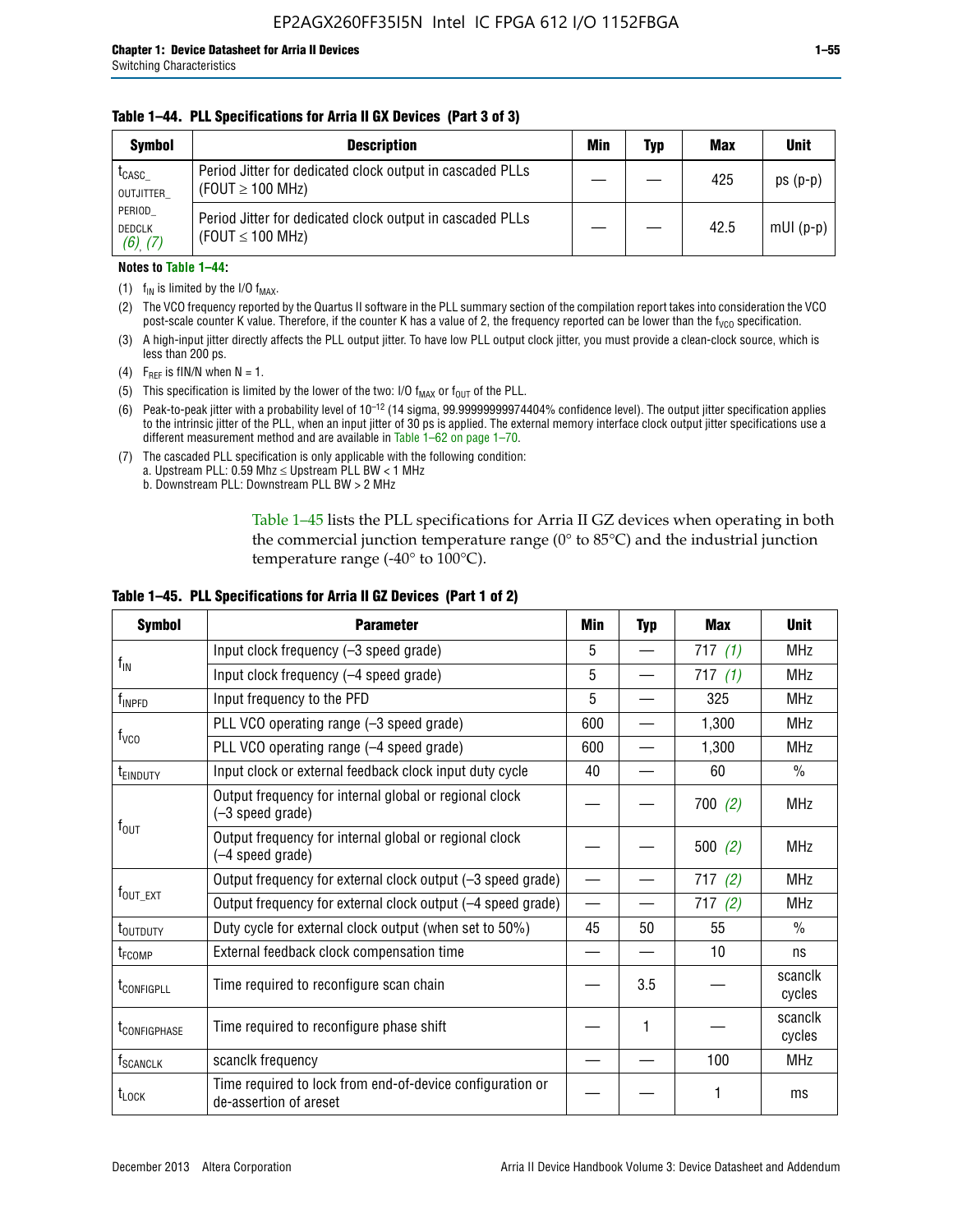| <b>Symbol</b>                | <b>Parameter</b>                                                                                            | <b>Min</b>               | <b>Typ</b> | <b>Max</b>               | <b>Unit</b>   |
|------------------------------|-------------------------------------------------------------------------------------------------------------|--------------------------|------------|--------------------------|---------------|
| $t_{\text{DLOCK}}$           | Time required to lock dynamically (after switchover or<br>reconfiguring any non-post-scale counters/delays) |                          |            | 1                        | ms            |
|                              | PLL closed-loop low bandwidth                                                                               |                          | 0.3        |                          | <b>MHz</b>    |
| $f_{CLBW}$                   | PLL closed-loop medium bandwidth                                                                            | $\overline{\phantom{0}}$ | 1.5        | $\overline{\phantom{0}}$ | <b>MHz</b>    |
|                              | PLL closed-loop high bandwidth (7)                                                                          |                          | 4          |                          | <b>MHz</b>    |
| t <sub>PLL</sub> PSERR       | Accuracy of PLL phase shift                                                                                 |                          |            | ±50                      | ps            |
| t <sub>ARESET</sub>          | Minimum pulse width on the areset signal                                                                    | 10                       | $\equiv$   |                          | ns            |
|                              | Input clock cycle to cycle jitter ( $F_{REF} \ge 100$ MHz)                                                  | $\overline{\phantom{0}}$ |            | 0.15                     | $UI(p-p)$     |
| $t_{INCCJ}$ (3), (4)         | Input clock cycle to cycle jitter (F <sub>REF</sub> < 100 MHz)                                              |                          |            | ±750                     | $ps(p-p)$     |
|                              | Period Jitter for dedicated clock output ( $F_{OUT} \ge 100$ MHz)                                           | $\equiv$                 |            | 175                      | $ps(p-p)$     |
| $t_{\text{OUTPJ\_DC}}$ (5)   | Period Jitter for dedicated clock output ( $F_{OIII}$ < 100 MHz)                                            | —                        |            | 17.5                     | $mUI(p-p)$    |
| $t_{\text{OUTCCJ\_DC}}$ (5)  | Cycle to Cycle Jitter for dedicated clock output<br>$(F_{OUT} \ge 100$ MHz)                                 |                          |            | 175                      | $ps(p-p)$     |
|                              | Cycle to Cycle Jitter for dedicated clock output<br>$(F_{OUT} < 100$ MHz)                                   |                          |            | 17.5                     | $mUI(p-p)$    |
| $t_{\text{OUTPJ\_IO}}$ (5),  | Period Jitter for clock output on regular I/O<br>$(F_{OUT} \geq 100$ MHz)                                   |                          |            | 600                      | $ps(p-p)$     |
| (8)                          | Period Jitter for clock output on regular I/O<br>$(F_{OUT}$ < 100 MHz)                                      |                          |            | 60                       | $mUI(p-p)$    |
| $t_{\text{OUTCCJ\_IO}}$ (5), | Cycle to Cycle Jitter for clock output on regular I/O<br>$(F_{OUT} \ge 100$ MHz)                            |                          |            | 600                      | $ps(p-p)$     |
| (8)                          | Cycle to Cycle Jitter for clock output on regular I/O<br>$(F_{OUT} < 100$ MHz)                              |                          |            | 60                       | $mUI(p-p)$    |
| t <sub>CASC_OUTPJ_DC</sub>   | Period Jitter for dedicated clock output in cascaded PLLs<br>$(F_{\text{OUT}} \ge 100 \text{MHz})$          |                          |            | 250                      | $ps(p-p)$     |
| (5), (6)                     | Period Jitter for dedicated clock output in cascaded PLLs<br>(F <sub>OUT</sub> < 100MHz)                    |                          |            | 25                       | $mUI(p-p)$    |
| f <sub>DRIFT</sub>           | Frequency drift after PFDENA is disabled for duration of<br>100 us                                          |                          |            | ±10                      | $\frac{0}{0}$ |

**Table 1–45. PLL Specifications for Arria II GZ Devices (Part 2 of 2)**

#### **Notes to Table 1–45:**

- (1) This specification is limited in the Quartus II software by the I/O maximum frequency. The maximum I/O frequency is different for each I/O standard.
- (2) This specification is limited by the lower of the two: I/O  $F_{MAX}$  or  $F_{OUT}$  of the PLL.
- (3) A high input jitter directly affects the PLL output jitter. To have low PLL output clock jitter, you must provide a clean clock source that is less than 120 ps.
- (4) F<sub>REF</sub> is fIN/N when  $N = 1$ .
- (5) Peak-to-peak jitter with a probability level of 10–12 (14 sigma, 99.99999999974404% confidence level). The output jitter specification applies to the intrinsic jitter of the PLL, when an input jitter of 30 ps is applied. The external memory interface clock output jitter specifications use a different measurement method and are available in Table 1–64 on page 1–71.
- (6) The cascaded PLL specification is only applicable with the following condition: a. Upstream PLL: 0.59 Mhz  $\leq$  Upstream PLL BW  $<$  1 MHz b. Downstream PLL: Downstream PLL BW > 2 MHz
- (7) High bandwidth PLL settings are not supported in external feedback mode.
- (8) External memory interface clock output jitter specifications use a different measurement method, which is available in Table 1–63 on page 1–71.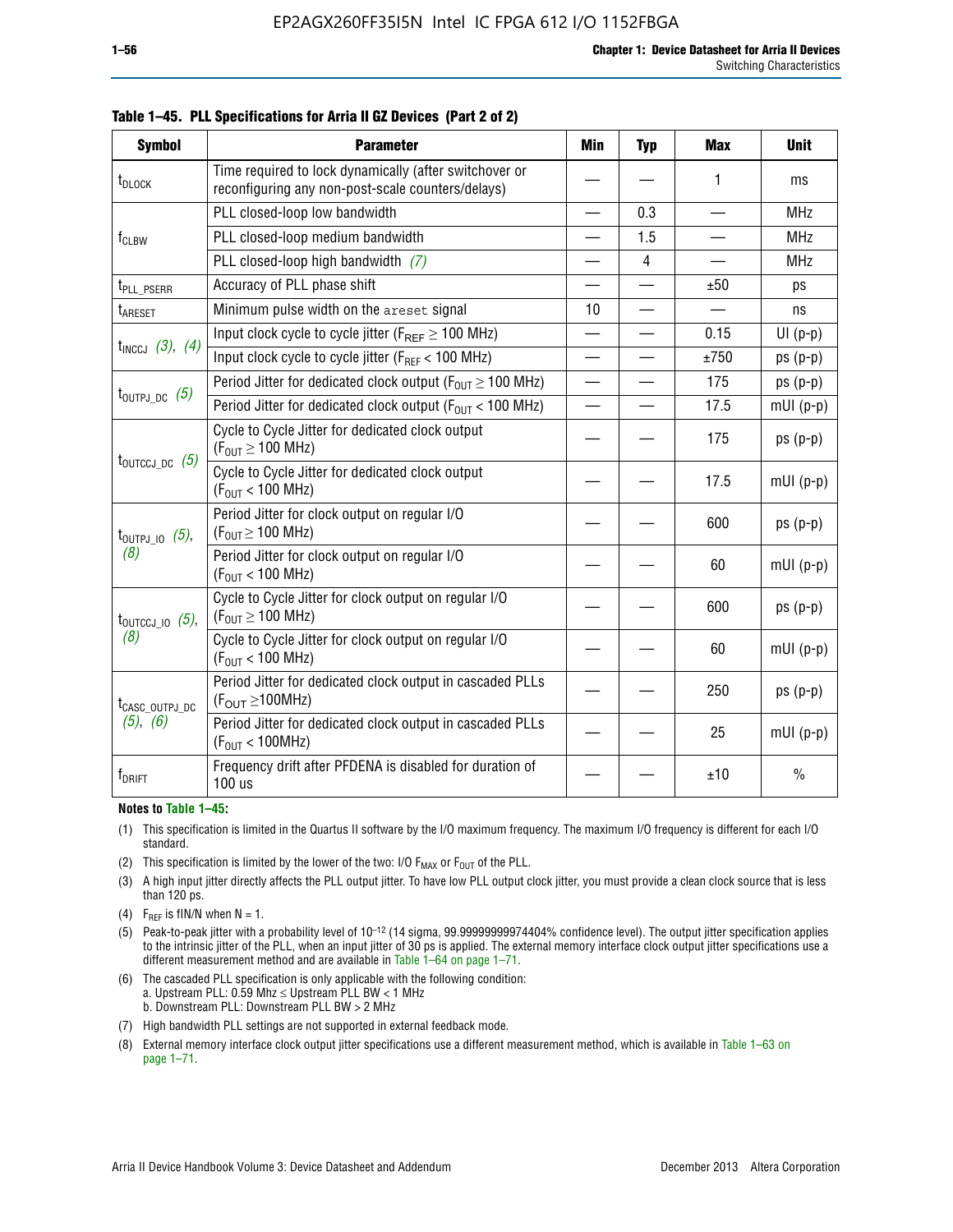# **DSP Block Specifications**

Table 1–46 lists the DSP block performance specifications for Arria II GX devices.

| Table 1-46. DSP Block Performance Specifications for Arria II GX Devices (Note 1) |
|-----------------------------------------------------------------------------------|
|-----------------------------------------------------------------------------------|

|                                                             | <b>Resources</b><br><b>Used</b> |     |     |                   |     |             |
|-------------------------------------------------------------|---------------------------------|-----|-----|-------------------|-----|-------------|
| <b>Mode</b>                                                 | Number of<br><b>Multipliers</b> | C4  | 13  | C <sub>5,15</sub> | C6  | <b>Unit</b> |
| $9 \times 9$ -bit multiplier                                |                                 | 380 | 310 | 300               | 250 | <b>MHz</b>  |
| $12 \times 12$ -bit multiplier                              |                                 | 380 | 310 | 300               | 250 | <b>MHz</b>  |
| $18 \times 18$ -bit multiplier                              |                                 | 380 | 310 | 300               | 250 | <b>MHz</b>  |
| $36 \times 36$ -bit multiplier                              |                                 | 350 | 270 | 270               | 220 | <b>MHz</b>  |
| $18 \times 36$ -bit high-precision multiplier<br>adder mode |                                 | 350 | 270 | 270               | 220 | <b>MHz</b>  |
| $18 \times 18$ -bit multiply accumulator                    | 4                               | 380 | 310 | 300               | 250 | <b>MHz</b>  |
| $18 \times 18$ -bit multiply adder                          | 4                               | 380 | 310 | 300               | 250 | <b>MHz</b>  |
| $18 \times 18$ -bit multiply adder-signed full<br>precision | $\overline{2}$                  | 380 | 310 | 300               | 250 | <b>MHz</b>  |
| $18 \times 18$ -bit multiply adder with<br>loopback $(2)$   | $\mathfrak{p}$                  | 275 | 220 | 220               | 180 | <b>MHz</b>  |
| 36-bit shift (32-bit data)                                  |                                 | 350 | 270 | 270               | 220 | <b>MHz</b>  |
| Double mode                                                 |                                 | 350 | 270 | 270               | 220 | <b>MHz</b>  |

**Notes to Table 1–46:**

(1) Maximum is for a fully-pipelined block with **Round** and **Saturation** disabled.

(2) Maximum is for loopback input registers disabled, **Round** and **Saturation** disabled, pipeline and output registers enabled.

Table 1–47 lists the DSP block performance specifications for Arria II GZ devices.

**Table 1–47. DSP Block Performance Specifications for Arria II GZ Devices** *(Note 1)* **(Part 1 of 2)**

| <b>Mode</b>                                               | <b>Resources</b><br><b>Used</b> | <b>Performance</b> |     | <b>Unit</b> |
|-----------------------------------------------------------|---------------------------------|--------------------|-----|-------------|
|                                                           | Number of<br><b>Multipliers</b> | -3                 | -4  |             |
| $9 \times 9$ -bit multiplier                              |                                 | 460                | 400 | <b>MHz</b>  |
| $12 \times 12$ -bit multiplier                            |                                 | 500                | 440 | <b>MHz</b>  |
| $18 \times 18$ -bit multiplier                            |                                 | 550                | 480 | <b>MHz</b>  |
| $36 \times 36$ -bit multiplier                            |                                 | 440                | 380 | MHz         |
| $18 \times 18$ -bit multiply accumulator                  | 4                               | 440                | 380 | MHz         |
| $18 \times 18$ -bit multiply adder                        | 4                               | 470                | 410 | <b>MHz</b>  |
| 18 x 18-bit multiply adder-signed full<br>precision       | 2                               | 450                | 390 | <b>MHz</b>  |
| $18 \times 18$ -bit multiply adder with<br>loopback $(2)$ | 2                               | 350                | 310 | <b>MHz</b>  |
| 36-bit shift (32-bit data)                                |                                 | 440                | 380 | <b>MHz</b>  |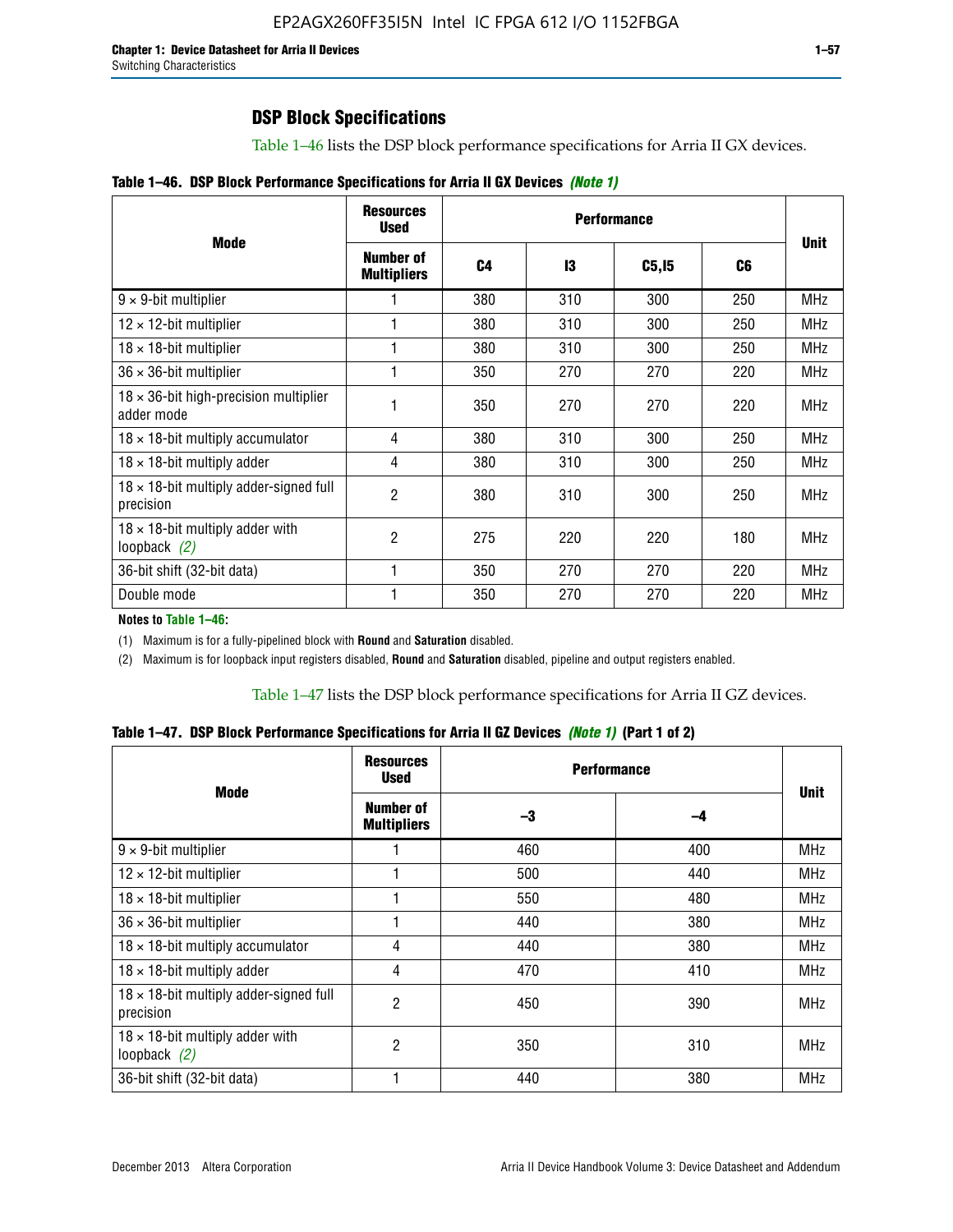|  | Table 1–47. DSP Block Performance Specifications for Arria II GZ Devices (Note 1) (Part 2 of 2) |  |
|--|-------------------------------------------------------------------------------------------------|--|
|  |                                                                                                 |  |

| Mode        | <b>Resources</b><br><b>Used</b>        | <b>Performance</b> |     |             |  |  |
|-------------|----------------------------------------|--------------------|-----|-------------|--|--|
|             | <b>Number of</b><br><b>Multipliers</b> | -3                 | -4  | <b>Unit</b> |  |  |
| Double mode |                                        | 440                | 380 | <b>MHz</b>  |  |  |

**Notes to Table 1–47:**

(1) Maximum is for fully pipelined block with **Round** and **Saturation** disabled.

(2) Maximum for loopback input registers disabled, **Round** and **Saturation** disabled, and pipeline and output registers enabled.

# **Embedded Memory Block Specifications**

Table 1–48 lists the embedded memory block specifications for Arria II GX devices.

|  |  | Table 1–48. Embedded Memory Block Performance Specifications for Arria II GX Devices |  |  |
|--|--|--------------------------------------------------------------------------------------|--|--|
|--|--|--------------------------------------------------------------------------------------|--|--|

|                                          |                                                                                                        | <b>Resources Used</b> |                                  |     |                |        |                |             |
|------------------------------------------|--------------------------------------------------------------------------------------------------------|-----------------------|----------------------------------|-----|----------------|--------|----------------|-------------|
| <b>Memory</b>                            | Mode                                                                                                   | <b>ALUTs</b>          | <b>Embedded</b><br><b>Memory</b> | 13  | C <sub>4</sub> | C5, I5 | C <sub>6</sub> | <b>Unit</b> |
| Memory                                   | Single port $64 \times 10$                                                                             | $\Omega$              |                                  | 450 | 500            | 450    | 378            | <b>MHz</b>  |
| Logic<br>Array<br><b>Block</b><br>(MLAB) | Simple dual-port $32 \times 20$ single<br>clock                                                        | $\Omega$              | 1                                | 270 | 500            | 450    | 378            | <b>MHz</b>  |
|                                          | Simple dual-port $64 \times 10$ single<br>clock                                                        | $\theta$              | 1                                | 428 | 500            | 450    | 378            | <b>MHz</b>  |
| M9K<br><b>Block</b>                      | Single-port $256 \times 36$                                                                            | $\mathbf{0}$          | 1                                | 360 | 400            | 360    | 310            | <b>MHz</b>  |
|                                          | Single-port $256 \times 36$ , with the<br>read-during-write option set to<br><b>Old Data</b>           | $\Omega$              | 1                                | 250 | 280            | 250    | 210            | <b>MHz</b>  |
|                                          | Simple dual-port $256 \times 36$ single<br><b>CLK</b>                                                  | $\Omega$              | 1                                | 360 | 400            | 360    | 310            | <b>MHz</b>  |
|                                          | Single-port $256 \times 36$ single CLK,<br>with the read-during-write option<br>set to <b>Old Data</b> | $\theta$              | 1                                | 250 | 280            | 250    | 210            | <b>MHz</b>  |
|                                          | True dual port $512 \times 18$ single CLK                                                              | $\Omega$              | 1                                | 360 | 400            | 360    | 310            | <b>MHz</b>  |
|                                          | True dual-port $512 \times 18$ single CLK,<br>with the read-during-write option<br>set to Old Data     | 0                     | 1                                | 250 | 280            | 250    | 210            | <b>MHz</b>  |
|                                          | Min Pulse Width (clock high time)                                                                      |                       |                                  | 900 | 850            | 950    | 1130           | ps          |
|                                          | Min Pulse Width (clock low time)                                                                       |                       |                                  | 730 | 690            | 770    | 920            | ps          |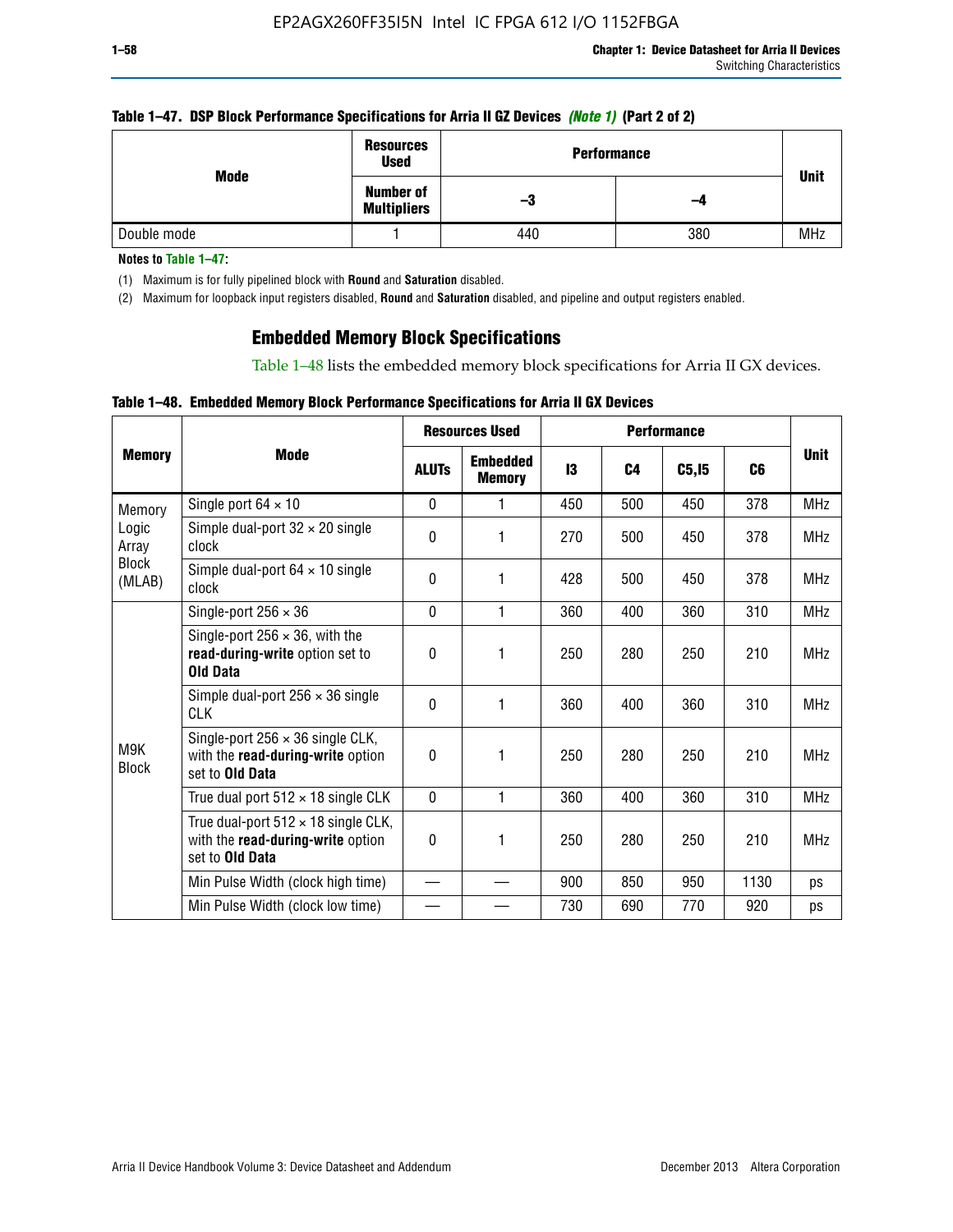Table 1–49 lists the embedded memory block specifications for Arria II GZ devices.

|  |  | Table 1–49. Embedded Memory Block Performance Specifications for Arria II GZ Devices (Note 1) |  |  |
|--|--|-----------------------------------------------------------------------------------------------|--|--|
|--|--|-----------------------------------------------------------------------------------------------|--|--|

| <b>Memory</b>      |                                                                                                   |              | <b>Resources Used</b>             |                |     | <b>Performance</b> |     |             |
|--------------------|---------------------------------------------------------------------------------------------------|--------------|-----------------------------------|----------------|-----|--------------------|-----|-------------|
|                    | Mode                                                                                              | <b>ALUTs</b> | <b>TriMatrix</b><br><b>Memory</b> | C <sub>3</sub> | 13  | C4                 | 14  | <b>Unit</b> |
|                    | Single port $64 \times 10$                                                                        | 0            | 1                                 | 500            | 500 | 450                | 450 | MHz         |
|                    | Simple dual-port $32 \times 20$                                                                   | $\Omega$     | $\mathbf{1}$                      | 500            | 500 | 450                | 450 | <b>MHz</b>  |
| <b>MLAB</b><br>(2) | Simple dual-port $64 \times 10$                                                                   | 0            | 1                                 | 500            | 500 | 450                | 450 | <b>MHz</b>  |
|                    | ROM 64 × 10                                                                                       | $\mathbf 0$  | $\mathbf{1}$                      | 500            | 500 | 450                | 450 | <b>MHz</b>  |
|                    | $ROM 32 \times 20$                                                                                | 0            | 1                                 | 500            | 500 | 450                | 450 | <b>MHz</b>  |
|                    | Single-port $256 \times 36$                                                                       | $\mathbf 0$  | $\mathbf{1}$                      | 540            | 540 | 475                | 475 | <b>MHz</b>  |
|                    | Simple dual-port $256 \times 36$                                                                  | $\Omega$     | 1                                 | 490            | 490 | 420                | 420 | <b>MHz</b>  |
|                    | Simple dual-port $256 \times 36$ , with the<br>read-during-write option set to Old<br><b>Data</b> | $\pmb{0}$    | 1                                 | 340            | 340 | 300                | 300 | <b>MHz</b>  |
|                    | True dual port $512 \times 18$                                                                    | $\mathbf{0}$ | 1                                 | 430            | 430 | 370                | 370 | <b>MHz</b>  |
| M9K<br>Block (2)   | True dual-port $512 \times 18$ , with the<br>read-during-write option set to Old<br><b>Data</b>   | $\mathbf 0$  | 1                                 | 335            | 335 | 290                | 290 | <b>MHz</b>  |
|                    | ROM 1 Port                                                                                        | $\mathbf 0$  | 1                                 | 540            | 540 | 475                | 475 | <b>MHz</b>  |
|                    | ROM 2 Port                                                                                        | $\mathbf 0$  | 1                                 | 540            | 540 | 475                | 475 | <b>MHz</b>  |
|                    | Min Pulse Width (clock high time)                                                                 |              |                                   | 800            | 800 | 850                | 850 | ps          |
|                    | Min Pulse Width (clock low time)                                                                  |              |                                   | 625            | 625 | 690                | 690 | ps          |
|                    | Single-port $2K \times 72$                                                                        | 0            | 1.                                | 440            | 400 | 380                | 350 | <b>MHz</b>  |
|                    | Simple dual-port $2K \times 72$                                                                   | $\mathbf{0}$ | 1                                 | 435            | 375 | 385                | 325 | <b>MHz</b>  |
|                    | Simple dual-port $2K \times 72$ , with the<br>read-during-write option set to Old<br><b>Data</b>  | 0            | 1                                 | 240            | 225 | 205                | 200 | <b>MHz</b>  |
|                    | Simple dual-port $2K \times 64$ (with ECC)                                                        | $\mathbf 0$  | 1                                 | 300            | 295 | 255                | 250 | <b>MHz</b>  |
| <b>M144K</b>       | True dual-port $4K \times 36$                                                                     | $\mathbf 0$  | $\mathbf{1}$                      | 375            | 350 | 330                | 310 | <b>MHz</b>  |
| Block (2)          | True dual-port $4K \times 36$ , with the<br>read-during-write option set to Old<br><b>Data</b>    | 0            | 1                                 | 230            | 225 | 205                | 200 | <b>MHz</b>  |
|                    | ROM 1 Port                                                                                        | $\mathbf 0$  | 1                                 | 500            | 450 | 435                | 420 | <b>MHz</b>  |
|                    | ROM 2 Port                                                                                        | 0            | $\mathbf{1}$                      | 465            | 425 | 400                | 400 | MHz         |
|                    | Min Pulse Width (clock high time)                                                                 |              |                                   | 755            | 860 | 860                | 950 | ps          |
|                    | Min Pulse Width (clock low time)                                                                  |              |                                   | 625            | 690 | 690                | 690 | ps          |

**Notes to Table 1–48:**

(1) To achieve the maximum memory block performance, use a memory block clock that comes through global clock routing from an on-chip PLL set to 50% output duty cycle. Use the Quartus II software to report timing for this and other memory block clocking schemes.

(2) When you use the error detection CRC feature, there is no degradation in  $F_{MAX}$ .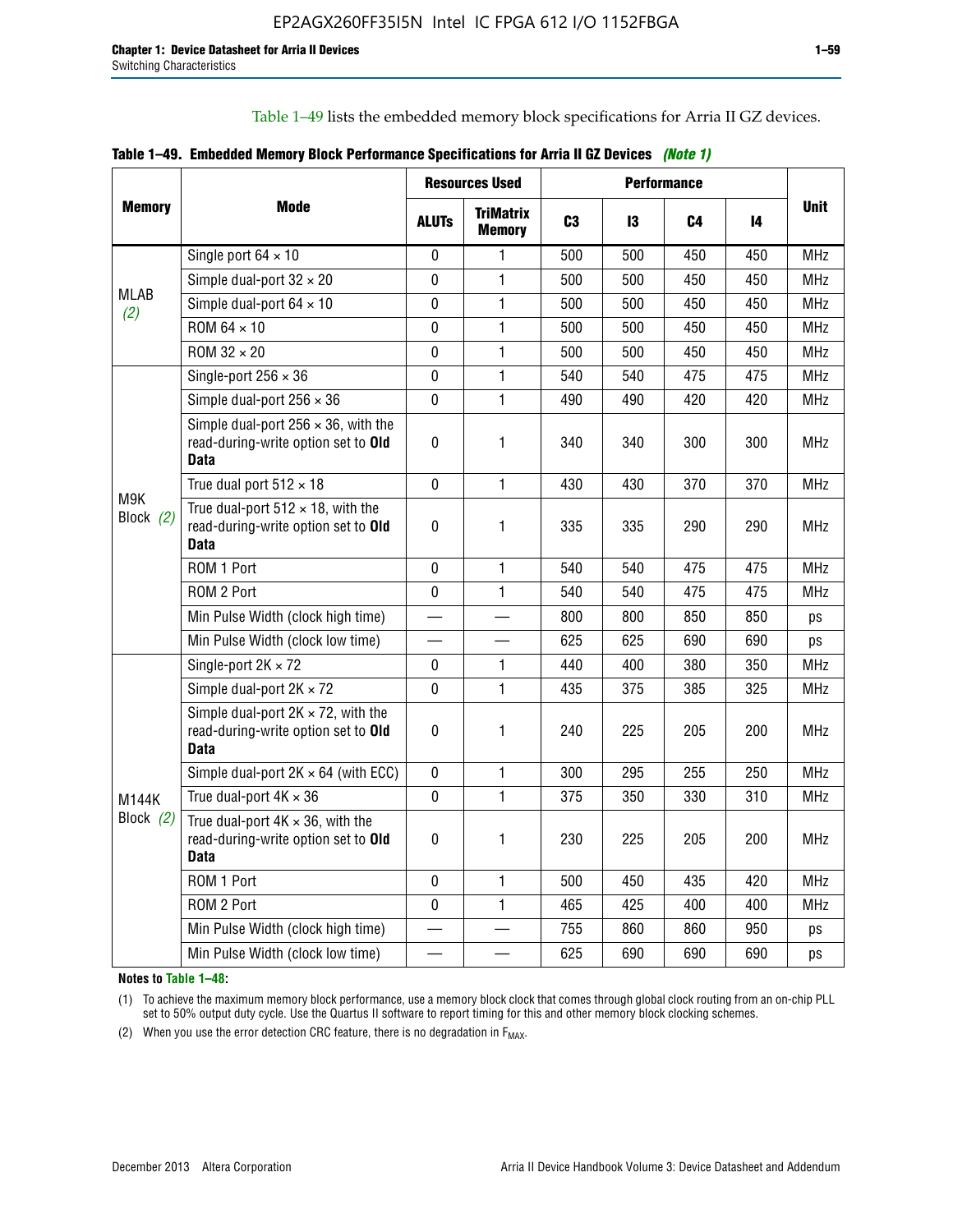# **Configuration**

Table 1–50 lists the configuration mode specifications for Arria II GX and GZ devices.

**Table 1–50. Configuration Mode Specifications for Arria II Devices**

|                                    | <b>DCLK Frequency</b> | <b>Unit</b> |     |            |  |
|------------------------------------|-----------------------|-------------|-----|------------|--|
| <b>Programming Mode</b>            | Min                   | <b>Typ</b>  | Max |            |  |
| Passive serial                     |                       |             | 125 | <b>MHz</b> |  |
| Fast passive parallel              |                       |             | 125 | <b>MHz</b> |  |
| Fast active serial (fast clock)    | 17                    | 26          | 40  | <b>MHz</b> |  |
| Fast active serial (slow clock)    | 8.5                   | 13          | 20  | <b>MHz</b> |  |
| Remote update only in fast AS mode |                       |             | 10  | <b>MHz</b> |  |

# **JTAG Specifications**

Table 1–51 lists the JTAG timing parameters and values for Arria II GX and GZ devices.

| <b>Symbol</b>     | <b>Description</b>                       | Min | Max | <b>Unit</b> |
|-------------------|------------------------------------------|-----|-----|-------------|
| $t_{JCP}$         | <b>TCK clock period</b>                  | 30  |     | ns          |
| $t_{JCH}$         | TCK clock high time                      | 14  |     | ns          |
| $t_{\text{JCL}}$  | <b>TCK clock low time</b>                | 14  |     | ns          |
| $t_{JPSU(TDI)}$   | TDI JTAG port setup time                 |     |     | ns          |
| $t_{JPSU\,(TMS)}$ | TMS JTAG port setup time                 | 3   |     | ns          |
| $t_{\sf JPH}$     | JTAG port hold time                      | 5   |     | ns          |
| $t_{\text{JPCO}}$ | JTAG port clock to output                |     | 11  | ns          |
| t <sub>JPZX</sub> | JTAG port high impedance to valid output |     | 14  | ns          |
| t <sub>JPXZ</sub> | JTAG port valid output to high impedance |     | 14  | ns          |

**Table 1–51. JTAG Timing Parameters and Values for Arria II Devices**

# **Chip-Wide Reset (Dev\_CLRn) Specifications**

Table 1–52 lists the specifications for the chip-wide reset (Dev\_CLRn) for Arria II GX and GZ devices.

### **Table 1–52. Chip-Wide Reset (Dev\_CLRn) Specifications for Arria II Devices**

| <b>Description</b> | <b>Min</b> | Typ | <b>Max</b> | <b>Unit</b> |
|--------------------|------------|-----|------------|-------------|
| CLRn<br>Dev        | 500        | __  |            | μS          |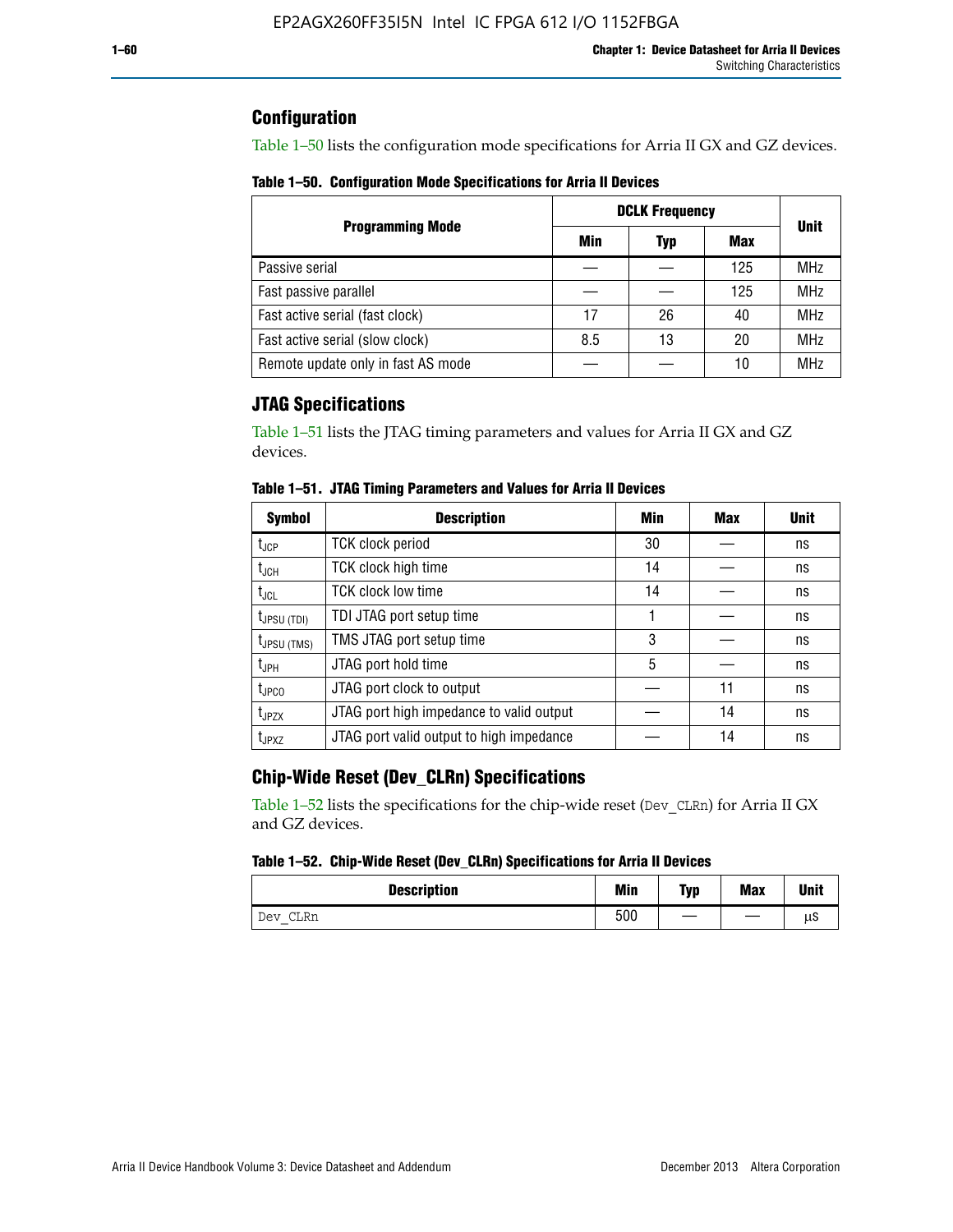# **Periphery Performance**

This section describes periphery performance, including high-speed I/O, external memory interface, and IOE programmable delay.

I/O performance supports several system interfaces, for example the high-speed I/O interface, external memory interface, and the PCI/PCI-X bus interface. I/O using SSTL-18 Class I termination standard can achieve up to the stated DDR2 SDRAM interfacing speed with typical DDR2 SDRAM memory interface setup. I/O using general purpose I/O (GPIO) standards such as 3.0, 2.5, 1.8, or 1.5 LVTTL/LVCMOS are capable of typical 200 MHz interfacing frequency with 10pF load.

 $\mathbb{I}$  Actual achievable frequency depends on design- and system-specific factors. You should perform HSPICE/IBIS simulations based on your specific design and system setup to determine the maximum achievable frequency in your system.

# **High-Speed I/O Specification**

Table 1–53 lists the high-speed I/O timing for Arria II GX devices.

**Table 1–53. High-Speed I/O Specifications for Arria II GX Devices (Part 1 of 4)**

|                                                                      |                                               | 13  |            |            | C <sub>4</sub> |            | C5, I5     | C6         |            |             |
|----------------------------------------------------------------------|-----------------------------------------------|-----|------------|------------|----------------|------------|------------|------------|------------|-------------|
| <b>Symbol</b>                                                        | <b>Conditions</b>                             | Min | <b>Max</b> | <b>Min</b> | <b>Max</b>     | <b>Min</b> | <b>Max</b> | <b>Min</b> | <b>Max</b> | <b>Unit</b> |
| <b>Clock</b>                                                         |                                               |     |            |            |                |            |            |            |            |             |
| $f_{HSCLK\_IN}$<br>(input clock<br>frequency)-Row<br>1/0             | Clock boost<br>factor, $W =$<br>1 to 40 $(1)$ | 5   | 670        | 5          | 670            | 5          | 622        | 5          | 500        | <b>MHz</b>  |
| $f_{HSCLK\_IN}$<br>(input clock<br>frequency)-<br>Column I/O         | Clock boost<br>factor, $W =$<br>1 to 40 $(1)$ | 5   | 500        | 5          | 500            | 5          | 472.5      | 5          | 472.5      | <b>MHz</b>  |
| T <sub>HSCLK_OUT</sub><br>(output clock<br>frequency)-Row<br>1/0     |                                               | 5   | 670        | 5          | 670            | 5          | 622        | 5          | 500        | <b>MHz</b>  |
| f <sub>HSCLK_OUT</sub><br>(output clock<br>frequency)-<br>Column I/O |                                               | 5   | 500        | 5          | 500            | 5          | 472.5      | 5          | 472.5      | <b>MHz</b>  |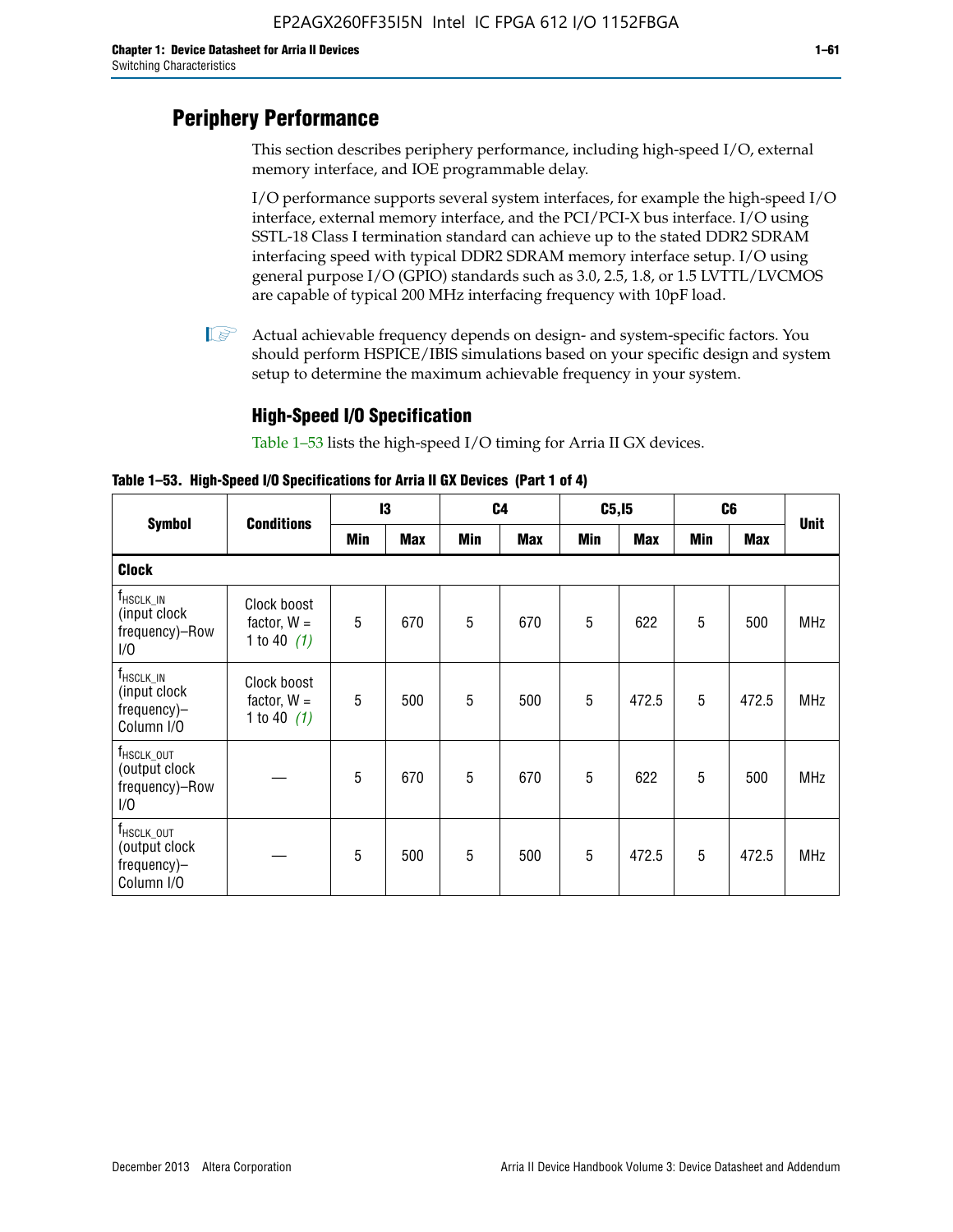| <b>Symbol</b>                                                                    | <b>Conditions</b>                                                                            |     | 13          |     | C <sub>4</sub> | C5, I5 |             | C <sub>6</sub> |            | <b>Unit</b> |
|----------------------------------------------------------------------------------|----------------------------------------------------------------------------------------------|-----|-------------|-----|----------------|--------|-------------|----------------|------------|-------------|
|                                                                                  |                                                                                              | Min | <b>Max</b>  | Min | <b>Max</b>     | Min    | <b>Max</b>  | Min            | <b>Max</b> |             |
| <b>Transmitter</b>                                                               |                                                                                              |     |             |     |                |        |             |                |            |             |
| $f_{\sf{HSDR\_TX}}$ (true<br>LVDS output data<br>rate)                           | SERDES factor,<br>$J = 3$ to 10<br>(using<br>dedicated<br>SERDES)                            | 150 | 1250<br>(2) | 150 | 1250<br>(2)    | 150    | 1050<br>(2) | 150            | 840        | <b>Mbps</b> |
|                                                                                  | SERDES factor,<br>$J = 4$ to 10<br>(using logic<br>elements as<br>SERDES)                    | (3) | 945         | (3) | 945            | (3)    | 840         | (3)            | 740        | <b>Mbps</b> |
|                                                                                  | SERDES factor,<br>$J = 2$ (using<br>DDR registers)<br>and $J = 1$<br>(using SDR<br>register) | (3) | (3)         | (3) | (3)            | (3)    | (3)         | (3)            | (3)        | <b>Mbps</b> |
| $f_{\text{HSDR\_TX\_E3R}}$<br>(emulated<br>LVDS_E_3R<br>output data rate)<br>(7) | SERDES factor,<br>$J = 4$ to 10                                                              | (3) | 945         | (3) | 945            | (3)    | 840         | (3)            | 740        | <b>Mbps</b> |

|  |  | Table 1–53. High-Speed I/O Specifications for Arria II GX Devices (Part 2 of 4) |  |
|--|--|---------------------------------------------------------------------------------|--|
|--|--|---------------------------------------------------------------------------------|--|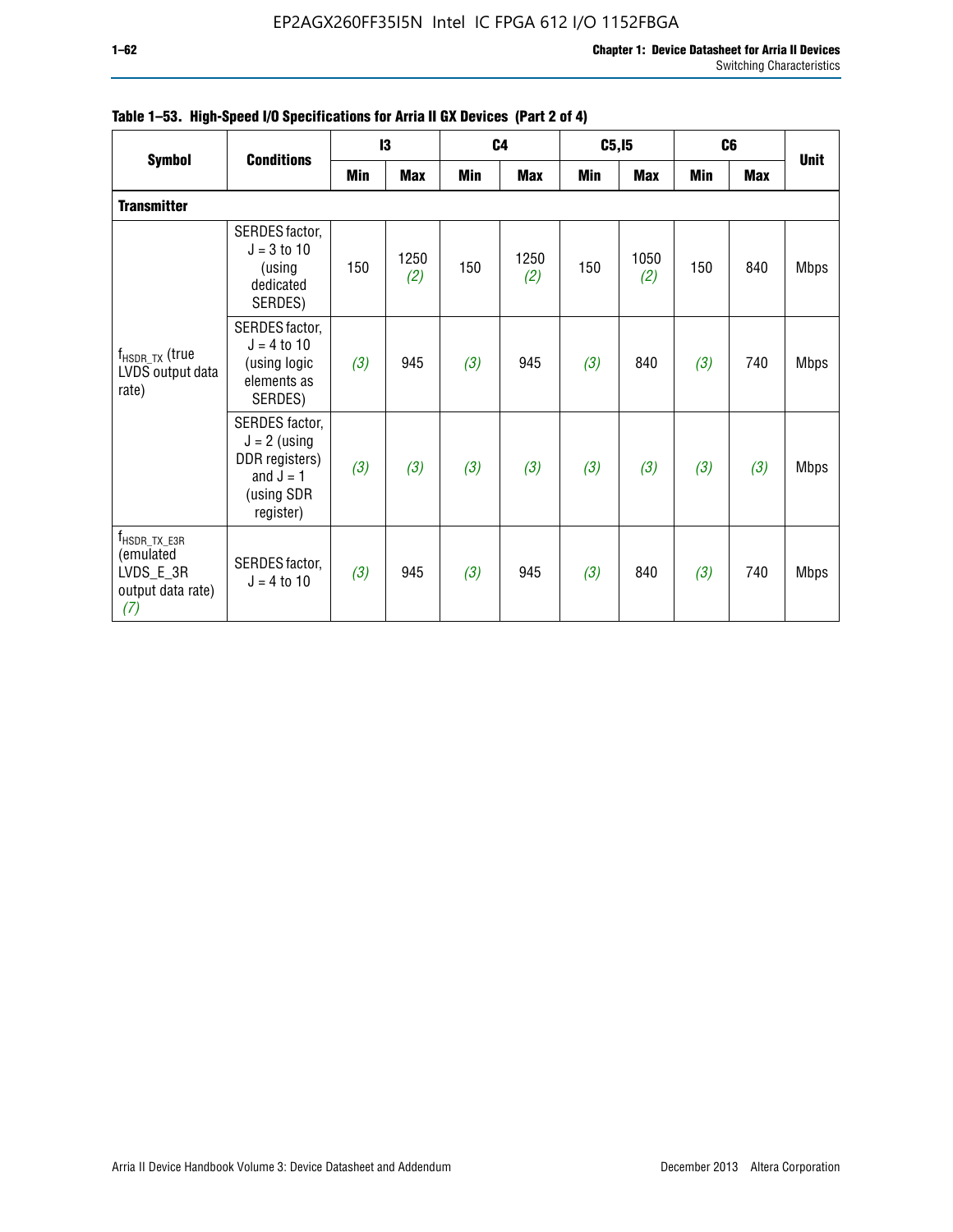|                                                                             |                                                                                                                     |            | $\mathbf{I}3$ | C <sub>4</sub> |            | C5, I5     |            | C <sub>6</sub> | <b>Max</b> |             |
|-----------------------------------------------------------------------------|---------------------------------------------------------------------------------------------------------------------|------------|---------------|----------------|------------|------------|------------|----------------|------------|-------------|
| <b>Symbol</b>                                                               | <b>Conditions</b>                                                                                                   | <b>Min</b> | <b>Max</b>    | <b>Min</b>     | <b>Max</b> | <b>Min</b> | <b>Max</b> | <b>Min</b>     |            | <b>Unit</b> |
|                                                                             | True LVDS with<br>dedicated<br><b>SERDES</b><br>(data rate<br>600-1,250<br>Mbps)                                    |            | 175           |                | 175        |            | 225        |                | 300        | ps          |
| $t_{TX\_JITTER}$ (4)                                                        | True LVDS with<br>dedicated<br><b>SERDES</b><br>(data rate<br>$< 600$ Mbps)                                         |            | 0.105         |                | 0.105      |            | 0.135      |                | 0.18       | UI          |
|                                                                             | True LVDS and<br>emulated<br>LVDS_E_3R<br>with logic<br>elements as<br>SERDES (data<br>rate 600<br>$-945$ Mbps)     |            | 260           |                | 260        |            | 300        |                | 350        | ps          |
|                                                                             | True LVDS and<br>emulated<br>LVDS_E_3R<br>with logic<br>elements as<br><b>SERDES</b><br>(data rate<br>$< 600$ Mbps) |            | 0.16          |                | 0.16       |            | 0.18       |                | 0.21       | U           |
| $t_{TX\_DCD}$                                                               | True LVDS and<br>emulated<br>LVDS_E_3R                                                                              | 45         | 55            | 45             | 55         | 45         | 55         | 45             | 55         | $\%$        |
| $t_{\text{RISE}}$ and $t_{\text{FALL}}$                                     | True LVDS and<br>emulated<br>LVDS_E_3R                                                                              |            | 200           |                | 200        |            | 225        |                | 250        | ps          |
| <b>TCCS</b>                                                                 | True LVDS $(5)$                                                                                                     |            | 150           |                | 150        |            | 175        |                | 200        | ps          |
|                                                                             | Emulated<br>LVDS_E_3R                                                                                               |            | 200           |                | 200        |            | 250        |                | 300        | ps          |
| Receiver (6)                                                                |                                                                                                                     |            |               |                |            |            |            |                |            |             |
| True differential<br>I/O standards -<br>f <sub>HSDRDPA</sub> (data<br>rate) | <b>SERDES</b> factor<br>$J = 3 to 10$                                                                               | 150        | 1250          | 150            | 1250       | 150        | 1050       | 150            | 840        | <b>Mbps</b> |

# **Table 1–53. High-Speed I/O Specifications for Arria II GX Devices (Part 3 of 4)**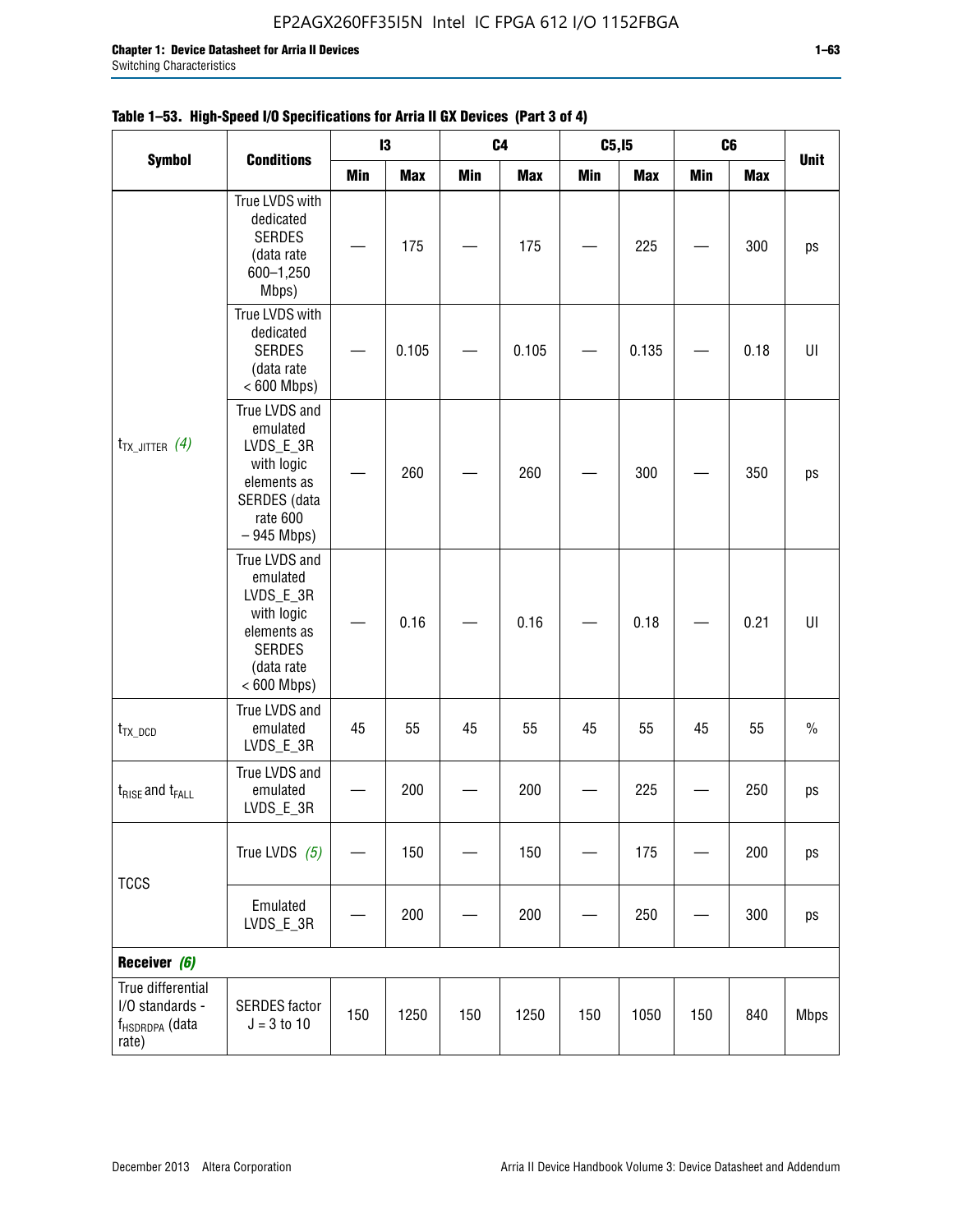|                           | <b>Conditions</b>                                        | 13  |            | C <sub>4</sub> |            | C5, I5     |            | C <sub>6</sub> |            |             |
|---------------------------|----------------------------------------------------------|-----|------------|----------------|------------|------------|------------|----------------|------------|-------------|
| <b>Symbol</b>             |                                                          | Min | <b>Max</b> | Min            | <b>Max</b> | <b>Min</b> | <b>Max</b> | <b>Min</b>     | <b>Max</b> | <b>Unit</b> |
| $f_{HSDR}$ (data rate)    | <b>SERDES</b> factor<br>$J = 3$ to 10                    | (3) | 945<br>(7) | (3)            | 945<br>(7) | (3)        | 740<br>(7) | (3)            | 640<br>(7) | <b>Mbps</b> |
|                           | <b>SERDES</b> factor<br>$J = 2$ (using<br>DDR registers) | (3) | (7)        | (3)            | (7)        | (3)        | (7)        | (3)            | (7)        | <b>Mbps</b> |
|                           | <b>SERDES</b> factor<br>$J = 1$ (using<br>SDR registers) | (3) | (7)        | (3)            | (7)        | (3)        | (7)        | (3)            | (7)        | <b>Mbps</b> |
| Soft-CDR PPM<br>tolerance | Soft-CDR<br>mode                                         |     | 300        |                | 300        |            | 300        |                | 300        | $\pm$ PPM   |
| DPA run length            | DPA mode                                                 |     | 10,000     |                | 10,000     |            | 10,000     |                | 10,000     | UI          |
| Sampling<br>window (SW)   | Non-DPA mode<br>(5)                                      |     | 300        |                | 300        |            | 350        |                | 400        | ps          |

### **Table 1–53. High-Speed I/O Specifications for Arria II GX Devices (Part 4 of 4)**

#### **Notes to Table 1–53:**

(1)  $f_{HSCLK\_IN} = f_{HSDR}$  / W. Use W to determine the supported selection of input reference clock frequencies for the desired data rate.

(2) Applicable for interfacing with DPA receivers only. For interfacing with non-DPA receivers, you must calculate the leftover timing margin in the receiver by performing link timing closure analysis. For Arria II GX transmitter to Arria II GX non-DPA receiver, the maximum supported data rate is 945 Mbps. For data rates above 840 Mbps, perform PCB trace compensation by adjusting the PCB trace length for LVDS channels to improve channel-to-channel skews.

- (3) The minimum and maximum specification depends on the clock source (for example, PLL and clock pin) and the clock routing resource you use (global, regional, or local). The I/O differential buffer and input register do not have a minimum toggle rate.
- (4) The specification is only applicable under the influence of core noise.
- (5) Applicable for true LVDS using dedicated SERDES only.
- (6) Dedicated SERDES and DPA features are only available on the right banks.
- (7) You must calculate the leftover timing margin in the receiver by performing link timing closure analysis. You must consider the board skew margin, transmitter channel-to-channel skew, and the receiver sampling margin to determine the leftover timing margin.

### Table 1–54 lists the high-speed I/O timing for Arria II GZ devices.

### **Table 1–54. High-Speed I/O Specifications for Arria II GZ Devices** *(Note 1), (2), (10)* **(Part 1 of 3)**

|                                                                                        | <b>Conditions</b>                       |     | C3, I3     |            |                 | C4, 14     |     |             |
|----------------------------------------------------------------------------------------|-----------------------------------------|-----|------------|------------|-----------------|------------|-----|-------------|
| <b>Symbol</b>                                                                          |                                         | Min | <b>Typ</b> | <b>Max</b> | Min             | <b>Typ</b> | Max | <b>Unit</b> |
| <b>Clock</b>                                                                           |                                         |     |            |            |                 |            |     |             |
| $f_{HSCLK_in}$ (input clock<br>frequency) true<br>differential I/O<br>standards        | Clock boost factor<br>$W = 1$ to 40 (3) | 5   |            | 717        | 5               |            | 717 | <b>MHz</b>  |
| f <sub>HSCLK_in</sub> (input clock<br>frequency) single<br>ended I/O standards<br>(9)  | Clock boost factor<br>$W = 1$ to 40 (3) | 5   |            | 717        | $5\phantom{.0}$ |            | 717 | <b>MHz</b>  |
| f <sub>HSCLK_in</sub> (input clock<br>frequency) single<br>ended I/O standards<br>(10) | Clock boost factor<br>$W = 1$ to 40 (3) | 5   |            | 420        | 5               |            | 420 | <b>MHz</b>  |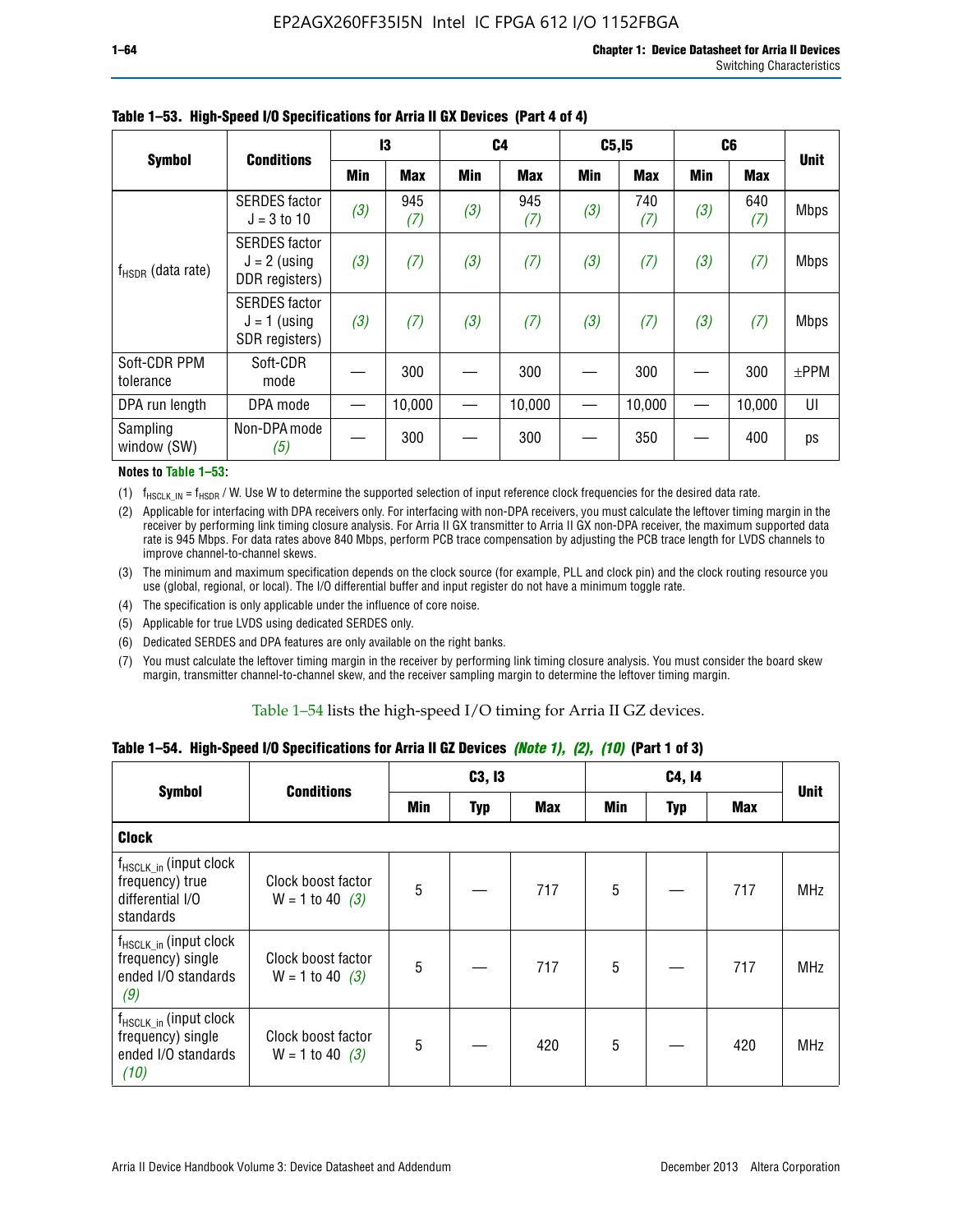|                                                                                                                    |                                                                                              |            | C3, I3     |            |     | C4, 14     |            |             |
|--------------------------------------------------------------------------------------------------------------------|----------------------------------------------------------------------------------------------|------------|------------|------------|-----|------------|------------|-------------|
| <b>Symbol</b>                                                                                                      | <b>Conditions</b>                                                                            | <b>Min</b> | <b>Typ</b> | <b>Max</b> | Min | <b>Typ</b> | <b>Max</b> | <b>Unit</b> |
| f <sub>HSCLK_OUT</sub> (output<br>clock frequency)                                                                 |                                                                                              | 5          |            | 717(7)     | 5   |            | 717(7)     | <b>MHz</b>  |
| <b>Transmitter</b>                                                                                                 |                                                                                              |            |            |            |     |            |            |             |
|                                                                                                                    | SERDES factor, $J = 3$<br>to 10<br>(using dedicated<br>SERDES) (8)                           | (4)        |            | 1250       | (4) |            | 1250       | <b>Mbps</b> |
| f <sub>HSDR</sub> (true LVDS<br>output data rate)                                                                  | SERDES factor $J = 2$ ,<br>(using DDR registers)                                             | (4)        |            | (5)        | (4) |            | (5)        | <b>Mbps</b> |
| f <sub>HSDR</sub> (emulated                                                                                        | SERDES factor $J = 1$ ,<br>(uses an SDR<br>register)                                         | (4)        |            | (5)        | (4) |            | (5)        | <b>Mbps</b> |
| LVDS_E_3R output<br>data rate) $(5)$                                                                               | SERDES factor $J = 4$                                                                        | (4)        |            | 1152       | (4) |            | 800        | <b>Mbps</b> |
| $f_{\rm HSDR}$ (emulated<br>LVDS_E_1R output<br>data rate)                                                         | to 10                                                                                        | (4)        |            | 200        | (4) |            | 200        | <b>Mbps</b> |
| $t_{x}$ Jitter                                                                                                     | Total jitter for data<br>rate, 600 Mbps to<br>1.6 Gbps                                       |            |            | 160        |     |            | 160        | ps          |
|                                                                                                                    | Total jitter for data<br>rate, $< 600$ Mbps                                                  |            |            | 0.1        |     |            | 0.1        | UI          |
| $t_{x}$ Jitter - emulated<br>differential I/O<br>standards with three                                              | Total jitter for data<br>rate, 600 Mbps to<br>1.25 Gbps                                      |            |            | 300        |     |            | 325        | ps          |
| external output resistor<br>network                                                                                | Total jitter for data<br>rate $< 600$ Mbps                                                   |            |            | 0.2        |     |            | 0.25       | UI          |
| $t_{x \text{ Jitter}}$ - emulated<br>differential I/O<br>standards with one<br>external output resistor<br>network |                                                                                              |            |            | 0.15       |     |            | 0.15       | U           |
| t <sub>DUTY</sub>                                                                                                  | TX output clock duty<br>cycle for both True<br>and emulated<br>differential I/O<br>standards | 45         | 50         | 55         | 45  | 50         | 55         | $\%$        |

## **Table 1–54. High-Speed I/O Specifications for Arria II GZ Devices** *(Note 1), (2), (10)* **(Part 2 of 3)**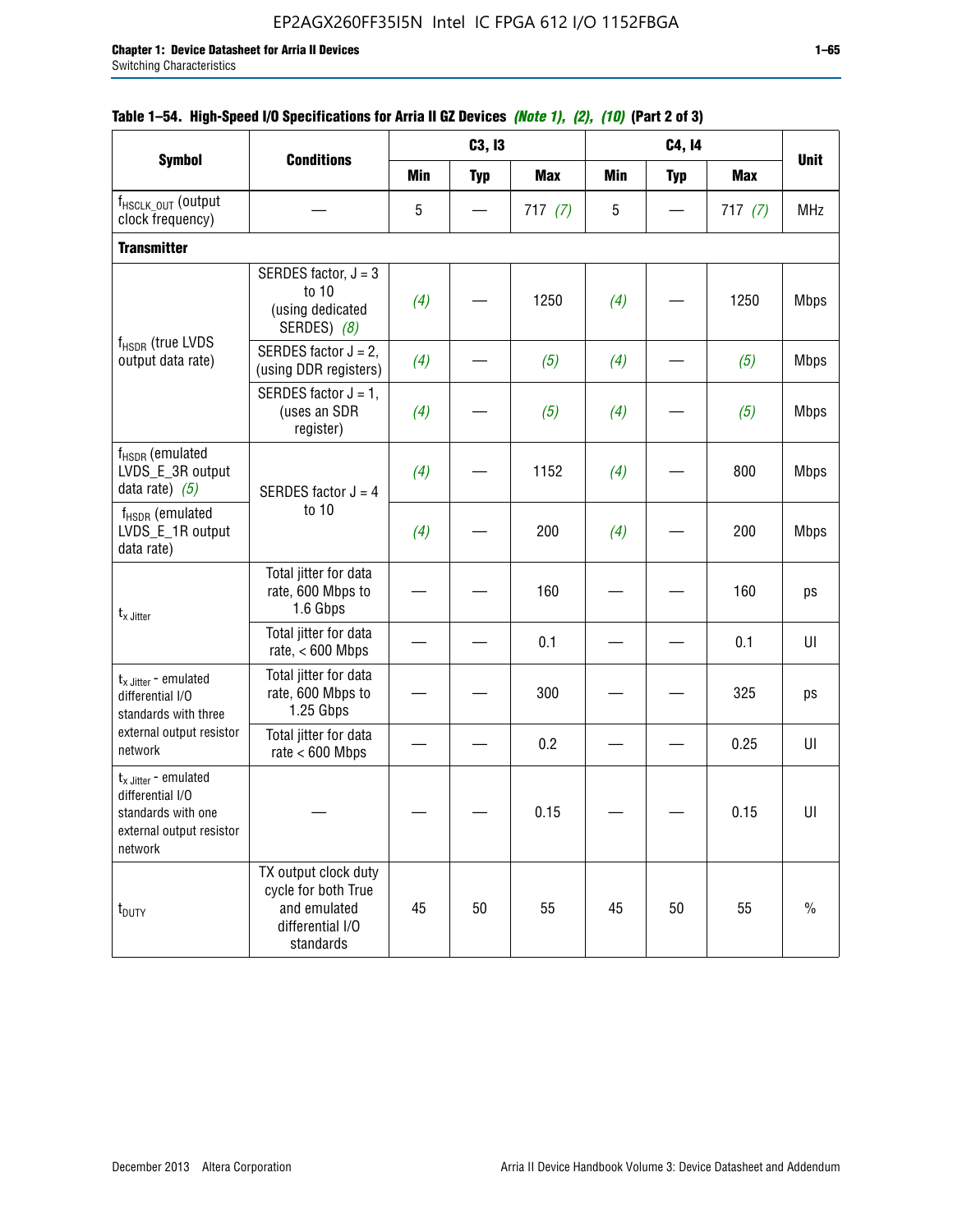|                                                                          |                                                                                                  | C3, I3     |            | C4, 14     |            |            |            |             |
|--------------------------------------------------------------------------|--------------------------------------------------------------------------------------------------|------------|------------|------------|------------|------------|------------|-------------|
| <b>Symbol</b>                                                            | <b>Conditions</b>                                                                                | <b>Min</b> | <b>Typ</b> | <b>Max</b> | <b>Min</b> | <b>Typ</b> | <b>Max</b> | <b>Unit</b> |
|                                                                          | True differential I/O<br>standards                                                               |            |            | 200        |            |            | 200        | ps          |
| $t_{RISE}$ & $t_{FALL}$                                                  | <b>Emulated differential</b><br>I/O standards with<br>three external output<br>resistor networks |            |            | 250        |            |            | 300        | ps          |
|                                                                          | <b>Emulated differential</b><br>I/O standards with<br>one external output<br>resistor            |            |            | 500        |            |            | 500        | ps          |
|                                                                          | <b>True LVDS</b>                                                                                 |            |            | 100        |            |            | 100        | ps          |
| <b>TCCS</b>                                                              | Emulated<br>LVDS_E_3R                                                                            |            |            | 250        |            |            | 250        | ps          |
| <b>Receiver</b>                                                          |                                                                                                  |            |            |            |            |            |            |             |
| True differential I/O<br>standards - f <sub>HSDRDPA</sub><br>(data rate) | <b>SERDES</b> factor<br>$J = 3$ to 10                                                            | 150        |            | 1250       | 150        |            | 1250       | <b>Mbps</b> |
|                                                                          | <b>SERDES</b> factor<br>$J = 3$ to 10                                                            | (4)        |            | (6)        | (4)        |            | (6)        | <b>Mbps</b> |
| f <sub>HSDR</sub> (data rate)                                            | SERDES factor $J = 2$ ,<br>uses DDR registers                                                    | (4)        |            | (5)        | (4)        |            | (5)        | <b>Mbps</b> |
|                                                                          | SERDES factor $J = 1$ ,<br>uses an SDR register                                                  | (4)        |            | (5)        | (4)        |            | (5)        | <b>Mbps</b> |
| DPA run length                                                           | DPA mode                                                                                         |            |            | 10000      |            |            | 10000      | UI          |
| Soft-CDR PPM<br>tolerance                                                | Soft-CDR mode                                                                                    |            |            | 300        |            |            | 300        | $±$ PPM     |
| <b>Sampling Window</b><br>(SW)                                           | Non-DPA mode                                                                                     |            |            | 300        |            |            | 300        | ps          |

### **Table 1–54. High-Speed I/O Specifications for Arria II GZ Devices** *(Note 1), (2), (10)* **(Part 3 of 3)**

### **Notes to Table 1–54:**

(1) When  $J = 3$  to 10, use the SERDES block.

- (2) When  $J = 1$  or 2, bypass the SERDES block.
- (3) Clock Boost Factor (W) is the ratio between input data rate to the input clock rate.
- (4) The minimum specification depends on the clock source (for example, the PLL and clock pin) and the clock routing resource (global, regional, or local) that you use. The I/O differential buffer and input register do not have a minimum toggle rate.
- (5) You must calculate the leftover timing margin in the receiver by performing link timing closure analysis. You must consider the board skew margin, transmitter channel-to-channel skew, and receiver sampling margin to determine leftover timing margin.
- (6) You can estimate the achievable maximum data rate for non-DPA mode by performing link timing closure analysis. You must consider the board skew margin, transmitter delay margin, and the receiver sampling margin to determine the maximum data rate supported.
- (7) This is achieved by using the LVDS and DPA clock network.
- (8) If the receiver with DPA enabled and transmitter are using shared PLLs, the minimum data rate is 150 Mbps.
- (9) This only applies to DPA and soft-CDR modes.
- (10) This only applies to LVDS source synchronous mode.

Table 1–55 lists DPA lock time specifications for Arria II GX and GZ devices.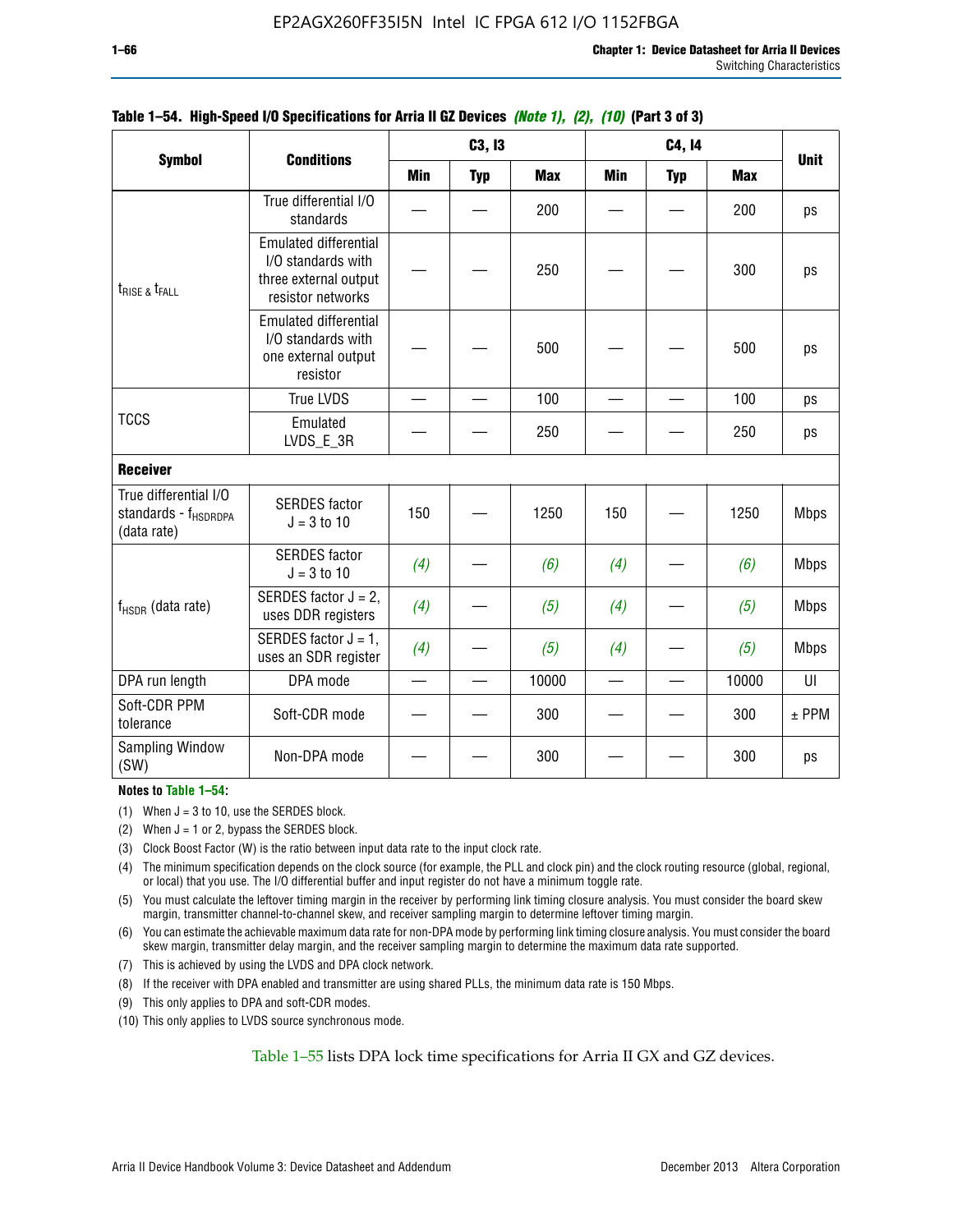| <b>Standard</b>      | <b>Training Pattern</b> | <b>Number of Data</b><br><b>Transitions in One</b><br><b>Repetition of the</b><br><b>Training Pattern</b> | Number of<br><b>Repetitions per</b><br>256 Data<br>Transitions (4) | <b>Maximum</b>       |
|----------------------|-------------------------|-----------------------------------------------------------------------------------------------------------|--------------------------------------------------------------------|----------------------|
| SPI-4                | 00000000001111111111    |                                                                                                           | 128                                                                | 640 data transitions |
|                      | 00001111                |                                                                                                           | 128                                                                | 640 data transitions |
| Parallel Rapid I/O   | 10010000                |                                                                                                           | 64                                                                 | 640 data transitions |
| <b>Miscellaneous</b> | 10101010                |                                                                                                           | 32                                                                 | 640 data transitions |
|                      | 01010101                |                                                                                                           | 32                                                                 | 640 data transitions |

| Table 1–55. DPA Lock Time Specifications for Arria II Devices (Note 1), (2), (3) |  |  |
|----------------------------------------------------------------------------------|--|--|
|----------------------------------------------------------------------------------|--|--|

**Notes to Table 1–55:**

(1) The DPA lock time is for one channel.

(2) One data transition is defined as a 0-to-1 or 1-to-0 transition.

(3) The DPA lock time stated in the table applies to both commercial and industrial grade.

(4) This is the number of repetitions for the stated training pattern to achieve the 256 data transitions.

Figure 1–5 shows the LVDS soft-CDR/DPA sinusoidal jitter tolerance specification for Arria II GZ devices at a data rate less than 1.25 Gbps and all the Arria II GX devices.

### **Figure 1–5. LVDS Soft-CDR/DPA Sinusoidal Jitter Tolerance Specification for All Arria II GX Devices and for Arria II GZ Devices at a Data Rate less than 1.25 Gbps**

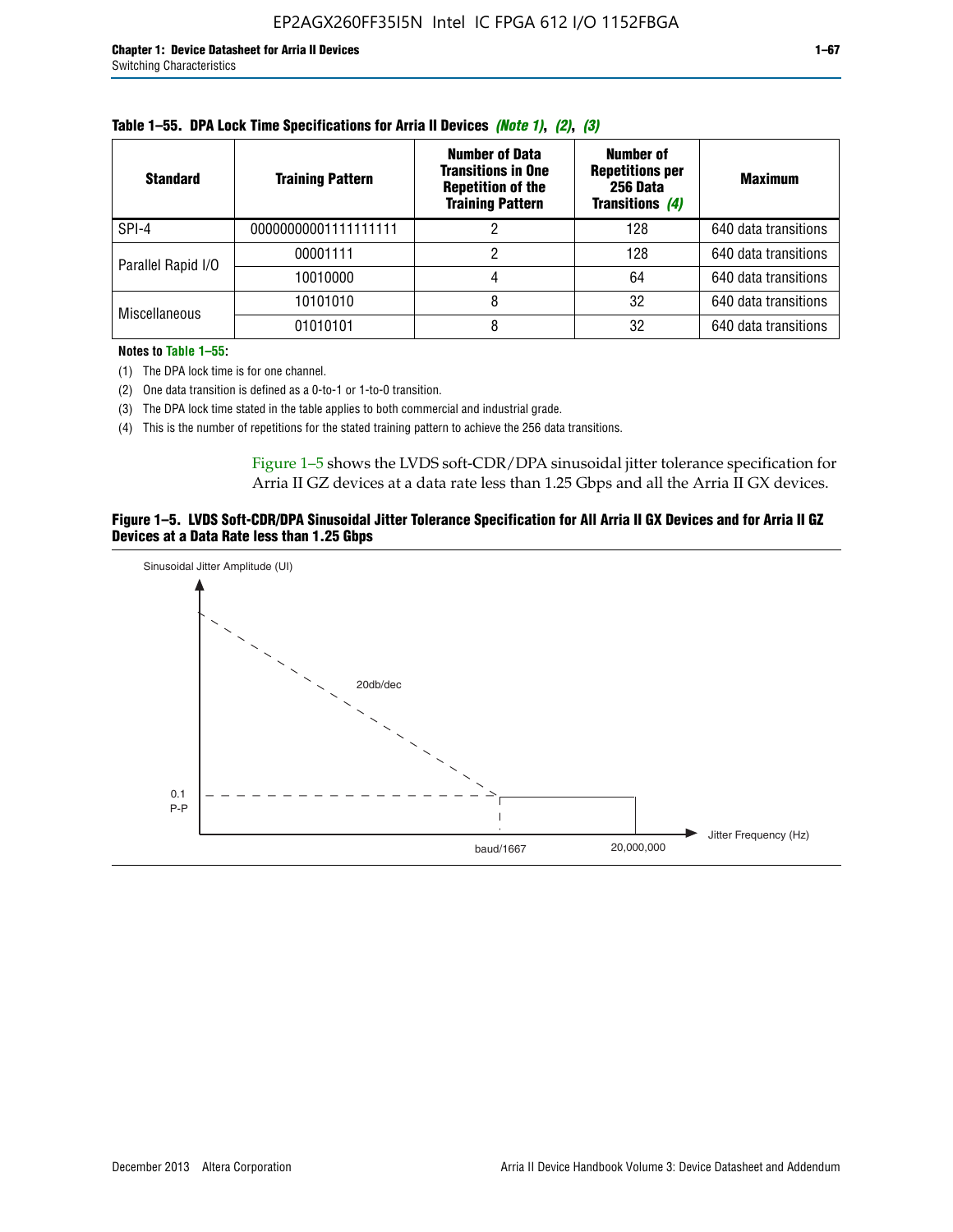Figure 1–6 shows the LVDS soft-CDR/DPA sinusoidal jitter tolerance specification for Arria II GZ devices at 1.25 Gbps data rate.





Table 1–56 lists the LVDS soft-CDR/DPA sinusoidal jitter tolerance specification for Arria II GZ devices at 1.25 Gbps data rate.

|                     | Table 1–56. LVDS Soft-CDR/DPA Sinusoidal Jitter Mask Values for Arria II GZ Devices at |  |  |
|---------------------|----------------------------------------------------------------------------------------|--|--|
| 1.25 Gbps Data Rate |                                                                                        |  |  |

| <b>Jitter Frequency (Hz)</b> |            | Sinusoidal Jitter (UI) |
|------------------------------|------------|------------------------|
| F1                           | 10,000     | 25.000                 |
| F2                           | 17,565     | 25.000                 |
| F3                           | 1,493,000  | 0.350                  |
| F4                           | 50,000,000 | 0.350                  |

# **External Memory Interface Specifications**

For the maximum clock rate supported for Arria II GX and GZ device family, refer to the [External Memory Interface Spec Estimator](http://www.altera.com/technology/memory/estimator/mem-emif-index.html) page on the Altera website.

Table 1–57 lists the external memory interface specifications for Arria II GX devices.

**Table 1–57. External Memory Interface Specifications for Arria II GX Devices (Part 1 of 2)**

| <b>Frequency</b> |            | <b>Frequency Range (MHz)</b> |            | <b>Resolution</b> | <b>DQS Delay</b>          | <b>Number of</b>    |  |
|------------------|------------|------------------------------|------------|-------------------|---------------------------|---------------------|--|
| Mode             | C4         | <b>13, C5, 15</b>            | C6         | (°)               | <b>Buffer Mode</b><br>(1) | <b>Delay Chains</b> |  |
|                  | $90 - 140$ | $90 - 130$                   | $90 - 110$ | 22.5              | Low                       | 16                  |  |
|                  | 110-180    | 110-170                      | 110-150    | 30                | Low                       | 12                  |  |
| 2                | 140-220    | 140-210                      | 140-180    | 36                | Low                       | 10                  |  |
| 3                | 170-270    | 170-260                      | 170-220    | 45                | Low                       | 8                   |  |
| 4                | 220-340    | 220-310                      | 220-270    | 30                | High                      | 12                  |  |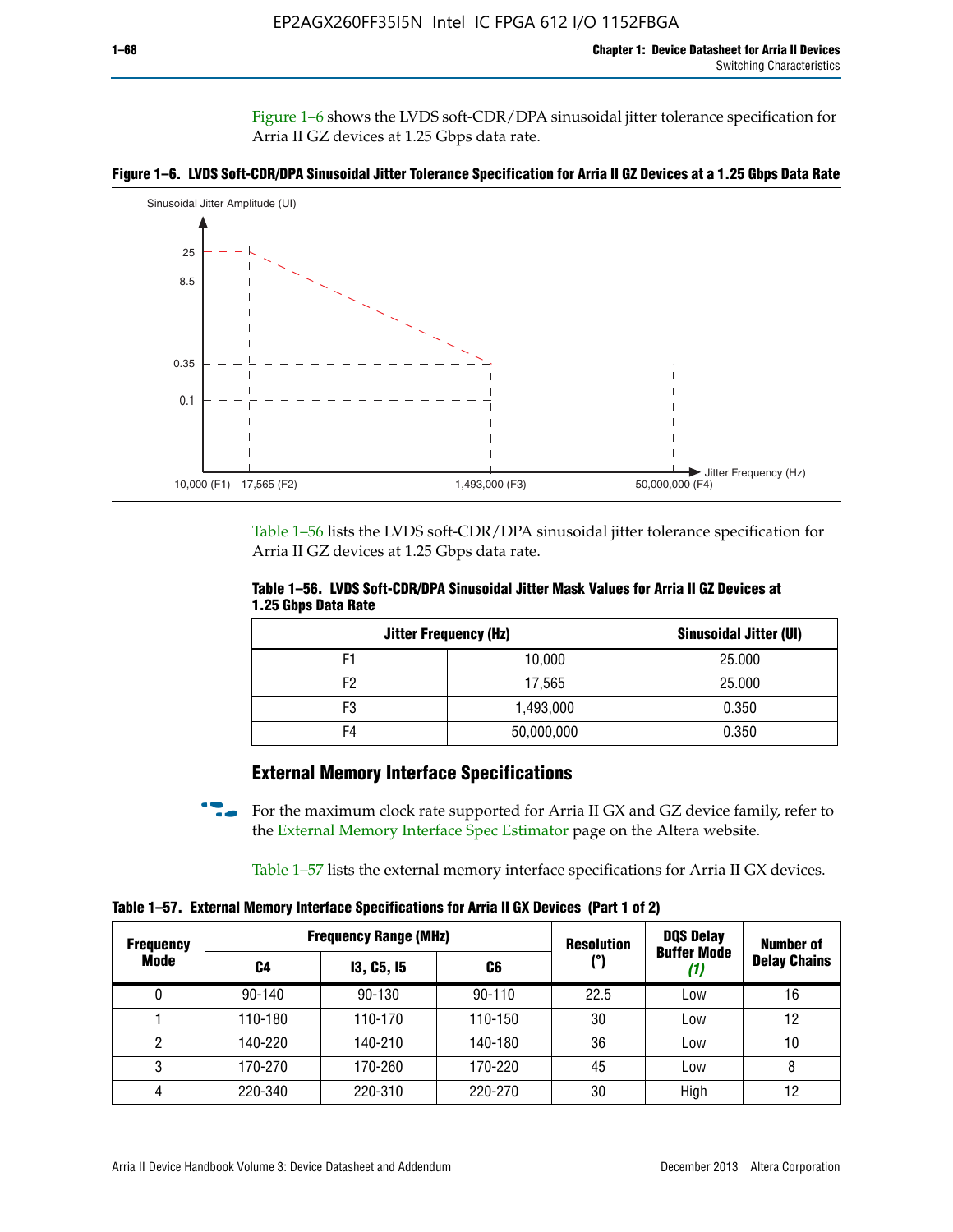| <b>Frequency</b> |         | <b>Frequency Range (MHz)</b> |         | <b>DQS Delay</b><br><b>Resolution</b><br><b>Buffer Mode</b> |      | <b>Number of</b>    |
|------------------|---------|------------------------------|---------|-------------------------------------------------------------|------|---------------------|
| Mode             | C4      | <b>13, C5, 15</b>            | C6      | (°)                                                         | (1)  | <b>Delay Chains</b> |
|                  | 270-410 | 270-380                      | 270-320 | 36                                                          | High | 10                  |
|                  | 320-450 | 320-410                      | 320-370 | 45                                                          | High |                     |

| Table 1–57. External Memory Interface Specifications for Arria II GX Devices (Part 2 of 2) |
|--------------------------------------------------------------------------------------------|
|--------------------------------------------------------------------------------------------|

**Note to Table 1–57:**

(1) Low indicates a 6-bit DQS delay setting; high indicates a 5-bit DQS delay setting.

Table 1–58 lists the DLL frequency range specifications for Arria II GZ devices.

### **Table 1–58. DLL Frequency Range Specifications for Arria II GZ Devices**

|                       | <b>Frequency Range (MHz)</b> |            |                              |                           | <b>Number of</b>              |
|-----------------------|------------------------------|------------|------------------------------|---------------------------|-------------------------------|
| <b>Frequency Mode</b> | -3<br>-4                     |            | <b>Available Phase Shift</b> | <b>Buffer Mode</b><br>(1) | <b>Delay</b><br><b>Chains</b> |
| 0                     | $90 - 130$                   | $90 - 120$ | 22.5°, 45°, 67.5°, 90°       | Low                       | 16                            |
|                       | 120-170                      | 120-160    | 30°, 60°, 90°, 120°          | Low                       | 12                            |
| 2                     | 150-210                      | 150-200    | 36°, 72°, 108°, 144°         | Low                       | 10                            |
| 3                     | 180-260                      | 180-240    | 45°, 90°, 135°, 180°         | Low                       | 8                             |
| 4                     | 240-320                      | 240-290    | 30°, 60°, 90°, 120°          | High                      | 12                            |
| 5                     | 290-380                      | 290-360    | 36°, 72°, 108°, 144°         | High                      | 10                            |
| 6                     | 360-450                      | 360-450    | 45°, 90°, 135°, 180°         | High                      | 8                             |
|                       | 470-630                      | 470-590    | 60°, 120°, 180°, 240°        | High                      | 6                             |

#### **Note to Table 1–58:**

(1) Low indicates a 6-bit DQS delay setting; high indicates a 5-bit DQS delay setting.

Table 1–59 lists the DQS phase offset delay per stage for Arria II GX devices.

| Table 1–59.  DQS Phase Offset Delay Per Setting for Arria II GX Devices <i>(Note 1), (2), (3)</i> |  |  |  |  |  |  |
|---------------------------------------------------------------------------------------------------|--|--|--|--|--|--|
|---------------------------------------------------------------------------------------------------|--|--|--|--|--|--|

| <b>Speed Grade</b> | Min  | Max  | <b>Unit</b> |
|--------------------|------|------|-------------|
| C4                 | ن. ، | 13.0 | ps          |
| 13, C5, I5         | 7.U  | 15.0 | ps          |
| C6                 | 8.5  | 18.0 | ps          |

**Notes to Table 1–59:**

(1) The valid settings for phase offset are -64 to +63 for frequency modes 0 to 3 and -32 to +31 for frequency modes 4 to 5.

(2) The typical value equals the average of the minimum and maximum values.

(3) The delay settings are linear.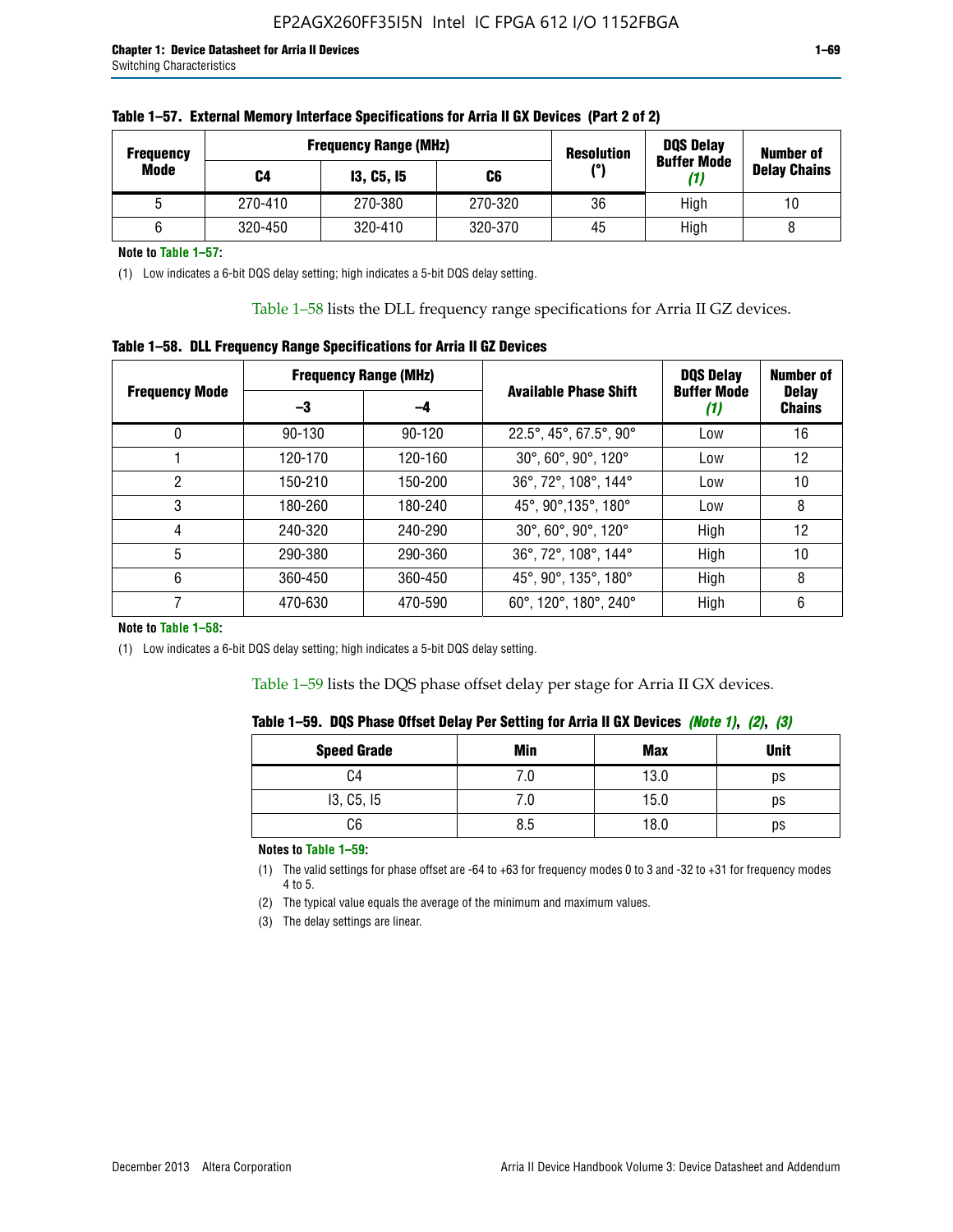Table 1–60 lists the DQS phase shift error for Arria II GX devices.

Table 1–60. DQS Phase Shift Error Specification for DLL-Delayed Clock (t<sub>DQS\_PSERR</sub>) for Arria II GX **Devices** *(Note 1)*

| <b>Number of DQS Delay Buffer</b> | C <sub>4</sub> | I3, C5, I5 | C6  | <b>Unit</b> |
|-----------------------------------|----------------|------------|-----|-------------|
|                                   | 26             | 30         | 36  | ps          |
| ი                                 | 52             | 60         | 72  | ps          |
| 3                                 | 78             | 90         | 108 | ps          |
|                                   | 104            | 120        | 144 | ps          |

**Note to Table 1–60:**

(1) This error specification is the absolute maximum and minimum error. For example, skew on three DQS delay buffers in a C4 speed grade is  $\pm$  78 ps or  $\pm$  39 ps.

Table 1–61 lists the DQS phase shift error for Arria II GZ devices.

|                         |  | Table 1–61.DQS Phase Shift Error Specification for DLL-Delayed Clock (t <sub>oos PsERR</sub> ) for Arria II GZ |
|-------------------------|--|----------------------------------------------------------------------------------------------------------------|
| Devices <i>(Note 1)</i> |  |                                                                                                                |

| <b>Number of DQS Delay Buffer</b> | -3  |     | <b>Unit</b> |
|-----------------------------------|-----|-----|-------------|
|                                   | 28  | 30  | ps          |
|                                   | 56  | 60  | ps          |
| Q                                 | 84  | 90  | ps          |
|                                   | 112 | 120 | ps          |

**Note to Table 1–61:**

(1) This error specification is the absolute maximum and minimum error. For example, skew on three DQS delay buffers in a 3 speed grade is  $\pm$  84 ps or  $\pm$  42 ps.

Table 1–62 lists the memory output clock jitter specifications for Arria II GX devices.

**Table 1–62. Memory Output Clock Jitter Specification for Arria II GX Devices** *(Note 1)***,** *(2)***,** *(3)*

| <b>Parameter</b>                | Clock          |                  |        | -5<br>-4   |            |            | -6         |            | <b>Unit</b> |
|---------------------------------|----------------|------------------|--------|------------|------------|------------|------------|------------|-------------|
|                                 | <b>Network</b> | <b>Symbol</b>    | Min    | <b>Max</b> | <b>Min</b> | <b>Max</b> | <b>Min</b> | <b>Max</b> |             |
| Clock period jitter             | Global         | $L$ JIT(per)     | $-100$ | 100        | $-125$     | 125        | $-125$     | 125        | ps          |
| Cycle-to-cycle period<br>jitter | Global         | $L$ JIT $(cc)$   | $-200$ | 200        | $-250$     | 250        | $-250$     | 250        | ps          |
| Duty cycle jitter               | Global         | $L$ JIT $(duty)$ | $-100$ | 100        | $-125$     | 125        | $-125$     | 125        | ps          |

**Notes to Table 1–62:**

(1) The memory output clock jitter measurements are for 200 consecutive clock cycles, as specified in the JEDEC DDR2/DDR3 SDRAM standard.

(2) The clock jitter specification applies to memory output clock pins generated using DDIO circuits clocked by a PLL output routed on a global clock network.

(3) The memory output clock jitter stated in Table  $1-62$  is applicable when an input jitter of 30 ps is applied.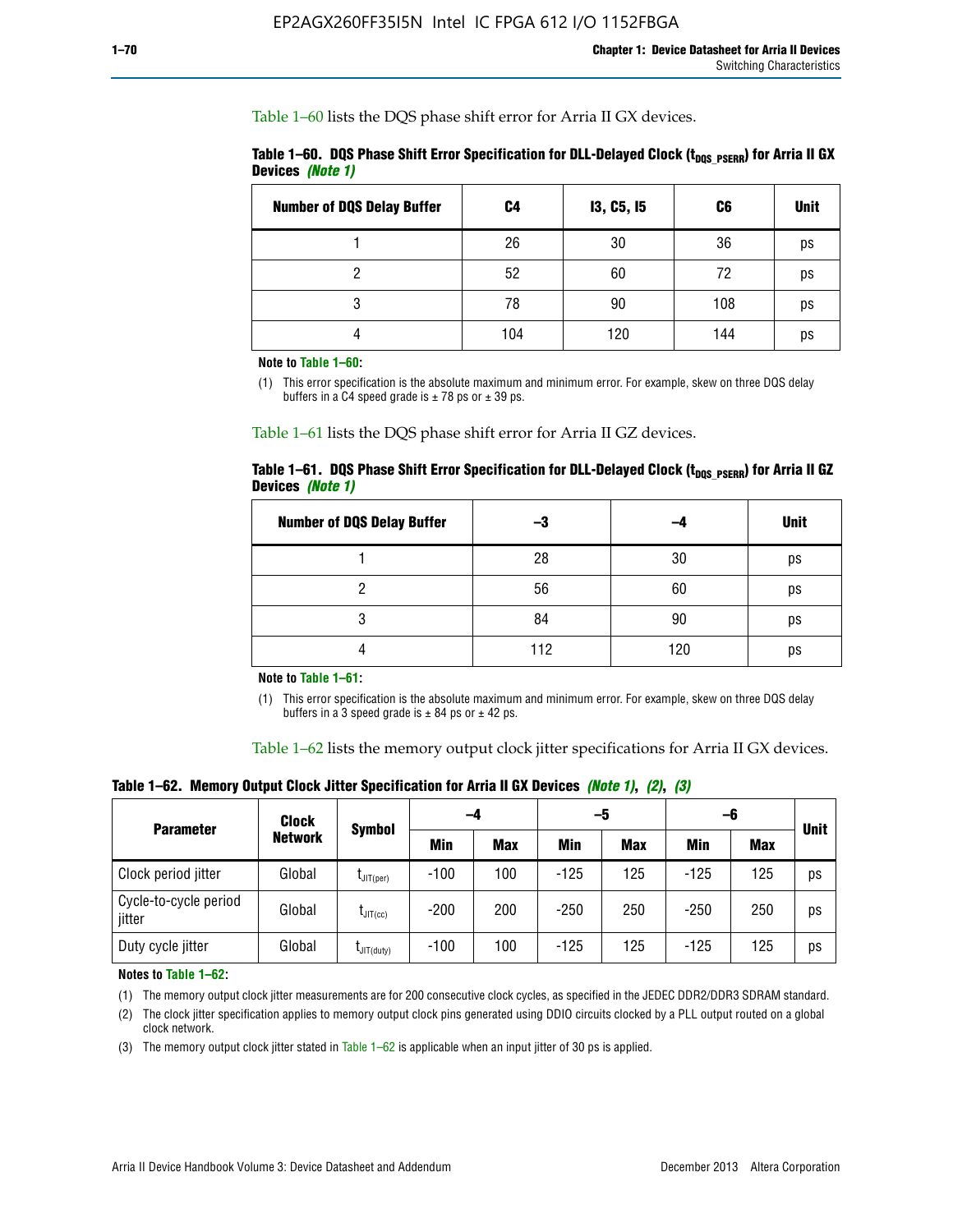Table 1–63 lists the memory output clock jitter specifications for Arria II GZ devices.

|                              | Clock          | <b>Symbol</b>                              |         | -3         | -4      |            |             |
|------------------------------|----------------|--------------------------------------------|---------|------------|---------|------------|-------------|
| <b>Parameter</b>             | <b>Network</b> |                                            | Min     | <b>Max</b> | Min     | <b>Max</b> | <b>Unit</b> |
| Clock period jitter          | Regional       | $\mathsf{t}_{\mathsf{JIT(per)}}$           | -55     | 55         | $-55$   | 55         | ps          |
| Cycle-to-cycle period jitter | Regional       | $t_{\text{JIT(cc)}}$                       | $-110$  | 110        | $-110$  | 110        | ps          |
| Duty cycle jitter            | Regional       | $\mathsf{t}_{\mathsf{JIT}(\mathsf{duty})}$ | $-82.5$ | 82.5       | $-82.5$ | 82.5       | ps          |
| Clock period jitter          | Global         | $I_{\text{JIT(per)}}$                      | $-82.5$ | 82.5       | $-82.5$ | 82.5       | ps          |
| Cycle-to-cycle period jitter | Global         | $t_{\text{JIT(cc)}}$                       | $-165$  | 165        | $-165$  | 165        | ps          |
| Duty cycle jitter            | Global         | $t_{\text{JIT(duty)}}$                     | -90     | 90         | -90     | 90         | ps          |

**Table 1–63. Memory Output Clock Jitter Specification for Arria II GZ Devices** *(Note 1)***,** *(2)***,** *(3)*

**Notes to Table 1–63:**

(1) The memory output clock jitter measurements are for 200 consecutive clock cycles, as specified in the JEDEC DDR2/DDR3 SDRAM standard.

(2) The clock jitter specification applies to memory output clock pins generated using differential signal-splitter and DDIO circuits clocked by a PLL output routed on a regional or global clock network as specified. Altera recommends using regional clock networks whenever possible.

(3) The memory output clock jitter stated in Table 1–63 is applicable when an input jitter of 30 ps is applied.

# **Duty Cycle Distortion (DCD) Specifications**

Table 1–64 lists the worst-case DCD specifications for Arria II GX devices.

| Table 1–64.  Duty Cycle Distortion on I/O Pins for Arria II GX Devices <i>(Note 1)</i> |  |  |
|----------------------------------------------------------------------------------------|--|--|
|----------------------------------------------------------------------------------------|--|--|

| <b>Symbol</b>     | C4  |            | <b>13, C5, 15</b> |            | C6  |            | <b>Unit</b>   |  |
|-------------------|-----|------------|-------------------|------------|-----|------------|---------------|--|
|                   | Min | <b>Max</b> | Min               | <b>Max</b> | Min | <b>Max</b> |               |  |
| Output Duty Cycle | 45  | 55         | 45                | 55         | 45  | 55         | $\frac{0}{0}$ |  |

**Note to Table 1–64:**

(1) The DCD specification applies to clock outputs from the PLL, global clock tree, IOE driving dedicated, and general purpose I/O pins.

Table 1–65 lists the worst-case DCD specifications for Arria II GZ devices.

**Table 1–65. Duty Cycle Distortion on I/O Pins for Arria II GZ Devices** *(Note 1)*

| <b>Symbol</b>     |     | C3, I3     | C4, 14 | <b>Unit</b> |      |  |
|-------------------|-----|------------|--------|-------------|------|--|
|                   | Min | <b>Max</b> | Min    | <b>Max</b>  |      |  |
| Output Duty Cycle | 45  | 55         | 45     | 55          | $\%$ |  |

**Note to Table 1–65:**

(1) The DCD specification applies to clock outputs from the PLL, global clock tree, IOE driving dedicated, and general purpose I/O pins.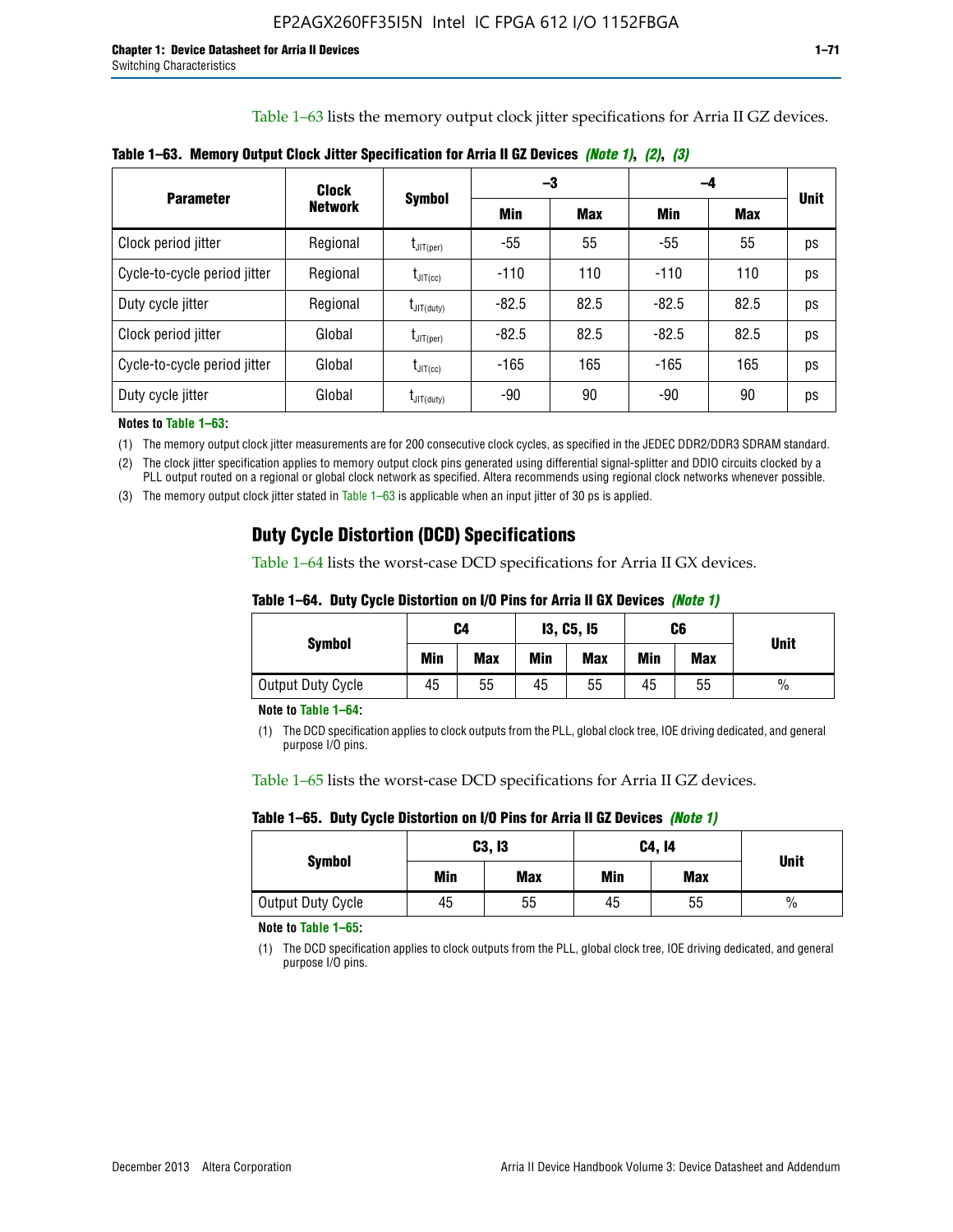### **IOE Programmable Delay**

Table 1–66 lists the delay associated with each supported IOE programmable delay chain for Arria II GX devices.

| Table 1–66. IOE Programmable Delay for Arria II GX Devices |
|------------------------------------------------------------|
|------------------------------------------------------------|

|                                                   | <b>Available</b> | <b>Minimum</b><br><b>Offset</b><br>(2) | <b>Maximum Offset</b> |                |                   |       |       |       |       |                |    |
|---------------------------------------------------|------------------|----------------------------------------|-----------------------|----------------|-------------------|-------|-------|-------|-------|----------------|----|
| <b>Parameter</b>                                  | <b>Settings</b>  |                                        | <b>Fast Model</b>     |                | <b>Slow Model</b> |       |       |       |       | <b>Unit</b>    |    |
|                                                   | (1)              |                                        | 13                    | C <sub>4</sub> | 15                | 13    | C4    | C5    | 15    | C <sub>6</sub> |    |
| Output<br>enable pin<br>delay                     | $\overline{7}$   | $\mathbf 0$                            | 0.413                 | 0.442          | 0.413             | 0.814 | 0.713 | 0.796 | 0.801 | 0.873          | ns |
| Delay from<br>output<br>register to<br>output pin | $\overline{7}$   | $\mathbf{0}$                           | 0.339                 | 0.362          | 0.339             | 0.671 | 0.585 | 0.654 | 0.661 | 0.722          | ns |
| Input delay<br>from pin to<br>internal cell       | 52               | $\mathbf{0}$                           | 1.494                 | 1.607          | 1.494             | 2.895 | 2.520 | 2.733 | 2.775 | 2.944          | ns |
| Input delay<br>from pin to<br>input register      | 52               | $\mathbf{0}$                           | 1.493                 | 1.607          | 1.493             | 2.896 | 2.503 | 2.732 | 2.774 | 2.944          | ns |
| DQS bus to<br>input register<br>delay             | $\overline{4}$   | 0                                      | 0.074                 | 0.076          | 0.074             | 0.140 | 0.124 | 0.147 | 0.147 | 0.167          | ns |

**Notes to Table 1–66:**

(1) The available setting for every delay chain starts with zero and ends with the specified maximum number of settings.

(2) The minimum offset represented in the table does not include intrinsic delay.

**Table 1–67. IOE Programmable Delay for Arria II GZ Devices**

|                  | <b>Available</b><br><b>Settings</b><br>(1) |   | <b>Maximum Offset</b>        |                   |                   |       |       |       |             |
|------------------|--------------------------------------------|---|------------------------------|-------------------|-------------------|-------|-------|-------|-------------|
| <b>Parameter</b> |                                            |   | <b>Minimum</b><br>Offset (2) | <b>Fast Model</b> | <b>Slow Model</b> |       |       |       | <b>Unit</b> |
|                  |                                            |   | <b>Industrial</b>            | <b>Commercial</b> | C3                | 13    | C4    | 14    |             |
| D1               | 15                                         | 0 | 0.462                        | 0.505             | 0.795             | 0.801 | 0.857 | 0.864 | ns          |
| D <sub>2</sub>   | 7                                          | 0 | 0.234                        | 0.232             | 0.372             | 0.371 | 0.407 | 0.405 | ns          |
| D <sub>3</sub>   | 7                                          | 0 | 1.700                        | 1.769             | 2.927             | 2.948 | 3.157 | 3.178 | ns          |
| D4               | 15                                         | 0 | 0.508                        | 0.554             | 0.882             | 0.889 | 0.952 | 0.959 | ns          |
| D <sub>5</sub>   | 15                                         | 0 | 0.472                        | 0.500             | 0.799             | 0.817 | 0.875 | 0.882 | ns          |
| D <sub>6</sub>   | 6                                          | 0 | 0.186                        | 0.195             | 0.319             | 0.321 | 0.345 | 0.347 | ns          |

#### **Notes to Table 1–67:**

(1) You can set this value in the Quartus II software by selecting **D1**, **D2**, **D3**, **D4**, **D5**, and **D6** in the **Assignment Name** column.

(2) Minimum offset does not include the intrinsic delay.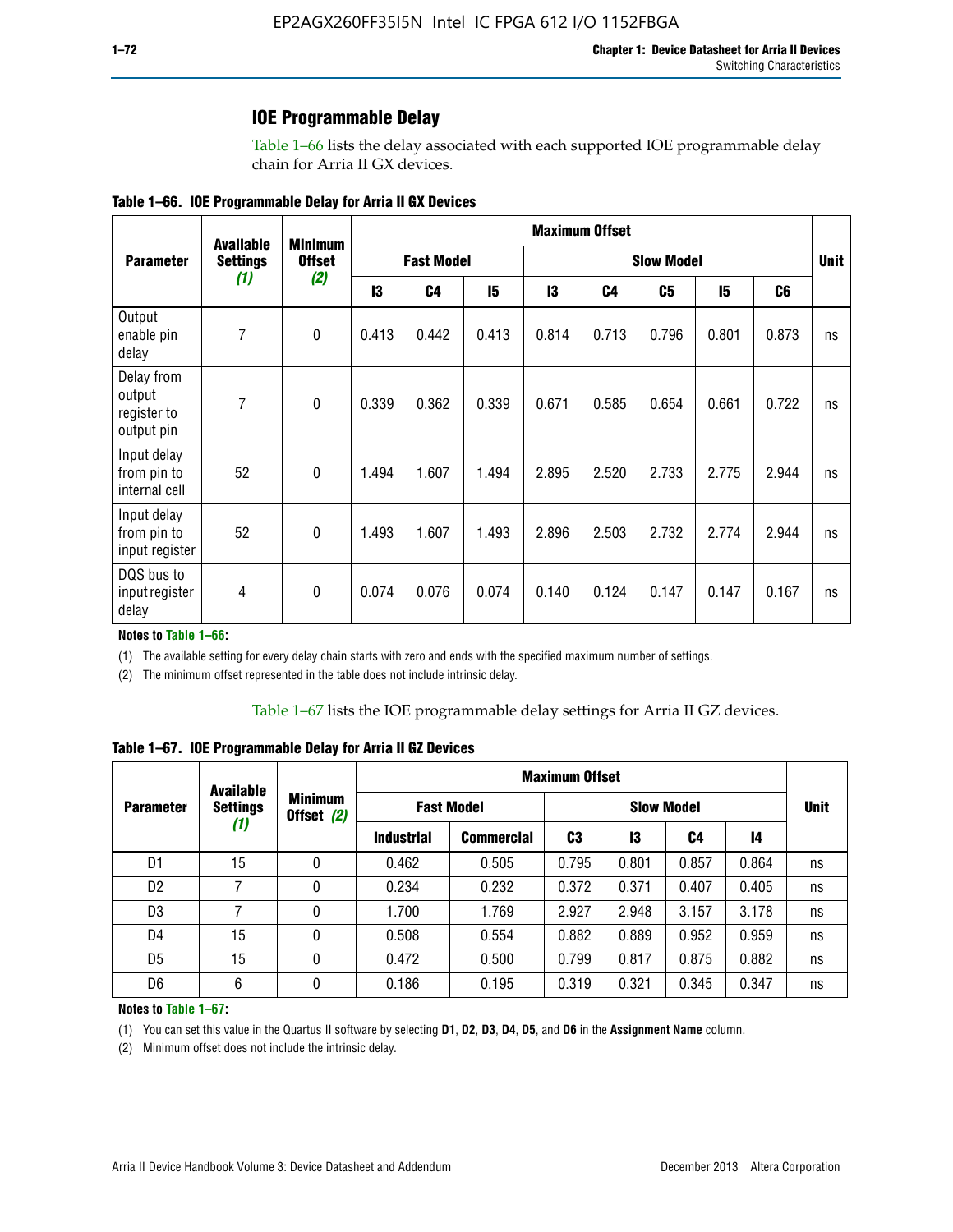## **I/O Timing**

Altera offers two ways to determine I/O timing:

- Using the Microsoft Excel-based I/O Timing.
- Using the Quartus II Timing Analyzer.

The Microsoft Excel-based I/O Timing provides pin timing performance for each device density and speed grade. The data is typically used prior to designing the FPGA to get an estimate of the timing budget as part of the link timing analysis. The Quartus II timing analyzer provides a more accurate and precise I/O timing data based on the specifics of the design after place-and-route is complete.

**f The Microsoft Excel-based I/O Timing spreadsheet is downloadable from the** [Literature: Arria II Devices](http://www.altera.com/literature/lit-arria-ii-gx.jsp) web page.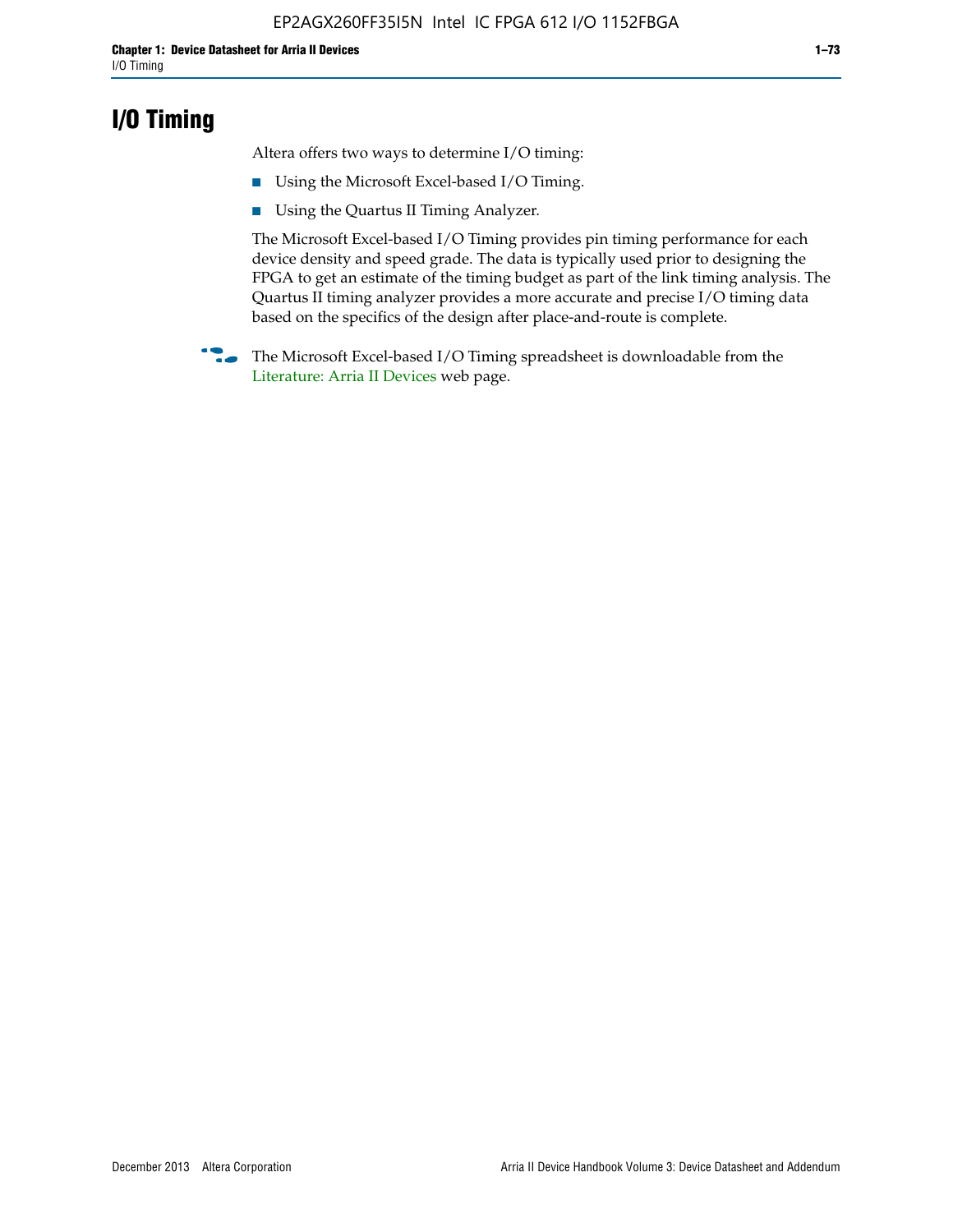# **Glossary**

Table 1–68 lists the glossary for this chapter.

**Table 1–68. Glossary (Part 1 of 4)**

| <b>Letter</b>       | <b>Subject</b>                       | <b>Definitions</b>                                                                                                                         |
|---------------------|--------------------------------------|--------------------------------------------------------------------------------------------------------------------------------------------|
|                     |                                      | Receiver Input Waveforms<br>Single-Ended Waveform<br>Positive Channel (p) = $V_{\text{IH}}$<br>$V_{ID}$<br>Negative Channel (n) = $V_{IL}$ |
| А,<br>В,<br>C,<br>D |                                      | $V_{CM}$<br>Ground<br><b>Differential Waveform</b>                                                                                         |
|                     | Differential I/O<br><b>Standards</b> | $V_{ID}$<br>$-p - n = 0 V$<br>$\rm V_{ID}$<br>Transmitter Output Waveforms                                                                 |
|                     |                                      | Single-Ended Waveform<br>Positive Channel (p) = $V_{OH}$<br>$V_{OD}$<br>Negative Channel (n) = $V_{OL}$<br>$V_{CM}$<br>Ground              |
|                     |                                      | <b>Differential Waveform</b><br><b>V<sub>OD</sub></b><br>$p - n = 0 V$<br>$\rm V_{OD}$                                                     |
|                     | f <sub>HSCLK</sub>                   | Left/Right PLL input clock frequency.                                                                                                      |
| Ε,<br>F             | $f_{HSDR}$                           | High-speed I/O block: Maximum/minimum LVDS data transfer rate<br>$(f_{\text{HSDR}} = 1/\text{TUI})$ , non-DPA.                             |
|                     | f <sub>HSDRDPA</sub>                 | High-speed I/O block: Maximum/minimum LVDS data transfer rate<br>$(f_{HSDRDPA} = 1/TUI)$ , DPA.                                            |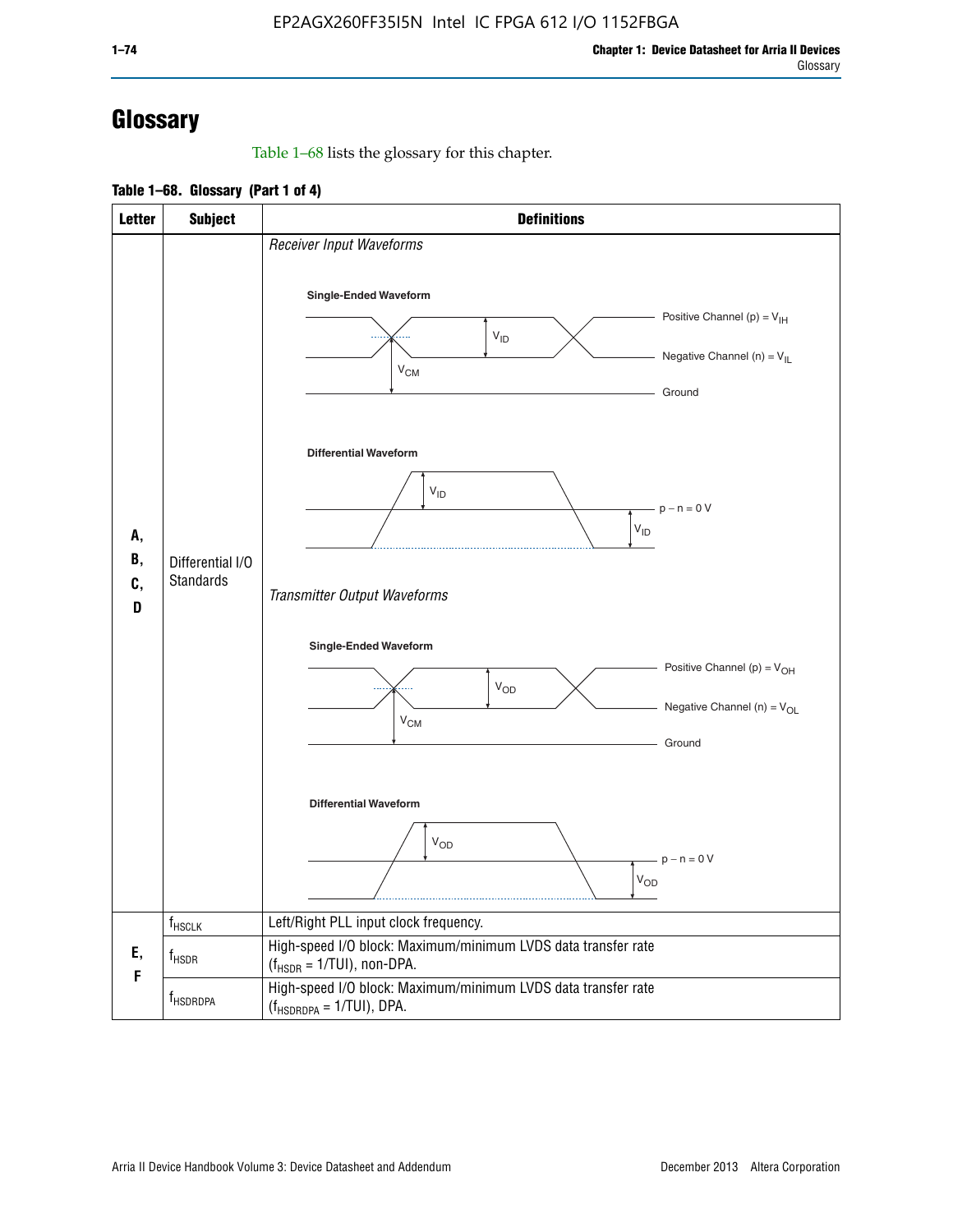### EP2AGX260FF35I5N Intel IC FPGA 612 I/O 1152FBGA

### **Table 1–68. Glossary (Part 2 of 4)**

| <b>Letter</b>                   | <b>Subject</b>                | <b>Definitions</b>                                                                                                                                                                                                                                                                                                                                                                                                                                                                                                        |
|---------------------------------|-------------------------------|---------------------------------------------------------------------------------------------------------------------------------------------------------------------------------------------------------------------------------------------------------------------------------------------------------------------------------------------------------------------------------------------------------------------------------------------------------------------------------------------------------------------------|
|                                 | J                             | High-speed I/O block: Deserialization factor (width of parallel data bus).                                                                                                                                                                                                                                                                                                                                                                                                                                                |
| G,<br>Н,<br>Ι,<br>J             | JTAG Timing<br>Specifications | JTAG Timing Specifications:<br><b>TMS</b><br>TDI<br>$t_{\sf JCP}$<br>_t <sub>JCH</sub> ____+__t <sub>JCL</sub> _<br>t <sub>JPSU</sub><br>∽ t <sub>JPH</sub><br><b>TCK</b><br>$\star$ t <sub>JPXZ</sub><br>$t_{JPZX}$<br>t <sub>JPCO</sub><br><b>TDO</b>                                                                                                                                                                                                                                                                   |
| Κ,<br>L,<br>M,<br>N,<br>0,<br>P | PLL<br>Specifications         | PLL Specification parameters:<br>Diagram of PLL Specifications (1)<br><b>CLKOUT Pins</b><br>Switchover<br>fout_ext<br>CLK<br>f <sub>INPFD</sub><br>ŤiN<br>$\overline{\mathsf{N}}$<br>GCLK<br>f <sub>vco</sub> /K<br>fοιπ<br>CF<br>K<br><b>FD</b><br><b>CC</b><br><b>Qunter</b><br>Core Clock<br>CO.C9<br>RCLK<br>Key<br>П<br>External Feedback<br>Reconfigurable in User Mode<br>Notes:<br>CoreClock can only be fed by dedicated clock input pins or PLL outputs.<br>(1)<br>This is the VCO post-scale counter K.<br>(2) |
| Q,<br>$\mathsf{R}$              | $R_L$                         | Receiver differential input discrete resistor (external to the Arria II device).                                                                                                                                                                                                                                                                                                                                                                                                                                          |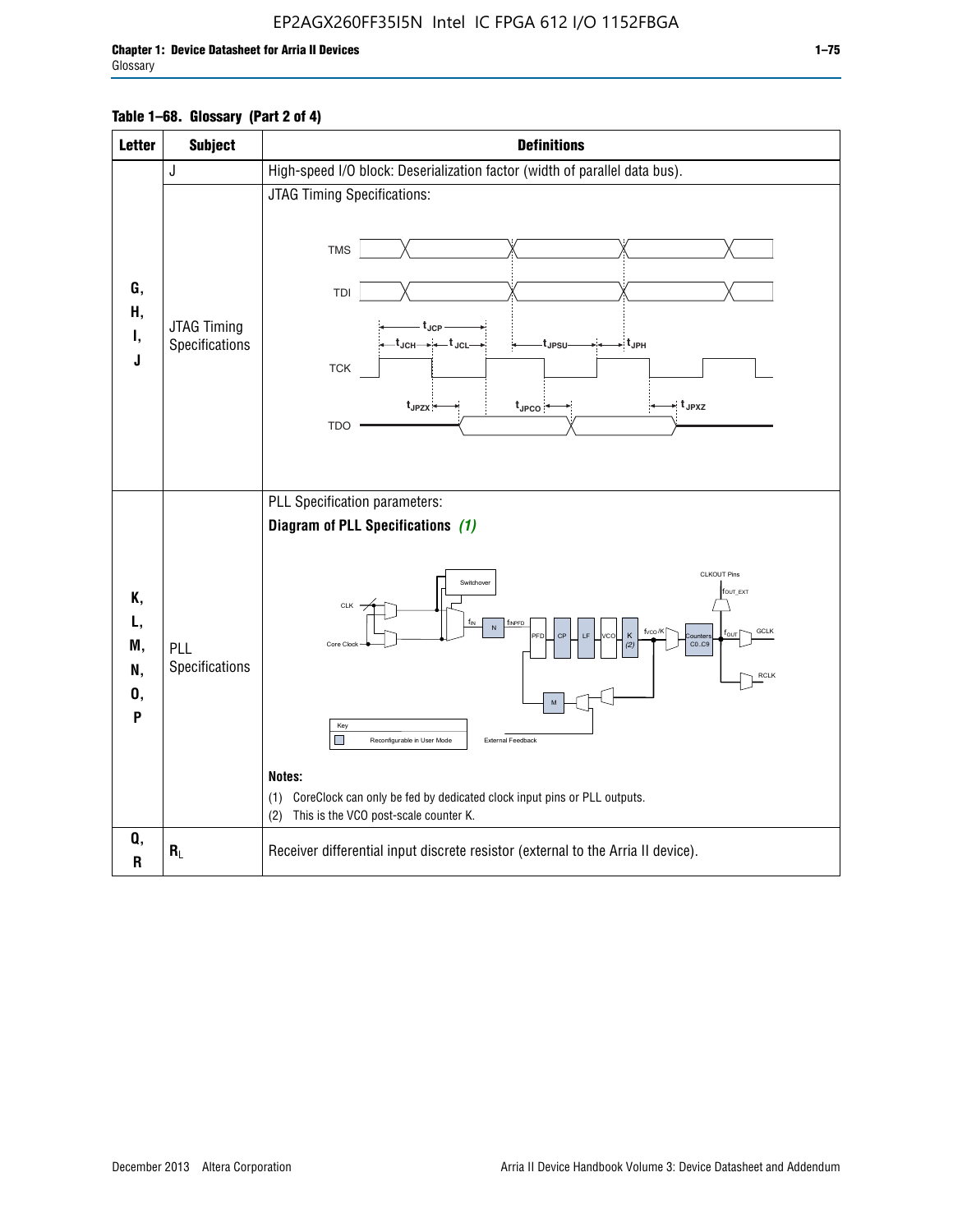### EP2AGX260FF35I5N Intel IC FPGA 612 I/O 1152FBGA

| <b>Letter</b> | <b>Subject</b>                                   | <b>Definitions</b>                                                                                                                                                                                                                                                                                                                                                                                                                                                                                                                       |
|---------------|--------------------------------------------------|------------------------------------------------------------------------------------------------------------------------------------------------------------------------------------------------------------------------------------------------------------------------------------------------------------------------------------------------------------------------------------------------------------------------------------------------------------------------------------------------------------------------------------------|
|               | <b>SW</b> (sampling                              | The period of time during which the data must be valid in order to capture it correctly. The setup<br>and hold times determine the ideal strobe position within the sampling window:<br><b>Timing Diagram</b>                                                                                                                                                                                                                                                                                                                            |
|               | window)                                          | <b>Bit Time</b>                                                                                                                                                                                                                                                                                                                                                                                                                                                                                                                          |
|               |                                                  | Sampling Window<br>0.5 x TCCS<br><b>RSKM</b><br><b>RSKM</b><br>0.5 x TCCS<br>(SW)                                                                                                                                                                                                                                                                                                                                                                                                                                                        |
| S             |                                                  | The JEDEC standard for SSTL and HSTL I/O standards define both the AC and DC input signal<br>values. The AC values indicate the voltage levels at which the receiver must meet its timing<br>specifications. The DC values indicate the voltage levels at which the final logic state of the<br>receiver is unambiguously defined. After the receiver input has crossed the AC value, the receiver<br>changes to the new logic state.<br>The new logic state is then maintained as long as the input stays beyond the AC threshold. This |
|               |                                                  | approach is intended to provide predictable receiver timing in the presence of input waveform<br>ringing:                                                                                                                                                                                                                                                                                                                                                                                                                                |
|               | Single-ended                                     | Single-Ended Voltage Referenced I/O Standard                                                                                                                                                                                                                                                                                                                                                                                                                                                                                             |
|               | Voltage<br>Referenced I/O<br>Standard            | V <sub>CCIO</sub><br>---------------------                                                                                                                                                                                                                                                                                                                                                                                                                                                                                               |
|               |                                                  | $V_{OH}$<br>$V_{H(AC)}$                                                                                                                                                                                                                                                                                                                                                                                                                                                                                                                  |
|               |                                                  | $V_{IH(DC)}$                                                                                                                                                                                                                                                                                                                                                                                                                                                                                                                             |
|               |                                                  | V <sub>REF</sub><br>$V_{I L (DC)}$<br>$V^{\bullet\bullet\bullet\bullet}_{\mathsf{IL}(\mathsf{AC})}$                                                                                                                                                                                                                                                                                                                                                                                                                                      |
|               |                                                  |                                                                                                                                                                                                                                                                                                                                                                                                                                                                                                                                          |
|               |                                                  | $\sqrt{\ }_{OL}$<br>$\rm\overline{V_{SS}}$                                                                                                                                                                                                                                                                                                                                                                                                                                                                                               |
|               | $t_{\rm C}$                                      | High-speed receiver and transmitter input and output clock period.                                                                                                                                                                                                                                                                                                                                                                                                                                                                       |
|               | <b>TCCS</b><br>(channel-to-<br>channel-<br>skew) | The timing difference between the fastest and slowest output edges, including $t_{c0}$ variation and<br>clock skew, across channels driven by the same PLL. The clock is included in the TCCS<br>measurement (refer to the Timing Diagram figure under S in this table).                                                                                                                                                                                                                                                                 |
|               |                                                  | High-speed I/O block: Duty cycle on the high-speed transmitter output clock.                                                                                                                                                                                                                                                                                                                                                                                                                                                             |
| $\mathbf{T}$  | $t_{\text{DUTY}}$                                | <b>Timing Unit Interval (TUI)</b><br>The timing budget allowed for skew, propagation delays, and data sampling window.<br>(TUI = $1/($ Receiver Input Clock Frequency Multiplication Factor) = $t_c/w$ )                                                                                                                                                                                                                                                                                                                                 |
|               | $t_{\sf FALL}$                                   | Signal high-to-low transition time (80-20%)                                                                                                                                                                                                                                                                                                                                                                                                                                                                                              |
|               | $t_{\text{INCCJ}}$                               | Cycle-to-cycle jitter tolerance on the PLL clock input.                                                                                                                                                                                                                                                                                                                                                                                                                                                                                  |
|               | $t_{\text{OUTPJ\_10}}$                           | Period jitter on the general purpose I/O driven by a PLL.                                                                                                                                                                                                                                                                                                                                                                                                                                                                                |
|               | t <sub>outpj_dc</sub>                            | Period jitter on the dedicated clock output driven by a PLL.                                                                                                                                                                                                                                                                                                                                                                                                                                                                             |
|               | $t_{\text{RISE}}$                                | Signal low-to-high transition time (20-80%).                                                                                                                                                                                                                                                                                                                                                                                                                                                                                             |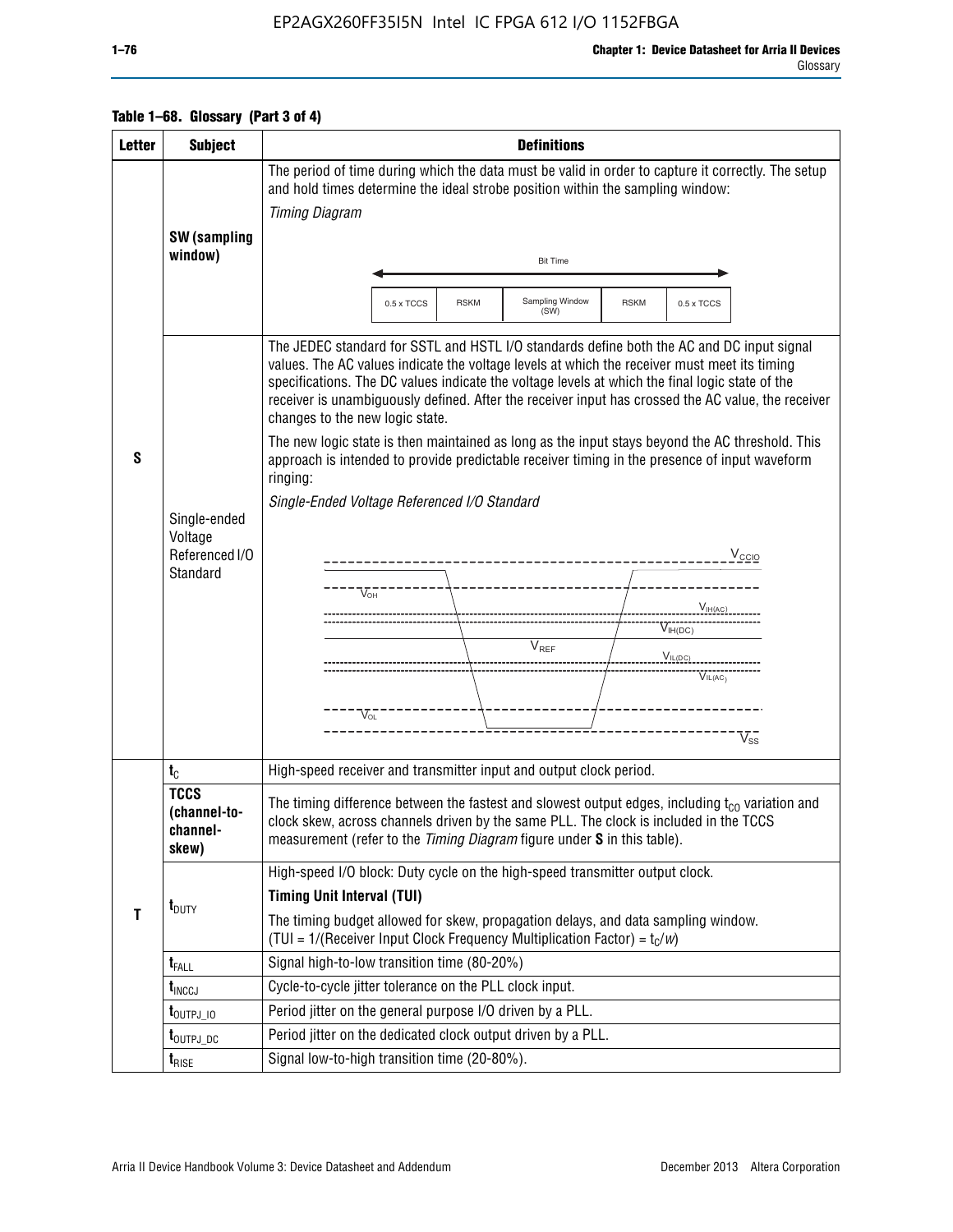#### **Table 1–68. Glossary (Part 4 of 4)**

| <b>Letter</b> | <b>Subject</b>            | <b>Definitions</b>                                                                                                                                                   |
|---------------|---------------------------|----------------------------------------------------------------------------------------------------------------------------------------------------------------------|
|               | $V_{CM(DC)}$              | DC common mode input voltage.                                                                                                                                        |
|               | V <sub>ICM</sub>          | Input common mode voltage: The common mode of the differential signal at the receiver.                                                                               |
|               | $V_{ID}$                  | Input differential voltage swing: The difference in voltage between the positive and<br>complementary conductors of a differential transmission at the receiver.     |
|               | $\bm{V}_{\text{DIF(AC)}}$ | AC differential input voltage: Minimum AC input differential voltage required for switching.                                                                         |
|               | $V_{\text{DIF(DC)}}$      | DC differential input voltage: Minimum DC input differential voltage required for switching.                                                                         |
| U.            | $V_{\text{H}}$            | Voltage input high: The minimum positive voltage applied to the input which is accepted by the<br>device as a logic high.                                            |
| $\mathbf{V}$  | $V_{\text{IH(AC)}}$       | High-level AC input voltage.                                                                                                                                         |
|               | $V_{H(DC)}$               | High-level DC input voltage.                                                                                                                                         |
|               | $V_{\text{IL}}$           | Voltage input low: The maximum positive voltage applied to the input which is accepted by the<br>device as a logic low.                                              |
|               | $V_{IL(AC)}$              | Low-level AC input voltage.                                                                                                                                          |
|               | $V_{IL(DC)}$              | Low-level DC input voltage.                                                                                                                                          |
|               | $V_{OCM}$                 | Output common mode voltage: The common mode of the differential signal at the transmitter.                                                                           |
|               | $V_{OD}$                  | Output differential voltage swing: The difference in voltage between the positive and<br>complementary conductors of a differential transmission at the transmitter. |
| W,            |                           |                                                                                                                                                                      |
| Χ.            | W                         | High-speed I/O block: The clock boost factor.                                                                                                                        |
| Y.            |                           |                                                                                                                                                                      |
| Z             |                           |                                                                                                                                                                      |

## **Document Revision History**

Table 1–69 lists the revision history for this chapter.

**Table 1–69. Document Revision History (Part 1 of 2)**

| <b>Date</b>      | <b>Version</b> | <b>Changes</b>                                                                                                                |
|------------------|----------------|-------------------------------------------------------------------------------------------------------------------------------|
| December 2013    | 4.4            | Updated Table $1-34$ and Table $1-35$ .                                                                                       |
|                  |                | ■ Updated the $V_{CCH GXBL/R}$ operating conditions in Table 1–6.                                                             |
| <b>July 2012</b> | 4.3            | ■ Finalized Arria II GZ information in Table $1-20$ .                                                                         |
|                  |                | $\blacksquare$ Added BLVDS specification in Table 1-32 and Table 1-33.                                                        |
|                  |                | <b>Updated input and output waveforms in Table 1–68.</b>                                                                      |
| December 2011    | 4.2            | $\blacksquare$ Updated Table 1-32, Table 1-33, Table 1-34, Table 1-35, Table 1-40, Table 1-41,<br>Table 1-54, and Table 1-67. |
|                  |                | $\blacksquare$ Minor text edits.                                                                                              |
|                  | 4.1            | $\blacksquare$ Added Table 1–60.                                                                                              |
| June 2011        |                | Updated Table 1-32, Table 1-33, Table 1-38, Table 1-41, and Table 1-61.                                                       |
|                  |                | ■ Updated the "Switching Characteristics" section introduction.                                                               |
|                  |                | Minor text edits.                                                                                                             |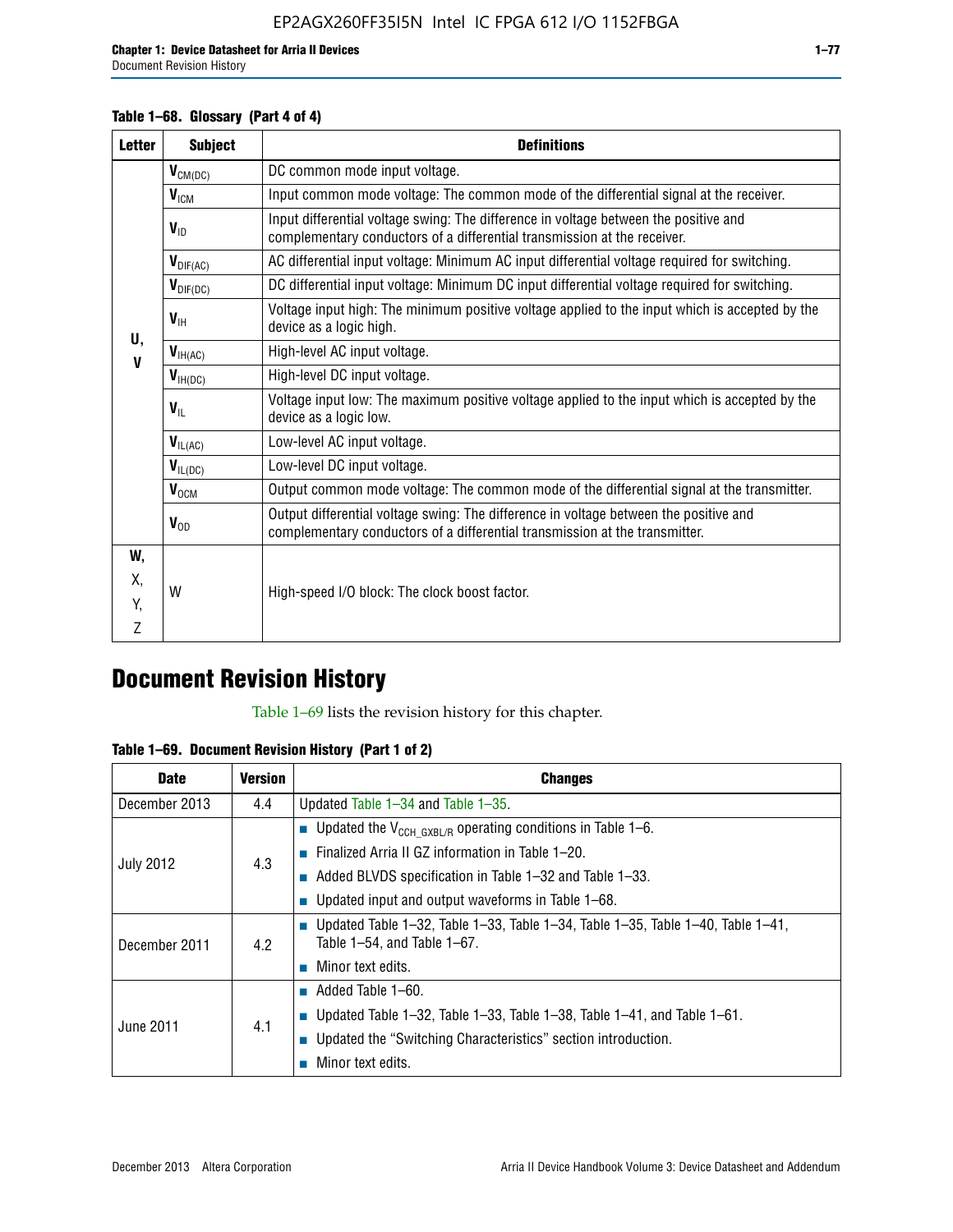| <b>Date</b>      | <b>Version</b> | <b>Changes</b>                                                                                                                                                                                               |
|------------------|----------------|--------------------------------------------------------------------------------------------------------------------------------------------------------------------------------------------------------------|
|                  |                | Added Arria II GZ information.                                                                                                                                                                               |
|                  |                | Added Table 1–61 with Arria II GX information.                                                                                                                                                               |
| December 2010    | 4.0            | <b>Updated Table 1–1, Table 1–2, Table 1–5, Table 1–6, Table 1–7, Table 1–11, Table 1–35,</b><br>Table 1-37, Table 1-40, Table 1-42, Table 1-44, Table 1-45, Table 1-57, Table 1-61, and<br>Table 1-63.      |
|                  |                | $\blacksquare$ Updated Figure 1-5.                                                                                                                                                                           |
|                  |                | Updated for the Quartus II version 10.0 release.                                                                                                                                                             |
|                  |                | $\blacksquare$ Updated the first paragraph for searchability.                                                                                                                                                |
|                  |                | $\blacksquare$ Minor text edits.                                                                                                                                                                             |
|                  |                | Updated Table 1-1, Table 1-4, Table 1-16, Table 1-19, Table 1-21, Table 1-23,<br>Table $1-25$ , Table $1-26$ , Table $1-30$ , and Table $1-35$                                                               |
|                  |                | Added Table 1-27 and Table 1-29.                                                                                                                                                                             |
|                  |                | Added I3 speed grade information to Table $1-19$ , Table $1-21$ , Table $1-22$ , Table $1-24$ ,<br>Table 1-25, Table 1-30, Table 1-32, Table 1-33, Table 1-34, and Table 1-35.                               |
| <b>July 2010</b> | 3.0            | • Updated the "Operating Conditions" section.                                                                                                                                                                |
|                  |                | Removed "Preliminary" from Table $1-19$ , Table $1-21$ , Table $1-22$ , Table $1-23$ ,<br>Table 1-24, Table 1-25, Table 1-26, Table 1-28, Table 1-30, Table 1-32, Table 1-33,<br>Table 1-34, and Figure 1-4. |
|                  |                | $\blacksquare$ Minor text edits.                                                                                                                                                                             |
|                  | 2.3            | Updated for the Quartus II version 9.1 SP2 release:                                                                                                                                                          |
| March 2010       |                | $\blacksquare$ Updated Table 1-3, Table 1-7, Table 1-19, Table 1-21, Table 1-22, Table 1-24,<br>Table 1-25 and Table 1-33.                                                                                   |
|                  |                | • Updated "Recommended Operating Conditions" section.                                                                                                                                                        |
|                  |                | $\blacksquare$ Minor text edits.                                                                                                                                                                             |
| February 2010    | $2.2\,$        | Updated Table 1-19.                                                                                                                                                                                          |
|                  | 2.1            | Updated for Arria II GX v9.1 SP1 release:                                                                                                                                                                    |
| February 2010    |                | Updated Table 1–19, Table 1–23, Table 1–28, Table 1–30, and Table 1–33.                                                                                                                                      |
|                  |                | $\blacksquare$ Added Figure 1-5.                                                                                                                                                                             |
|                  |                | $\blacksquare$ Minor text edits.                                                                                                                                                                             |
|                  |                | Updated for Arria II GX v9.1 release:                                                                                                                                                                        |
|                  |                | Updated Table 1-1, Table 1-4, Table 1-13, Table 1-14, Table 1-19, Table 1-15,<br>Table 1-22, Table 1-24, and Table 1-28.                                                                                     |
| November 2009    | 2.0            | $\blacksquare$ Added Table 1-6 and Table 1-33.                                                                                                                                                               |
|                  |                | Added "Bus Hold" on page 1-5.                                                                                                                                                                                |
|                  |                | Added "IOE Programmable Delay" section.                                                                                                                                                                      |
|                  |                | Minor text edit.                                                                                                                                                                                             |
|                  |                | $\blacksquare$ Updated Table 1-1, Table 1-3, Table 1-7, Table 1-8, Table 1-18, Table 1-23, Table 1-25,<br>Table 1-26, Table 1-29, Table 1-30, Table 1-31, Table 1-32, and Table 1-33.                        |
| <b>June 2009</b> | 1.2            | $\blacksquare$ Added Table 1-32.                                                                                                                                                                             |
|                  |                | $\blacksquare$ Updated Equation 1-1.                                                                                                                                                                         |
| March 2009       | 1.1            | Added "I/O Timing" section.                                                                                                                                                                                  |
| February 2009    | 1.0            | Initial release.                                                                                                                                                                                             |